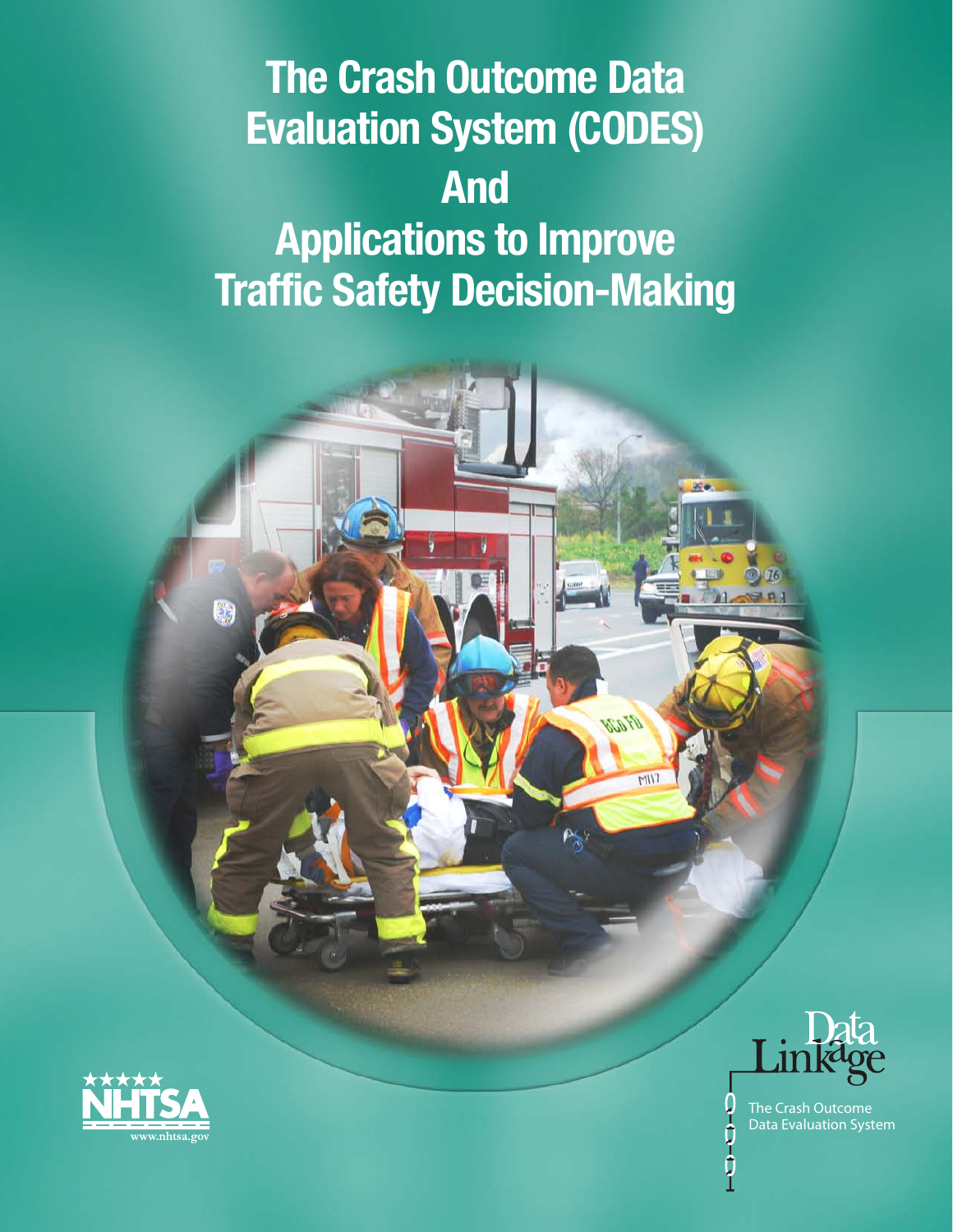## CONTRIBUTING AUTHORS

Alabama: Glenn Cummings, Center for the Study of Rural Vehicular Trauma Connecticut: Justin Peng and Marian Storch, Connecticut Department of Public Health Delaware: Steven Blessing and Laurie Lin, Delaware Office of EMS Georgia: Denise Yeager, Georgia Dept. of Human Resources./Div. of Public Health/Injury Prevention Illinois: Mehdi Nassirpour, Illinois DOT Division of Traffic Safety Indiana: Jose Eduardo Thomaz, Center for Road Safety, Purdue University Iowa: Suning Cao, Iowa Dept. of Public health/Center for Vital Records and Health Statistics; Scott Falb, Office of Driver Services/Iowa Dept. of Transportation Kentucky: Huifang (Jenny) Qin and Michael Singleton, Kentucky Injury Prevention and Research Center Maine: Karl Finison, Maine Health Information Center Maryland: Timothy Kerns, University of Maryland/National Study Center for Trauma and EMS Massachusetts: Heather Rothenberg, University of Massachusetts Minnesota: Tina Folch and Scott Hedger, Minnesota Dept. of Public Safety/Office of Traffic Safety; Anna Gaichas and Mark Kinde, Minnesota Dept. of Health Missouri: Mark Van Tuinen, Missouri Department of Health and Senior Services Nebraska: Ming Qu, Nebraska Department of Health and Human Services New York: Motao Zhu and Susan Hardman, New York State Department of Health Ohio: Kristen Conner and Dr. Gary Smith, Children's Research Institute/Ohio State University Rhode Island: Ted Donnelly, Rhode Island Department of Health South Carolina: Mary Tyrell and Tracy Joyce, South Carolina State Budget and Control Board Utah: Larry Cook, Intermountain Injury Control Research Center, University of Utah Virginia: Michael Lundberg and Kathleen Bernard, Virginia Health Information

From NHTSA's National Center for Statistics and Analysis: Augustus "Chip" Chidester, Director, Office of Data Acquisitions Barbara Rhea, Chief, State Data Reporting Systems Division John Kindelberger, Team Leader, State Data and Quality Assurance Xuemei Pan, Advanced Systems Technology and Management, Inc., for NHTSA/NCSA Morrie O'Neil, Advance Systems Technology and Management, Inc.

Governors Highway Safety Association for NHTSA/NCSA: Sandra Johnson Michael McGlincy, Ph.D., Strategic Matching Inc.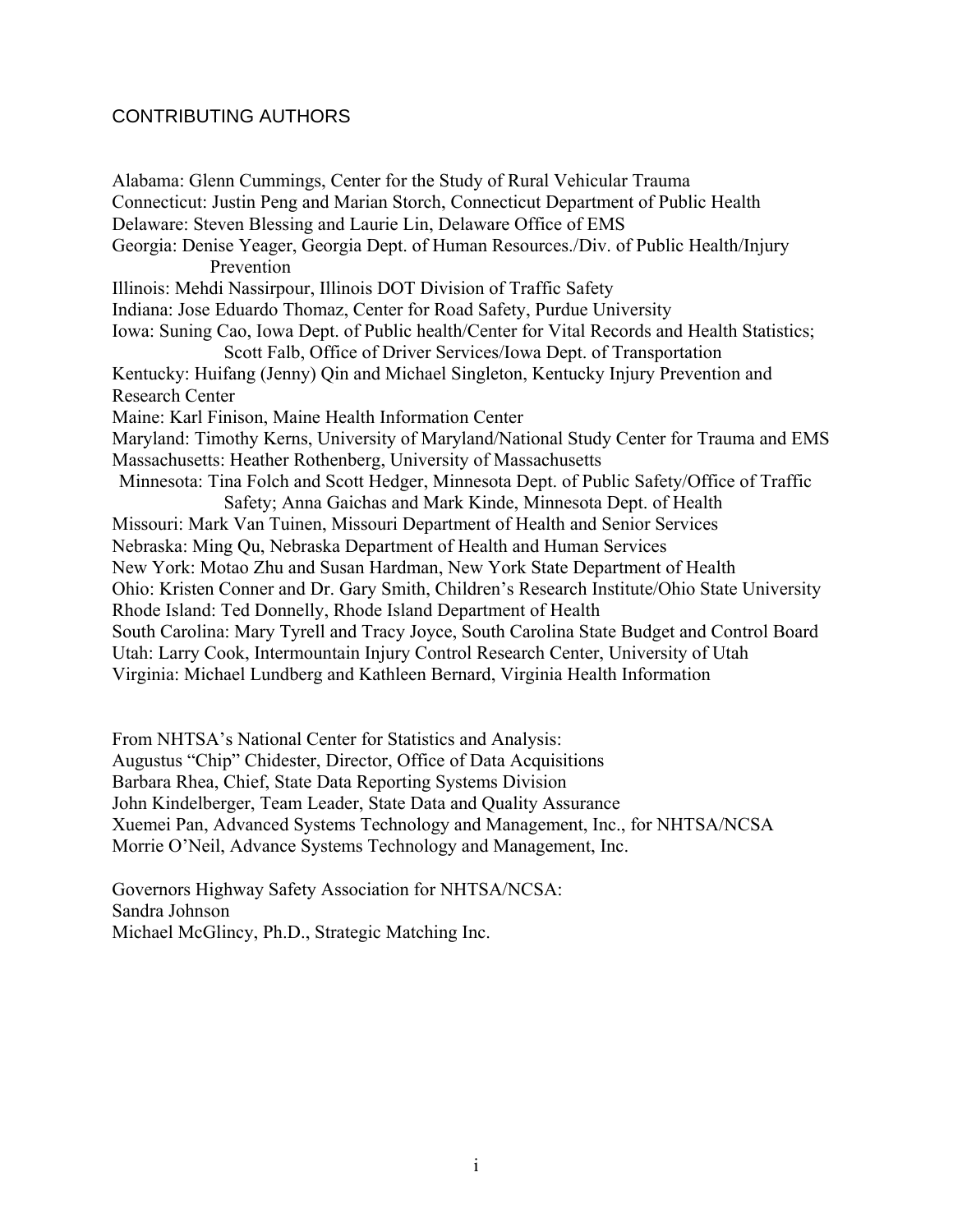# **TABLE OF CONTENTS**

| Table 1: State CODES Applications Supporting Traffic Safety Problem Identification 6 |  |
|--------------------------------------------------------------------------------------|--|
| Table 2: State CODES Applications Supporting Traffic Safety Decision-Makers          |  |
| Table 3: State CODES Applications Supporting Traffic Safety Legislation 8            |  |
|                                                                                      |  |
| Table 5: Web Sites of CODES Programs in the NHTSA CODES Network 10                   |  |
| II. APPLICATIONS TO IMPROVE TRAFFIC-SAFETY DECISION-MAKING 11                        |  |
|                                                                                      |  |
|                                                                                      |  |
|                                                                                      |  |
|                                                                                      |  |
|                                                                                      |  |
|                                                                                      |  |
|                                                                                      |  |
|                                                                                      |  |
|                                                                                      |  |
|                                                                                      |  |
|                                                                                      |  |
|                                                                                      |  |
|                                                                                      |  |
|                                                                                      |  |
|                                                                                      |  |
|                                                                                      |  |
|                                                                                      |  |
|                                                                                      |  |
|                                                                                      |  |
|                                                                                      |  |
|                                                                                      |  |
|                                                                                      |  |
|                                                                                      |  |
|                                                                                      |  |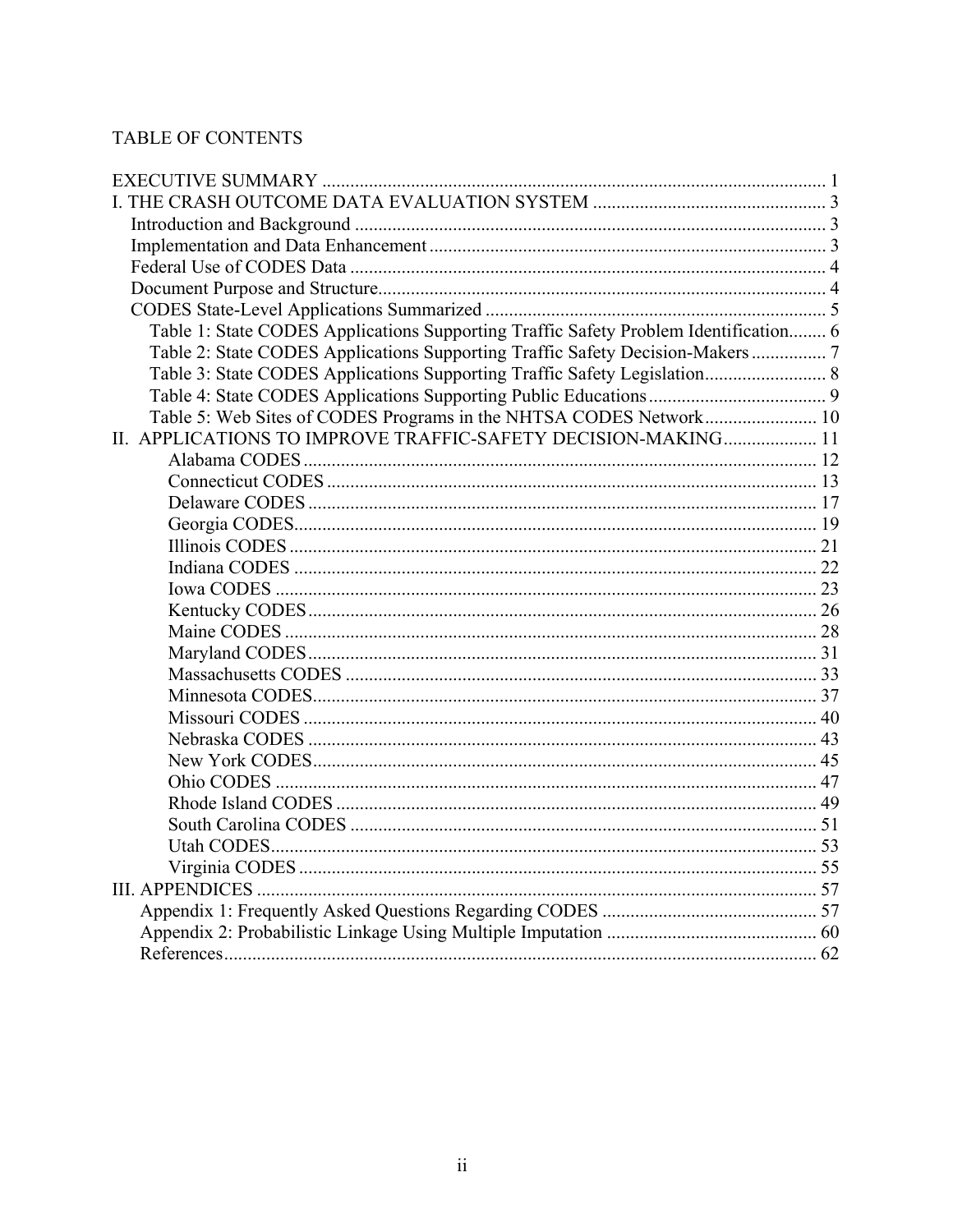## <span id="page-3-0"></span>**EXECUTIVE SUMMARY**

The Crash Outcome Data Evaluation System (CODES) is a program facilitated by the National Highway Traffic Safety Administration as a component of its State Data Program. CODES uniquely uses probabilistic methodology to link crash records to injury outcome records collected at the scene and en route by emergency medical services, by hospital personnel after arrival at the emergency department or admission as an inpatient and/or, at the time of death, on the death certificate.

CODES is designed to foster and cultivate crash-outcome data linkage for highway safety applications at the State level, supporting State Highway Safety Offices, State Public Health and Injury Prevention Departments, State Emergency Medical Services Agencies, State transportation departments, and other such agencies; and to facilitate participation in NHTSAcoordinated multistate studies using linked data at the Federal level. This document is intended to inform traffic safety professionals, from those in CODES programs to those in the agencies they support, as well as all others interested in traffic safety, on best-practice applications available through linked CODES data.

To support CODES program objectives, NHTSA sponsors cooperative agreements that provide software access, technical assistance, and program assistance to CODES State programs to link information about State-reported crashes and their consequences, and to analyze and disseminate the information. Analyses of linked data help inform State traffic safety professionals and coalitions to determine and implement data-driven traffic safety priorities

CODES evolved from a need to quantify and report on the benefits of safety equipment and legislation in terms of mortality, morbidity, injury severity, and health care costs, and has built proactive partnerships between the traffic safety and public health agencies, which own the State data, and NHTSA, which provides access to the software and training resources that make the linkage feasible. NHTSA maintains a CODES facilitating infrastructure to provide technical support and assistance to sites while also encouraging each site to build State-level collaborations and perform relevant analyses within their States.

Topics of interest addressed by CODES have included pre-hospital, emergency department, inpatient, rehabilitation, and other health care charges by payer source (private, workers' compensation, Medicare, Medicaid, etc.), and associations with the consequences of motor vehicle crashes; crash injury patterns by type and severity, and hospital charges, by such variables as safety equipment use, vehicle type, geographical location, and others. In recent years, as outlined in abstracts in this paper, such information has been used to:

## *Identify Traffic Safety Problems:*

CODES data has been used to identify traffic safety issues in numerous ways, which include examining whether the increased crash rates for teen drivers is accompanied by an increased injury to their passengers (New York and Minnesota); determining hospital charges and length of hospital stay for motorcycle-related injuries (Georgia); identifying the effect of seat belt usage in preventing injuries and fatalities (Kentucky, New York, Ohio, and Utah); studying injury patterns among children riding with unbuckled adults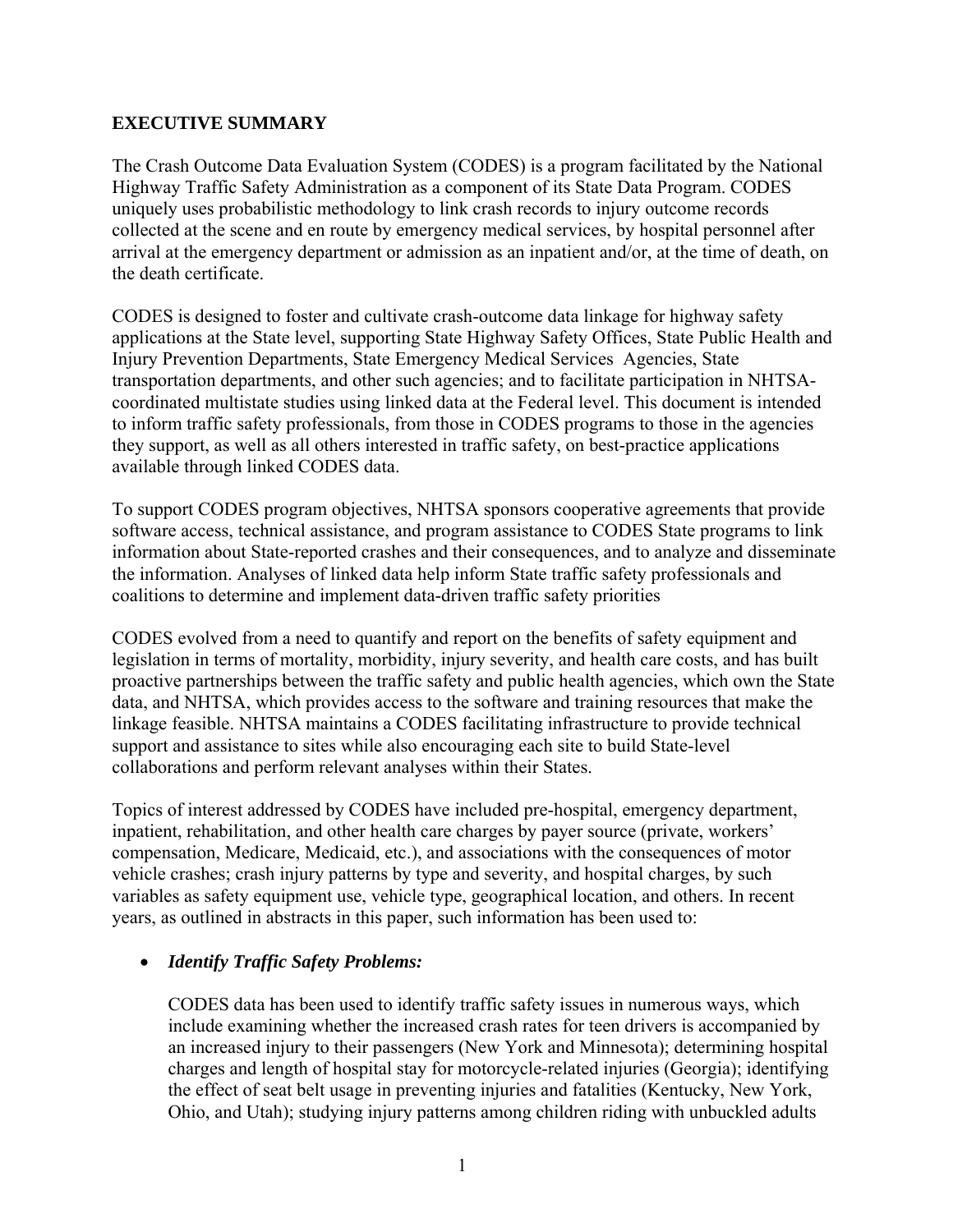compared to buckled adults (Utah); researching the types and frequency of injuries to children in passenger motor vehicles (Connecticut and Missouri); and analyzing the characteristics and outcomes of crashes involving teen drivers (Delaware and Minnesota).

#### *Support Traffic Safety Decision-Makers:*

CODES data has been used to inform and educate traffic safety decision-makers as the State and local level. Examples of CODES activities being used to support decisionmakers include providing State legislators with the CODES report on the effectiveness of seat belt use in preventing injuries and fatalities (Kentucky); delivering data and expertise to the State Highway Administration to assist in the development of a long-term, statewide strategic plan to guide the future direction of traffic records and highway safety (Maryland); presenting CODES-related fact sheets and reports to the State Traffic Records Coordinating Committee (TRCC) (Massachusetts, Virginia); using CODES data to present a report to the Governor's Highway Safety Office and State legislators on the effect that enacting a standard enforcement seat belt law would have on hospital charges, direct medical costs, and the impact to the State's Medicaid system (Ohio); and developing media products on the medical and financial consequences of the under-theinfluence drivers involved in crashes (South Carolina).

#### *Support Traffic Safety Legislation:*

CODES research has been used at the State level to inform legislators about traffic safety issues in their State and traffic safety legislation. These activities included providing legislators with information in support of upgrading existing graduated driver's license (GDL) laws (Delaware and Minnesota); using CODES data to expand a mandatory seat belt law to include back-seat passengers (Indiana); creating a fact sheet to help support legislation for motorcycle helmet use (Iowa); and providing data to a children's safety advocacy group to help convince legislators to change child passenger safety (CPS) laws (Connecticut).

#### *Educate the Public:*

As a means to informing the public about traffic safety issues, CODES data has been used to give a presentation to a State TRCC about the length of hospital stay, injury body region, and nature of injury for older vehicle occupants (Massachusetts); post a fact sheet comparing the crash rate severity of State drivers against non-State drivers on the State's Health and Human Services Department Web site (Nebraska); publish a paper on backseat seat belt use in the *Journal of Safety Research* (New York); and launch a Web site that contains five years of CODES data from which the user can select standard reports or create online queries based on selected criteria (Virginia).

NHTSA is also using CODES multi-State data in a variety of studies as CODES States enable submission of standardized, non-identifiable data for research purposes. Through streamlining of programs and continuing methodological innovations, CODES is expected to continue leadership on traffic safety research in the 21st century.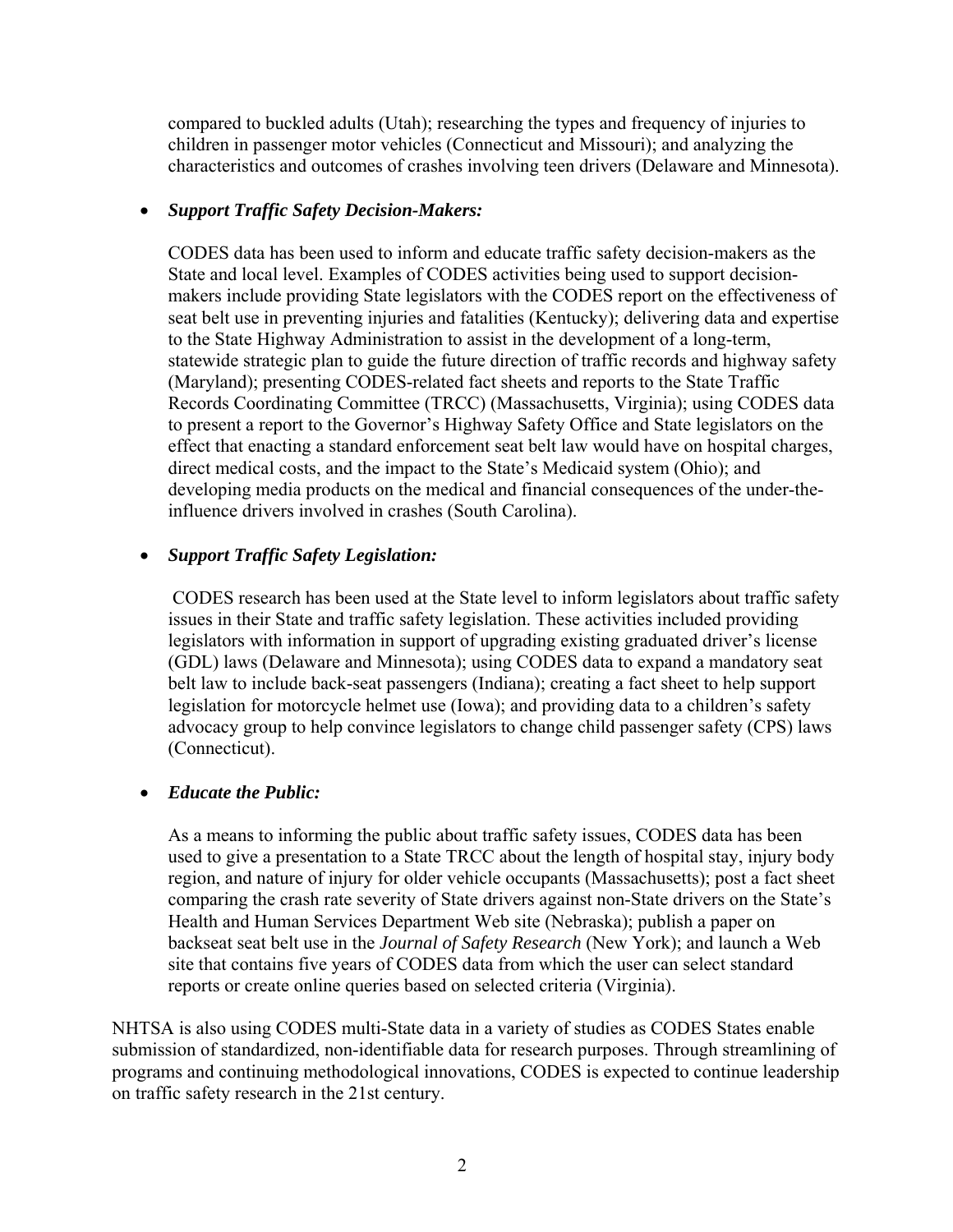# <span id="page-5-0"></span>**I. THE CRASH OUTCOME DATA EVALUATION SYSTEM**

#### **Introduction and Background**

Evolving from a need to quantify and report on the benefits of safety equipment and legislation in terms of mortality, morbidity, injury severity, and health care costs at State and national levels, the Crash Outcome Data Evaluation System has built proactive partnerships between the traffic safety and public health agencies, which own the State data, and NHTSA, which provides access to the software and training resources that make the linkage feasible. NHTSA maintains a CODES facilitating infrastructure to provide technical support and assistance to sites while also encouraging each site to build State-level collaborations and perform relevant analyses within their States.

The intent of CODES data linkages is to ensure that traffic safety coalitions have access to crash outcome analyses to help determine and implement data-driven traffic safety priorities. As a result of these linkages, the availability of population-based, comprehensive, and representative crash outcome data is maintained to assist existing traffic safety coalitions in the selection and implementation of data-driven traffic safety priorities. A properly implemented State CODES program supports State Highway Safety Offices, State Public Health and Injury Prevention departments, State EMS Agencies, State transportation departments, and other such agencies to target their resources and evaluate the potential impact on preventing mortality and morbidity, reducing injury severity, and lowering health care costs.

#### **Implementation and Data Enhancement**

Through NHTSA-sponsored cooperative agreements, CODES provides access to linkage software and technical assistance in the form of software support, linkage training, and analysis training to State CODES programs. Technical assistance is disseminated through means such as software documentation, Web seminars, individual assistance, and periodic technical assistance meetings. Once trained, State CODES programs add to the available knowledge about Statereported crashes and their consequences by linking crash data to data systems such as EMS records and statewide hospital discharge records.

The CODES program links crash records to injury outcome records collected at the scene and en route by emergency medical services, by hospital personnel after arrival at the emergency department or admission as an inpatient and/or, at the time of death, on the death certificate. Although crash data indicate the occurrence of injury, they include only limited information about type and severity and no information about health care costs or International Classification of Diseases (ICD) coding. Similarly, hospital injury datasets with ICD codes and billing charges do not include information about the characteristics of the crash or vehicles involved. CODES linkage integrates the two subject matters, and as a result, CODES provides statewide, real-world crash outcome data that can provide population-based information on crash outcomes in terms of deaths, specific injury type/region/severity, and costs.

As linkage expands into other data systems, as it has in some States, it can enhance other participating data systems in a variety of ways. For example, EMS and hospitals obtain information about the time of onset to evaluate the responsiveness of the trauma system;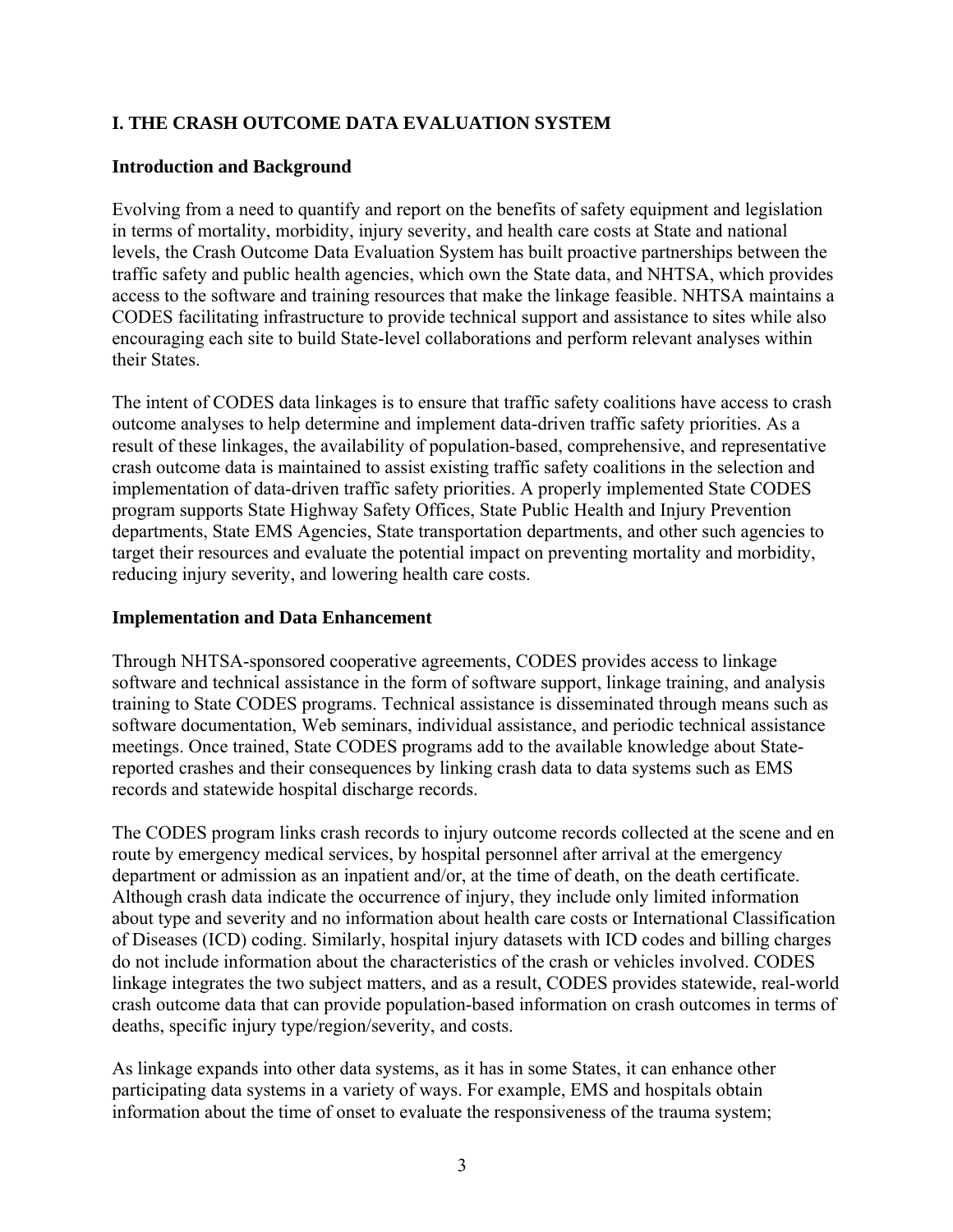<span id="page-6-0"></span>roadway inventories expand to include injury outcome information by location point; driver licensing information is augmented with the medical and financial consequences caused by drivers who are impaired or repeat offenders; and vehicle characteristics can be related to specific types of injuries and their costs. In addition, data quality can improve as previously undiscovered problems are identified and corrected during linkage.

## **Federal Use of CODES Data**

In the original NHTSA Report to Congress (1996) on the Benefits of Safety Belts and Motorcycle Helmets, data on crashes from seven States was compiled as part of the first CODES program. This report employed probabilistic linkage techniques to combine data gathered from police crash reports, emergency medical services, hospital emergency departments, and hospital discharge files to more fully describe motorcycle crash events and their outcomes. Among other findings, this report revealed an increase in hospital charges for motorcycle operators who were unhelmeted at the time of their crashes, and motorcycle helmet effectiveness of 67 percent in the reduction of brain injuries.

Though not catalogued in this report, the Federal-State collaboration that successfully implemented CODES at the State level has led to the planning of new CODES applications at the Federal level. States that have successfully linked at least two years of crash and injury outcome data may receive the benefits of the NHTSA CODES facilitation as part of the CODES Data Network. These projects also share their expertise and, under certain privacy considerations, can contribute specific standardized model variables for multi-State studies. NHTSA is currently working with CODES Data Network States to expand this capability, in order to provide support to NHTSA program needs with multi-State crash data analyzed by crash conditions, safety equipment, and other crash variables in terms of injury types, level of care, discharge status, payer, charges, and other outcome variables not available in unlinked crash data.

#### **Document Purpose and Structure**

This document is designed to well-inform traffic safety professionals, from those in CODES programs to those in the agencies they support, as well as all others interested in traffic safety, on best-practice applications available through linked CODES data. To distribute information on many applications in a compact way, this paper presents abstracts of applications presented by CODES members at CODES annual meetings. Abstracts are presented as prepared for the years 2006 and 2007. Each summarizes the population and traffic safety issue targeted, the format and methodology used, and impacts, actions or follow-ups on the targeted subject matter.

Since the State-specific applications presented are limited to those reported at the CODES meetings in 2006 and 2007, they do not represent a complete inventory of all of the applications developed by the States during this period. Thus, for example, not all of the CODES States actively involved in developing and supporting the State TRCC are listed in Table 2.

For convenience, abstracts are summarized in four categories, with summary tables allowing reference and page location by category and subject matter. After the summaries, full abstracts are presented in State alphabetical order. Following the abstracts, two appendices offer responses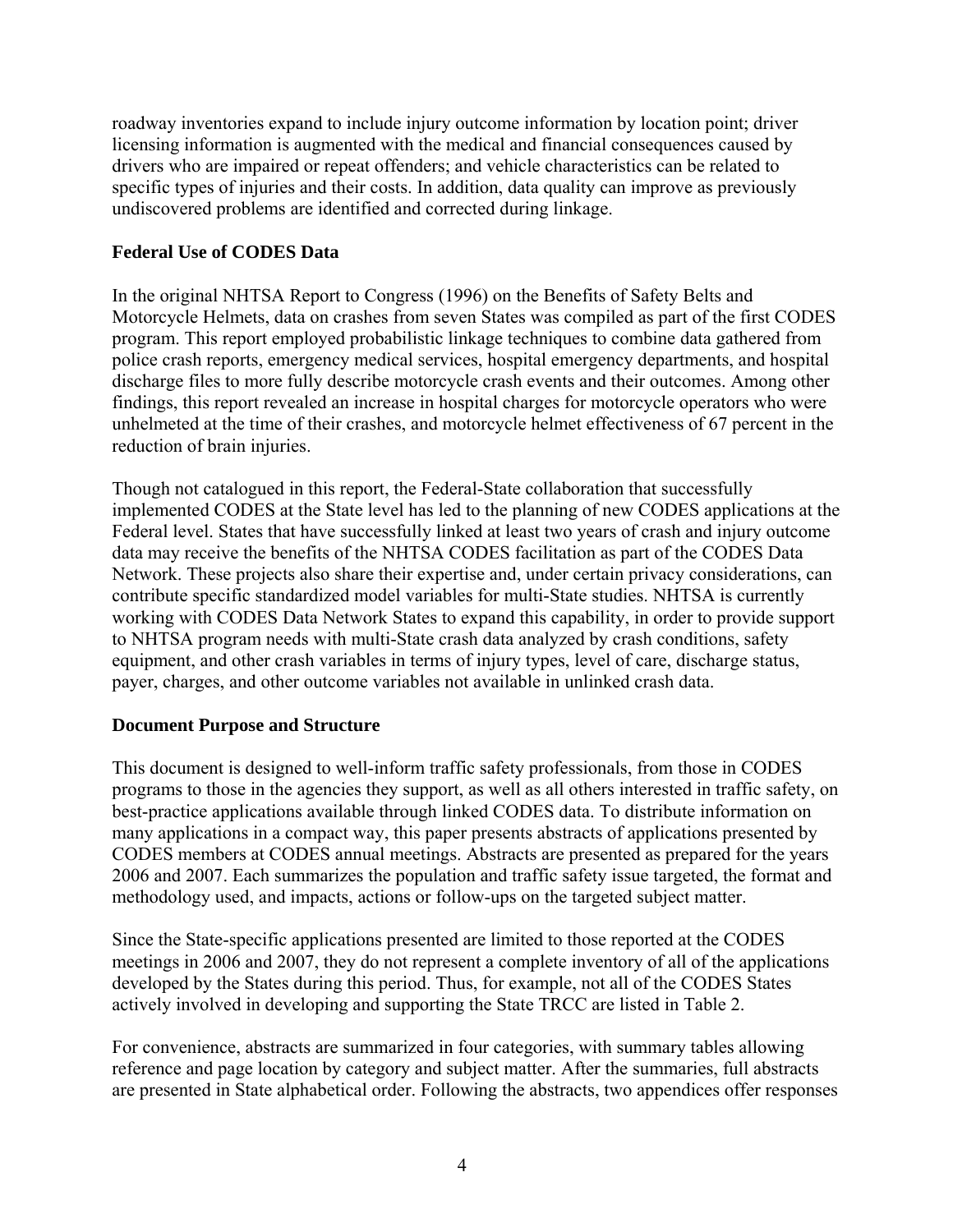<span id="page-7-0"></span>to frequently asked questions regarding the CODES program and a more technical description of the statistical methodologies used to achieve representative linked data statewide.

## **CODES State-Level Applications Summarized**

This section summarizes presented State CODES applications in four broad objectives: (1) traffic safety problem identification, (2) traffic safety decision-making support, (3) safety legislation development and support, and (4) public education. For each grouping, a table summarizes and references State applications in the category.

# Objective 1: Identify Traffic Safety Problems

CODES data is population-based, so the large volume of data generated as the result of annual linkage in most CODES States can help identify safety issues including infrequent but potentially significant crash outcomes. Table 1 provides a reference to traffic-safety problemidentification applications as documented in their abstracts in Part 2 of this report.

# Objective 2: Support Traffic Safety Decision-Makers

With limited resources, decision-makers need to identify and justify priorities assigned to improving traffic safety in relation to other public health issues. CODES data can provide statewide information to support safety efforts initiated by elected officials, and CODES data reported at the county or local level can be used in planning priorities of the coordinating agencies such as the Traffic Records Coordinating Committees (TRCCs), funding/planning agencies such as the State Highway Safety Offices and departments of public health/injury control, or data users such as the members of the CODES advisory committee. Many CODES projects also have played key roles in helping to define the traffic safety agenda of their State TRCC committees. Table 2 summarizes examples of these traffic-safety decision-making support applications as documented in their abstracts in Part 2 of this report.

# Objective 3: Support Traffic Safety Legislation

Traffic safety efforts must be targeted where they will have the most impact on improving crash outcome. When the increase in deaths, injury, severity, and health care costs becomes unacceptable, legislation may be necessary to change public behavior. In these instances, the State-specific medical and financial information generated by CODES can demonstrate the expected savings, in terms of decreased health care costs and injury severity, to taxpayers with the adoption of specific traffic safety legislation. Table 3 summarizes examples of legislationsupport applications as documented in their abstracts in Part 2 of this report.

## Objective 4: Educate the Public

If an educated public can help improve traffic safety, then traffic safety information must be readily available in a format that meets the public's needs. In support of public education, State CODES programs often use 1– or 2-page fact sheets to disseminate traffic safety information to the public.. In addition, the Internet has increased accessibility to linked crash outcome results while complying with State privacy legislation and regulations. Some States provide online interactive reports or detailed data tables. Table 4 summarizes examples of public education applications as documented in their abstracts in Part 2 of this report, and Table 5 lists the Web sites for the CODES States and NHTSA as of March 2009.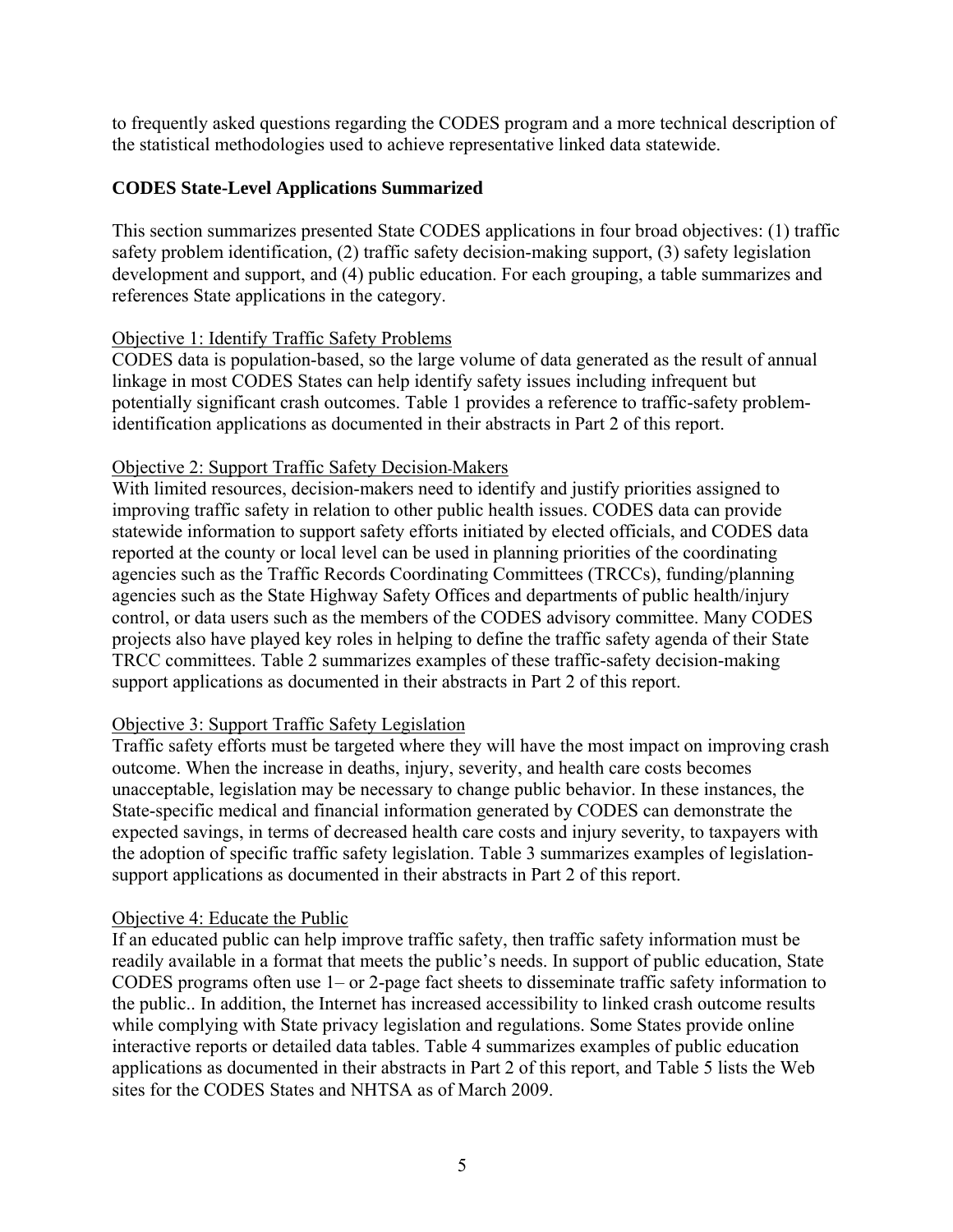|                        | <b>State and Application by Type of Subject Matter</b>                                                                                                                                                                                                                                                                                                                                                                                                                            | Page |  |  |  |  |
|------------------------|-----------------------------------------------------------------------------------------------------------------------------------------------------------------------------------------------------------------------------------------------------------------------------------------------------------------------------------------------------------------------------------------------------------------------------------------------------------------------------------|------|--|--|--|--|
| 1. Aggressive Drivers  |                                                                                                                                                                                                                                                                                                                                                                                                                                                                                   |      |  |  |  |  |
| Delaware               | <b>Aggressive Driving Study</b><br>Descriptive statistics and rate ratios (RRs) were used to compare the crash outcomes<br>between 16- and 17-year-old drivers with and without passengers.                                                                                                                                                                                                                                                                                       | 18   |  |  |  |  |
| 2. Older Drivers       |                                                                                                                                                                                                                                                                                                                                                                                                                                                                                   |      |  |  |  |  |
| Rhode<br>Island        | <b>Elder Occupants in Motor Vehicle Crashes: Forecasting Health</b><br><b>Burden</b><br>Statistically, Rhode Island's older occupants are more likely to be hospitalized or fatally<br>injured after motor vehicle crashes. CODES data was used to examine the differences and<br>the age distribution of the population to help in developing planning policies on future<br>highway safety interventions.                                                                       | 50   |  |  |  |  |
| 3. Teen Drivers        |                                                                                                                                                                                                                                                                                                                                                                                                                                                                                   |      |  |  |  |  |
| Minnesota              | The Epidemiology of Motor Vehicle Crashes Involving 16- and 17-<br>Year-Old Drivers in Minnesota and Associated Hospital Charges<br>CODES data were used to determine the per mile rate of teenage driver motor vehicle crash<br>involvement and the characteristics of these crashes in Minnesota. Measure medical care<br>charges and the severity of injuries associated with motor vehicle crashes involving teenage<br>drivers.                                              | 38   |  |  |  |  |
| New York               | Using Multiply-Imputed CODES Data to Identify Risk Factors and<br><b>Reveal Societal Costs in Teen Driving</b><br>Police crash reports, emergency department and hospital discharge data were examined to<br>determine the risk factors and societal costs for drivers age 16 to 20. Teen drivers and 25- to<br>49-year-old drivers were compared for traffic crash and injury rates, emergency department<br>visit rates, hospitalization rates, and crash contributing factors. | 46   |  |  |  |  |
|                        | 4. Non-Resident Drivers                                                                                                                                                                                                                                                                                                                                                                                                                                                           |      |  |  |  |  |
| Nebraska               | <b>Comparing Crashes That Occurred in Nebraska Involving Nebraska</b><br>and Non-Nebraska Drivers<br>Comparing the crashes occurring in Nebraska from 1999 to 2003 by the driver's State of<br>residence, CODES data explored the patterns and the contributing risks factors of the<br>crashes. Crashes involving non-Nebraska drivers tended to be more severe, resulting in more<br>deaths and serious injuries than crashes involving Nebraska drivers.                       | 44   |  |  |  |  |
| 5. Roadway             |                                                                                                                                                                                                                                                                                                                                                                                                                                                                                   |      |  |  |  |  |
| Nebraska               | Why Is It So Risky to Drive on the Roadways Where the Posted Speed<br><b>Limit Is 50 Miles Per Hour?</b><br>The crashes that occurred on roadways with posted speed limits of 50 mph resulted in severe<br>crash outcomes with the highest injury rate and a higher death rate than those crashes that<br>took place on other roadways. This CODES study examines the causes and consequences of<br>crashes occurring on Nebraska roads with posted speed limits of 50 mph.       | 43   |  |  |  |  |
|                        | 6. Traumatic Brain Injury                                                                                                                                                                                                                                                                                                                                                                                                                                                         |      |  |  |  |  |
| lowa                   | Motor Vehicle Crash (MVC) Related to Traumatic Brain Injuries in Iowa<br>To demonstrate the growing crash and injury rates among motorcycle riders in Iowa from<br>2001-2005, CODES data was used to examine the five years' crash rates per 1,000<br>motorcyclist licensed drivers-including fatality and injury rates- and were calculated to<br>demonstrate low rates of helmet use in Iowa.                                                                                   | 23   |  |  |  |  |
| 7. Data Quality Issues |                                                                                                                                                                                                                                                                                                                                                                                                                                                                                   |      |  |  |  |  |
| Maine                  | Adjusting for Seat Belt Reporting: The Problem of Differential<br><b>Misclassification</b><br>CODES reviewed the problem of differential misclassification of seat belt use in police<br>crash reports and explored a method of correcting for missing data and differential<br>misclassification using CODES linked data.                                                                                                                                                        | 30   |  |  |  |  |

# **Table 1: State CODES Applications Supporting Traffic Safety Problem Identification**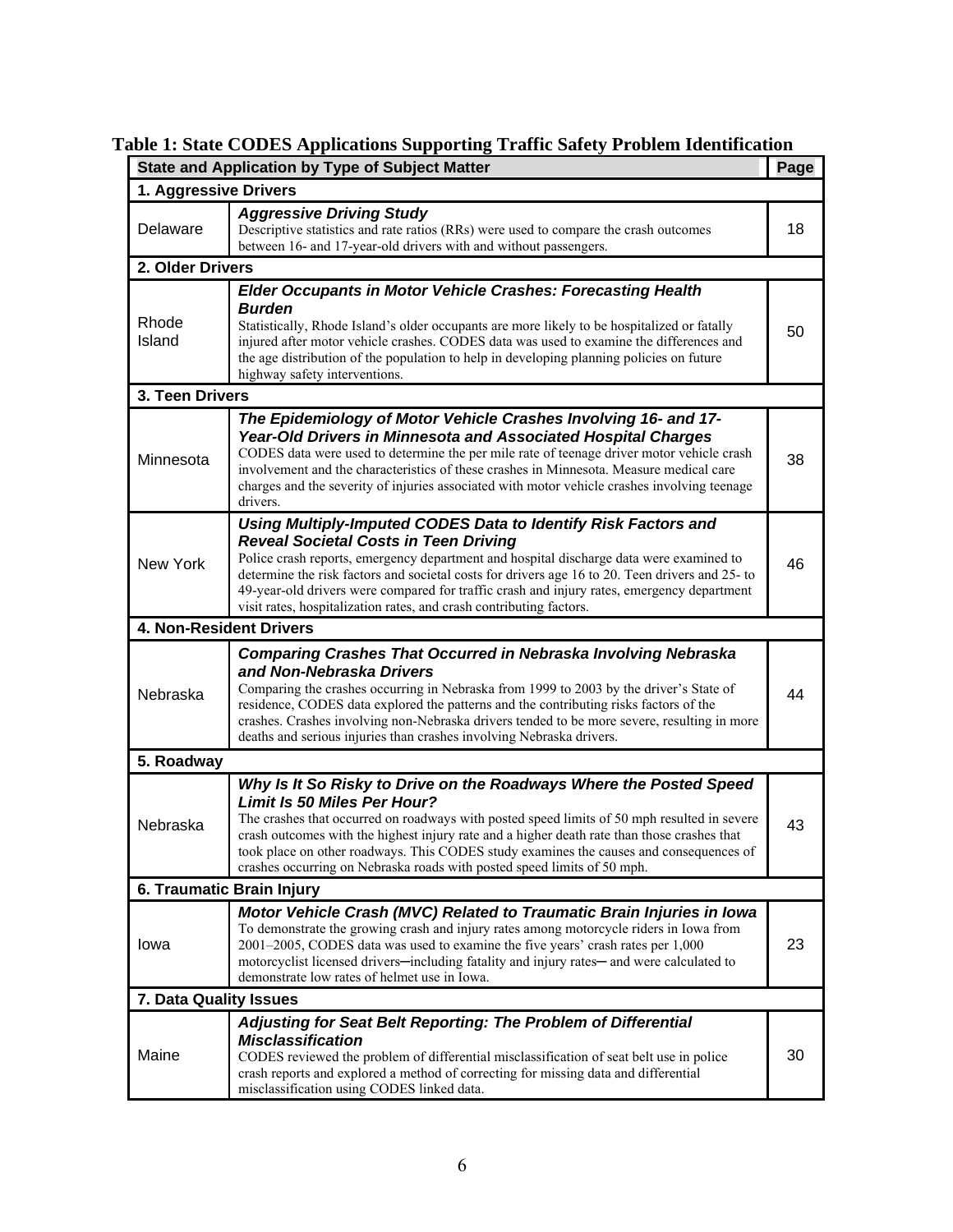|                 | <b>State and Application by Type of User</b>                                                                                                                                                                                                                                                                                                                                                                                                                          | Page |
|-----------------|-----------------------------------------------------------------------------------------------------------------------------------------------------------------------------------------------------------------------------------------------------------------------------------------------------------------------------------------------------------------------------------------------------------------------------------------------------------------------|------|
|                 | 1. Elected Officials: Governor and Legislators                                                                                                                                                                                                                                                                                                                                                                                                                        |      |
| Missouri        | Safety Device Use for Children Age 4 to 8<br>CODES data was used to measure the effect of safety device use on emergency<br>department (ED) and inpatient charges, ejection, hospitalization, traumatic brain injury<br>(TBI), and death for children age 4 to 8.                                                                                                                                                                                                     | 40   |
| South Carolina  | <b>Providing Information to Support Decision Making</b><br>CODES data was used to develop various media products distributed to members of the<br>South Carolina legislature and traffic safety decision makers.                                                                                                                                                                                                                                                      | 51   |
| <b>Planning</b> | 2. Coordinating Agencies: Traffic Records Coordinating Committee and Strategic                                                                                                                                                                                                                                                                                                                                                                                        |      |
| Connecticut     | The Importance of CODES Involvement in the Connecticut TRCC<br>Content about the CODES project was submitted as part of the Connecticut TRCC's 5-<br>Year Strategic Plan. The Strategic Plan identified CODES as one of the top priorities for<br>State traffic records improvements. The needs of CODES, as highlighted in the Strategic<br>Plan, will help advocate for the program both within the Connecticut Department of<br>Public Health (DPH) and statewide. | 13   |
| lowa            | <b>Iowa Motor Vehicle Crash Injury Facts Among Emergency Department</b><br>Visits: A Profile of Unbelted Occupants of Passenger Cars and Vans/SUVs<br>(2003)<br>CODES data analysis was presented at a TRCC meeting and to the Prevention of<br>Disability Council Meeting. The data was also used for occupant restraint task force<br>group within the TRCC.                                                                                                        | 24   |
|                 | Motorcycle Quick Facts in Iowa - 2001 to 2005<br>Helmets were evaluated and a fact sheet was distributed at the Iowa Motorcycle Safety<br>Forum 2007. The data results have been included in Iowa's Safety Management Systems<br>within Traffic Safety and are being used to support Iowa goals.                                                                                                                                                                      | 25   |
| Maryland        | <b>Using Data for Strategic Planning and TRCC</b><br>The CODES project has contributed data and expertise to the State Highway<br>Administration to assist in the development of a statewide strategic plan that will guide<br>the direction of traffic records and highway safety in the State for the next several years.                                                                                                                                           | 31   |
| Massachusetts   | <b>Crash Outcomes for Older Occupants of Motor Vehicles in Crashes</b><br>CODES Data results were presented in several formats including fact sheets, reports, and<br>presentations to the Massachusetts CODES advisory board and Massachusetts Traffic<br>Records Coordinating Committee.                                                                                                                                                                            | 35   |
|                 | 3. Funding Agencies: Highway Traffic Safety Offices, Strategic Planning                                                                                                                                                                                                                                                                                                                                                                                               |      |
| Massachusetts   | <b>Evaluation of Frequency and Injury Outcomes of Lane Departure Crashes</b><br>Lane departure data analysis has been an ongoing project for MassHighway and the<br>dialogue between the MassHighway safety analysts and UMassSAFE have included a<br>discussion of how the CODES data can be used and the benefits of using CODES data in<br>addition to traditional crash data.                                                                                     | 33   |
| Virginia        | 408 Funding Award for Virginia's Traffic Safety Information System<br>CODES staff developed a study for the Governor of Virginia, members of the Virginia<br>General Assembly, the Traffic Records Coordinating Committee, the Highway Safety<br>Office, and the Injury Control Office.                                                                                                                                                                               | 56   |
|                 | 4. Users of Traffic Safety Data: CODES Advisory Committee, Injury Control                                                                                                                                                                                                                                                                                                                                                                                             |      |
| Illinois        | Inpatient Charges and Utilization Patterns of Crash Victims in Illinois<br>Preliminary CODES findings have been presented to the Illinois CODES Advisory Group<br>and made available to the Illinois Traffic Records Coordinating Committee.                                                                                                                                                                                                                          | 21   |
| Ohio            | <b>Boost Advisory Board Interest in CODES</b><br>The CODES team used input from the advisory board to focus on topics of interest to the<br>traffic safety community.                                                                                                                                                                                                                                                                                                 | 47   |

|  |  | <b>Table 2: State CODES Applications Supporting Traffic Safety Decision-Makers</b> |
|--|--|------------------------------------------------------------------------------------|
|  |  |                                                                                    |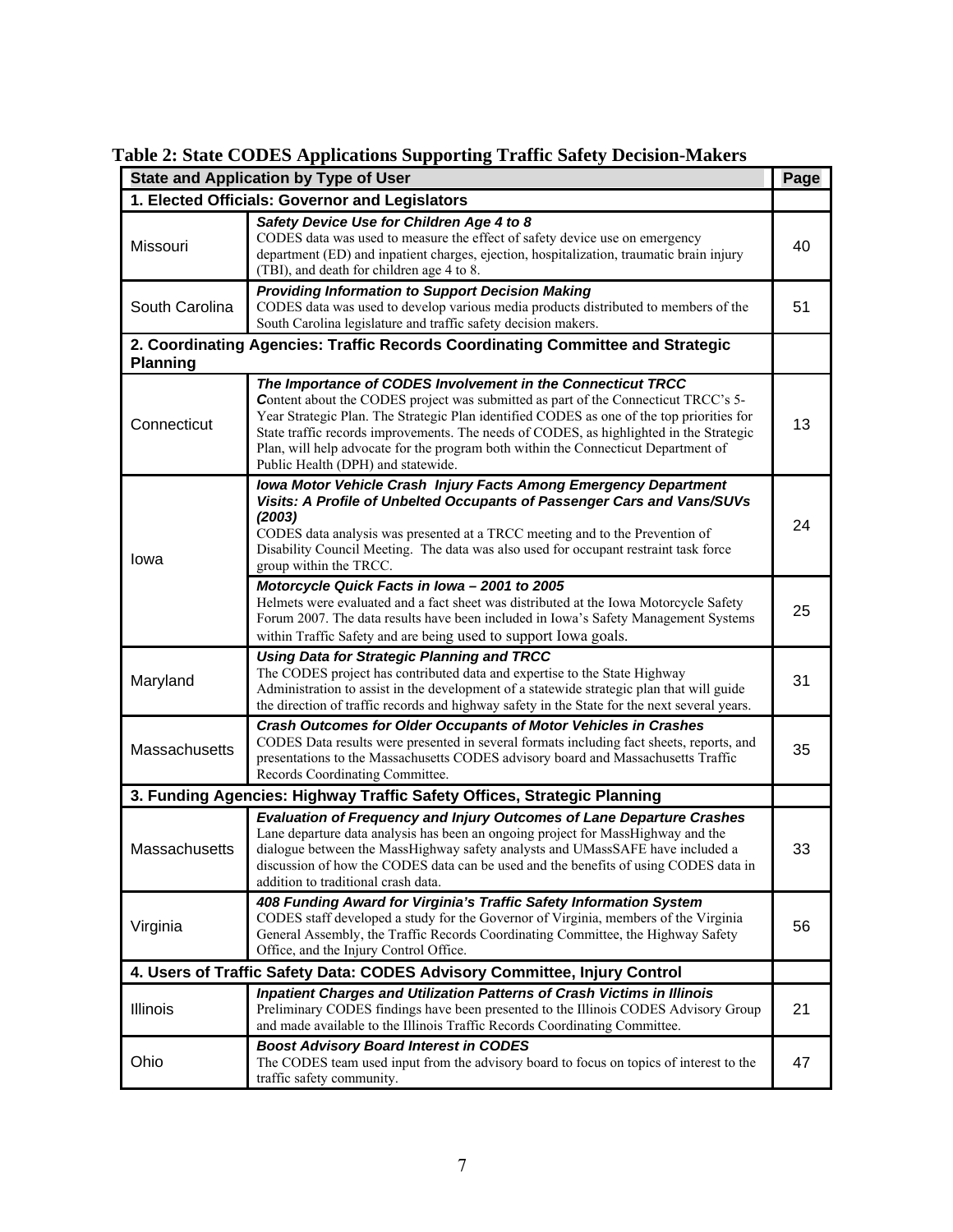|  |  | Table 3: State CODES Applications Supporting Traffic Safety Legislation |  |
|--|--|-------------------------------------------------------------------------|--|
|  |  |                                                                         |  |

|                                   | <b>State and Application by Type of Issue</b>                                                                                                                                                                                                                                                                                                                                                  | Page |  |  |  |
|-----------------------------------|------------------------------------------------------------------------------------------------------------------------------------------------------------------------------------------------------------------------------------------------------------------------------------------------------------------------------------------------------------------------------------------------|------|--|--|--|
|                                   | 1. Convert Secondary to Primary Safety Belt Law                                                                                                                                                                                                                                                                                                                                                |      |  |  |  |
| Minnesota                         | Estimating Minnesota Hospital Charge Savings With the Adoption of a<br><b>Standard Enforcement Seat Belt Law</b><br>A CODES report on seat belts was used to gather support in the Minnesota Senate for<br>passage of a primary seat belt bill.                                                                                                                                                | 37   |  |  |  |
| Ohio                              | The Impact of a Standard Enforcement Safety Belt Law on Fatalities and<br>Hospital Charges in Ohio: An Analysis Using 2003 Ohio CODES Data<br>The Ohio Governor's Highway Safety Office at ODPS assisted in publicizing and sharing<br>CODES results with the Governor and other legislators.                                                                                                  | 48   |  |  |  |
| Utah                              | <b>Primary Safety Belt Enforcement Efforts</b><br>A fact sheet titled "The Cost of Being Unbuckled," was given to every State legislator.                                                                                                                                                                                                                                                      | 54   |  |  |  |
|                                   | 2. Expand Primary Belt Legislation to Include Backseat Passengers                                                                                                                                                                                                                                                                                                                              |      |  |  |  |
| New York                          | The Importance of Promoting Backseat Safety Belt Use<br>A presentation was made during the New York State Highway Safety Conference and a<br>paper on backseat seat belt use was published in Journal of Safety Research.                                                                                                                                                                      | 45   |  |  |  |
|                                   | 3. Expand Primary Belt Legislation to Include Pickup Trucks                                                                                                                                                                                                                                                                                                                                    |      |  |  |  |
| Georgia                           | <b>Effects of Pickup Trucks Seat Belt Exemption</b><br>Georgia CODES provided data to support the House bill to eliminate the current exemption<br>in Georgia code pertaining to the use of seat belts in pickup trucks.                                                                                                                                                                       | 20   |  |  |  |
| Indiana                           | Effect of Seat Belt Usage on Hospital Charges by Vehicle Type<br>CODES research was used to support House Bill 1237, which now requires all occupants,<br>including backseat passengers in all vehicles to buckle up.                                                                                                                                                                          | 22   |  |  |  |
| 4. Improve Child Passenger Safety |                                                                                                                                                                                                                                                                                                                                                                                                |      |  |  |  |
| Connecticut                       | Usefulness of CODES Data for CODES Advisory Board Members and Using<br><b>CODES Data to Improve Connecticut's Child Passenger Safety Law</b><br>Staff met with the Director of Connecticut Safe Kids, a member of the advisory board, to<br>identify analyses and presentation formats that will be most effective in supporting<br>improvements to Connecticut's child passenger safety laws. | 15   |  |  |  |
| Kentucky                          | Economic Costs of Low Safety Belt Usage in Kentucky<br>The Kentucky legislature passed a primary seat belt enforcement bill in the General<br>Assembly. The Kentucky CODES report was one of the efforts that preceded its passage.                                                                                                                                                            | 26   |  |  |  |
|                                   | 5. Strengthen Graduated Driver Licensing                                                                                                                                                                                                                                                                                                                                                       |      |  |  |  |
| Delaware                          | Support for Passenger Limitations on 16- and 17-Year-Old Drivers<br>A CODES fact sheet was forwarded to legislative liaisons to support upgrading Delaware's<br>Graduated Driver's License (GDL) law.                                                                                                                                                                                          | 17   |  |  |  |
| Utah                              | Using CODES Data to Strengthen Utah's GDL Law<br>CODES findings were published in several newspapers and aired on local television news<br>programs. As a result, local traffic safety advocates asked Utah CODES to prepare fact<br>sheets about GDL, which were given to legislators and presented in committee meetings.                                                                    | 53   |  |  |  |
| 6. Reduce DUI                     |                                                                                                                                                                                                                                                                                                                                                                                                |      |  |  |  |
| Rhode Island                      | Rhode Island CODES Provides Expert Participation<br>Rhode Island's CODES linked data results and other highway safety and public health<br>information has been used in support of stricter laws against driving under the influence.                                                                                                                                                          | 49   |  |  |  |
| South<br>Carolina                 | The Continuing Saga of DUI Legislation<br>Media products are distributed to legislators and traffic safety decision makers to illustrate<br>the medical and financial consequences of under-the-influence drivers involved in crashes.<br>The data are analyzed at a local level to show local consequences.                                                                                   | 52   |  |  |  |
| 7. Support Helmet Legislation     |                                                                                                                                                                                                                                                                                                                                                                                                |      |  |  |  |
| Georgia                           | <b>Motorcycles in Georgia</b><br>Fact sheets on motorcycle crash injuries in Georgia were developed for different audiences<br>during unsuccessful efforts to repeal Georgia's motorcycle helmet law.                                                                                                                                                                                          | 19   |  |  |  |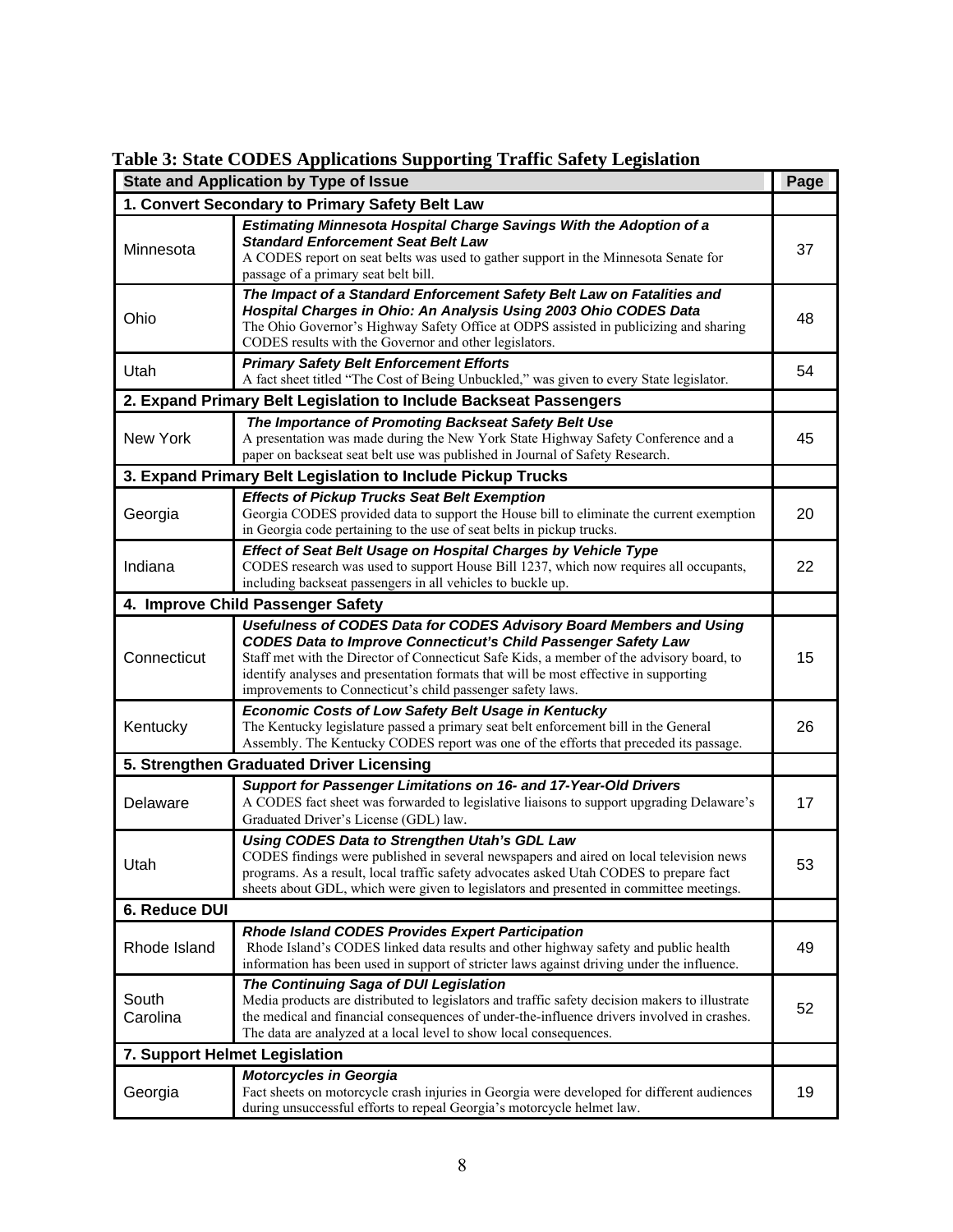| <b>State and Application by Subject or Format</b> |                                                                                                                                                                                                                                                                                                                                                                                                                                                                                                                                         |    |  |  |  |
|---------------------------------------------------|-----------------------------------------------------------------------------------------------------------------------------------------------------------------------------------------------------------------------------------------------------------------------------------------------------------------------------------------------------------------------------------------------------------------------------------------------------------------------------------------------------------------------------------------|----|--|--|--|
| Page<br><b>FACT SHEETS</b>                        |                                                                                                                                                                                                                                                                                                                                                                                                                                                                                                                                         |    |  |  |  |
| 1. Motorcycles                                    |                                                                                                                                                                                                                                                                                                                                                                                                                                                                                                                                         |    |  |  |  |
| Georgia                                           | <b>Motorcycles in Georgia</b><br>Two fact sheets were developed by Georgia CODES staff to inform policy makers and<br>the general public about motorcycle crashes and motorcycle hospitalizations.                                                                                                                                                                                                                                                                                                                                      | 19 |  |  |  |
| Iowa                                              | Motorcycle Quick Facts in Iowa 2001-2005<br>A fact sheet was created by Iowa CODES staff and distributed at the Iowa Motorcycle<br>Safety Forum.                                                                                                                                                                                                                                                                                                                                                                                        | 25 |  |  |  |
| 2. Seat belts                                     |                                                                                                                                                                                                                                                                                                                                                                                                                                                                                                                                         |    |  |  |  |
| Georgia                                           | <b>Safety Belts and Pickup Trucks</b><br>A fact sheet was developed by Georgia CODES staff to inform policy makers and the<br>general public about issues relating to seat belts and pickup trucks.                                                                                                                                                                                                                                                                                                                                     | 20 |  |  |  |
| Minnesota                                         | Estimating Minnesota Hospital Charge Savings With the Adoption of a<br><b>Standard Enforcement Seat Belt Law</b><br>A CODES report and fact sheet were distributed through statewide e-mail distribution<br>lists to law enforcement, public health educators, and other traffic safety advocates. The<br>report was highlighted on the Office of Traffic Safety and Department of Health's Web<br>sites. CODES data will continue to be used in various publications and presentations that<br>discuss the economic impact of crashes. | 37 |  |  |  |
| 3. Teen Drivers                                   |                                                                                                                                                                                                                                                                                                                                                                                                                                                                                                                                         |    |  |  |  |
| Delaware                                          | Passenger Limitations for 16- and 17-Year-Old Drivers<br>CODES staff created a fact sheet that highlighted CODES data and supports passenger<br>limitation for 16- and 17-year-old drivers.                                                                                                                                                                                                                                                                                                                                             | 17 |  |  |  |
| Kentucky                                          | Injuries to Booster-Age Children in Kentucky<br>Kentucky CODES created a fact sheet that focused on the outcomes (injury type,<br>hospital charges, hospital length of stay, etc.) for restrained and unrestrained children age<br>4 to 8, compared with other age groups.                                                                                                                                                                                                                                                              | 27 |  |  |  |
| 4. Non-Nebraska Drivers                           |                                                                                                                                                                                                                                                                                                                                                                                                                                                                                                                                         |    |  |  |  |
| Nebraska                                          | Non-Nebraska Drivers Involved in Motor Vehicle Crashes Occurring in<br>Nebraska<br>A fact sheet was created by Nebraska CODES staff and posted on the Nebraska Health<br>and Human Services System's Web site.                                                                                                                                                                                                                                                                                                                          | 44 |  |  |  |
| DATA ACCESS VIA THE INTERNET                      |                                                                                                                                                                                                                                                                                                                                                                                                                                                                                                                                         |    |  |  |  |
| Missouri                                          | <b>Update of Web Application</b><br>The Missouri CODES Web application allows users to develop tables of CODES data<br>that relate to seat belt/helmet use, alcohol involvement, driver gender and age, crash<br>type, speed zone, and vehicle type to level of medical care/death, ejection, and TBI. Five<br>years of CODES data are now on the Web site                                                                                                                                                                              | 41 |  |  |  |
| Virginia                                          | Virginia CODES Web site<br>Virginia's CODES Web site, www.vacodes.org, was launched in May 2006 and<br>currently contains five years of data from which the user can select standard reports or<br>create online queries based on selected criteria.                                                                                                                                                                                                                                                                                    | 55 |  |  |  |

**Table 4: State CODES Applications Supporting Public Educations**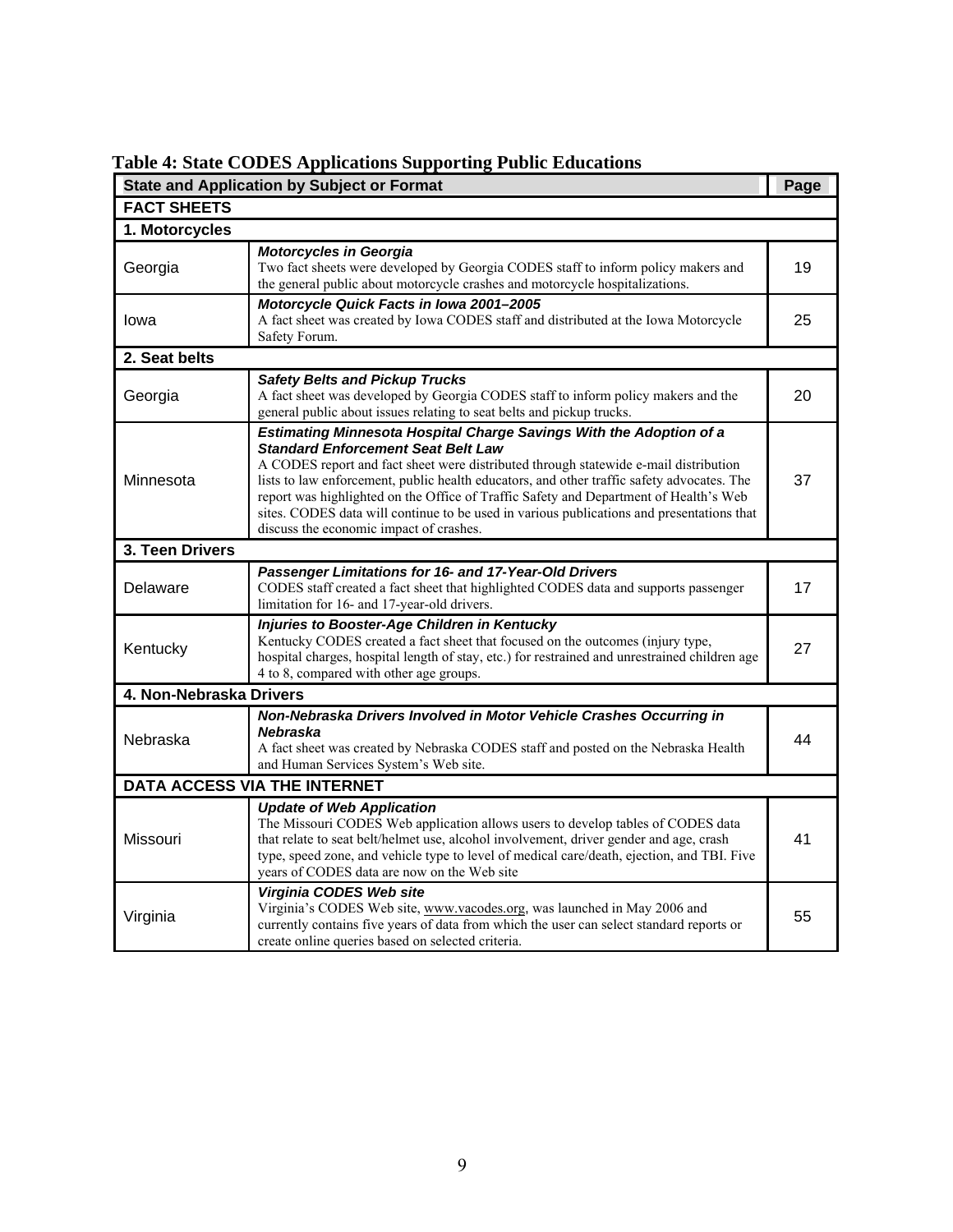| <b>State</b>         | <b>Web Address (current March 2009)</b>                        |
|----------------------|----------------------------------------------------------------|
| Delaware             | www.dhss.delaware.gov/dhss/dph/EMS/codeshome.html              |
| Indiana              | http://cats.ecn.purdue.edu/CODES.aspx                          |
| Iowa                 | http://www.idph.state.ia.us/apl/codes.asp                      |
| Kentucky             | www.kiprc.uky.edu/projects/CODES                               |
| Maine                | www.mhic.org/CODES                                             |
| Maryland             | http://medschool.umaryland.edu/NSCforTrauma//codes.asp         |
| <b>Massachusetts</b> | www.ecs.umass.edu/umasssafe/codes.htm                          |
| Minnesota            | www.health.state.mn.us/injury/topic/topic.cfm?gcTopic=9        |
| Missouri             | www.dhss.mo.gov/MICA/index.html (Select motor vehicle crashes) |
| Nebraska             | http://www.hhss.ne.gov/codes/                                  |
| Ohio                 | http://sharedoc.nchri.org/CIRP/Pages/CODES.aspx                |
| Rhode Island         | www.health.ri.gov/chic/statistics/codes.php                    |
| South Carolina       | www.ors2.state.sc.us (select SC CODES project)                 |
| Utah                 | http://www.utcodes.org                                         |
| Virginia             | www.vacodes.org                                                |

**Table 5: Web Sites of CODES Programs in the NHTSA CODES Network**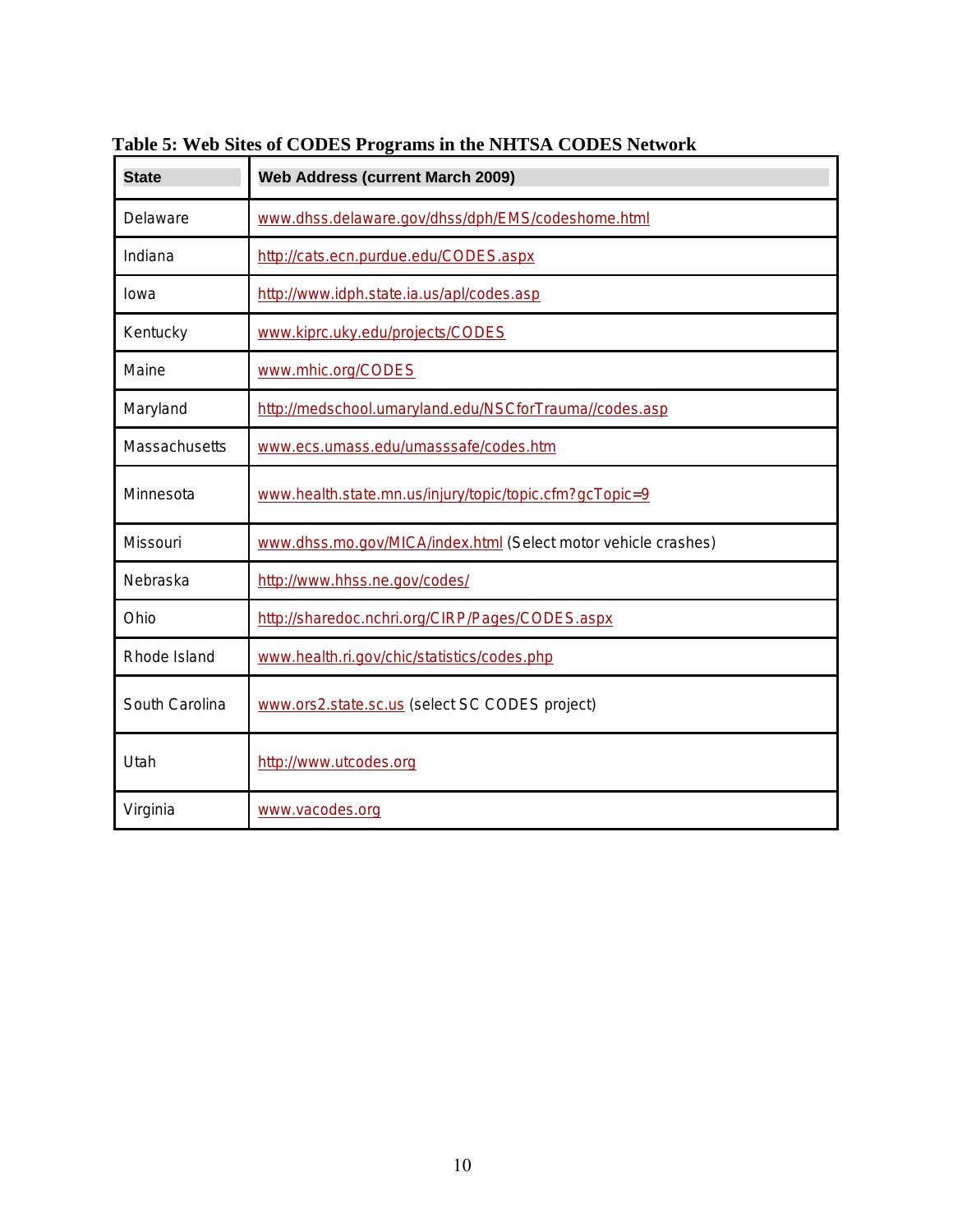#### <span id="page-13-0"></span>**II. APPLICATIONS TO IMPROVE TRAFFIC-SAFETY DECISION-MAKING**

To disseminate exemplary data uses and promising practices throughout the CODES Data Network and beyond, abstracts of presentations given at CODES annual meetings are presented on the following pages. Abstracts are in alphabetical order by State, and each one describes an application that was presented at a national CODES Technical Assistance meeting held in either 2006 or 2007. At these meetings, State CODES programs are encouraged to share ideas and progress in the program realm as well as the technical areas. The abstracts are offered as an exemplary yet partial representation of programmatic and technical CODES endeavors and achievements undertaken in recent years.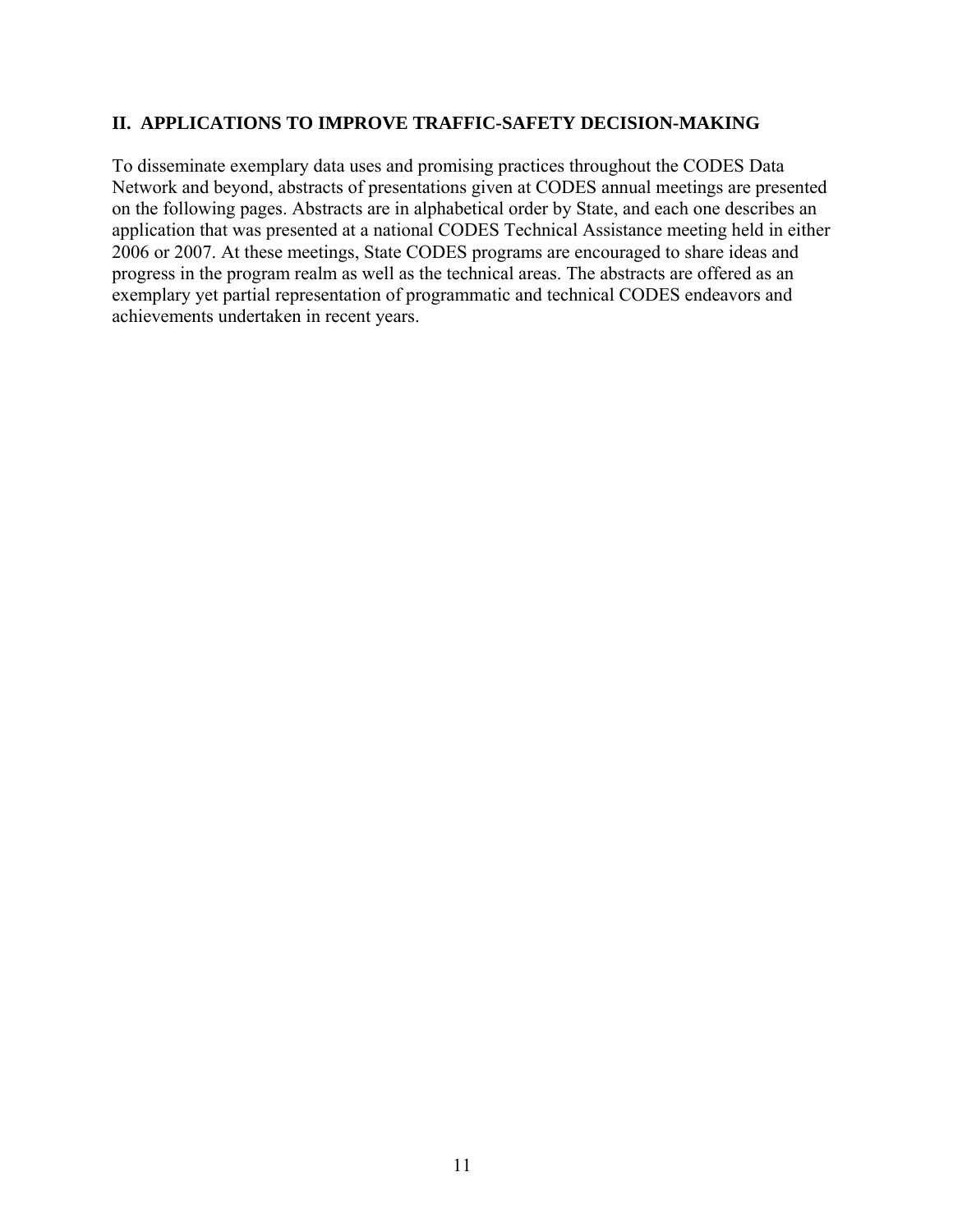|                                            |                                                           | Alabama CODES                                                                                                    |              |      |               |  |
|--------------------------------------------|-----------------------------------------------------------|------------------------------------------------------------------------------------------------------------------|--------------|------|---------------|--|
|                                            |                                                           | <b>Center for the Study of Rural Vehicular Trauma</b>                                                            |              |      |               |  |
|                                            | State Application Presented at CODES Annual Meeting, 2006 |                                                                                                                  |              |      |               |  |
|                                            |                                                           | Title: Does Increased EMS Pre-Hospital Time Affect Patient Mortality                                             |              |      |               |  |
|                                            |                                                           | In Rural Motor Vehicle Crashes? A Statewide Analysis.                                                            |              |      |               |  |
|                                            |                                                           | Abstract: The purpose of this study is to link and analyze Alabama's statewide pre-hospital data and identify    |              |      |               |  |
|                                            |                                                           | whether EMS pre-hospital time affects patient mortality from vehicular trauma.                                   |              |      |               |  |
| Contact Person and                         |                                                           | Glenn Cummings, 251-471-7501                                                                                     |              |      |               |  |
| number                                     |                                                           | Director, Center for the Study of Rural Vehicular Trauma                                                         |              |      |               |  |
| Population Targeted                        |                                                           | Rural vehicular trauma patients                                                                                  |              |      |               |  |
| Purpose                                    |                                                           | Reduce mortality rates due to rural vehicular trauma                                                             |              |      |               |  |
| Type of Decision                           |                                                           | Alabama Department of Public Health, Division of Emergency Medical Services                                      |              |      |               |  |
| Maker Targeted                             |                                                           |                                                                                                                  |              |      |               |  |
| Description of linked<br>data and analyses |                                                           | Linkage of data from police motor vehicle crash and Emergency Medical Services<br><b>Patient Care Reports</b>    |              |      |               |  |
| <b>Analytical Results</b>                  |                                                           | Pre-hospital data was analyzed to determine EMS response times, scene times, and                                 |              |      |               |  |
|                                            |                                                           | transport times in rural and urban settings. During a two-year period (January 2001                              |              |      |               |  |
|                                            |                                                           | $-$ December 2002) 34,341 people (75%) and 11,422 people (25%) were injured in                                   |              |      |               |  |
|                                            |                                                           | rural and urban settings, respectively. The data also showed that 611 (1.78%)                                    |              |      |               |  |
|                                            |                                                           | fatalities occurred in rural settings, and 103 (.90%) fatalities occurred in urban                               |              |      |               |  |
|                                            |                                                           | settings $(p<0.001)$ . The overall mean EMS pre-hospital time when fatalities                                    |              |      |               |  |
|                                            |                                                           | occurred was 42.0 minutes in the rural setting versus 24.8 minutes in the urban                                  |              |      |               |  |
|                                            |                                                           | setting $(p<0.001)$ .                                                                                            |              |      |               |  |
|                                            |                                                           |                                                                                                                  |              |      |               |  |
|                                            |                                                           | <b>Pre-Hospital Times</b>                                                                                        | <b>Rural</b> | Urb  | p-value       |  |
|                                            |                                                           | for Il Fatalities (min)                                                                                          |              | an   |               |  |
|                                            |                                                           | Mean EMS Response<br>Time                                                                                        | 10.67        | 6.50 | ${}< 0.0001$  |  |
|                                            |                                                           | Mean EMS Scene                                                                                                   | 18.87        | 10.8 | ${}< 0.0001$  |  |
|                                            |                                                           | Time (excludes DOS                                                                                               |              | 3    |               |  |
|                                            |                                                           | and extrication)                                                                                                 |              |      |               |  |
|                                            |                                                           | Mean EMS Transport                                                                                               | 12.45        | 7.43 | ${}_{0.0001}$ |  |
|                                            |                                                           | Time (excludes DOS)                                                                                              |              |      |               |  |
|                                            |                                                           | Overall Mean EMS                                                                                                 | 42.0         | 24.8 | ${}< 0.0001$  |  |
|                                            |                                                           | Pre-Hospital Time                                                                                                |              |      |               |  |
| <b>Dissemination Formats</b>               | 1)<br>2)                                                  | Presentation at the American Association for Surgery of Trauma.<br>Expected publication in the Journal of Trauma |              |      |               |  |
|                                            | 3)                                                        | Presentation to the Alabama Department of Public Health, State                                                   |              |      |               |  |
|                                            |                                                           | <b>Emergency Medical Control Committee</b>                                                                       |              |      |               |  |
|                                            | 4)                                                        | Presentation at the Alabama Chapter of the American College of Surgeons.                                         |              |      |               |  |
| Impact, Follow-Up, or                      |                                                           | Alabama's Department of Public Health, Division of Emergency Medical Services,                                   |              |      |               |  |
| Later Development on                       |                                                           | has suggested further investigation into the cause of increase in response times,                                |              |      |               |  |
| the Targeted Issue                         |                                                           | scene times, and transport times in rural settings.                                                              |              |      |               |  |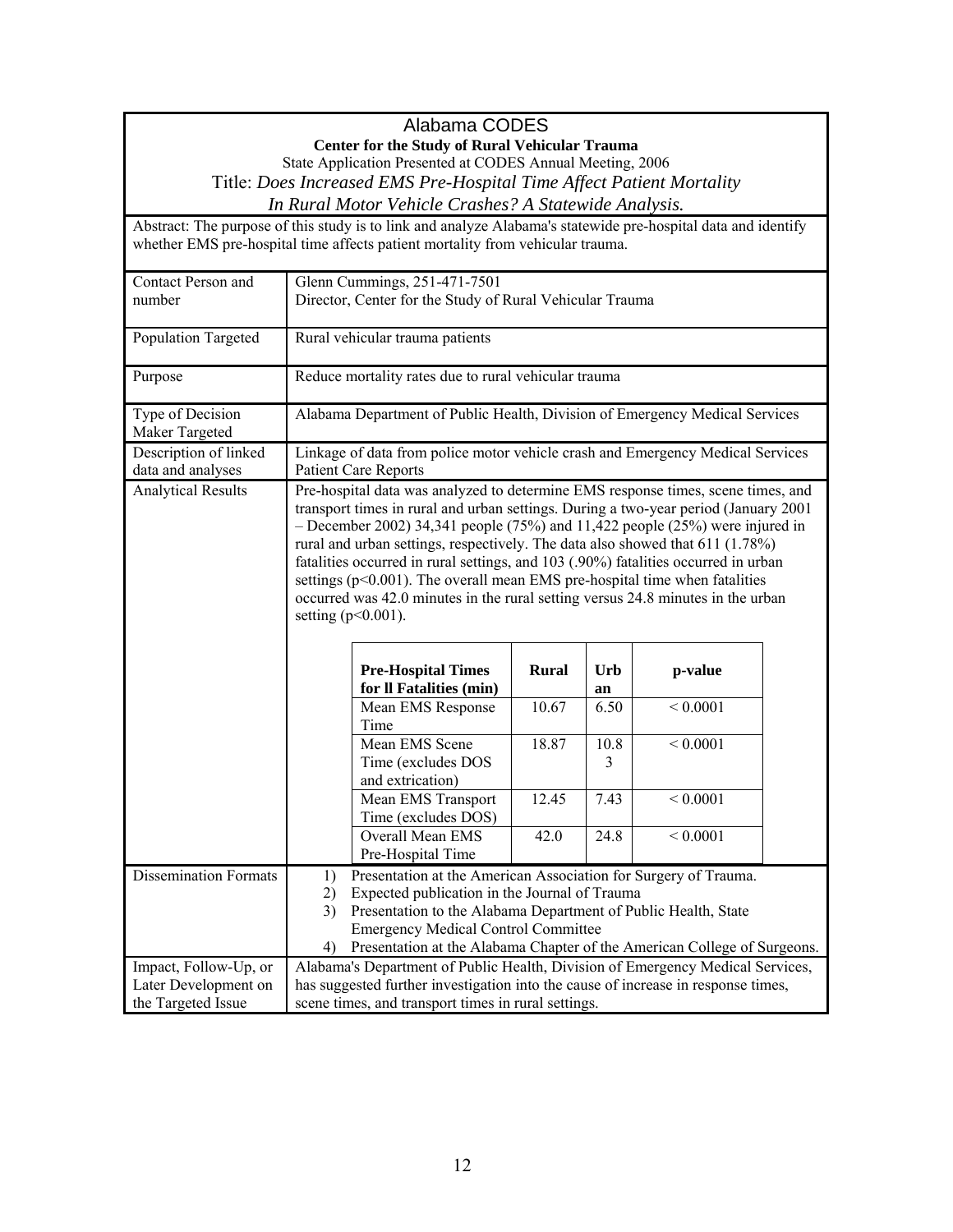#### Connecticut CODES **Connecticut Department of Public Health**

State Application Presented at CODES Annual Meeting, 2006

Title: *The Importance of CODES Involvement in the Connecticut TRCC* 

 Abstract: The core focus of most CODES projects is typically on the technical aspects of data linkage, analysis of linked data, and the development of State-specific applications of the data. However, building relationships with key stakeholders is an important activity that CODES staffs undertake. Involvement in the State's Traffic Records Coordinating Committee (TRCC) is a way to learn about key data systems and programs, inform constituents about the CODES project, and identify ways to collaborate with partners to meet each other's needs. Connecticut CODES staff takes an active role in the State's TRCC. Most recently, content about the CODES project was submitted as part of the TRCC's 5-Year Strategic Plan. The Connecticut CODES staff was able to highlight positive attributes of the program, identify deficiencies and barriers to progress, and recommend ways in which these issues can be addressed. The Strategic Plan identified CODES as one of the top priorities for State traffic records improvements. The Strategic Plan was only recently submitted. The needs of CODES, as highlighted in the Strategic Plan, will help advocate for the program both within the Connecticut Department of Public Health (DPH) and statewide.

| <b>Contact Person</b> | Justin Peng, 860-509-7774                                                                    |
|-----------------------|----------------------------------------------------------------------------------------------|
| and Number            | Marian Storch, 860-509-7791                                                                  |
| Population            | Administrators with decision-making authority                                                |
| Targeted              |                                                                                              |
| <b>Traffic Safety</b> | <b>Data Quality and Content</b>                                                              |
| <b>Issue Targeted</b> | Expansion of the State crash reporting form and enhancements to the electronic database.     |
|                       | <b>Program Support</b>                                                                       |
|                       | Increase human resources to sufficiently staff the project.<br>$\bullet$                     |
|                       | Institutionalization of the project in the agency.<br>$\bullet$                              |
|                       | Collaboration with internal and external constituents.                                       |
| Targeted              | Connecticut TRCC members, Connecticut Department of Transportation Traffic Records           |
| Audience              | Section and Transportation Safety Division, Connecticut Department of Public Health          |
|                       | Administration.                                                                              |
| Methodology           | Provide updates at TRCC meetings and promote the CODES project and uses of the data.         |
|                       | Submit content about CODES to be included in the Connecticut TRCC's 5-year Strategic Plan.   |
|                       | A "Combined STRAW Model" was used to identify attributes and deficiencies for each project   |
|                       | area, and provide recommendations for improvement.                                           |
| Results               | Meetings:                                                                                    |
|                       | TRCC meetings used as an opportunity to:                                                     |
|                       | Gain insight about crash data from DOT data analyst.<br>$\bullet$                            |
|                       | Promote future collaboration with University of Connecticut traffic researchers.             |
|                       | Build and maintain support from TRCC members who, if needed, can advocate on behalf of       |
|                       | the project.                                                                                 |
|                       |                                                                                              |
|                       | <b>Strategic Plan:</b>                                                                       |
|                       | CODES was identified as a priority area for the TRCC.<br>$\bullet$                           |
|                       | Attributes: CODES generates linked motor vehicle crash and injury outcome data;<br>$\bullet$ |
|                       | generates population-based outcome information to better characterize crashes and their      |
|                       | associated costs; uses linked crash and injury data to guide initiatives surrounding motor   |
|                       | vehicle and pedestrian safety in Connecticut geared toward reducing crash-related injuries   |
|                       | and deaths.                                                                                  |
|                       | Barriers: Staffing challenges have affected the progress of the CODES Project;<br>٠          |
|                       | Connecticut must purchase inpatient and ED data from a private entity, and delays have       |
|                       | been faced in obtaining more recent (2000-2004) data for linkage and analysis.               |
|                       |                                                                                              |
|                       |                                                                                              |
|                       |                                                                                              |
|                       |                                                                                              |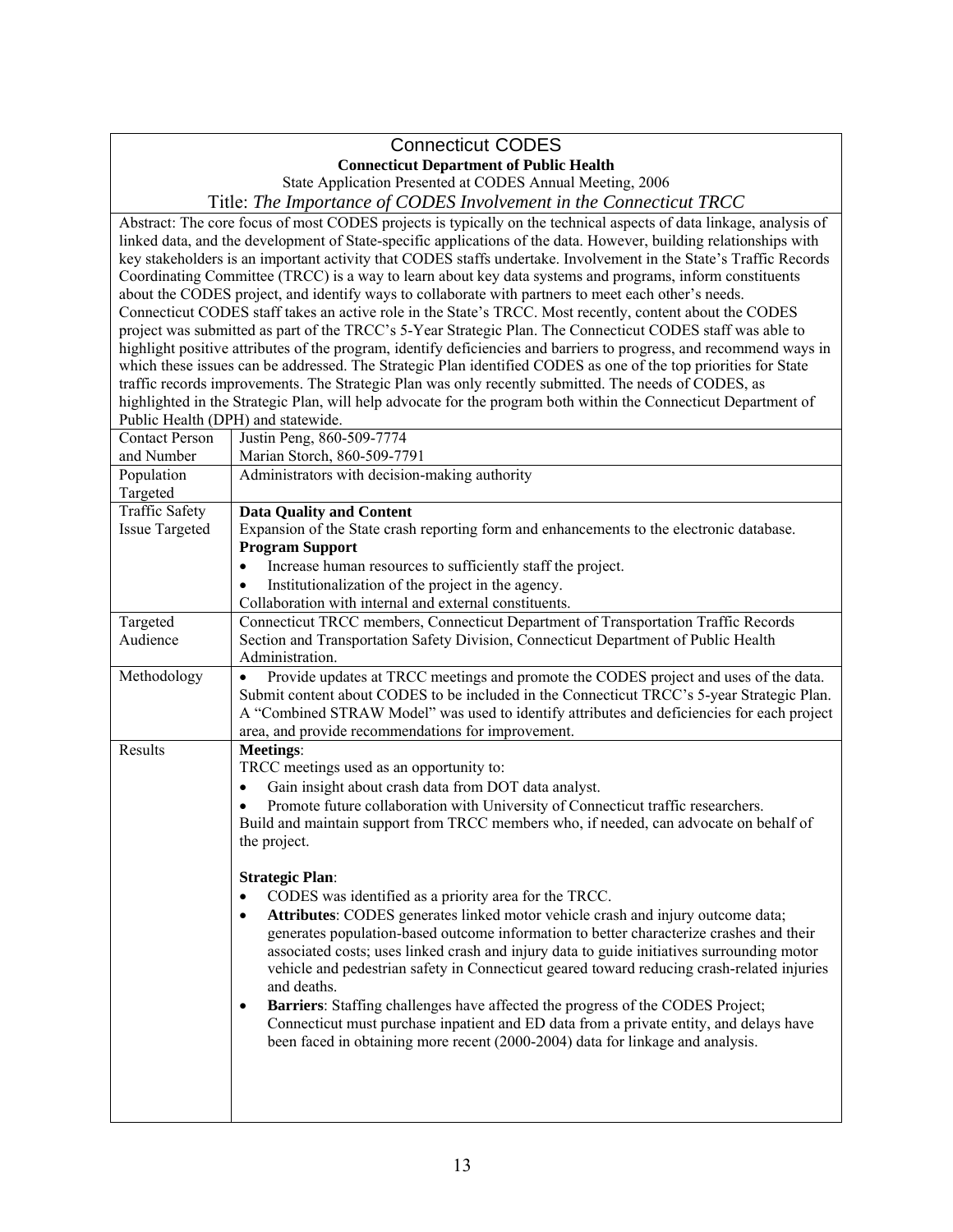| <b>Connecticut CODES</b>                       |                                                                                                |  |  |
|------------------------------------------------|------------------------------------------------------------------------------------------------|--|--|
| <b>Connecticut Department of Public Health</b> |                                                                                                |  |  |
|                                                | State Application Presented at CODES Annual Meeting, 2006                                      |  |  |
|                                                | Title: The Importance of CODES Involvement in the Connecticut TRCC                             |  |  |
| Results (cont'd)                               | Recommendations: There are several ways in which the Connecticut CODES project can             |  |  |
|                                                | be enhanced, including:                                                                        |  |  |
|                                                | Increasing program capacity through additional staffing;                                       |  |  |
|                                                | Enhancing the crash data system (quality and content);<br>$\bullet$                            |  |  |
|                                                | Expanding the crash reporting form to include fields important to CODES (e.g.,                 |  |  |
|                                                | gender for passengers, if injured person was transported, increased detail on the type         |  |  |
|                                                | of occupant protection used);                                                                  |  |  |
|                                                | Linking crash and hospital data sources to EMS data (once available);                          |  |  |
|                                                | Expanding linkage efforts to include other data sources such as mortality, trauma              |  |  |
|                                                | registry, and medical examiner data; and                                                       |  |  |
|                                                | Linking ancillary data sources (e.g., DMV driver and vehicle data) to provide                  |  |  |
|                                                | additional data for linkage and/or analysis.                                                   |  |  |
|                                                | CODES staff were recruited to be part of a subcommittee working on improvements to the         |  |  |
|                                                | crash reporting system (quality and content), including conforming to Model Minimum            |  |  |
|                                                | Uniform Crash Criteria Standards.                                                              |  |  |
| <b>Dissemination</b>                           | Meetings: Reinforced the value of CODES data, but also discussed barriers to progress          |  |  |
| Formats                                        | (primarily, delayed receipt of the hospital data). The TRCC facilitator included updates about |  |  |
|                                                | CODES on nearly every meeting agenda.                                                          |  |  |
|                                                | Strategic Plan: Provided written content for the Strategic Plan for CODES. Also presented      |  |  |
|                                                | information, informally, at TRCC meetings.                                                     |  |  |
| Impact, Follow-                                | The Strategic Plan was only recently submitted. The needs of CODES, as highlighted in the      |  |  |
| Up, or Later                                   | Strategic Plan, will help advocate for the program both within DPH and statewide. CODES        |  |  |
| Development on                                 | staff will continue to use the TRCC meetings as a way to network with potential collaborators, |  |  |
| the Targeted                                   | data owners and/or data users, and to build support among the traffic records and safety       |  |  |
| Issue                                          | community. The TRCC is submitting an application for "State Traffic Safety Information"        |  |  |
|                                                | System Improvement" funds. If funded, several of the proposed projects will improve the        |  |  |
|                                                | quality and content of traffic records data, which will benefit all traffic data system users, |  |  |
|                                                | including the Connecticut CODES project.                                                       |  |  |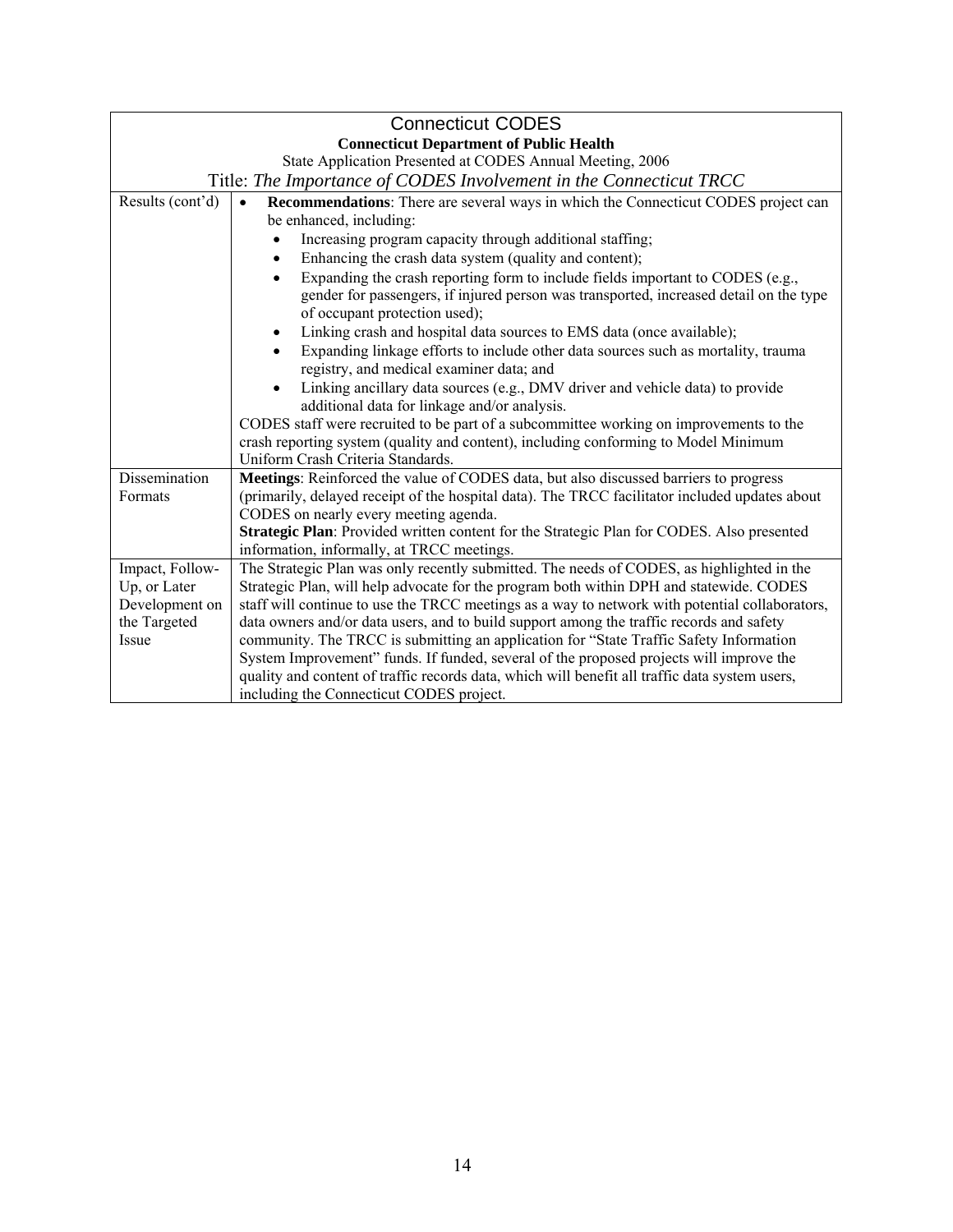## Connecticut CODES **Connecticut Department of Public Health**

State Application Presented at CODES Annual Meeting, 2007 Title: *Providing and Improving Usefulness of CODES Data for CODES Advisory Board Members and Using CODES Data to Improve Connecticut's Child Passenger Safety Law* 

 strong relationships with key CODES stakeholders through constant communications in the past, but an advisory board was not formally established till 2006. An analysis using 1999 linked data was presented to the advisory characteristics of people involved in crashes, characteristics of people not using protection systems, and outcomes Abstract: For 2006–2007, Connecticut Crash Outcome Data Evaluation System primarily focused on data linkage activities and the formal establishment of Connecticut CODES advisory board. Connecticut CODES has built board, focusing on motor vehicle occupant protection system or restraint use. Data presented included of protection system use. The Director of Connecticut Safe Kids, a member of the advisory board, expressed an interest in focusing on child passenger safety (CPS). CODES Staff met with the Director of Connecticut Safe Kids to identify specific analyses of CODES data and the data presentation formats that will be most effective in convincing legislators to change the CPS law. Connecticut child passenger safety advocates, including the State and local Safe Kids Coalitions, plan to advocate for legislative changes that will bring Connecticut's law in closer compliance with national "best practice" recommendations.

| Contact Person and                               | Justin Peng, 860-509-7774                                                                                                                                                                                                                                                                                                                                                                                                                                                                                                                                                                                                                                                                                                                                                                                                                                                                                                                                                 |
|--------------------------------------------------|---------------------------------------------------------------------------------------------------------------------------------------------------------------------------------------------------------------------------------------------------------------------------------------------------------------------------------------------------------------------------------------------------------------------------------------------------------------------------------------------------------------------------------------------------------------------------------------------------------------------------------------------------------------------------------------------------------------------------------------------------------------------------------------------------------------------------------------------------------------------------------------------------------------------------------------------------------------------------|
| Number                                           | Marian Storch, 860-509-7791                                                                                                                                                                                                                                                                                                                                                                                                                                                                                                                                                                                                                                                                                                                                                                                                                                                                                                                                               |
|                                                  |                                                                                                                                                                                                                                                                                                                                                                                                                                                                                                                                                                                                                                                                                                                                                                                                                                                                                                                                                                           |
| Population/                                      | Injuries to children in passenger motor vehicle crashes                                                                                                                                                                                                                                                                                                                                                                                                                                                                                                                                                                                                                                                                                                                                                                                                                                                                                                                   |
| Problem Targeted                                 |                                                                                                                                                                                                                                                                                                                                                                                                                                                                                                                                                                                                                                                                                                                                                                                                                                                                                                                                                                           |
| <b>Targeted Issue</b>                            | Improve Connecticut child passenger safety (CPS) laws. Connecticut's current law,<br>effective in 2005, requires children age 6 or younger and children up to 60 pounds to ride<br>in a child restraint system. Connecticut child passenger safety advocates, including the<br>State and local Safe Kids Coalitions, are planning to advocate for legislative changes that<br>will bring Connecticut's law in closer compliance with national "best practice"<br>recommendations.                                                                                                                                                                                                                                                                                                                                                                                                                                                                                         |
| Requesting Office or<br><b>Targeted Audience</b> | Requesting Offices: Connecticut Safe Kids Coalition and the Connecticut Department of<br>Public Health Injury Prevention Program.                                                                                                                                                                                                                                                                                                                                                                                                                                                                                                                                                                                                                                                                                                                                                                                                                                         |
|                                                  | Targeted Audiences: State and local Safe Kids Coalition members and other injury                                                                                                                                                                                                                                                                                                                                                                                                                                                                                                                                                                                                                                                                                                                                                                                                                                                                                          |
|                                                  | prevention advocates, Connecticut CODES advisory board members.                                                                                                                                                                                                                                                                                                                                                                                                                                                                                                                                                                                                                                                                                                                                                                                                                                                                                                           |
|                                                  | Legislators (reached through the State and local Safe Kids members and other advocates.)                                                                                                                                                                                                                                                                                                                                                                                                                                                                                                                                                                                                                                                                                                                                                                                                                                                                                  |
| Data Used                                        | Linked/imputed data from 1999 crash, inpatient, and emergency department visit were<br>used for this application. Only data from 1999 were available at the time of application<br>development, and updated analyses using more recent linked data will be provided in the<br>future. The crash data contain all crash records statewide and have most of the data<br>elements needed for this application. The inpatient and ED visit data contain data from 30<br>out of 31 acute care hospitals in Connecticut and have all needed data elements for this<br>application.                                                                                                                                                                                                                                                                                                                                                                                              |
| Methodology and<br><b>Analytical Results</b>     | Data presented to the advisory board include characteristics of people involved in crashes,<br>characteristics of people not using protection systems, and outcomes of protection system<br>use. Further analyses focused on the outcomes of using versus not using child safety seats<br>among children less than 5 years of age. The results found that any restraint use<br>significantly reduced the likelihood of injury, likelihood of seeking medical care, medical<br>charges, and length of stays. The results also found that the use of child restraint system<br>has a further effect, although not statistically significant, on all above mentioned outcomes<br>when compared to the use of seat belt without child restrain system. A brief explanation of<br>the linkage imputation techniques was discussed to let the audience appreciate the<br>complicity involved in the linkage process, but the explanation was kept simple to avoid<br>confusion. |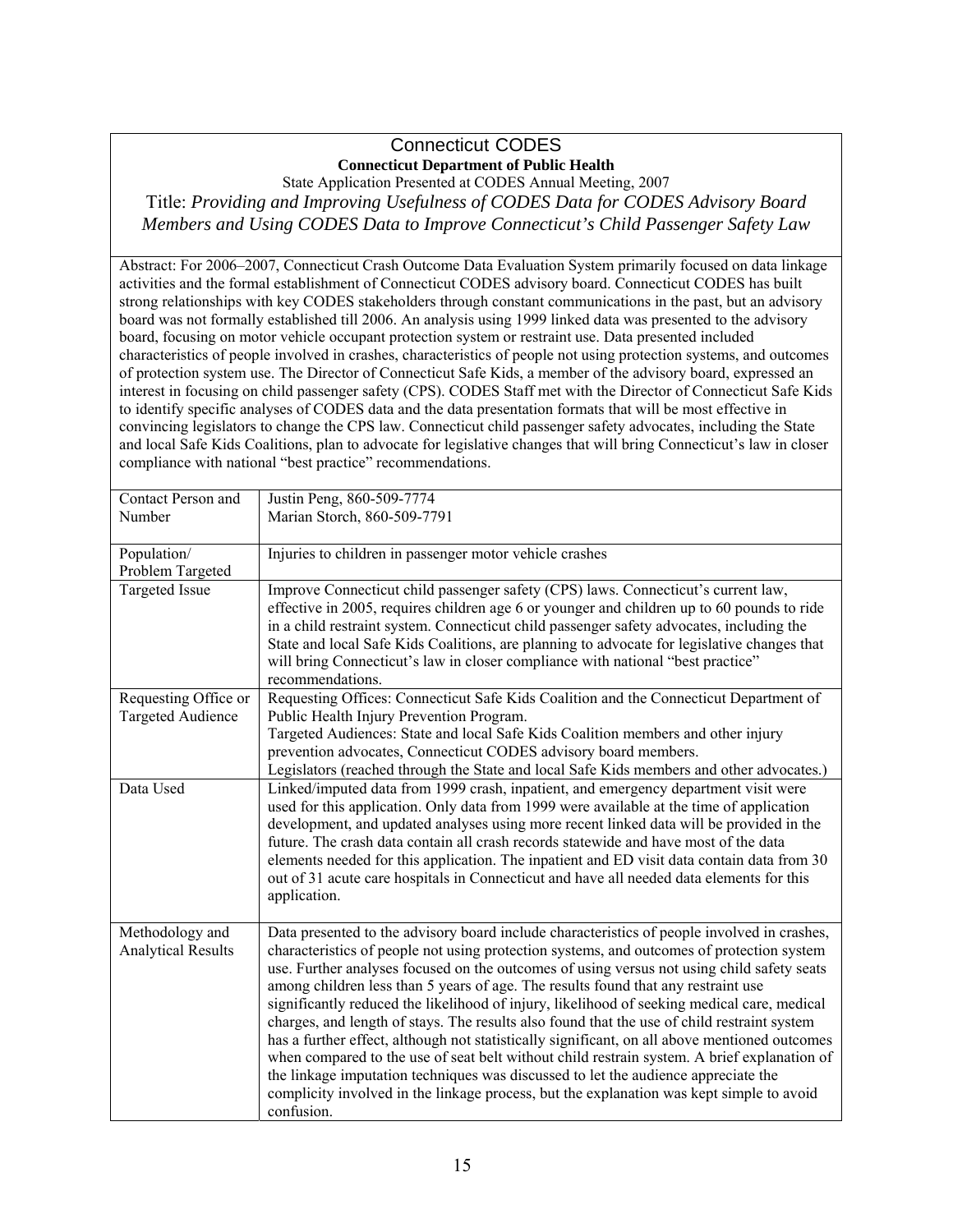## Connecticut CODES **Connecticut Department of Public Health**

State Application Presented at CODES Annual Meeting, 2007 Title: *Providing and Improving Usefulness of CODES Data for CODES Advisory Board Members and Using CODES Data to Improve Connecticut's Child Passenger Safety Law* 

| Dissemination<br>Formats                                                      | A PowerPoint presentation and handouts were used to communicate the data-driven<br>message at the quarterly Connecticut CODES advisory board meeting. The presentation<br>started with an overview of linkage and analytical methods. It then moved into describing<br>the characteristics of people involved in crashes and the characteristics of people not using<br>protection systems. Finally, it ended with describing the medical outcomes of protection<br>system use. Most results were presented in graphical formats with data values appearing<br>on the graphs. This format was effective in providing visualizations and getting the<br>message across.                                                                                                                                                                                                                                                                                                                                                                                                                                                                                                                                                                                                                                                                                                                                                                                                                                                                               |
|-------------------------------------------------------------------------------|------------------------------------------------------------------------------------------------------------------------------------------------------------------------------------------------------------------------------------------------------------------------------------------------------------------------------------------------------------------------------------------------------------------------------------------------------------------------------------------------------------------------------------------------------------------------------------------------------------------------------------------------------------------------------------------------------------------------------------------------------------------------------------------------------------------------------------------------------------------------------------------------------------------------------------------------------------------------------------------------------------------------------------------------------------------------------------------------------------------------------------------------------------------------------------------------------------------------------------------------------------------------------------------------------------------------------------------------------------------------------------------------------------------------------------------------------------------------------------------------------------------------------------------------------|
| Impact, Follow-Up,<br>or Later<br>Development on the<br><b>Targeted Issue</b> | Connecticut CODES staff met with the director of Connecticut Safe Kids, a member of<br>the advisory board, to identify specific analyses of CODES data and the data presentation<br>formats that will be most effective in convincing legislators to change the CPS law. It was<br>agreed that Connecticut CODES will provide further analyses to Safe Kids Coalitions<br>using most recent linked data and focusing on trends of child restraint system use, CRS<br>use by age, injury severity, level of care received, average medical charges, and length of<br>stays on statewide and county levels. Based on past experience, it is most useful for Safe<br>Kids Coalitions to receive results in tabular format with key points highlighted. This will<br>allow State and local level Safe Kids Coalitions the flexibility to customize the formats<br>used to present data as needed (i.e., fact sheets, constituent letter or post card campaigns,<br>information packets for legislators and testimony at public hearings). The Connecticut<br>Safe Kids is now starting to plan for introduction of legislation during Connecticut's<br>Spring 2008 legislative session. Police crash reports were the only State-Specific data set<br>available to support previous legislative initiatives. The linked data provided by the<br>Connecticut CODES Project to the Connecticut and local Safe Kids Coalitions will<br>provide more comprehensive information and help them better advocate with legislators<br>for changes to the CPS law. |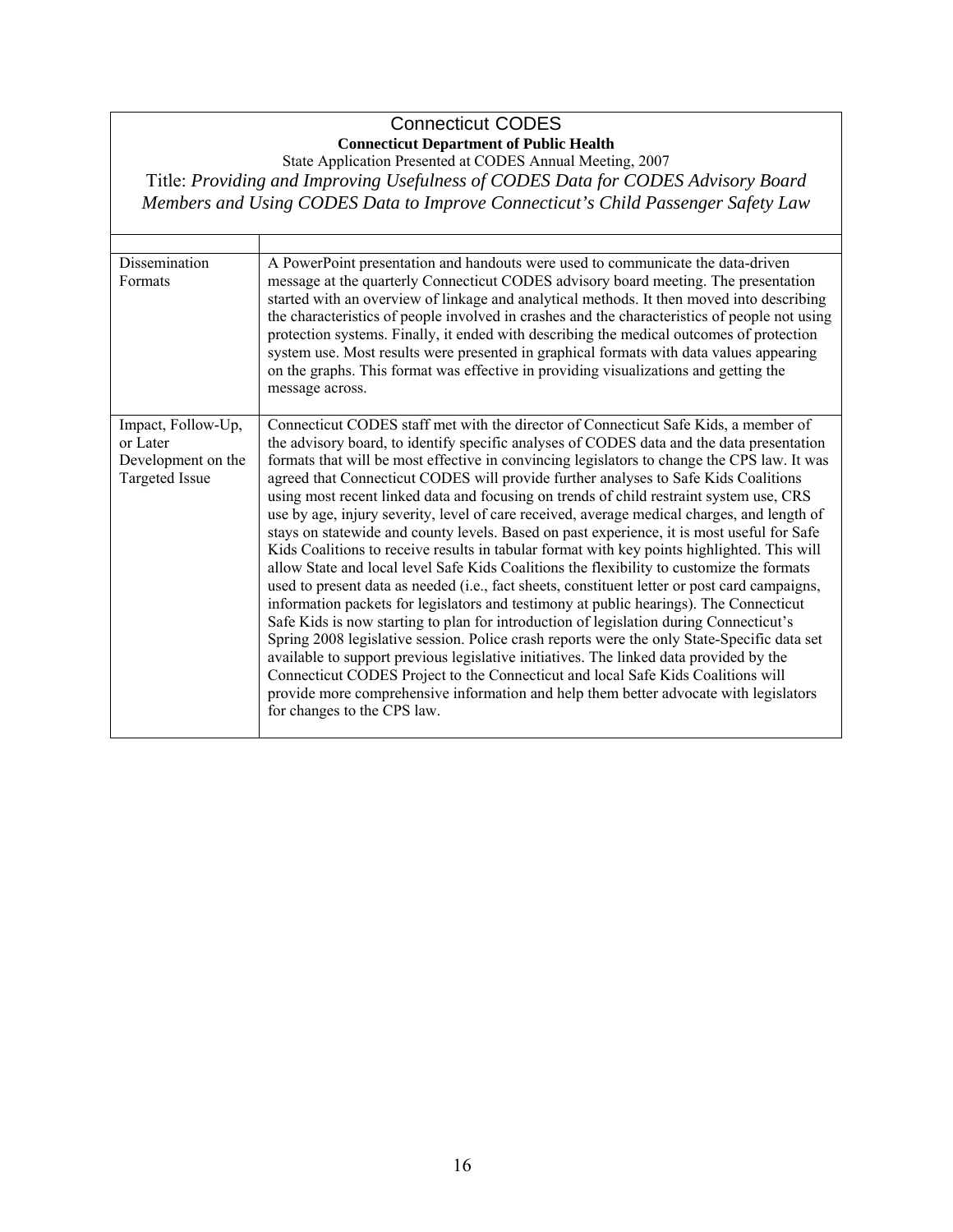## Delaware CODES **Delaware Office of Emergency Medical Services**  www.dhss.delaware.gov/dhss/dph/EMS/codeshome.html State Application Presented at CODES Annual Meeting, 2006 Title: *Support for Passenger Limitation on 16- and 17-Year-Old Drivers*

 teens, Delaware implemented a graduated driver licensing (GDL) program on July 1, 1999. One of the high-risk Abstract: Motor vehicle crashes are the leading cause of death among teens. Because of the high crash rate for factors for 16- and 17-year-old drivers involved in crashes is carrying passengers. Amending the Delaware GDL system to include a limit of *one passenger* is expected to further reduce crashes among these drivers.

| Contact Person and<br>Number                                                  | Laurie Lin, 302-378-5205 or 302-744-5400                                                                                                                                                                                                                                                                                                                                                                                                                                                                                                                                                                                                                                                                                                                                                                                                                                                                                                                                                                                                                                                                                                                                     |
|-------------------------------------------------------------------------------|------------------------------------------------------------------------------------------------------------------------------------------------------------------------------------------------------------------------------------------------------------------------------------------------------------------------------------------------------------------------------------------------------------------------------------------------------------------------------------------------------------------------------------------------------------------------------------------------------------------------------------------------------------------------------------------------------------------------------------------------------------------------------------------------------------------------------------------------------------------------------------------------------------------------------------------------------------------------------------------------------------------------------------------------------------------------------------------------------------------------------------------------------------------------------|
| Population Targeted                                                           | Teen Driver                                                                                                                                                                                                                                                                                                                                                                                                                                                                                                                                                                                                                                                                                                                                                                                                                                                                                                                                                                                                                                                                                                                                                                  |
| Traffic Safety Issue<br>Targeted                                              | <b>Graduated Driver Licensing</b>                                                                                                                                                                                                                                                                                                                                                                                                                                                                                                                                                                                                                                                                                                                                                                                                                                                                                                                                                                                                                                                                                                                                            |
| Requesting Office or<br>Targeted Audience                                     | State Highway Safety Office<br>State legislative liaisons                                                                                                                                                                                                                                                                                                                                                                                                                                                                                                                                                                                                                                                                                                                                                                                                                                                                                                                                                                                                                                                                                                                    |
| Description of<br>linked data                                                 | Data Sources: Delaware crash reports, EMS, and hospital discharge data years used:<br>Linked data 1998-2003                                                                                                                                                                                                                                                                                                                                                                                                                                                                                                                                                                                                                                                                                                                                                                                                                                                                                                                                                                                                                                                                  |
| <b>Analytical Results</b>                                                     | Descriptive statistics and rate ratios (RRs) were used to compare the crash outcomes<br>between 16- and 17-year-old drivers with and without passengers. The majority of<br>passengers riding in cars driven by 16- and 17-year-olds involved in crashes were between<br>15 and 19 years old. Compared to driving alone or with one teenage passenger, 16- and<br>17-year-old drivers with more than one teenage passenger were:<br>(a) 1.65 times more likely to involve speeding;<br>(b) 2.19 times more likely to involve drinking and driving;<br>(c) 28 percent less likely to wear seat belts; and<br>(d) When hospitalized, spent one more day in the hospital and at an average charge of<br>\$500 more for the hospital charges.                                                                                                                                                                                                                                                                                                                                                                                                                                    |
| Dissemination<br>Formats                                                      | A fact sheet highlighting the information of data supports passenger limitation for 16- and<br>17-year-old drivers.                                                                                                                                                                                                                                                                                                                                                                                                                                                                                                                                                                                                                                                                                                                                                                                                                                                                                                                                                                                                                                                          |
| Impact, Follow-Up,<br>or Later<br>Development on the<br><b>Targeted Issue</b> | After reviewing the fact sheet by CODES stakeholders and highway safety offices, these<br>stakeholders forwarded the fact sheet to their legislative liaisons to support upgrading the<br>GDL law. Rep. John F. Van Sant, the sponsor of the bill, when he was interviewed by the<br>News Journal said he believed the bill stands a good chance of passage after the General<br>Assembly returns on May 30.                                                                                                                                                                                                                                                                                                                                                                                                                                                                                                                                                                                                                                                                                                                                                                 |
| Comments                                                                      | Delaware's GLD program has been successful and recent legislation helps address<br>concerns with cell phone distractions. This component of House Bill 256 w/HA 5 provides<br>additional safeguards for Delaware's driving youth by increasing the minimum age for a<br>Level 1 Learner's Permit—also known as the graduated driver's license—from 15 years,<br>10 months to 16 years old. It further makes the program 18 months long, in two segments<br>of 9 months each, adopting the restrictions of the current 1-year program, except that<br>instead of allowing two passengers during the period of restriction, the bill allows only<br>one passenger. In addition, the bill would require the permit holder not only to carry the<br>permit while driving, but also require the permit holder to post a sticker or other<br>identifying marker on the car being driven by the permit holder, indicating that he or she is<br>operating the vehicle under a graduated driver's license. In addition, the bill requires the<br>permit holder and all passengers under 18 to wear a seat belt or be secured in a child<br>safety seat when the vehicle is in motion. |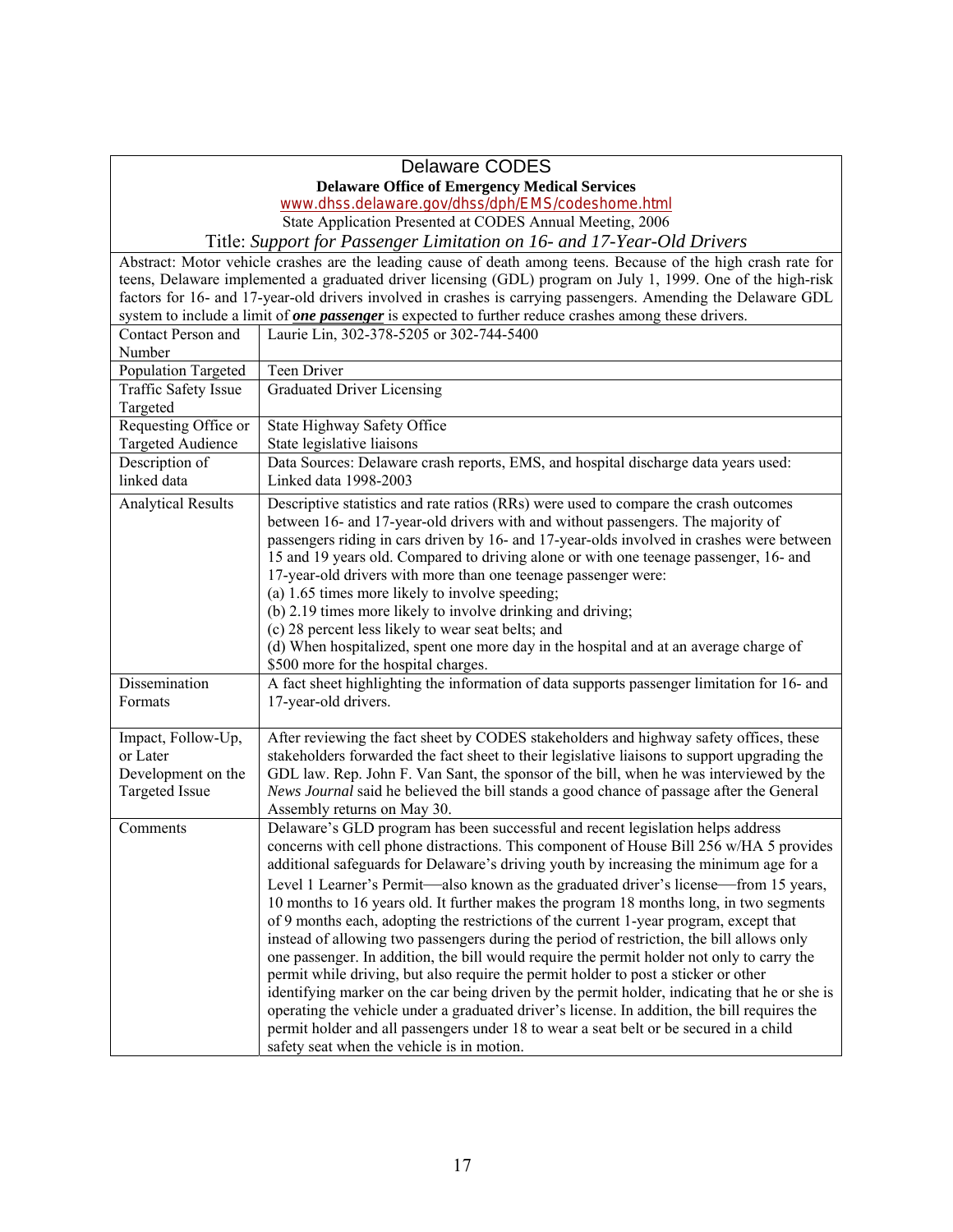#### Delaware CODES

**Delaware Office of Emergency Medical Services** 

www.dhss.delaware.gov/dhss/dph/EMS/codeshome.html State Application Presented at CODES Annual Meeting, 2007

Title: *Aggressive Driving Study* 

 unsafe driving behavior. In 2003, aggressive driving-related crashes contributed to 53 percent of all fatal Abstract: Aggressive driving has become increasingly the focus of study for traffic safety because it is an crashes in Delaware. The purpose of this study is to analyze/identify aggressive driving behavior—and its consequences in terms of crashes, injuries, and fatalities— in order to improve the safety of Delaware's roadways.

| Contact Person and                           | Laurie Lin, 302-378-5205 or 302-744-5400                                                                                                                                                                                                                                                                                                                                                              |
|----------------------------------------------|-------------------------------------------------------------------------------------------------------------------------------------------------------------------------------------------------------------------------------------------------------------------------------------------------------------------------------------------------------------------------------------------------------|
| Number                                       |                                                                                                                                                                                                                                                                                                                                                                                                       |
| Population/                                  | Aggressive drivers                                                                                                                                                                                                                                                                                                                                                                                    |
| Problem Targeted                             |                                                                                                                                                                                                                                                                                                                                                                                                       |
| <b>Targeted Issue</b>                        | Reduce injuries from aggressive driving-related crashes                                                                                                                                                                                                                                                                                                                                               |
| Requesting Office or                         | State Highway Safety Office                                                                                                                                                                                                                                                                                                                                                                           |
| <b>Targeted Audience</b>                     | <b>CODES</b> stakeholders                                                                                                                                                                                                                                                                                                                                                                             |
| Data Used                                    | Data Sources: Delaware crash reports, EMS, and hospital discharge data                                                                                                                                                                                                                                                                                                                                |
|                                              | Years used: Probabilistically linked data 1998-2003                                                                                                                                                                                                                                                                                                                                                   |
| Methodology and<br><b>Analytical Results</b> | Aggressive driving is defined by one or more of the following traffic violations:<br>speeding, failing to yield right of way, passing stop sign, disregarding traffic signal,<br>driving left of center, passing improperly, following too close, and making an<br>improper turn.                                                                                                                     |
|                                              | In 2003, 52 percent of traffic-related fatalities in Delaware were aggressive driving-<br>related, which was higher than the 47 percent aggressive driving-related fatalities in<br>Delaware in 1998. The top three primary contributing circumstances for fatal<br>aggressive driving-related crashes from 1998 to 2003 were failing to yield right of<br>way, speeding, and driving left of center. |
|                                              | For aggressive-driving-related crashes, the death rate per 100,000 for the 15to 19 age<br>group increased from 16.9 in 1998 to 25.1 in 2003. Male drivers accounted for 57<br>percent of drivers involved in aggressive driving-related crashes.                                                                                                                                                      |
|                                              | Average hospital charges for people who were unrestrained were larger than for<br>those who were restrained in aggressive driving-related crashes. Unrestrained people<br>involved in aggressive driving crashes had charges \$1,000 higher for inpatients<br>when compared to restrained people.                                                                                                     |
| Dissemination<br>Formats                     | The result of the study was presented using a PowerPoint format. Crash statistics<br>such as percentages, averages, and rates were used to show the effects of aggressive<br>driving.                                                                                                                                                                                                                 |
| Impact, Follow-Up,                           | Continue to monitor and analyze aggressive driving-related data                                                                                                                                                                                                                                                                                                                                       |
| or Later Development                         |                                                                                                                                                                                                                                                                                                                                                                                                       |
| on the Targeted Issue                        | Support the aggressive driver public awareness campaign from Office of Highway<br>Safety                                                                                                                                                                                                                                                                                                              |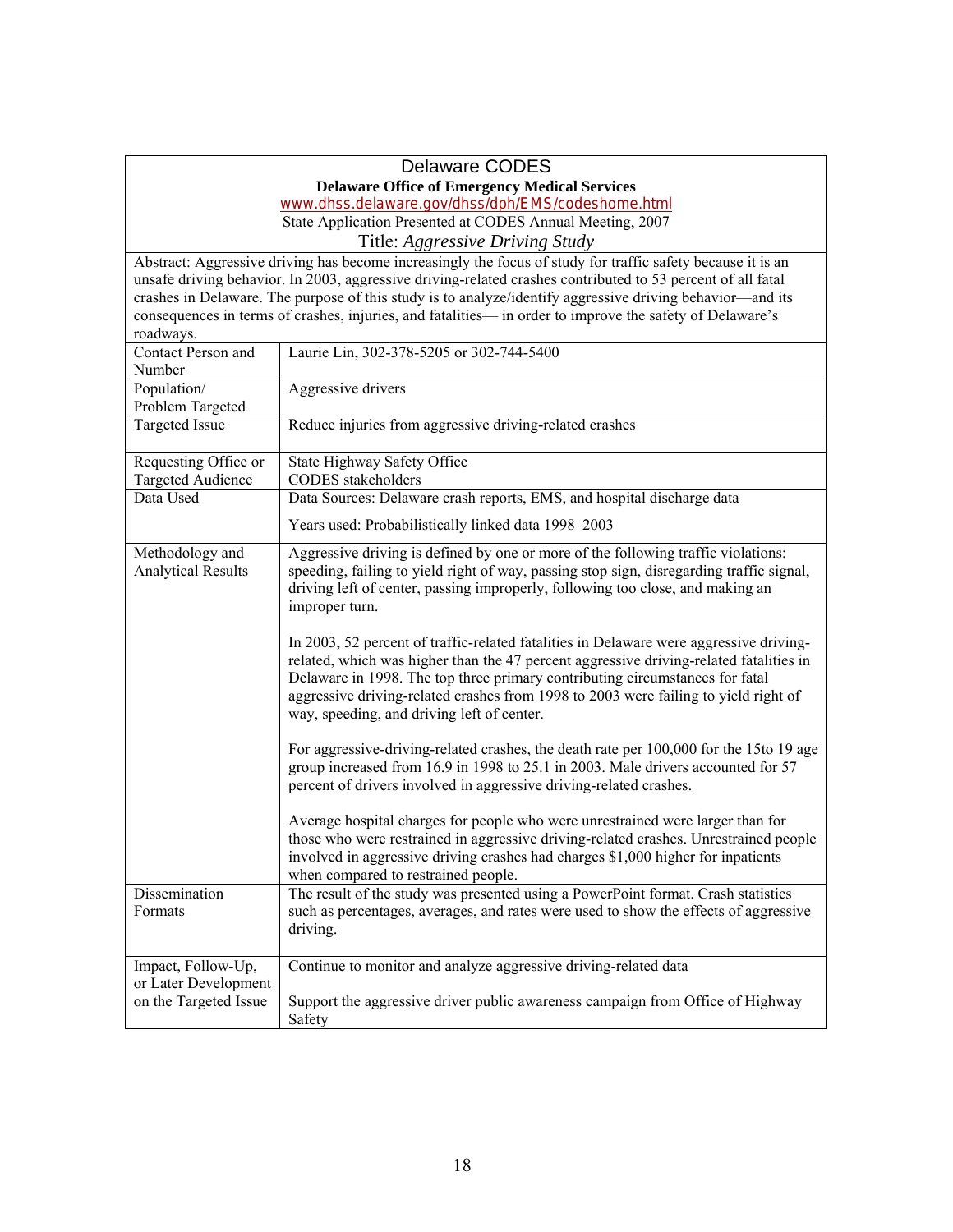## Georgia CODES

**Georgia Department of Human Resources, Department of Public Health** 

State Application Presented at CODES Annual Meeting, 2006

Title: *Motorcycles in Georgia* 

Abstract: Two separate fact sheets about injuries due to motorcycle crashes in Georgia were developed to meet the information needs of different audiences. One fact sheet consisted of a one-page summary created to inform policy makers and the general public. The other fact sheet was a more detailed descriptive analysis on motorcycle crashes and motorcycle hospitalizations that was intended for health and safety professionals. The fact sheets included crash and hospitalization data displaying crash numbers and rates, helmet use, injury severity, and contributing factors. The hospital data set contributed information about hospitalization numbers, injury severity, total hospitalization charges, and injured body region. The 2001 linked data sets were used to evaluate how motorcycle helmets were protective against traumatic brain injury.

| Contact Person and        | Denise Yeager, 404-657-4776                                                                                                                                  |
|---------------------------|--------------------------------------------------------------------------------------------------------------------------------------------------------------|
| Number                    |                                                                                                                                                              |
| Population Targeted       | Motorcycle operators and riders                                                                                                                              |
| Traffic Safety Issue      | Support helmet use on motorcycles and reduce the number of deaths and severity                                                                               |
| Targeted                  | of injuries                                                                                                                                                  |
| Requesting Office or      | Analysis requested by the CODES Board of Directors through its chair, the director                                                                           |
| <b>Targeted Audience</b>  | of Governor's Office of Highway Safety. Other targeted audience include the                                                                                  |
|                           | general population, legislators, highway safety office/plan, injury prevention                                                                               |
|                           | section, and public health/academic professionals.                                                                                                           |
| Description of            | Data sources included the 2001 crash and hospital inpatient discharge data sets.                                                                             |
| Linked Data               | The 2001 CODES linked data used the probability methods current at the time. The                                                                             |
|                           | data quality of the crash and hospital data set was complete and validated. Since                                                                            |
|                           | date of birth is only available from drivers in the crash data set, there was a                                                                              |
|                           | limitation with the data among the motorcycle rider passengers.                                                                                              |
| <b>Analytical Results</b> | Linked data from crash records and hospitalizations for motorcycle related injuries                                                                          |
|                           | were analyzed for median and average hospital charges and length of hospital stay.                                                                           |
|                           | Primary payer sources, age-specific injury hospitalization rate, and primary injured                                                                         |
|                           | body region were also analyzed. The odds ratio of a person having TBI without                                                                                |
|                           | helmet usage compared to those who wore helmets was calculated to obtain TBI                                                                                 |
|                           | risk reduction of helmet usage among motorcycle riders. At least 12 percent of<br>motorcycle riders in Georgia involved in crashes were not wearing helmets. |
|                           | Helmets are estimated to be 37 percent effective in preventing motorcycle fatalities                                                                         |
|                           | and 67 percent effective in preventing brain injuries. In 2003, helmets saved an                                                                             |
|                           | estimated 53 lives in Georgia. Significant findings were that riders wearing helmets                                                                         |
|                           | were 30 percent less likely to have TBI than riders not wearing helmets.                                                                                     |
| Dissemination             | Two fact sheets were developed. One fact sheet consisted of a one-page summary                                                                               |
| Formats                   | with bullets and two pie charts to inform policy makers and the general public                                                                               |
|                           | about motorcycle crashes. The other fact sheet was a front and back detailed                                                                                 |
|                           | descriptive analysis on motorcycle crashes and motorcycle hospitalizations also                                                                              |
|                           | using bullets, charts, and graphs. These fact sheets were presented and distributed                                                                          |
|                           | during a CODES board meeting and put on the injury prevention Web site. One is                                                                               |
|                           | currently posted at http://health.state.ga.us/pdfs/prevention/MotorycycleFactSheet-                                                                          |
|                           | Professionals.pdf                                                                                                                                            |
| Impact, Follow-Up,        | Each year there are efforts to repeal the Georgia law (OCGA 40-6-315) that                                                                                   |
| or Later                  | requires all motorcycle riders to wear a helmet. Efforts to repeal Georgia's                                                                                 |
| Development on the        | motorcycle helmet law during the 2005-06 legislative session were unsuccessful.                                                                              |
| <b>Targeted Issue</b>     |                                                                                                                                                              |
|                           | The fact sheets were discussed during a meeting of the Governor's Strategic                                                                                  |
|                           | Highway Safety Plan Risk, Analysis and Evaluation Team, and a summary of data                                                                                |
|                           | related to motorcycles is included in the Strategic Highway Safety Plan emphasis                                                                             |
|                           | area.                                                                                                                                                        |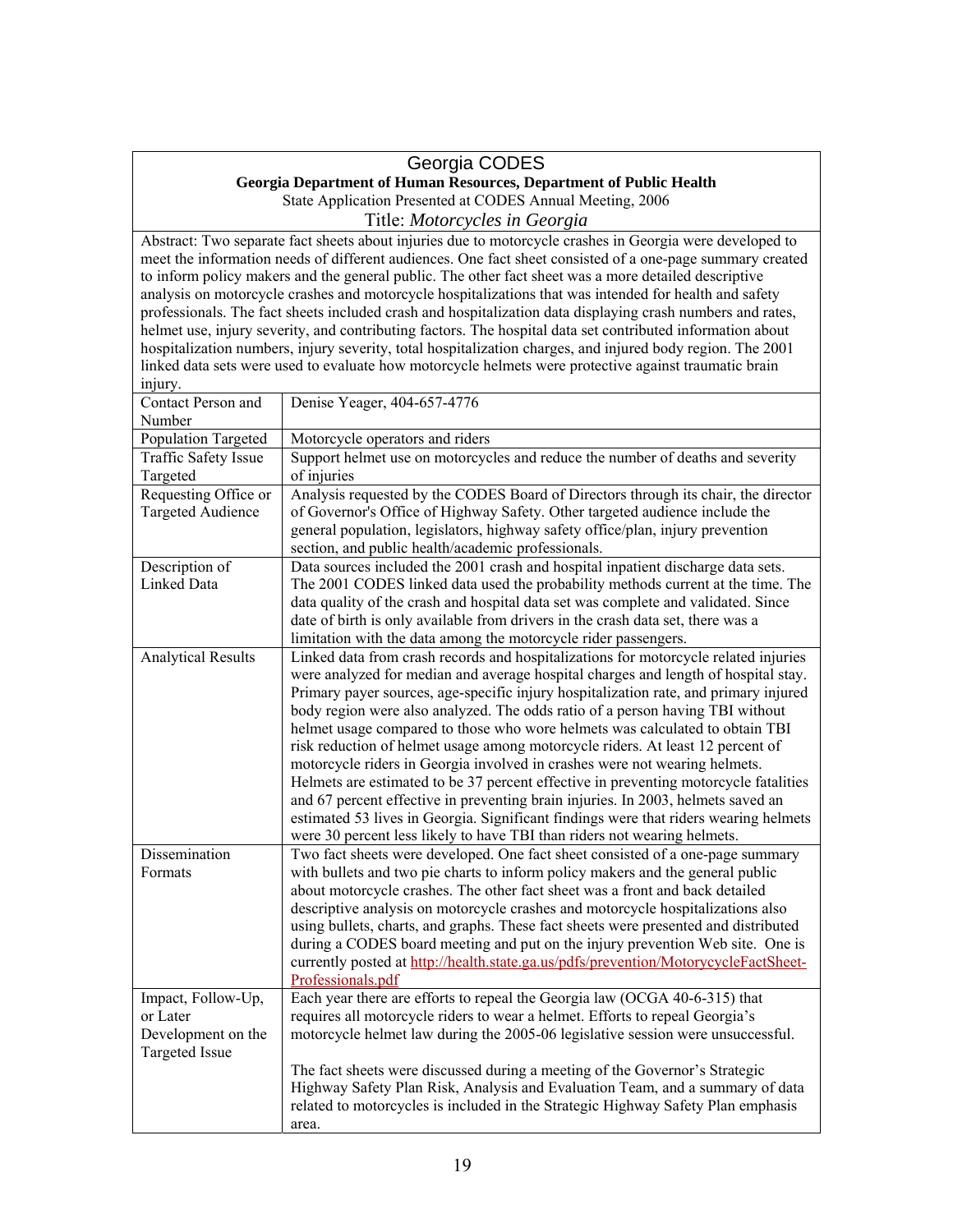#### Georgia CODES

#### **Georgia Department of Human Resources, Department of Public Health**

State Application Presented at CODES Annual Meeting, 2007 Title: *Effects of Pickup Trucks Seat Belt Exemption* 

 use of seat belts in pickup trucks. Pickup truck occupants with no restraints were 2.7 times more likely to be Child occupants in pickup trucks had the highest proportion of unrestraint use in all passenger vehicles. Abstract: Currently, pickup trucks are exempt from the primary seat belt law in Georgia. Georgia CODES provided data to support the House bill to eliminate the current exemption in Georgia code pertaining to the admitted to the hospital than those who wore seat belts. The average total hospitalization cost for an unrestrained pickup truck occupant is \$44,000 compared to \$25,000 for restrained pickup truck occupants.

| Contact Person and<br>Number                                                  | Denise Yeager, 404-657-4776                                                                                                                                                                                                                                                                                                                                                                                                                                                                                            |
|-------------------------------------------------------------------------------|------------------------------------------------------------------------------------------------------------------------------------------------------------------------------------------------------------------------------------------------------------------------------------------------------------------------------------------------------------------------------------------------------------------------------------------------------------------------------------------------------------------------|
| Population/<br>Problem Targeted                                               | Pickup truck crash injury rates statewide.                                                                                                                                                                                                                                                                                                                                                                                                                                                                             |
| <b>Targeted Issue</b>                                                         | Seat belts as worn in both the front and back seat of all passenger vehicles including<br>pickup trucks.                                                                                                                                                                                                                                                                                                                                                                                                               |
| Requesting Office or<br><b>Targeted Audience</b>                              | Analysis requested by the CODES board of directors through its chair, the director<br>of Governor's Office of Highway Safety. Other targeted audiences include the<br>Division of Public Health, legislators, highway safety office/plan, injury prevention<br>section.                                                                                                                                                                                                                                                |
| Data Used                                                                     | The years of imputed linked data used were 2001 and 2002. The 2001 linked data<br>included crash, EMS, and hospital Inpatient data only. The 2002 linked data<br>included crash, EMS, and hospital emergency department and inpatient discharge<br>data. Missing values were not imputed. The hospital and crash data were in most<br>cases complete and representative with the full crash data using vehicle type.                                                                                                   |
| Methodology and<br><b>Analytical Results</b>                                  | Linked data from crash records and inpatient hospitalizations for pickup truck<br>related injuries were analyzed for median and average hospital charges, length of<br>hospital stay, and primary payer sources. The odds ratio of a person that is admitted<br>to the hospital without a seat belt compared to those who used seat belts was<br>calculated. Significant findings were that occupants not wearing seat belts were 2.7<br>times more likely to be admitted to the hospital than those using seat belts. |
| Dissemination<br>Formats                                                      | Information was included in the internal legislative impact statement for the<br>Division of Public Health. A narrative was included in this statement and included a<br>statement that CODES data was used. A fact sheet was developed and is viewable<br>online at http://www.legis.state.ga.us/legis/2005 06/house/<br>Committees/motorVehicles/motorAgendas/MVhand2.pdf                                                                                                                                            |
| Impact, Follow-Up,<br>or Later<br>Development on the<br><b>Targeted Issue</b> | Highway Safety Office and Division of Public Health supported House Bill 608 and<br>Senate Bill 86 to eliminate the exception. The House did not vote on HB 608 and<br>SB 86 passed the Senate.                                                                                                                                                                                                                                                                                                                        |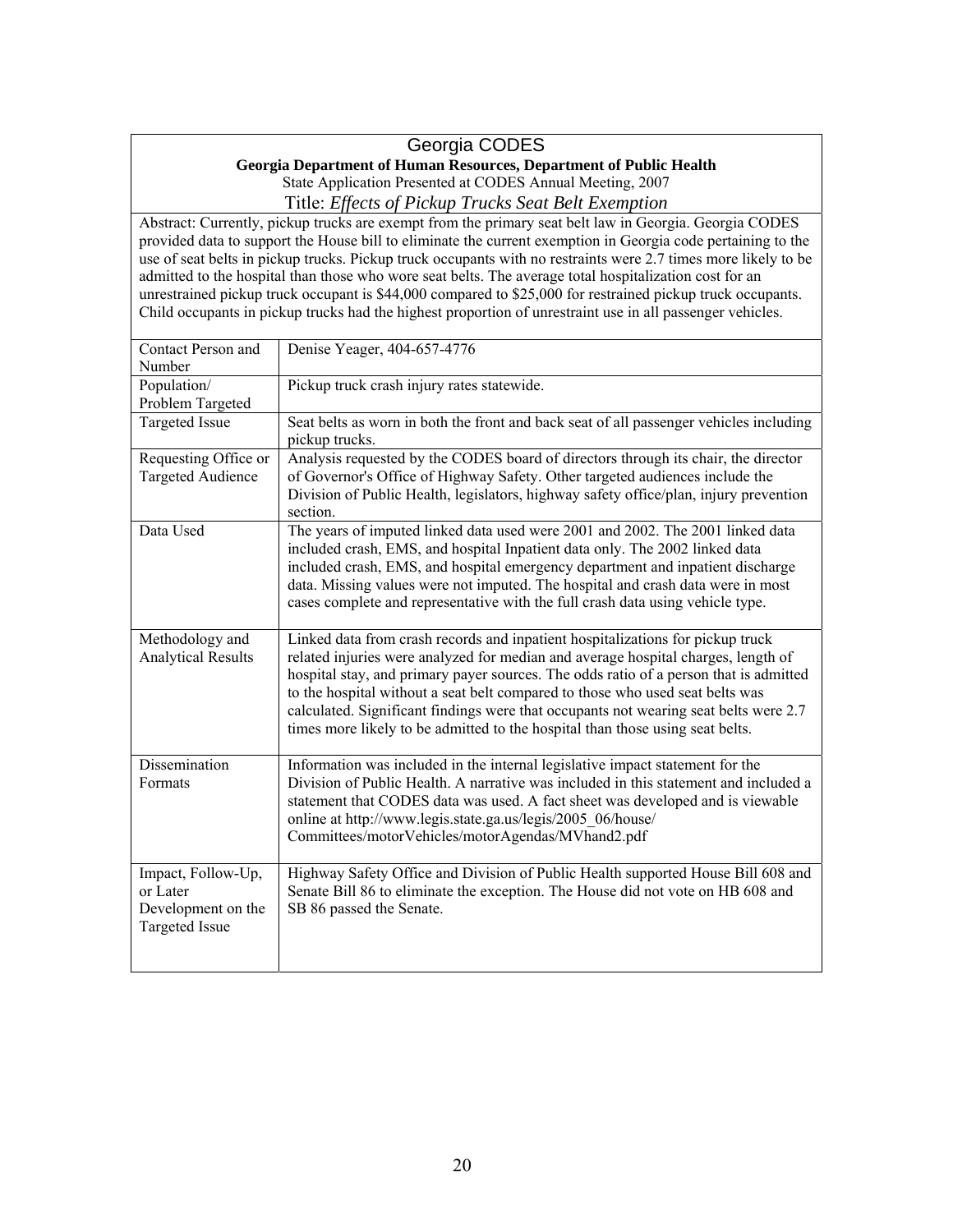## Illinois CODES

#### **Illinois Department of Transportation, Division of Traffic Safety**

http://www.dot.il.gov/trafficsafety/IRTCC.html

State Application Presented at CODES Annual Meeting, 2007

Title: *Inpatient Hospital Charges and Utilization Patterns of Crash Victims in Illinois* 

 car, light truck, motorcycle), occupant restrained used, and several factors. Preliminary findings have been Abstract: Illinois has linked 2002 crash and augmented hospital inpatient discharge data to obtain information on traffic-related injury cases discharged from Illinois hospitals. Specifically, the data contains information on the number of discharges, average charges, average length of stay, primary injuries, types of crash controlling for demographics (age and gender), region, expected payment source and discharge status, vehicle type (passenger presented to the Illinois CODES Advisory Group and made available to the Illinois Traffic Records Coordinating Committee.

| Contacts                                            | Mehdi Nassirpour, 217-785-8905<br>Susan Fitzpatrick, 217-785-0281<br>Kristopher Boyer, 217-785-3041                                                                                                                                                                                                                                                                                                                                                                                                                                                                                                                                                                                                                                                                                                                                                                                                                                                                                                                                                                                                                                                                |
|-----------------------------------------------------|--------------------------------------------------------------------------------------------------------------------------------------------------------------------------------------------------------------------------------------------------------------------------------------------------------------------------------------------------------------------------------------------------------------------------------------------------------------------------------------------------------------------------------------------------------------------------------------------------------------------------------------------------------------------------------------------------------------------------------------------------------------------------------------------------------------------------------------------------------------------------------------------------------------------------------------------------------------------------------------------------------------------------------------------------------------------------------------------------------------------------------------------------------------------|
| Population/<br>Problem Targeted                     | All individuals involved in crashes in 2002 are included in this study of hospital inpatient<br>charges and utilization patterns, and the health consequences of unrestrained drivers and<br>passengers.                                                                                                                                                                                                                                                                                                                                                                                                                                                                                                                                                                                                                                                                                                                                                                                                                                                                                                                                                           |
| <b>Targeted Issue</b>                               | Develop support for safety legislation (primary belt for back seat passengers and helmet<br>use).                                                                                                                                                                                                                                                                                                                                                                                                                                                                                                                                                                                                                                                                                                                                                                                                                                                                                                                                                                                                                                                                  |
| Requesting Office<br>or<br><b>Targeted Audience</b> | The Illinois CODES project was initiated by the Division of Traffic Safety at IDOT in<br>cooperation with the Illinois Department of Public Health. Preliminary results of the linked<br>crash and hospital discharge data were presented to the Illinois CODES Advisory Group,<br>ITRCC, and Highway Safety Planning committee at IDOT.                                                                                                                                                                                                                                                                                                                                                                                                                                                                                                                                                                                                                                                                                                                                                                                                                           |
| Data Used                                           | Illinois linked 2002 hospital inpatient discharge records with 2002 trauma discharge<br>records in order to replace missing E-codes on hospital inpatient records with E-codes<br>found on probabilistically linked trauma records. Illinois linked 2002 person level crash<br>records with the 2002 augmented hospital inpatient discharge records using CODES2000's<br>probabilistic record linkage procedures to create five separate multiply imputed data sets of<br>linked records.                                                                                                                                                                                                                                                                                                                                                                                                                                                                                                                                                                                                                                                                          |
| Methodology and<br><b>Analytical Results</b>        | The imputed linkage results served as the input data set to SAS' PROC MI to create<br>multiple imputations replacing missing values with estimated values. SAS' PROC<br>MIANALYZE was used to evaluate means and standard errors from the PROC MI results.                                                                                                                                                                                                                                                                                                                                                                                                                                                                                                                                                                                                                                                                                                                                                                                                                                                                                                         |
| Dissemination<br>Formats                            | The following reports were presented to the CODES Advisory Committee and made<br>available to the Illinois Traffic Records Coordinating Committee to illustrate the linkage<br>process and overall results:<br>$\cdot$ Descriptive statistics (e.g., number, mean, median) for charges and length of stay from<br>four data sources: the source hospital inpatient data, the augmented hospital inpatient data,<br>high probability linkages and imputed linkages.<br>· Descriptive statistics for charges from the four data sources by three E-code response<br>categories (motor vehicle traffic crash, other than motor vehicle traffic crash, and missing).<br>Preliminary results were presented and discussed at the Illinois CODES Advisory Group<br>meeting. These results included estimated average charges and length of stay by<br>hospitalization variables (i.e., discharge status, site of first injury, payer type) and by crash<br>variables (i.e., belt status, collision type, gender, helmet usage, intersection related,<br>KABCO, number of vehicles, occupant position, region, road type, severity, time of day,<br>and weekday/weekend). |
| Impact, follow-up,<br>or later<br>development       | The presentation generated much useful discussion and suggestions for improvements in<br>the linkage and reporting process. It also sparked increased interest in the CODES Project<br>as evidenced by prompt follow-up to questions and suggestions.                                                                                                                                                                                                                                                                                                                                                                                                                                                                                                                                                                                                                                                                                                                                                                                                                                                                                                              |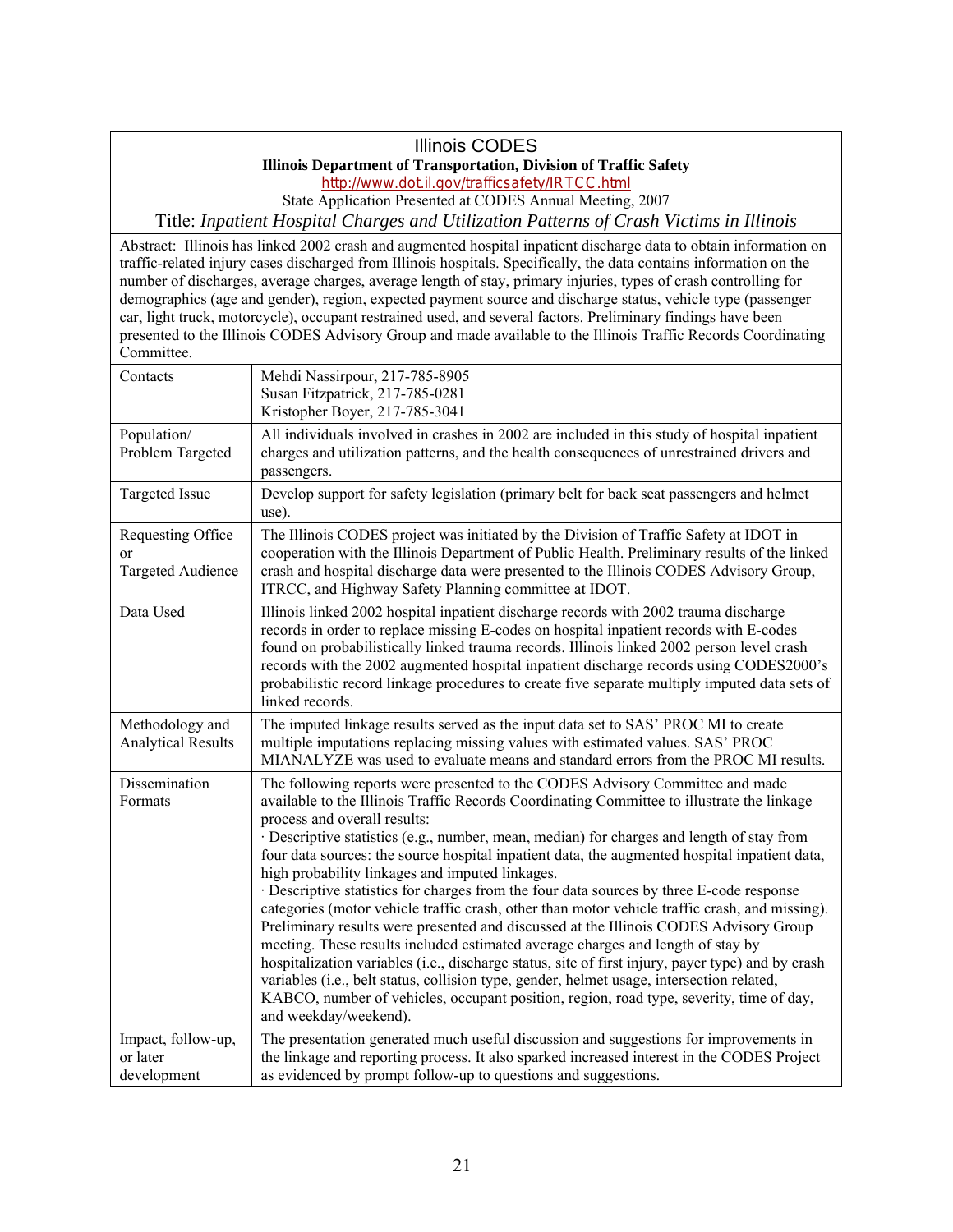# Indiana CODES **Indiana Department of Homeland Security**

http://cats.ecn.purdue.edu/CODES.aspx

State Application Presented at CODES Annual Meeting, 2007

Title: *Effect of Seat Belt Usage on Hospital Charges by Vehicle Type* 

 passengers to buckle up was largely responsible for this increase. Pickup trucks, however, were excluded from the Abstract: Indiana has made significant strides in improving Statewide seat belt usage rates, with rates increasing from 62 percent in 2000 to around 84 percent in December 2006. New legislation that mandated front seat law and usage rates for pickup trucks remained flat in Indiana from 2003–2006. As a new bill to close the exclusion for pickup trucks was being debated in the Indiana State House and Senate, CODES data were used in an attempt to show the financial and physical consequences of not wearing a seat belt. Crash, EMS, and hospital data for the years of 2003-2005 were linked using NHTSA's CODES2000 software.

 function of their restraint usage status. Restrained occupants showed between 40 percent and 50 percent lower The CODES data showed that on a yearly basis in Indiana, there were around 330,000 crash occupants, 130,000 EMS patients, and 550,000 in- and out-patients (filtered to include only patients that had an injury). Occupants of cars and pickup trucks that were linked to hospital data had their charges and length of stay cross tabulated as a charges than nonrestrained occupants. The results were displayed in a fact sheet and presented to the Indiana TRCC and eventually passed on to legislators. House Bill 1237 passed the Senate 31 to 16 and the House 58 to 42 and was signed into law. This bill ended the exception in Indiana's mandatory seat belt law, and now requires all occupants, including backseat passengers in all vehicles, to buckle up.

| Contact Person and        | Jose Eduardo Thomaz, Data Warehousing Administrator, Center for Road Safety, Purdue           |
|---------------------------|-----------------------------------------------------------------------------------------------|
| Number                    | University, 765-406-1350, jthomaz@ecn.purdue.edu                                              |
| Population/               | Pickup trucks occupants were exempted from Indiana's seat belt law. The study was             |
| Problem Targeted          | targeted to legislators to demonstrate the effects of that legal exemption on hospitalization |
|                           | charges and length of stay.                                                                   |
| <b>Targeted Issue</b>     | Indiana seat belt laws only required seat belt use by front seat occupants, and exempted      |
|                           | more than 1.4 million vehicles registered as pickup trucks (as well as vans and SUVs          |
|                           | whose owners have paid an additional fee at the Bureau of Motor Vehicles to get a truck       |
|                           | plate). The CODES team hoped to demonstrate the difference in hospital charges and            |
|                           | length of stay of restrained and nonrestrained occupants, for both classes of vehicles, to    |
|                           | support changing the legislation to close the pickup truck exception.                         |
| Requesting Office or      | The preliminary results of the study were presented to the TRCC board, at the request of      |
| <b>Targeted Audience</b>  | the Indiana Criminal Justice Institute, Traffic Safety Division. A fact sheet was then        |
|                           | passed on to the legislators.                                                                 |
| Data Used                 | Crash, EMS and hospital data for the years of 2003-2005 were linked using NHTSA's             |
|                           | CODES2000 software. On a yearly basis, there were around 330,000 crash occupants,             |
|                           | 130,000 EMS patients and 550,000 in- and out-patients (filtered to include only patients      |
|                           | that had an injury). Overall, between 4,500 and 5,000 vehicle occupants involved in           |
|                           | crashes were successfully linked to EMS and hospital data. Another 21,000 vehicle             |
|                           | occupants were linked to hospital data, but not to an EMS transport.                          |
| Methodology and           | The analysis data underwent imputation during the linkage and the modeling process. The       |
| <b>Analytical Results</b> | model was adjusted to accommodate Indiana data reliability levels, giving more emphasis       |
|                           | on hospital data as covariates whenever possible, since hospital data have the highest        |
|                           | reliability.                                                                                  |
| Dissemination             | The CODES analysis was summarized in a fact sheet with tables and charts that broke           |
| Formats                   | down hospital charges and lengths of stay by vehicle type, restraint use, and injury          |
|                           | severity. This analysis made clear that charges for nonrestrained occupants were almost       |
|                           | double those of restrained ones. These tables were discussed during the CODES/TRCC            |
|                           | monthly meeting and quickly passed on to the Indiana senate members debating House            |
|                           | Bill 1237.                                                                                    |
| Impact, Follow-Up,        | House Bill 1237 passed the Senate 31 to 16 and the House 58 to 42 and was signed into         |
| or Later                  | law. This bill closed the loophole in Indiana's mandatory seat belt law, and now requires     |
| Development on the        | all occupants, including back-seat passengers in all vehicles, to buckle up.                  |
| <b>Targeted Issue</b>     |                                                                                               |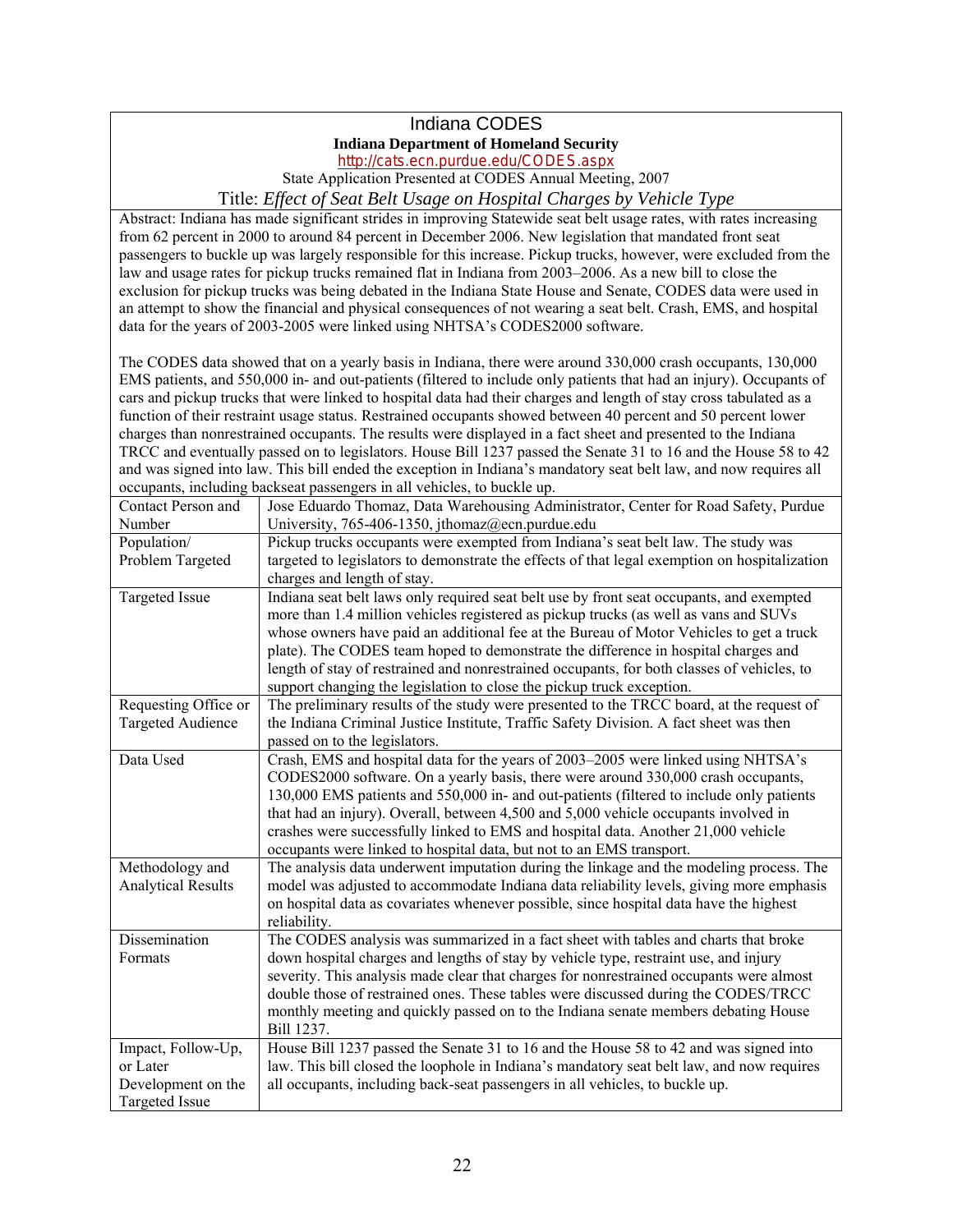#### Iowa CODES

#### **Iowa Department of Public Health/Center for Vital Records and Health Statistics**

http://www.idph.state.ia.us/apl/codes.asp

State Application Presented at CODES Annual Meeting, 2006

Title: *Motor Vehicle Crash Related Traumatic Brain Injuries in Iowa (2001-2003)* 

 Abstract: Analyses were conducted to demonstrate the magnitudes of motor vehicle crash (MVC) injuries in Iowa, especially the traumatic brain injuries caused by MVC, to compare the differences between TBI and other injury type by risk factors such as vehicle type, crash type, safety equipment, and financial consequences.

| <b>Contact Person</b> | Suning Cao, 515-281-3983                                                                             |
|-----------------------|------------------------------------------------------------------------------------------------------|
| and Number            | Scott Falb, 515-237-3154                                                                             |
| Population/           | Statewide MVC injured people who were hospitalized (2001–2004). Those who were linked to             |
| Problem               | crash records (2001-2003) were analyzed by vehicle type, crash type, restraint use, age group,       |
| Targeted              | and alcohol involvement by comparing injury type: TBI and non-TBI.                                   |
| <b>Issue Targeted</b> | Vehicle type, crash type, restraint use, younger riders, impaired drivers, and their interrelations. |
| Requesting            | As the co-chairperson of Statewide Traffic Records Coordinating Committee (STRCC), Scott             |
| Office or             | Falb requested this study and we presented it together to the full member meeting of STRCC.          |
| Targeted              | Also used for occupant restraint task force group within STRCC and Iowa's Safety                     |
| Audience              | Management Systems; Presented at Prevention of Disability Council meeting. Published at              |
|                       | IDPH CODES Web site to educate the public.                                                           |
| Data Used             | Three-year imputed crash-inpatient links (4,551 records, 2001–2003) were studied, including          |
|                       | occupants of passenger cars, van, pickups or SUVs, pedestrians, bikers, and unknown vehicle          |
|                       | type riders, who were hospitalized in Iowa.                                                          |

#### Methodology and Analytical Results

 First, using Iowa hospital inpatient discharge data (2001–2004), to demonstrate the estimated medical costs of MVC-related TBI versus other injury type; children and younger riders versus adults:

- Each year about 2,000 people injured in MVC are hospitalized;
	- o 27 percent of the hospitalized sustained TBI;

 Second, an analysis compared linked cases (4,550 records, 2001–2003) by variables of vehicle type, crash type, o Total medical costs for MVC TBI patients account for 60 percent of all MVC-related injuries costs. impaired drivers and restraint use, etc. in two groups: TBI (n=1,292, 28%) and other injury (3,258, 72%). The odds ratios were calculated. Results:

- Not wearing a seat belt or helmet is a significant risk factor in sustaining TBI for MVC victims.
- Unrestrained pickup/SUV occupants were twice as likely to sustain TBI as the restrained, while unrestrained passenger car occupants were 1.5 times more likely to suffer TBI than restrained occupants.
	- pickup/SUV riders did not wear a seat belt o 24 percent of passenger car occupants hospitalized were not wearing seat belts; 35 percent of

The TBI rate between pickup/SUV and passenger cars was not statistically different.

- Injured bicyclists were the most vulnerable to sustain TBI once involved in MVC: 54 percent of bicyclists were children between the age of 5 and 14.
- Injured pedestrians were the second most vulnerable group in suffering TBI. Pedestrians were 1.8 times more likely to sustain TBI than passenger car riders. 33 percent of the pedestrians sustaining TBI were under the age of 15.
- Impaired-drivers accounted for 15 percent of all hospitalized MVC injuries and they were 1.4 times more likely to sustain TBI than nonimpaired drivers.
- 44 percent of hospitalized MVC injuries occurred in single-vehicles crashes in Iowa, and single vehicle crashes were 1.3 times more likely to cause TBI than multiple-vehicle crashes.

TBI patients were 5 times more likely to die at the hospital than non-TBI patients.

Third, cost estimations demonstrated that:

 Estimated medical costs in Iowa for a TBI patient was \$120,060 (median value, 2003) versus \$11,924 for a non-TBI patients.

| Estimated other costs for a TBI patient was \$127,654 versus \$61,728 for a non-TBI patient. |                                                                                          |
|----------------------------------------------------------------------------------------------|------------------------------------------------------------------------------------------|
| Dissemination                                                                                | Presented the analysis to STRCC meeting and to the Prevention of Disability Council      |
| Formats                                                                                      | Meeting                                                                                  |
| Impact, Follow-up, or                                                                        | The Iowa task groups are still finalizing all data resources. These data are included as |
| Later Development                                                                            | part of the proposed legislation for rear passenger safety-belt mandates.                |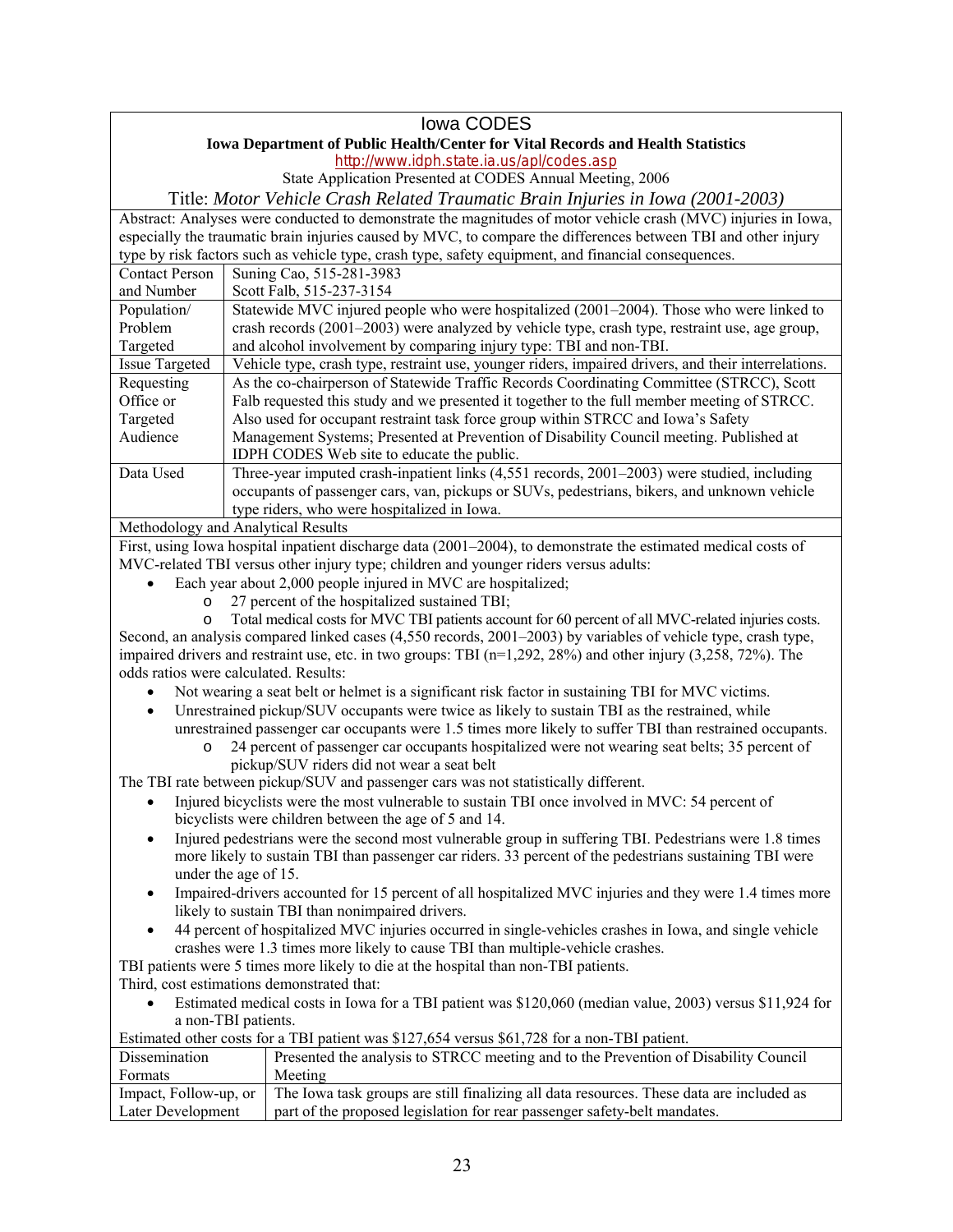#### Iowa CODES

#### **Iowa Department of Public Health/Center for Vital Records and Health Statistics**

State Application, 2007

http://www.idph.state.ia.us/apl/codes.asp

Title: *Iowa Motor Vehicle Crash Injury Facts Among Emergency Department Visits: A Profile of Unbelted Occupants of Passenger Cars and Vans/SUVs (2003)* 

Abstract: Analyses were conducted to demonstrate the magnitude of MVC injured people who visited Iowa emergency departments (2003), compare the differences among them by discharge status and seat belt use, and analyze the impact of non-belt use on ED patients' outcomes and medical charges.

| Contact Person and        | Suning Cao, 515-281-3983                                                                                              |
|---------------------------|-----------------------------------------------------------------------------------------------------------------------|
| Number                    | Scott Falb, 515-237-3154                                                                                              |
| Population/               | Statewide MVC injured people who visited emergency department and were linked to                                      |
| Problem Targeted          | crash records.                                                                                                        |
| <b>Targeted Issue</b>     | Seat belt use and its association with age, gender, alcohol use or drug influence, ejection,                          |
|                           | air bag, crash location, seating position, collision type, and vehicle damage.                                        |
| Requesting Office or      | As the co-chairperson of Statewide Traffic Records Coordinating Committee (STRCC),                                    |
| <b>Targeted Audience</b>  | Scott Falb requested this study and we presented it together to the full member meeting of<br>STRCC.                  |
|                           | Used for occupant restraint task force group within Statewide Traffic Records                                         |
|                           | Coordinating Committee (STRCC) and Iowa's Safety Management Systems.                                                  |
|                           | Published at IDPH CODES Web site to educate the public.                                                               |
|                           |                                                                                                                       |
| Data Used                 | 10,475 (95.5% of total crash and ED linked/imputed data for 2003) occupants of                                        |
|                           | passenger cars, van, pickups or SUV, 16 or older, who were treated at ED's, were studied.                             |
|                           | Seat belt analysis excluded the cases where seat belt use was unknown (28% of ED links).                              |
| Methodology and           | First, crash-ED linked patients were compared in the demographic, TBI, medical charges,                               |
| <b>Analytical Results</b> | safety devices, vehicle, collision, and environment variables by three discharge status:<br>Discharged from ED;<br>1. |
|                           | Hospital Admission from ED;<br>2.                                                                                     |
|                           | Died at ED.<br>3 <sub>1</sub>                                                                                         |
|                           |                                                                                                                       |
|                           | Second, an analysis was narrowed down to the non-missing belt information cases by                                    |
|                           | belted and nonbelted groups for comparisons.                                                                          |
|                           | The result was that unbelted occupants are more likely to become inpatients and have a                                |
|                           | higher percentage of TBI than belted occupants.                                                                       |
| Dissemination             | Distributed the fact sheet during STRCC meeting to show that by adding ED links the                                   |
| Formats                   | imputed linked cases increased to about 12,000 annually from about 2,000 inpatient links                              |
|                           | only.                                                                                                                 |
|                           |                                                                                                                       |
| Impact, Follow-Up,        | Task groups are still finalizing all data resources. These data are included as part of the                           |
| or Later                  | proposed legislation for rear passenger safety-belt mandates.                                                         |
| Development on the        |                                                                                                                       |
| <b>Targeted Issue</b>     |                                                                                                                       |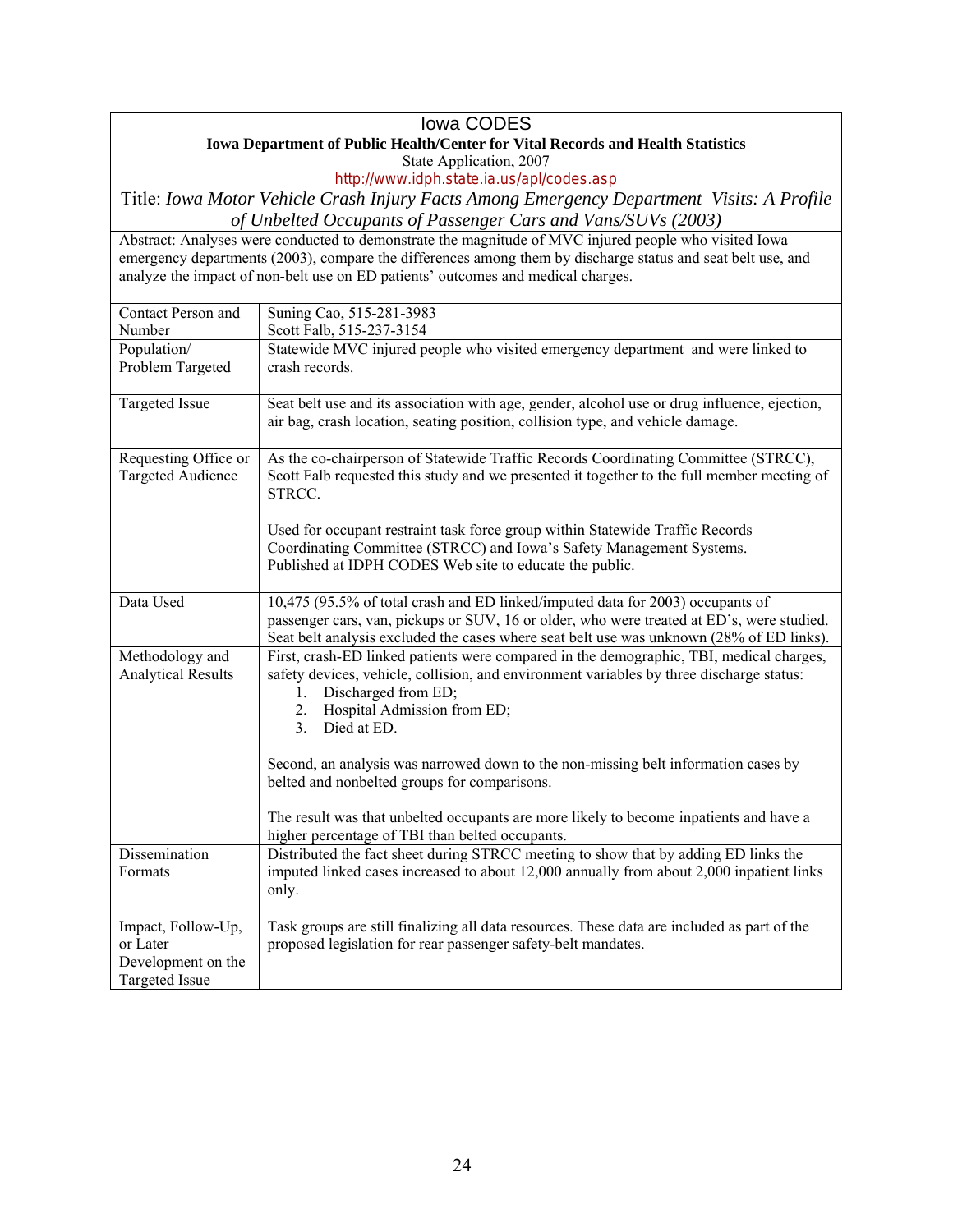|                                | Iowa CODES                                                                                                                                                                           |
|--------------------------------|--------------------------------------------------------------------------------------------------------------------------------------------------------------------------------------|
|                                | Iowa Department of Public Health/Center for Vital Records and Health Statistics                                                                                                      |
|                                | http://www.idph.state.ia.us/apl/codes.asp                                                                                                                                            |
|                                | State Application Presented at CODES Annual Meeting, 2007                                                                                                                            |
|                                | Title: Motorcycle Quick Facts in Iowa - 2001-2005                                                                                                                                    |
|                                | Abstract: To demonstrate the growing crash and injury rates among motorcycle riders in Iowa from 2001–2005,                                                                          |
|                                | the five-year's crash rates per 1,000 motorcyclist licensed drivers - including fatality and injury rates - were                                                                     |
|                                | calculated. The goal was to show the growing number of injured riders (especially for people age 45 to 64) by                                                                        |
|                                | using inpatient data and the cost impact on government payer sources. Using 2003 crash-ED-inpatient-linked data                                                                      |
|                                | to demonstrate the association between helmet use and brain injury and higher costs for the unhelmeted riders.                                                                       |
| Contact Person and             | Suning Cao, 515-281-3983                                                                                                                                                             |
| Number                         | Scott Falb, 515-237-3154                                                                                                                                                             |
| Population/                    | Statewide motorcycle injured people, those who visited ED and those who were                                                                                                         |
| Problem Targeted               | hospitalized, with regard to helmet use and brain injury.                                                                                                                            |
| <b>Targeted Issue</b>          | The high crash rate among young riders (age 15 to 24).                                                                                                                               |
|                                | The increased crash rate among riders in the 35-to-54 age group.                                                                                                                     |
| Requesting Office or           | Helmet protection from brain injury and a lower helmet use in Iowa.<br>As the cochairperson of Statewide Traffic Records Coordinating Committee, Scott Falb                          |
| <b>Targeted Audience</b>       | requested this study and we presented it together to the full member meeting of STRCC.                                                                                               |
|                                |                                                                                                                                                                                      |
|                                | Published at IDPH CODES Web site to educate the public.                                                                                                                              |
| Data Used                      | One year crash-ED-inpatient imputed links (2003). For the fact sheet, only the first                                                                                                 |
|                                | imputed linked data set was analyzed, where cases without helmet use information (11%)                                                                                               |
|                                | of the total inpatient links) were excluded.                                                                                                                                         |
| Methodology and                | First, using Iowa crash data from 2001-2005, motorcycle crash rate, fatality rate and                                                                                                |
| <b>Analytical Results</b>      | injury rate were calculated for each year to demonstrate the increasing crash and injury                                                                                             |
|                                | rates in the State. By analyzing the crash rates by age groups, the results showed that                                                                                              |
|                                | younger motorcyclists, age 15 to 24, were 7.5 times as likely to have a crash than riders                                                                                            |
|                                | older than age 24 on the five years average.                                                                                                                                         |
|                                |                                                                                                                                                                                      |
|                                | Second, using 2003-2005 Outpatient ED data, 2,510 motorcycle-related ED visits were                                                                                                  |
|                                | analyzed by age group, medical charges, and dispositions.                                                                                                                            |
|                                |                                                                                                                                                                                      |
|                                | Third, using $2001-2005$ inpatient data to show the increasing growth trend $-$ a 9 percent<br>increase from 2001 to 2005-in Iowa's motorcycle-related hospitalizations. Among them, |
|                                | the age groups 45 to 54 and 55 to 64 had the highest rate increases, 76 percent and 190                                                                                              |
|                                | percent, respectively.                                                                                                                                                               |
|                                |                                                                                                                                                                                      |
|                                | By using 2003 CODES linked data to demonstrate the strong link between not wearing a                                                                                                 |
|                                | helmet and sustaining severe TBI, CODES data show that while 24 percent of unhelmeted                                                                                                |
|                                | riders had TBI, none of the helmeted riders suffered severe TBI and that there were higher                                                                                           |
|                                | hospital charges for unhelmeted riders (2.3 times higher than for helmeted riders).                                                                                                  |
|                                |                                                                                                                                                                                      |
|                                | Conclusion: From the view of public health and safety, there is repeated evidence that                                                                                               |
|                                | helmets prevent head injury and reduce the likelihood of a crash fatality.                                                                                                           |
| Dissemination                  | The fact sheet was distributed at the Iowa Motorcycle Safety Forum 2007.                                                                                                             |
| Formats                        |                                                                                                                                                                                      |
| Impact, Follow-Up,             | These data results have been included in Iowa's Safety Management Systems within                                                                                                     |
| or Later<br>Development on the | Traffic Safety. The data results are being used to support legislation and Iowa's goal of<br>mandating helmet use.                                                                   |
| <b>Targeted Issue</b>          |                                                                                                                                                                                      |
|                                |                                                                                                                                                                                      |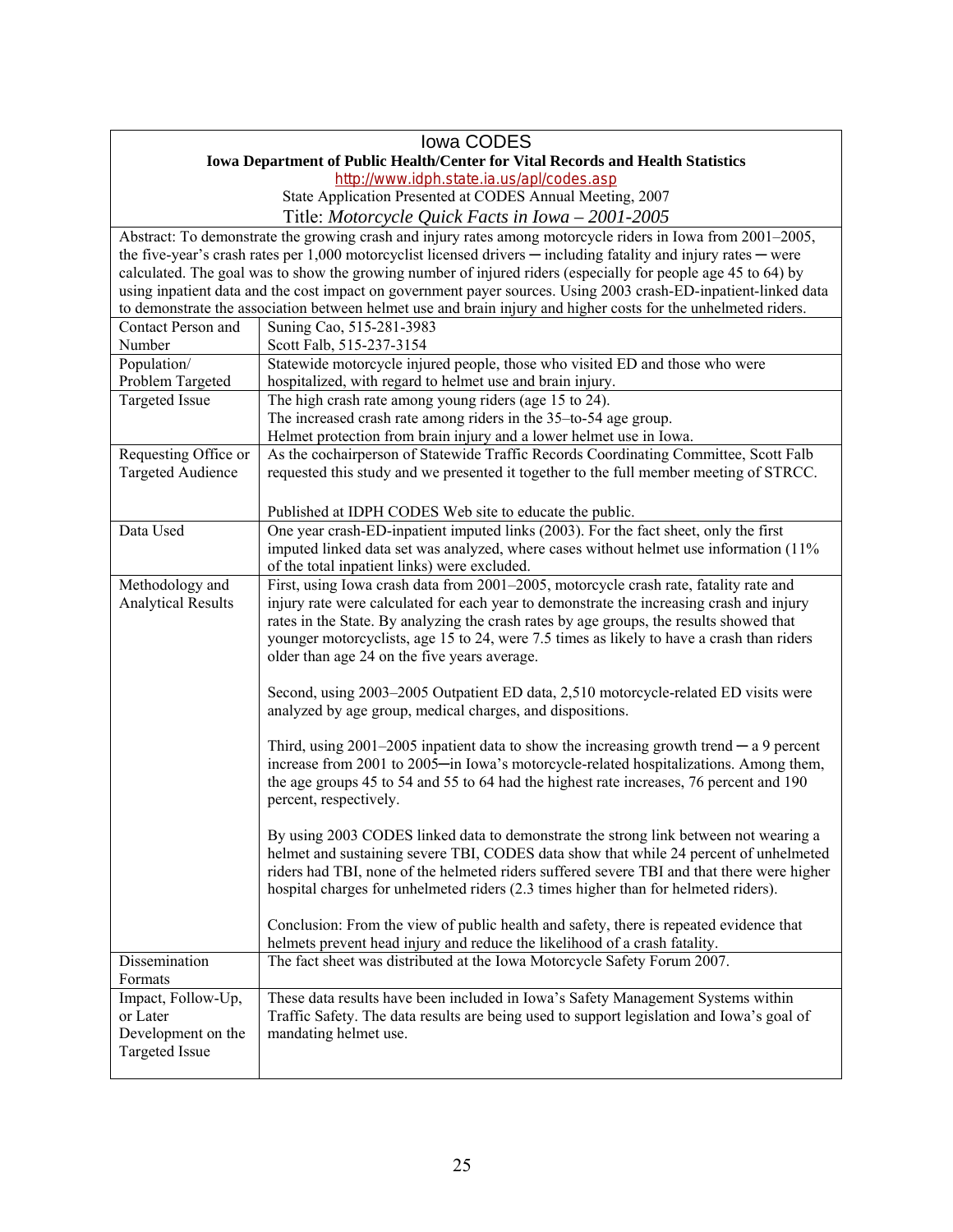#### Kentucky CODES **Kentucky Injury Prevention and Research Center**  www.kiprc.uky.edu/projects/CODES

State Application Presented at CODES Annual Meeting, 2006

Title: *Economic Costs of Low Seat belt Usage in Kentucky* 

Abstract: NHTSA has published estimates of the effectiveness of seat belts in preventing fatal and nonfatal injuries. The estimated effectiveness varies depending on the type of vehicle (passenger car versus light truck), the type of seat belt used (lap belt only versus lap and shoulder belt, and the occupant's seating position. Linked collision report and hospital discharge data were used to estimate Kentucky's overall seat belt effectiveness for preventing moderate-to-critical injury at 55 percent. This number was then used to calculate medical cost savings for Kentucky's Medicaid program and other payers that would result from enactment of a primary enforcement law. Particular attention was given to traumatic brain injuries and spinal cord injuries because they often result in medical costs for multiple years after the original injury.

| Contact Person and<br>Number                                        | Michael Singleton, 859-257-5809, msingle@email.uky.edu                                                                                                                                                                                                                                                                                                                                                                                                                                                                                                                                                                    |
|---------------------------------------------------------------------|---------------------------------------------------------------------------------------------------------------------------------------------------------------------------------------------------------------------------------------------------------------------------------------------------------------------------------------------------------------------------------------------------------------------------------------------------------------------------------------------------------------------------------------------------------------------------------------------------------------------------|
| <b>Population Targeted</b>                                          | Motor vehicle occupants                                                                                                                                                                                                                                                                                                                                                                                                                                                                                                                                                                                                   |
| Traffic Safety Issue<br>Targeted                                    | Support for primary belt use                                                                                                                                                                                                                                                                                                                                                                                                                                                                                                                                                                                              |
| Requesting Office or<br><b>Targeted Audience</b>                    | Requested by the Kentucky Transportation Cabinet, Dept of Highway Safety. Target<br>audience also includes governor and State legislators.                                                                                                                                                                                                                                                                                                                                                                                                                                                                                |
| Description of linked<br>data                                       | The primary data sources were the State hospital discharge databases for 2000–2004. The<br>CODES database, with multiply imputed links for 2003, was used to generate a<br>Kentucky-specific estimate of the effectiveness of seat belt usage in preventing injuries<br>and fatalities, which varies depending on seating position, vehicle type, and seat belt<br>type.                                                                                                                                                                                                                                                  |
| <b>Analytical Results</b>                                           | It was determined that with the passage of a primary seat belt law in 2006, 57 lives could<br>be saved and 307 hospitalizations could be prevented annually, an overall savings of at<br>least \$118 million in direct medical costs over the ten-year period from 2006 to 2015. Of<br>this total, \$34 million could be saved in total direct medical costs to Medicare alone. In<br>addition, there would be at least \$68 million saved in medical costs to commercial<br>insurers, \$23.3 million to Medicare, \$3.3 million to Worker's Compensation, and \$11.2<br>million to other sources.                        |
| Dissemination<br>Formats                                            | The Kentucky Transportation Cabinet provided copies of the report to all legislators.<br>Many legislators, as well as the Governor, used the information regarding the number of<br>lives saved during the debate and press conferences. The Transportation Cabinet led 12<br>"Saved by the Belt" rallies across the State and the information from the report was used<br>in these rallies.                                                                                                                                                                                                                              |
| Impact, Follow-Up,<br>or Later Development<br>on the Targeted Issue | The Kentucky legislature passed a primary enforcement bill in the 2006 General<br>Assembly. The CODES report was one of a number of factors that preceded its passage.<br>In addition to the injury prevention and Medicaid considerations, there were several<br>million dollars of federal highway incentive funds available to the State contingent on<br>passage of the bill. There was debate in the legislature on Medicaid cost savings, but the<br>main debate focused on saving lives and the incentive funding for highways.                                                                                    |
| <b>Notes</b>                                                        | These savings would be a direct result of an increase in the number of Kentuckians who<br>would wear a seat belt if a primary enforcement law were in place. States that have<br>enacted primary enforcement legislation have experienced increases in seat belt use of as<br>much as 18 percentage points. NHTSA has stated that the average increase is between 10<br>and 15 percentage points. The savings given above assume that Kentucky would<br>experience an increase of 14 percentage points, which would move the State's usage rate<br>from 67 percent to 80 percent, which was the national average in 2004. |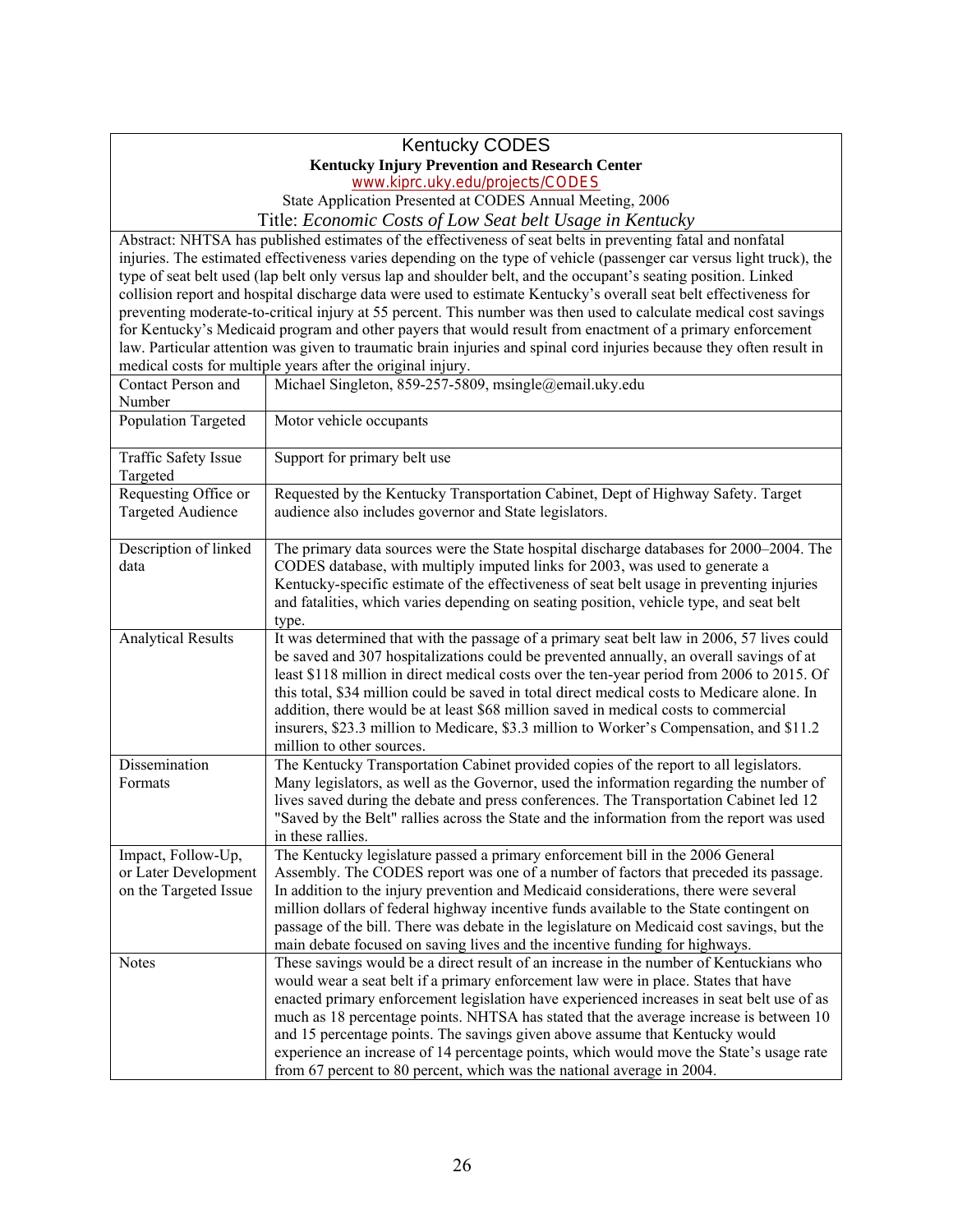#### Kentucky CODES **Kentucky Injury Prevention and Research Center**  www.kiprc.uky.edu/projects/CODES

State Application Presented at CODES Annual Meeting, 2006

Title: *Injuries to Booster-Age Children in Kentucky, 2000-2004* 

 age 4 to 8 at risk, due to being improperly restrained in lap/shoulder belts only. According to NHTSA, 80 percent to 90 percent of all children in the U.S. who should be restrained in a booster seat are not. Kentucky's linked, imputed crash diagnosis of abdominal injury was more common among booster-age children than other age groups. A fact sheet was Abstract: Kentucky passed a primary seat belt law in 2006 without passing a booster seat law, which left many children and hospital database was used to compare injury diagnoses between restrained 4 to 8 year old occupants and restrained occupants of other ages. The findings confirmed that among restrained occupants who were hospitalized, a principal created that focused on the outcomes (injury type, hospital charges, hospital length of stay, etc.) for restrained and unrestrained children 4 to 8 years old, compared with other age groups.

| <b>Contact Person and Number</b>                 | Mike Singleton, 859-257-5809, msingle@email.uky.edu                                                                                                                              |
|--------------------------------------------------|----------------------------------------------------------------------------------------------------------------------------------------------------------------------------------|
| Population/                                      | Children of booster seat age (typically between age 4 to 8 years) who should be                                                                                                  |
| Problem Targeted                                 | restrained in booster seats, but usually are not.                                                                                                                                |
| Targeted Issue                                   | Advocate for increased use of booster seats and passage of booster seat legislation to<br>reduce injury severity among young children.                                           |
| Requesting Office or<br><b>Targeted Audience</b> | Booster seat coalition, Legislators, Governor's Executive Committee on Highway Safety                                                                                            |
| Data Used                                        | Kentucky's 2000–2004 crash data, inpatient data, and the linked, imputed data were used<br>to do this application. The data linkages were performed using CODES2000 version 6.1. |
| Methodology and Analytical                       | Using the linked, imputed data, injuries to children ages 4 to 8 who were restrained in a                                                                                        |
| Results                                          | child safety seat (CSS) were compared to those who were not restrained in a CSS,<br>according to the police crash report. Those children who were restrained in a CSS were       |
|                                                  | 40 percent less likely to be hospitalized than those who were not; they also had lower<br>hospital charges, length of stay in hospital, and overall injury severity score.       |
| <b>Dissemination Formats</b>                     | At the 2007 Kentucky Lifesavers Conference in April, which is sponsored annually by                                                                                              |
|                                                  | the Department of Transportation Safety, the findings were presented. Video clips were<br>used to demonstrate the biomechanical and injury issues related to booster seat usage. |
|                                                  | Tables and charts based on CODES data were also presented.                                                                                                                       |
| Impact, Follow-Up, or Later                      | The Kentucky legislature passed a booster seat bill during the 2008 General Assembly                                                                                             |
| Development on the                               | that applied to kids age 4 to 7. The law went into effect on July 15, 2008.                                                                                                      |
| Targeted Issue                                   |                                                                                                                                                                                  |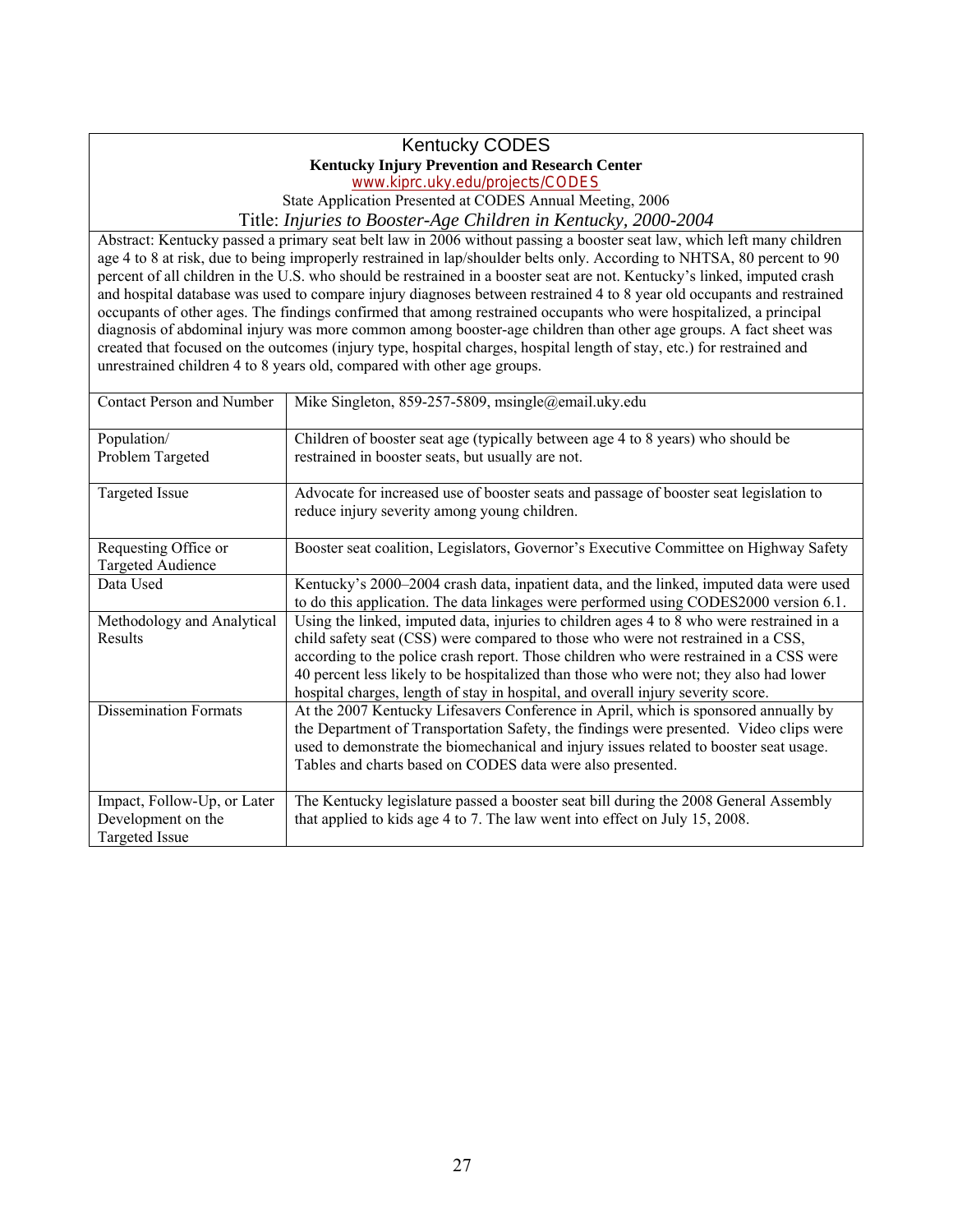# Maine CODES **Maine Health Information Center**

www.mhic.org/CODES

State Application Presented at CODES Annual Meeting, 2006

## Title: *Maine CODES Claims Data Bank Project*

 Abstract: In 2001, the Maine Legislature and Governor King approved LD 1304 An Act to Create the Maine Health insurance claims from all payers providing insurance to Maine residents. 2003 was the first year of data collected Data Processing Center (MHDPC). The MHDPC collects administrative eligibility, medical, pharmacy, and dental for this new claims data bank (DBANK).

 As one of the first projects to use this new data resource, the Maine CODES project has linked 2003 CODES injured occupants to 2,463 people in the claims data bank. For these 2,463 people, a total of 200,845 service line claims tracking up to 18 months of medical care post-crash. An algorithm was developed to determine which post-crash claims were related to the crash injuries and which were pre-existing or new medical claims for each person.

Overall, the post-crash expense-on a per-person, per-month basis-increased by 140 percent with higher rates of increase for crashes involving moose, rollovers, alcohol-related, and rural locations. The average expense for an unrestrained injured occupant (\$9,272) was 3.7 times a restrained occupant (\$2,491).

Of the \$10.5 million in crash-related injury expenses, \$4.5 million (39%) were non-hospital provider claims. Among the 2,463 occupants, claims data indicated that 3 percent were hospitalized in ICU, 8 percent had an operation, 436 (18%) had a CT-Scan, and 299 (12%) had follow-up physical therapy. Furthermore, 425 (17%) of these occupants were still receiving care and treatments for their crash injuries 90 days or more after the crash.

| Contact Person and<br>Number                     | Karl Finison, Maine Health Information Center (MHIC), 207-430-0632,<br>kfinison@mhic.org                                                                                                                                                                                                                                                                                                                                                                                                                                                                                                                                     |
|--------------------------------------------------|------------------------------------------------------------------------------------------------------------------------------------------------------------------------------------------------------------------------------------------------------------------------------------------------------------------------------------------------------------------------------------------------------------------------------------------------------------------------------------------------------------------------------------------------------------------------------------------------------------------------------|
| Population Targeted                              | All 2003 Maine CODES occupants with linked medical records linked to statewide<br>medical insurance claims data.                                                                                                                                                                                                                                                                                                                                                                                                                                                                                                             |
| Traffic Safety Issue<br>Targeted                 | Provides new information about the long-term medical impact and expense of motor<br>vehicle crashes. Provides new outcome metrics that incorporate information beyond the<br>hospital setting.                                                                                                                                                                                                                                                                                                                                                                                                                               |
| Requesting Office or<br><b>Targeted Audience</b> | The Data Bank project was a separately funded project we developed with NHTSA<br>support. It was supported by all Maine offices represented on the Maine Advisory group.<br>The Maine Health Data Organization is the State office that controls the statewide claims<br>data base that was linked and used in this analysis. Other potential audiences include the<br>Governor, Legislators, Highway Safety and Injury Prevention Programs.                                                                                                                                                                                 |
| Description of linked<br>data                    | 2003 Maine CODES crash occupants with linked medical records were linked to new<br>statewide claims data bank. 2,643 injured occupants linked to the claims data bank. For<br>these 2,643 people, 200,845 service line medical and pharmacy claim line services were<br>identified for the 18-month period from January 2003 to June 2004 (most current data<br>available). The claims data contains ICD-9 diagnosis (up to 10) to identify injury types as<br>well as CPT, Revenue, and RX NDC coding to identify types of service. This is a first<br>look at services provided or billed outside of the hospital setting. |
|                                                  | Algorithms were developed to distinguish the claims that were related to injuries resulting<br>from the crash from non-injury or pre-existing injuries using the Barell Matrix coding,<br>which was used to assist in the process and Maine incorporated ICD-9 codes and<br>medication for "pain."                                                                                                                                                                                                                                                                                                                           |
|                                                  | Limitations: The Maine claims data bank is currently limited to Maine residents with<br>private medical insurance; work continues to add Medicaid and Medicare claims. Claims<br>paid by auto insurance are not included.                                                                                                                                                                                                                                                                                                                                                                                                    |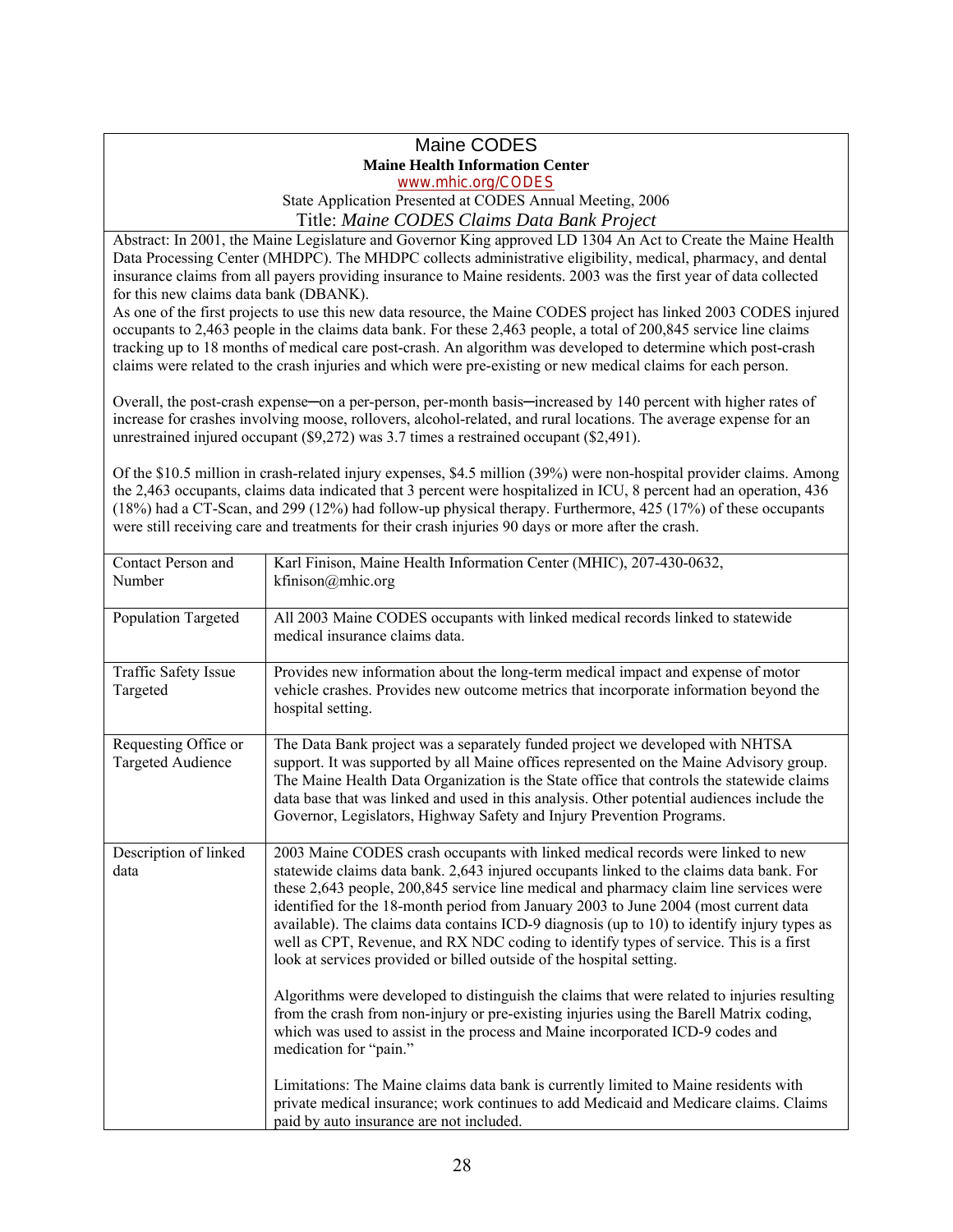|                                                           | Maine CODES                                                                                                                                                                                                                                                                                                                                                                                                                                                                                                                                                                                                                                                                                                                                                                                                  |
|-----------------------------------------------------------|--------------------------------------------------------------------------------------------------------------------------------------------------------------------------------------------------------------------------------------------------------------------------------------------------------------------------------------------------------------------------------------------------------------------------------------------------------------------------------------------------------------------------------------------------------------------------------------------------------------------------------------------------------------------------------------------------------------------------------------------------------------------------------------------------------------|
|                                                           | <b>Maine Health Information Center</b>                                                                                                                                                                                                                                                                                                                                                                                                                                                                                                                                                                                                                                                                                                                                                                       |
|                                                           | www.mhic.org/CODES                                                                                                                                                                                                                                                                                                                                                                                                                                                                                                                                                                                                                                                                                                                                                                                           |
| State Application Presented at CODES Annual Meeting, 2006 |                                                                                                                                                                                                                                                                                                                                                                                                                                                                                                                                                                                                                                                                                                                                                                                                              |
|                                                           | Title: Maine CODES Claims Data Bank Project                                                                                                                                                                                                                                                                                                                                                                                                                                                                                                                                                                                                                                                                                                                                                                  |
| <b>Analytical Results</b>                                 | The resulting CODES-DBANK is a longitudinal data base. 2,463 people with 200,845<br>claims were linked (47,452 claims were crash-related injury claims). Analyses had the<br>following parameters:                                                                                                                                                                                                                                                                                                                                                                                                                                                                                                                                                                                                           |
|                                                           | 1. Claim Type: Claims are categorized as crash-related injury or non-crash-related (e.g.,<br>mammogram, office visit for sore throat, inpatient maternity hospitalization, pre-existing<br>injury claims). For the 2,463 people linked, the per member per month (PMPM) claims<br>expense increased from \$328 pre-crash to \$786 post-crash. \$358 of the PMPM increase<br>was due to claims identified as crash-related injury claims.                                                                                                                                                                                                                                                                                                                                                                     |
|                                                           | 2. Time from crash: Injury claims by time interval post-crash (days, weeks, and months).<br>425 (17%) of the occupants were still receiving care and treatments for their crash injuries<br>90 days or more after the crash. $154 (6%)$ were still using prescription pain medication for<br>their injury 90 days or more after the crash.                                                                                                                                                                                                                                                                                                                                                                                                                                                                   |
|                                                           | 3. Injury types: Crash-related injury claims are reported by the Barell Body Region of<br>Injury (ISRSITE2) and Barell Nature of Injury (ISRCODE). Fractures of the lower<br>extremities, TBI, internal torso, spinal and vertebral column injuries were leading<br>contributors to medical claims expense. $177(7%)$ had a TBI injury and 143 (6%) had a<br>lower extremity fracture.                                                                                                                                                                                                                                                                                                                                                                                                                       |
|                                                           | 4. Service types: Crash-related injury claims are reported by setting (e.g., inpatient,<br>outpatient hospital, professional) and types of service (e.g., ICU, operating room, CT<br>scans, physical therapy, office visits). Of \$10.5 million in crash-related injury expenses,<br>\$4.5 million (39%) were non-hospital claims.<br>The 2,463 occupants claims indicated that 69 (3%) were hospitalized in ICU, 197 (8%)<br>had an operation, 436 (18%) received a CT Scan, 299 (12%) had physical therapy.                                                                                                                                                                                                                                                                                                |
|                                                           | 5. Crash variables and selected outcome metrics: Crash-related injury claim selected<br>indicators (e.g., claims expense, ICU, CT scans, occurrence of crash-related injury claims<br>more than 30 days post-crash) are tabulated by selected police-reported crash variables<br>(e.g., age of occupant, gender of occupant, seating position of occupant, vehicle type,<br>crash type, speed limit on roadway, alcohol-related, and safety device use—such as seat<br>restraints, air bags, and helmets). The highest increase in post-crash expenses PMPM<br>were motorcyclists without helmets (1048%), crashes involving moose (968%), and<br>rollovers (430%). Furthermore, 9 percent of occupants in alcohol-related crashes were<br>hospitalized in ICU compared to 2 percent in non-alcohol related. |
| Dissemination                                             | Maine CODES creates written reports and PowerPoint presentations.                                                                                                                                                                                                                                                                                                                                                                                                                                                                                                                                                                                                                                                                                                                                            |
| Formats                                                   | www.mhic.org/CODES.<br>In cooperation with the Maine Office of Data, Research, and Vital Statistics, Maine<br>CODES creates fact sheets that are distributed via the Maine Bureau of Health Web site<br>http://www.maine.gov/dhhs/bohodr/fact_sheet_index.htm                                                                                                                                                                                                                                                                                                                                                                                                                                                                                                                                                |
| Impact, Follow-Up, or                                     | Data is new and has not been released. Results will be reviewed with Maine CODES                                                                                                                                                                                                                                                                                                                                                                                                                                                                                                                                                                                                                                                                                                                             |
| Later Development on                                      | Advisory Committee on May 24, 2006.                                                                                                                                                                                                                                                                                                                                                                                                                                                                                                                                                                                                                                                                                                                                                                          |
| the Targeted Issue                                        |                                                                                                                                                                                                                                                                                                                                                                                                                                                                                                                                                                                                                                                                                                                                                                                                              |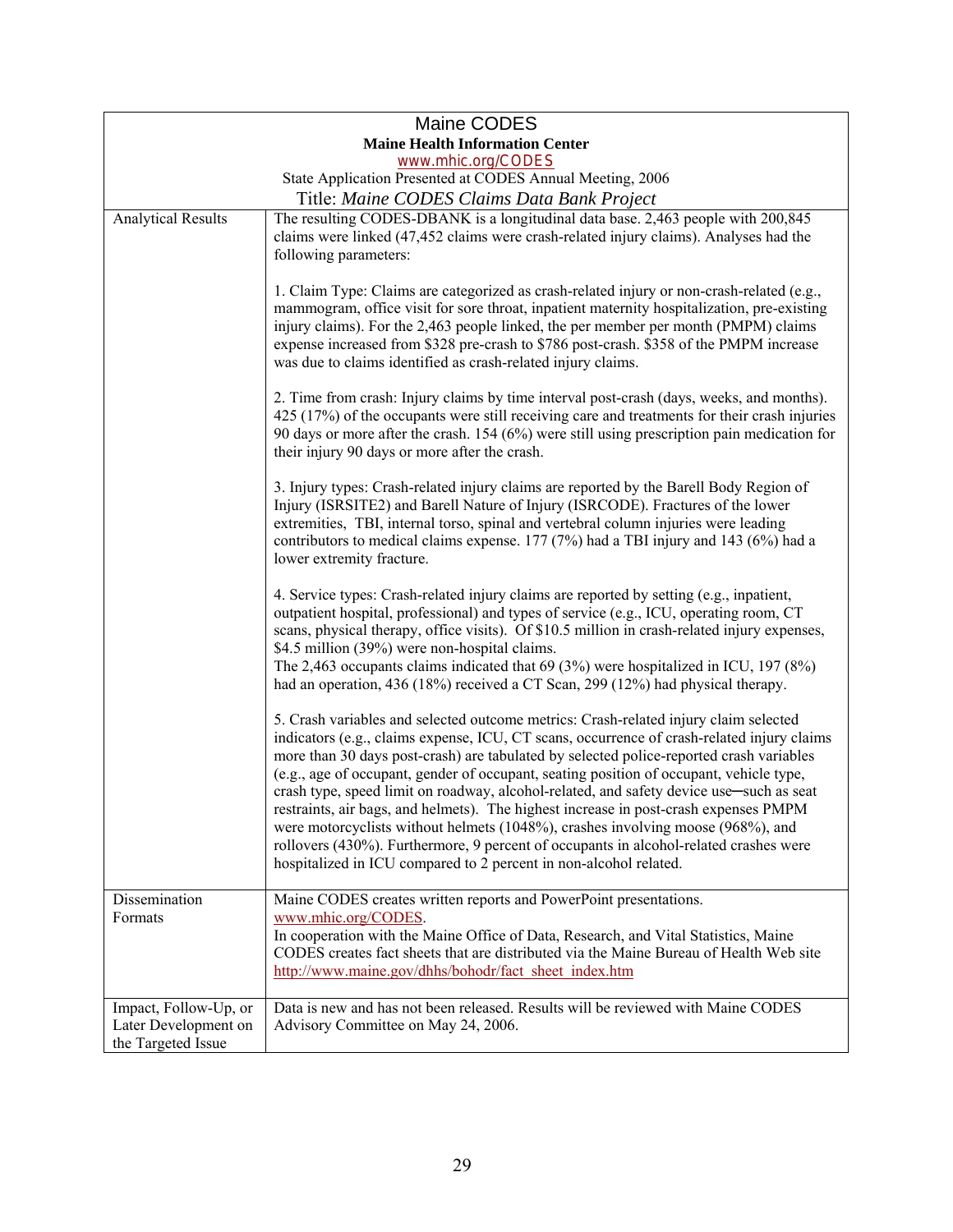#### Maine CODES **Maine Health Information Center**  www.mhic.org/CODES

State Application Presented at CODES Annual Meeting, 2007

Title: *Adjusting for Seat Belt Reporting: The Problem of Differential Misclassification* 

 Abstract: During the past 15 years, efforts to increase the use of seat belts in Maine resulted in passage of a Committee, CODES data has been used to support efforts to identify the benefits of seat belts, increase usage, and secondary seat belt law in 1997 and a primary seat belt law in 2007. At the request of the Maine CODES Advisory support legislative review. Differential misclassification of seat belt use results in inaccurate surveillance reports and exaggeration of the benefit of seat belts; the Maine project has adjusted the analyses for this problem. This presentation reviews the problem of differential misclassification of seat belt use in police crash reports and explores a method of correcting for missing data and differential misclassification using CODES linked data.

| Contact Person and<br>Number                                                  | Karl Finison, Maine CODES, 207-430-0632. kfinison@mhic.org                                                                                                                                                                                                                                                                                                                                                                                                                                                   |
|-------------------------------------------------------------------------------|--------------------------------------------------------------------------------------------------------------------------------------------------------------------------------------------------------------------------------------------------------------------------------------------------------------------------------------------------------------------------------------------------------------------------------------------------------------------------------------------------------------|
| Population/<br>Problem Targeted                                               | Differential misclassification of seat belts in police crash reports. Uninjured or slightly<br>injured occupants in crashes have an opportunity and often a motive to say they were<br>wearing seat belts when they were not. This results in differential misclassification of seat<br>belts in FARS, CODES, and other data based on police-reported information. The problem<br>results in over-reporting of belt use rates in surveillance reports and biased estimates of<br>the effectiveness of belts. |
| <b>Targeted Issue</b>                                                         | Increase understanding of seat belt usage and improved analyses                                                                                                                                                                                                                                                                                                                                                                                                                                              |
| Requesting Office or<br><b>Targeted Audience</b>                              | This was a special project developed for the Charleston CODES Technical Assistance<br>meeting in order to focus attention on a need and examine possible solutions. The methods<br>developed have been used over the years for a variety of reporting and analyses of the seat<br>belt issue in Maine, requested by our Maine Advisory group - primarily the Maine Bureau<br>of Highway Safety.                                                                                                              |
| Data Used                                                                     | Maine CODES has used linked data since the 1991 crash data year for five different<br>reports/analyses on seat belts. In this presentation, an example using 2003 linked imputed<br>data compares risk estimates, adjusted for missing values, and adjusted for missing values<br>and differential misclassification.                                                                                                                                                                                        |
| Methodology and<br><b>Analytical Results</b>                                  | Different methodologies are described. Methodology and results using imputed methods<br>to adjust for differential misclassification and results are presented,                                                                                                                                                                                                                                                                                                                                              |
| Dissemination<br>Formats                                                      | Surveillance reports, analytical reports, fact sheets, and PowerPoint presentations have<br>been used, and the results have been provided to the Maine CODES Advisory Committee,<br>the Maine Bureau of Health, the Governor's Office, and the State TRCC. The results have<br>also been published on the Internet at: www.mhic.org\CODES                                                                                                                                                                    |
| Impact, Follow-Up,<br>or Later<br>Development on the<br><b>Targeted Issue</b> | Fact sheets developed by Maine Bureau of Health from CODES data. CODES data used<br>by Governor's office and various committees supporting seat belt legislation over a 15-<br>year period. A primary seat belt law was passed in 2007.                                                                                                                                                                                                                                                                      |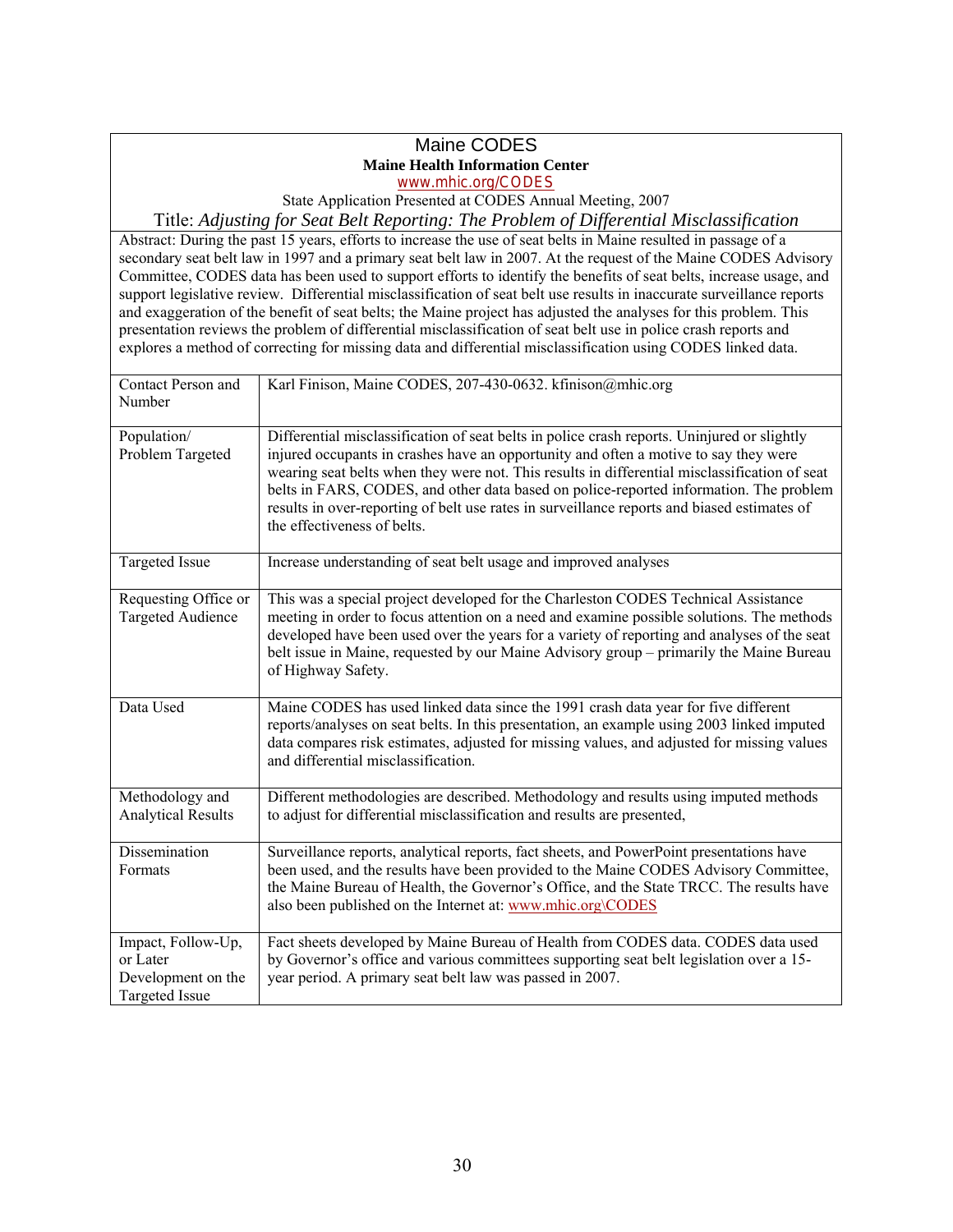#### Maryland CODES

#### **National Center for Trauma/EMS, University of Maryland-Baltimore**  http://medschool.umaryland.edu/NSCforTrauma//codes.asp State Application Presented at CODES Annual Meeting, 2006

Title: *CODES Data Warehouse Using Data for Strategic Planning and TRCC* 

 motorcycle training, trauma registry and other that have been used individually and collectively for a variety of CODES has been used to help the planning committee develop a list of priorities to be addressed by each program area subcommittee. Currently CODES data is being used by the Highway Safety Office to support strengthened Abstract: Over the years, the CODES program in Maryland has evolved to become a defacto Data Warehouse for statewide Highway Safety Data. In addition to the three core data sets (crash, EMS, hospital) the Maryland CODES has added a significant number of ancillary data sets including licensing, registration, citation, highway safety topics. In addition to responding to numerous data queries CODES has developed general and program-specific fact sheets, contributed data for use in the State's Highway Safety Office's annual and benchmark reports, been a regular participant in the State's Traffic Records Coordinating Committee and provided data for problem identification to each of Maryland's twenty four subdivisions. Recently, Maryland CODES has also been able to use ancillary data sets to improve blood alcohol content test reporting for NHTSA's Fatality Analysis Reporting System. During the past year, the CODES project has contributed data and expertise to the State Highway Administration to assist in the development of a statewide strategic plan that will guide the direction of traffic records and highway safety in the State for the next several years. Data supplied through impaired driving and young driver bills for the current legislative session and to support the 408 grant application process by providing measurable performance measures.

| Contact Person and<br>Number                                                  | Timothy Kerns, University of Maryland/National Study Center for Trauma and EMS, 410-<br>328-4244, tkerns@som.umaryland.edu                                                                                                                                                                                            |
|-------------------------------------------------------------------------------|-----------------------------------------------------------------------------------------------------------------------------------------------------------------------------------------------------------------------------------------------------------------------------------------------------------------------|
|                                                                               |                                                                                                                                                                                                                                                                                                                       |
| Population Targeted                                                           | CODES data is available as a resource for all State and local agencies as well as other<br>stakeholders in highway safety.                                                                                                                                                                                            |
| Traffic Safety Issue<br>Targeted                                              | Maryland CODES is becoming established as a principal source of data and analysis for<br>highway safety questions within the State.                                                                                                                                                                                   |
| Requesting Office or<br><b>Targeted Audience</b>                              | The TRCC, the Strategic Planning Committee, State Highway Administration and State<br>legislators.                                                                                                                                                                                                                    |
| Description of                                                                | Data sources:                                                                                                                                                                                                                                                                                                         |
| linked data                                                                   | Crash reports, hospital discharge, citations, trauma registry, licensing, registration,<br>motorcycle training, and other smaller data sets related to highway safety.                                                                                                                                                |
| <b>Analytical Results</b>                                                     | Extensive analysis of various program areas including younger and older drivers, impaired<br>driving, aggressive driving, inattentive driving. Development of a Traffic Safety Fact<br>Book modeled on the version published by NHTSA along with program and county<br>specific fact sheets for use within the State. |
| Dissemination<br>Formats                                                      | Presentations given at recent strategic planning committee meetings and TRCC meetings,<br>summary analysis reports and fact sheets. All information can be obtained through a Web<br>site that is currently being updated to focus on CODES activities.                                                               |
| Impact, Follow-Up,<br>or Later<br>Development on the<br><b>Targeted Issue</b> | Data provided through CODES were used extensively in setting priority areas for strategic<br>planning, problem identification, safety analysis, and program evaluation.                                                                                                                                               |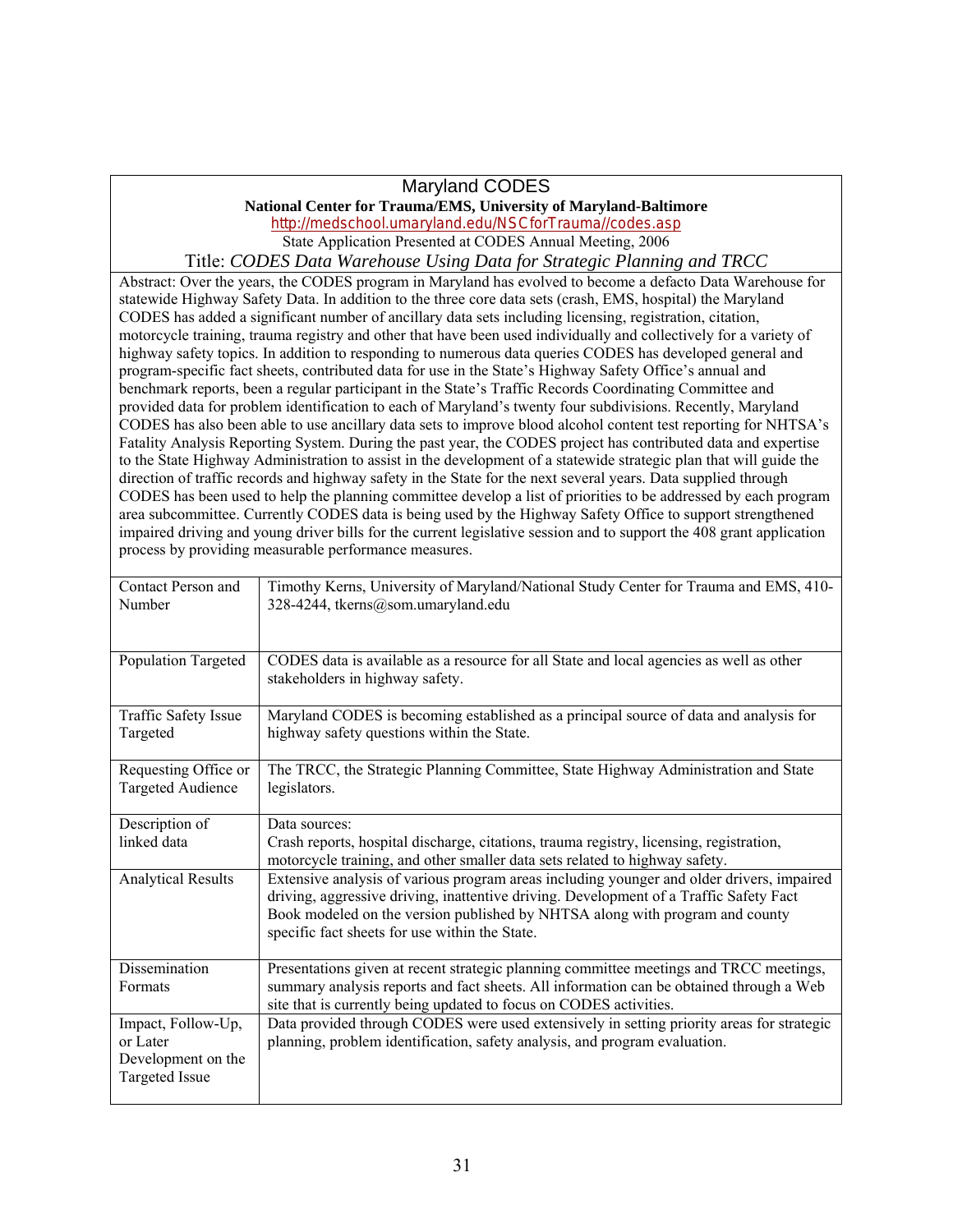#### Maryland CODES **National Center for Trauma/EMS, University of Maryland-Baltimore**  http://medschool.umaryland.edu/NSCforTrauma//codes.asp State Application Presented at CODES Annual Meeting, 2007 Title: *Comprehensive Crash Outcome Data Evaluation System*

 Highway Safety Office to the regional NHTSA office and in their annual report provided to the Maryland Department of Transportation. Also, CODES data have been used in the preparation of Maryland's 408 Targeted Issue To provide data-driven problem identification and evaluation for a variety of highway Data Used incorporated into our annual reporting. Abstract: Data available through the Maryland CODES project are compiled into multiple annual reports covering a number of program areas that are used extensively by State highway safety partners for problem identification and program evaluation. These reports include: (1) Impact Objectives; (2) State of the State; (3) State of the County; (4) Crash-Crime clocks; (5) Program Area Over-Representation; and (6) Comprehensive State and County Fact Books. Further, CODES data are used in the annual benchmark report provided by the State's application, to support Maryland's Traffic Records Coordinating Committee, and to provide data for motorcycle and impaired driving assessments. Contact Person and Number Timothy Kerns University of Maryland/National Study Center for Trauma and EMS, 410 328-4244, tkerns@som.umaryland.edu Population/ Problem Targeted Impaired driving, young drivers, older drivers, motorcycles, inattentive driving, aggressive driving, occupant protection, and pedestrians. safety topics in Maryland. Requesting Office or Targeted Audience Maryland Highway Safety Office, Community Traffic Safety Program, Maryland Legislators A variety of data available through the CODES project is used in the development of our standardized reports. The data include crash, EMS, emergency department , hospital, citation, licensing, toxicology, and vehicle registrations which are used individually and through the use of linkage to develop the most appropriate reports. Normally, the most recent three years of data are included in the analysis. Imputed data sets are used as appropriate and, with the development of the data model tools, will become increasingly Incorporated into our annual reporting.<br>
Methodology and The methodology for the use of imputed data follows the model developed by the CODES Analytical Results work group. Other reports use simple frequencies, means, and medians. Comparisons are most commonly made using chi-square and t-tests. Dissemination Data and reports are provided on paper and in electronic formats. These reports are also Formats made available through the Internet at http://nsc.umaryland.edu. In addition,

| різуеншіаціон      | Data and reports are provided on paper and in electronic formats. These reports are also  |
|--------------------|-------------------------------------------------------------------------------------------|
| Formats            | made available through the Internet at http://nsc.umaryland.edu. In addition,             |
|                    | approximately 20 data presentations are given to various highway safety groups            |
|                    | throughout the year in Maryland.                                                          |
| Impact, Follow-Up, | Through the comprehensive approach, CODES has played an increasingly crucial role in      |
| or Later           | the development of the State's Strategic Highway Safety Plan and in the identification of |
| Development on the | emerging highway safety problems and the evaluation of current programs.                  |
| Targeted Issue     |                                                                                           |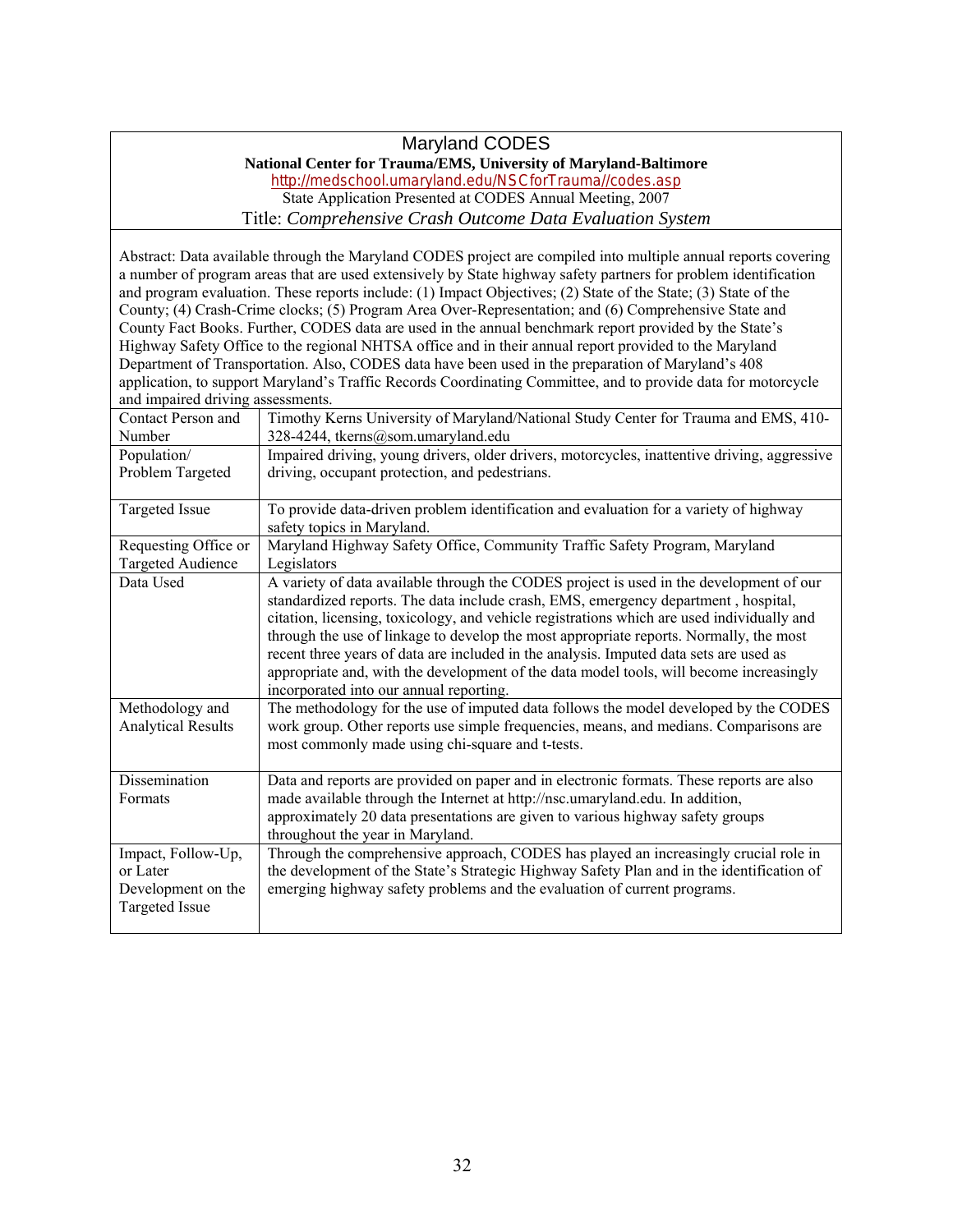#### Massachusetts CODES **UMassSAFE, University of Massachusetts**

www.ecs.umass.edu/umasssafe/codes.htm

State Application Presented at CODES Annual Meeting, 2006

Title: *Evaluation of Frequency and Injury Outcomes of Lane Departure Crashes* 

Abstract:

 Abstract: Lane departure crashes account for approximately 19 percent of all crashes in Massachusetts but almost 46 departure crashes are collisions with fixed objects, it can be argued that lane departures resulting in crashes between should consider not only frequency but also crash costs and severity. percent of crashes involving fatal injuries. A lane departure crash occurs when a vehicle leaves the travel lane resulting in a collision. Lane departure crashes typically involve running off the road onto the right or left shoulder and hitting a fixed object, such as a tree, a pole or even a parked vehicle. However, lane departures could involve crossing into an opposite lane and colliding with a vehicle traveling in the opposite direction. Although the vast majority of lane two moving vehicles are potentially more severe and costly. Therefore, countermeasure implementation strategies

Crash data alone are insufficient to effectively evaluate crash injury and cost outcomes. Additional injury data can be gathered by complementing crash data with medical information. The CODES links data collected at the crash scene to hospital databases that contain specific injury data; this provides an enhanced understanding of crash injury outcomes by tracking crash victims through the health care system. Massachusetts CODES data were analyzed to examine injury outcomes of lane departure crashes considering hospital charges and length of stay. Results of the analysis would provide a basis for determining where to implement countermeasures based on crash cost and severity rather than .<br>frequency alone.

| n equency aroue       |                                                                                                         |
|-----------------------|---------------------------------------------------------------------------------------------------------|
| Contact               | Heather Rothenberg, UMassSAFE, 413-577-4304                                                             |
| Population            | Requested in conjunction with other related analyses by the Massachusetts Highway Department;           |
| Targeted              | other targeted audiences include Safety Analysts and Traffic Engineers working on Mass. issues          |
| <b>Traffic Safety</b> | This analysis served to provide a preliminary overview of outcomes associated with lane departure       |
| <b>Issue Targeted</b> | crashes to guide programming and countermeasure implementation. Specifically, the differences in        |
|                       | outcomes (charges and length of stay) for head-on crashes in comparison to single vehicle run-off-      |
|                       | road crashes were examined. Although single vehicle run-off-road crashes are far more frequent, the     |
|                       | hypothesis was that head-on collisions had higher charges and were more injurious; therefore,           |
|                       | countermeasure implementation should consider not only crash frequency but also severity.               |
| Requesting            | Massachusetts Highway Department, Safety Analysts and Traffic Engineers                                 |
| Office or             |                                                                                                         |
| Targeted              |                                                                                                         |
| Audience              |                                                                                                         |
| Description of        | Crash data were linked to inpatient discharge data for FY2003 (data available at time of linkage).      |
| linked data           | Both high probability and multiply imputed links were used in the analysis. For the 12 months of        |
|                       | linked data, the average number of links in the imputed data was 3,362 linked record pairs. Of those,   |
|                       | the average number of pairs identified as cases resulting from lane departure crashes was 1,021 cases,  |
|                       | which corresponds to 30 percent of all linked pairs. Furthermore, 240 cases were categorized as lane    |
|                       | departure head on crashes (23 percent of lane departures) and 781 cases were categorized as single      |
|                       | vehicle run-off-road crashes (77 percent of lane departures).                                           |
| Analytical            | Hospital charges were found to be higher for lane departure crashes than for all crash types (\$18,460) |
| Results               | versus \$16,302). In addition, when examining the two specific categories, lane departure head on       |
|                       | crashes showed higher hospital charges than single vehicle run-off-road crashes (\$20,413 versus        |
|                       | \$17,918). In terms of length of stay in hospital associated with crash injuries, there were no         |
|                       | differences between all crashes and lane departures crashes. However, median length of stay             |
|                       | associated with injuries from lane departure head-on crashes was found to be one day longer than        |
|                       | length of stay associated with single-vehicle run-off-road crashes.                                     |
|                       |                                                                                                         |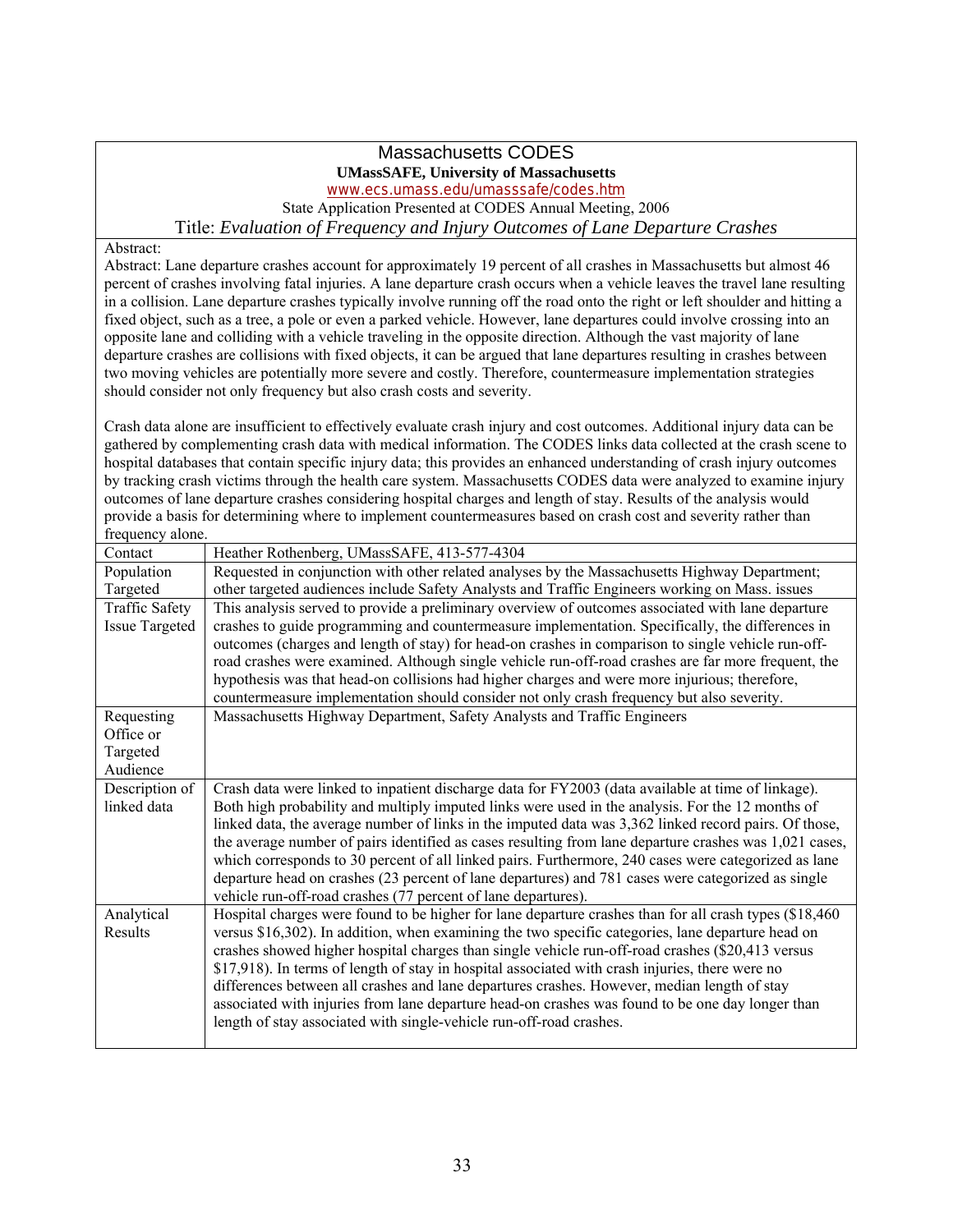|                       | <b>Massachusetts CODES</b>                                                                                                                                                                                                                                                                                                                                                                                                                                                                                                                                                                                                                                                                                                                                                                                                                                                                                                                                                                                                                       |                                   |                                 |
|-----------------------|--------------------------------------------------------------------------------------------------------------------------------------------------------------------------------------------------------------------------------------------------------------------------------------------------------------------------------------------------------------------------------------------------------------------------------------------------------------------------------------------------------------------------------------------------------------------------------------------------------------------------------------------------------------------------------------------------------------------------------------------------------------------------------------------------------------------------------------------------------------------------------------------------------------------------------------------------------------------------------------------------------------------------------------------------|-----------------------------------|---------------------------------|
|                       | <b>UMassSAFE, University of Massachusetts</b>                                                                                                                                                                                                                                                                                                                                                                                                                                                                                                                                                                                                                                                                                                                                                                                                                                                                                                                                                                                                    |                                   |                                 |
|                       | www.ecs.umass.edu/umasssafe/codes.htm                                                                                                                                                                                                                                                                                                                                                                                                                                                                                                                                                                                                                                                                                                                                                                                                                                                                                                                                                                                                            |                                   |                                 |
|                       | State Application Presented at CODES Annual Meeting, 2006                                                                                                                                                                                                                                                                                                                                                                                                                                                                                                                                                                                                                                                                                                                                                                                                                                                                                                                                                                                        |                                   |                                 |
|                       | Title: Evaluation of Frequency and Injury Outcomes of Lane Departure Crashes                                                                                                                                                                                                                                                                                                                                                                                                                                                                                                                                                                                                                                                                                                                                                                                                                                                                                                                                                                     |                                   |                                 |
| Analytical            | Median charges and length of stay were also examined for injuries associated with lane departure                                                                                                                                                                                                                                                                                                                                                                                                                                                                                                                                                                                                                                                                                                                                                                                                                                                                                                                                                 |                                   |                                 |
| Results               | crashes that were single vehicle run-off-road crashes broken down by the object the vehicle                                                                                                                                                                                                                                                                                                                                                                                                                                                                                                                                                                                                                                                                                                                                                                                                                                                                                                                                                      |                                   |                                 |
| (continued)           | collided with. Hospital cases resulting from collisions with trees and run-off-road left or crossing                                                                                                                                                                                                                                                                                                                                                                                                                                                                                                                                                                                                                                                                                                                                                                                                                                                                                                                                             |                                   |                                 |
|                       | median were the two types that had the highest median charges and also the highest median length<br>of stay in hospital.                                                                                                                                                                                                                                                                                                                                                                                                                                                                                                                                                                                                                                                                                                                                                                                                                                                                                                                         |                                   |                                 |
|                       |                                                                                                                                                                                                                                                                                                                                                                                                                                                                                                                                                                                                                                                                                                                                                                                                                                                                                                                                                                                                                                                  |                                   |                                 |
|                       | <b>Object Collided With</b>                                                                                                                                                                                                                                                                                                                                                                                                                                                                                                                                                                                                                                                                                                                                                                                                                                                                                                                                                                                                                      | <b>Median Hospital</b><br>Charges | Median Length of<br>Stay (days) |
|                       | Tree                                                                                                                                                                                                                                                                                                                                                                                                                                                                                                                                                                                                                                                                                                                                                                                                                                                                                                                                                                                                                                             | \$22,197                          | 4.0                             |
|                       | Post, utility pole or light pole                                                                                                                                                                                                                                                                                                                                                                                                                                                                                                                                                                                                                                                                                                                                                                                                                                                                                                                                                                                                                 | \$15,709                          | 3.0                             |
|                       | Guardrail, median barrier or crash cushion                                                                                                                                                                                                                                                                                                                                                                                                                                                                                                                                                                                                                                                                                                                                                                                                                                                                                                                                                                                                       | \$16,289                          | 3.0                             |
|                       | Curb, ditch, or embankment                                                                                                                                                                                                                                                                                                                                                                                                                                                                                                                                                                                                                                                                                                                                                                                                                                                                                                                                                                                                                       | \$16,361                          | 3.0                             |
|                       | Parked vehicle                                                                                                                                                                                                                                                                                                                                                                                                                                                                                                                                                                                                                                                                                                                                                                                                                                                                                                                                                                                                                                   | \$18,480                          | 4.0                             |
|                       | Ran off road left or cross median                                                                                                                                                                                                                                                                                                                                                                                                                                                                                                                                                                                                                                                                                                                                                                                                                                                                                                                                                                                                                | \$21,281                          | 3.0                             |
|                       | Ran off road right                                                                                                                                                                                                                                                                                                                                                                                                                                                                                                                                                                                                                                                                                                                                                                                                                                                                                                                                                                                                                               | \$14,838                          | 3.0                             |
|                       | Other/unknown                                                                                                                                                                                                                                                                                                                                                                                                                                                                                                                                                                                                                                                                                                                                                                                                                                                                                                                                                                                                                                    | \$17,827                          | 3.5                             |
|                       |                                                                                                                                                                                                                                                                                                                                                                                                                                                                                                                                                                                                                                                                                                                                                                                                                                                                                                                                                                                                                                                  |                                   |                                 |
| Formats               | ongoing dialogue between the University of Massachusetts and MassHighway regarding lane<br>departure crashes. In addition, the results will be presented at the Annual Meeting of the Institute<br>of Transportation Engineers in August 2006 and the paper will be included in the conferences<br>Compendium of Papers.                                                                                                                                                                                                                                                                                                                                                                                                                                                                                                                                                                                                                                                                                                                         |                                   |                                 |
| Impact, Follow-       | Lane departure data analysis has been an ongoing project for MassHighway and the dialogue                                                                                                                                                                                                                                                                                                                                                                                                                                                                                                                                                                                                                                                                                                                                                                                                                                                                                                                                                        |                                   |                                 |
| Up, or Later          | between the MassHighway safety analysts and UMassSAFE have included a discussion of how the                                                                                                                                                                                                                                                                                                                                                                                                                                                                                                                                                                                                                                                                                                                                                                                                                                                                                                                                                      |                                   |                                 |
| Development on        | CODES data can be used and the benefits of using CODES data in addition to traditional crash                                                                                                                                                                                                                                                                                                                                                                                                                                                                                                                                                                                                                                                                                                                                                                                                                                                                                                                                                     |                                   |                                 |
| the Targeted<br>Issue | data.                                                                                                                                                                                                                                                                                                                                                                                                                                                                                                                                                                                                                                                                                                                                                                                                                                                                                                                                                                                                                                            |                                   |                                 |
| Comments              | Data from NHTSA's National Automotive Sampling System - Crashworthiness Data System                                                                                                                                                                                                                                                                                                                                                                                                                                                                                                                                                                                                                                                                                                                                                                                                                                                                                                                                                              |                                   |                                 |
|                       | (NASS-CDS) and FARS were used to evaluate lane departure crashes for 2002–2004 and to                                                                                                                                                                                                                                                                                                                                                                                                                                                                                                                                                                                                                                                                                                                                                                                                                                                                                                                                                            |                                   |                                 |
|                       | consider the two categories of lane departures defined for study.                                                                                                                                                                                                                                                                                                                                                                                                                                                                                                                                                                                                                                                                                                                                                                                                                                                                                                                                                                                |                                   |                                 |
|                       | Conclusions: Lane departure crashes result in a much higher proportion of severe injuries than<br>other types of crashes, which makes them a serious concern in traffic safety. Countermeasures to<br>reduce the frequency and severity of these types of collision should be a priority for transportation<br>engineers. By complementing the analysis crash data with CODES data, additional information is<br>given that allows for not only injury severity, but also the associated cost of injuries resulting from<br>lane departure crashes. The two categories of lane departure crashes identified in this study were<br>compared in terms of injury severity, hospital charges, and length of stay. Lane departure head-on<br>crashes were found to result in more severe injuries and had higher associated costs and lengths of<br>stay in hospital than single vehicle run-off-road crashes. Crash data showed higher frequency of<br>single vehicle crashes colliding with a tree or a pole. CODES data showed that single vehicle |                                   |                                 |
|                       | collisions with trees and single vehicle running-off-left or crossing median had the highest hospital<br>charges and days in hospital among single vehicle crashes.                                                                                                                                                                                                                                                                                                                                                                                                                                                                                                                                                                                                                                                                                                                                                                                                                                                                              |                                   |                                 |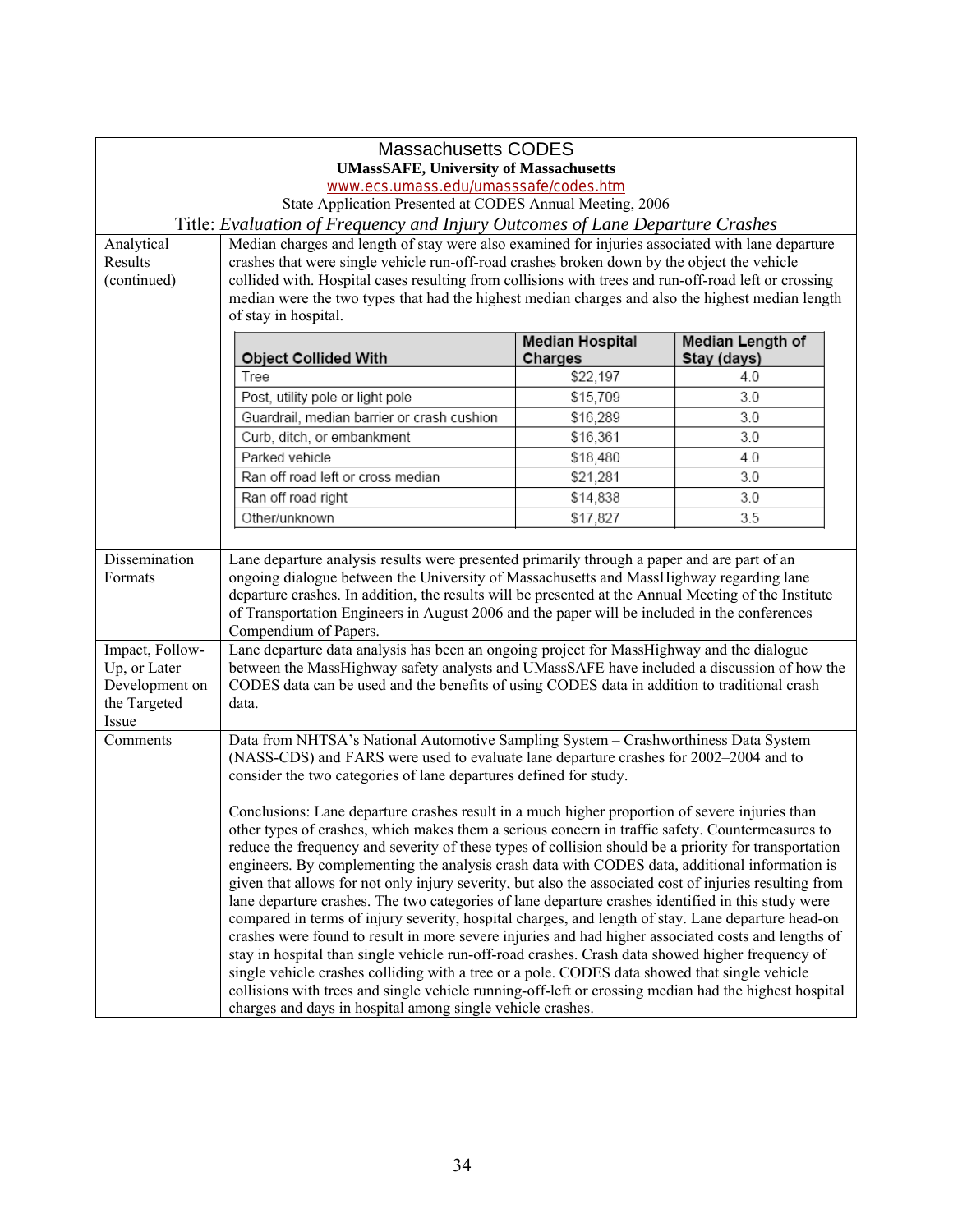# Massachusetts CODES

#### **UMassSAFE, University of Massachusetts**

www.ecs.umass.edu/umasssafe/codes.htm

State Application Presented at CODES Annual Meeting, 2007

Title: *Crash Outcomes for Older Occupants of Motor Vehicles in Crashes* 

 two categories of older vehicle occupants (65 to 84 and 85+) with adults (25 to 64) as comparison. Results were information for the ongoing discussion around older vehicle occupants involved in crashes, specifically around Abstract: Greater fragility has been shown to contribute to high fatality rates among older road users. This project used linked crash and hospital data to examine charges, length of stay, injury body region, and nature of injury for presented in several formats including fact sheets, report, and presentation to the Massachusetts CODES Advisory Board and Massachusetts Traffic Records Coordinating Committee. The findings of these analyses have provided older drivers. Previously, similar analyses were coupled with a review of policy and legislation around teen drivers to support decision-making around Massachusetts Graduated Driver Licensing laws. This review will integrate these results as part of the work aimed at identifying options for improved licensing practices for older drivers and assessing alternative transportation methods for older residents of Massachusetts (such as improved transit, etc).

| Contact                                          | Heather Rothenberg, Project Coordinator/Lead Analyst, University of Massachusetts<br>Traffic Safety Research Program, 413-577-4304, hrothenb@acad.umass.edu                                                                                                                                                                                                                                                                                                                                                                                                                                                                                                                                                                                                                                                                                                                                                                                                                                                                                                                                                                        |
|--------------------------------------------------|------------------------------------------------------------------------------------------------------------------------------------------------------------------------------------------------------------------------------------------------------------------------------------------------------------------------------------------------------------------------------------------------------------------------------------------------------------------------------------------------------------------------------------------------------------------------------------------------------------------------------------------------------------------------------------------------------------------------------------------------------------------------------------------------------------------------------------------------------------------------------------------------------------------------------------------------------------------------------------------------------------------------------------------------------------------------------------------------------------------------------------|
| Population/<br>Problem Targeted                  | Older drivers and older occupants of motor vehicles in crashes                                                                                                                                                                                                                                                                                                                                                                                                                                                                                                                                                                                                                                                                                                                                                                                                                                                                                                                                                                                                                                                                     |
| Targeted Issue                                   | Initial review of older driver/older person safety in Massachusetts with focus on policy<br>issues around older drivers.                                                                                                                                                                                                                                                                                                                                                                                                                                                                                                                                                                                                                                                                                                                                                                                                                                                                                                                                                                                                           |
| Requesting Office or<br><b>Targeted Audience</b> | Requested in conjunction with other related analyses by the Massachusetts Traffic<br>Records Coordinating Committee, particularly the Registry of Motor Vehicles and<br>Department of Public Health                                                                                                                                                                                                                                                                                                                                                                                                                                                                                                                                                                                                                                                                                                                                                                                                                                                                                                                                |
| Data Used                                        | Data used: 2002-2003 for inpatient discharge, emergency department, crash, and citation.<br>The use of multiple datasets allowed for an examination of older driver and older<br>occupants of motor vehicles in a manner that would not have been possible using any one<br>dataset alone. The use of linked data allowed for the consideration of older driver behavior<br>as well as the crash outcomes associated with older people involved in crashes. The high<br>quality associated with both hospital and citation data led to results that were considered<br>highly reliable by members of the TRCC.                                                                                                                                                                                                                                                                                                                                                                                                                                                                                                                     |
| Methodology and<br><b>Analytical Results</b>     | The analysis of data was presented using the results of the CODES linkage based on<br>multiple imputations of missing links. Analyses included descriptive statistics for fields<br>such as violations and crash frequency. In addition, the analysis of linked data considered<br>charges for emergency department and inpatient separately due to scale (median charges)<br>and the use of the Barell Matrix and odds ratios for six injury types and six injury<br>locations on the body. Analyses considered older people (65 to 84) and much older (85+).<br>When there were not enough cases for the much older category, the two were combined<br>$(65+)$ .<br>Some of the key findings are below; additional findings can be found in the report or fact<br>sheet.<br>TBI type 1 injuries were two times more likely in <i>older</i> occupants and four times more<br>likely in much older occupants, when compared to <i>adults. Older</i> and much older vehicle<br>occupants have a greater likelihood of suffering injuries to all body regions than <i>adults</i> ,<br>with the exception of spine and back injuries. |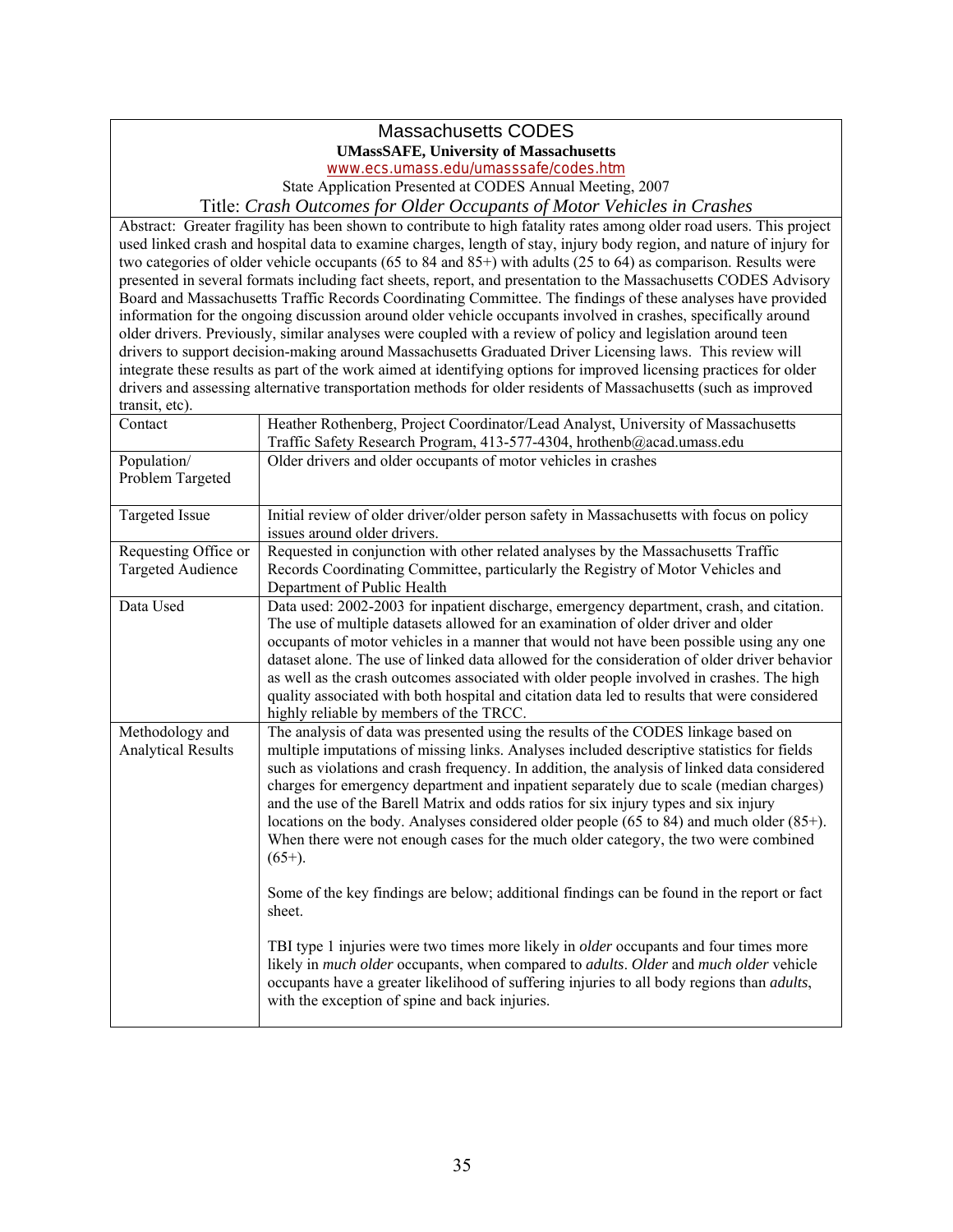| <b>Massachusetts CODES</b>                    |                                                                                                                                                                                                                                                                                                                                                                                                                                                                                                                                                                                                                                                                                          |  |  |
|-----------------------------------------------|------------------------------------------------------------------------------------------------------------------------------------------------------------------------------------------------------------------------------------------------------------------------------------------------------------------------------------------------------------------------------------------------------------------------------------------------------------------------------------------------------------------------------------------------------------------------------------------------------------------------------------------------------------------------------------------|--|--|
| <b>UMassSAFE, University of Massachusetts</b> |                                                                                                                                                                                                                                                                                                                                                                                                                                                                                                                                                                                                                                                                                          |  |  |
|                                               | www.ecs.umass.edu/umasssafe/codes.htm                                                                                                                                                                                                                                                                                                                                                                                                                                                                                                                                                                                                                                                    |  |  |
|                                               | State Application Presented at CODES Annual Meeting, 2007                                                                                                                                                                                                                                                                                                                                                                                                                                                                                                                                                                                                                                |  |  |
| Methodology and                               | Title: Crash Outcomes for Older Occupants of Motor Vehicles in Crashes<br>Older and much older vehicle occupants have lower inpatient charges resulting<br>$\bullet$                                                                                                                                                                                                                                                                                                                                                                                                                                                                                                                     |  |  |
| <b>Analytical Results</b>                     | from crash injuries but have significantly higher emergency department charges                                                                                                                                                                                                                                                                                                                                                                                                                                                                                                                                                                                                           |  |  |
| (continued)                                   | than <i>adults</i> used as a comparison.                                                                                                                                                                                                                                                                                                                                                                                                                                                                                                                                                                                                                                                 |  |  |
|                                               | When considering charges, the only age group where there was a significant<br>$\bullet$<br>difference between drivers and passengers was for inpatient charges for older<br>occupants. There are no notable differences in emergency department or inpatient<br>charges between drivers and passengers for <i>adults</i> or <i>much older</i> occupants.<br>Older and much older occupants were also more likely to suffer fractures,<br>$\bullet$                                                                                                                                                                                                                                       |  |  |
|                                               | internal organ injuries, open wounds and superficial injuries/contusions than<br><i>adults</i> ; they were less likely to suffer sprains and strains.                                                                                                                                                                                                                                                                                                                                                                                                                                                                                                                                    |  |  |
|                                               | The proportion of movement related violation (lane violations, failure to stop,<br>$\bullet$<br>turning violations) were notably higher for older drivers $(65+)$ than for other<br>drivers $(65).$                                                                                                                                                                                                                                                                                                                                                                                                                                                                                      |  |  |
|                                               | Broad scope violations (leaving the scene, general violations, severe violations)<br>$\bullet$                                                                                                                                                                                                                                                                                                                                                                                                                                                                                                                                                                                           |  |  |
|                                               | accounted for a small percentage of violations for older drivers $(65+)$ and other<br>drivers $(65);$ the proportion of these violations was somewhat higher for older<br>drivers $(65+)$ .                                                                                                                                                                                                                                                                                                                                                                                                                                                                                              |  |  |
|                                               | For both older drivers and other drivers, risky behavior violations (alcohol, seat<br>belt use, and speeding) accounted for the largest proportion of violations issued.<br>The proportion of risky behavior violations were similar for older drivers $(65+)$<br>and other drivers $(<65)$ .                                                                                                                                                                                                                                                                                                                                                                                            |  |  |
| Dissemination                                 | Results of the analysis were presented in three formats:                                                                                                                                                                                                                                                                                                                                                                                                                                                                                                                                                                                                                                 |  |  |
| Formats                                       | Report: A report on the findings, specifically around the analysis of linked crash and<br>hospital data, included a description of the linkage process, statistical methods, used, etc.<br>as well as results. This document was designed for someone such as an analyst at another<br>State agency. The use of specific information and more detailed formulas made this<br>document most effective for the designated audience.                                                                                                                                                                                                                                                        |  |  |
|                                               | Fact Sheet: The fact sheet presented a brief summary of findings with no explanation of<br>the linkage. This fact sheet was designed for someone in a State agency who has some<br>experience "reading numbers" but who is not necessarily an analyst. The inclusion of<br>"dollars" made this document especially appealing to those considering traffic safety from<br>a policy perspective.                                                                                                                                                                                                                                                                                           |  |  |
|                                               | TRCC Presentation: A presentation was given to the TRCC outlining the process and the<br>findings. This presentation included some basic information on the linkage and analysis<br>but focused primarily on findings followed by a discussion on how TRCC members might<br>use the information and data that might be added to the linkage to provide additional detail<br>for future analyses. The combination of results and process made this most effective for<br>the TRCC as TRCC members are interested in where the data came from, how it was<br>analyzed, and what the results show. This presentation was the same as the presentation<br>given to the CODES advisory board. |  |  |
| Impact, Follow-Up,                            | Based on the continued interest in older drivers and data-driven policy making, the                                                                                                                                                                                                                                                                                                                                                                                                                                                                                                                                                                                                      |  |  |
| or Later                                      | Massachusetts Registry of Motor Vehicles has submitted a project problem statement to                                                                                                                                                                                                                                                                                                                                                                                                                                                                                                                                                                                                    |  |  |
| Development on the<br>Targeted Issue          | the Executive Office of Transportation's Cooperative Research Program to undertake a<br>data-driven policy and legislative review. This review will integrate the findings of the                                                                                                                                                                                                                                                                                                                                                                                                                                                                                                        |  |  |
|                                               | data to identify options for improved licensing practices for older drivers and assess                                                                                                                                                                                                                                                                                                                                                                                                                                                                                                                                                                                                   |  |  |
|                                               | alternative transportation methods for older residents of Massachusetts.                                                                                                                                                                                                                                                                                                                                                                                                                                                                                                                                                                                                                 |  |  |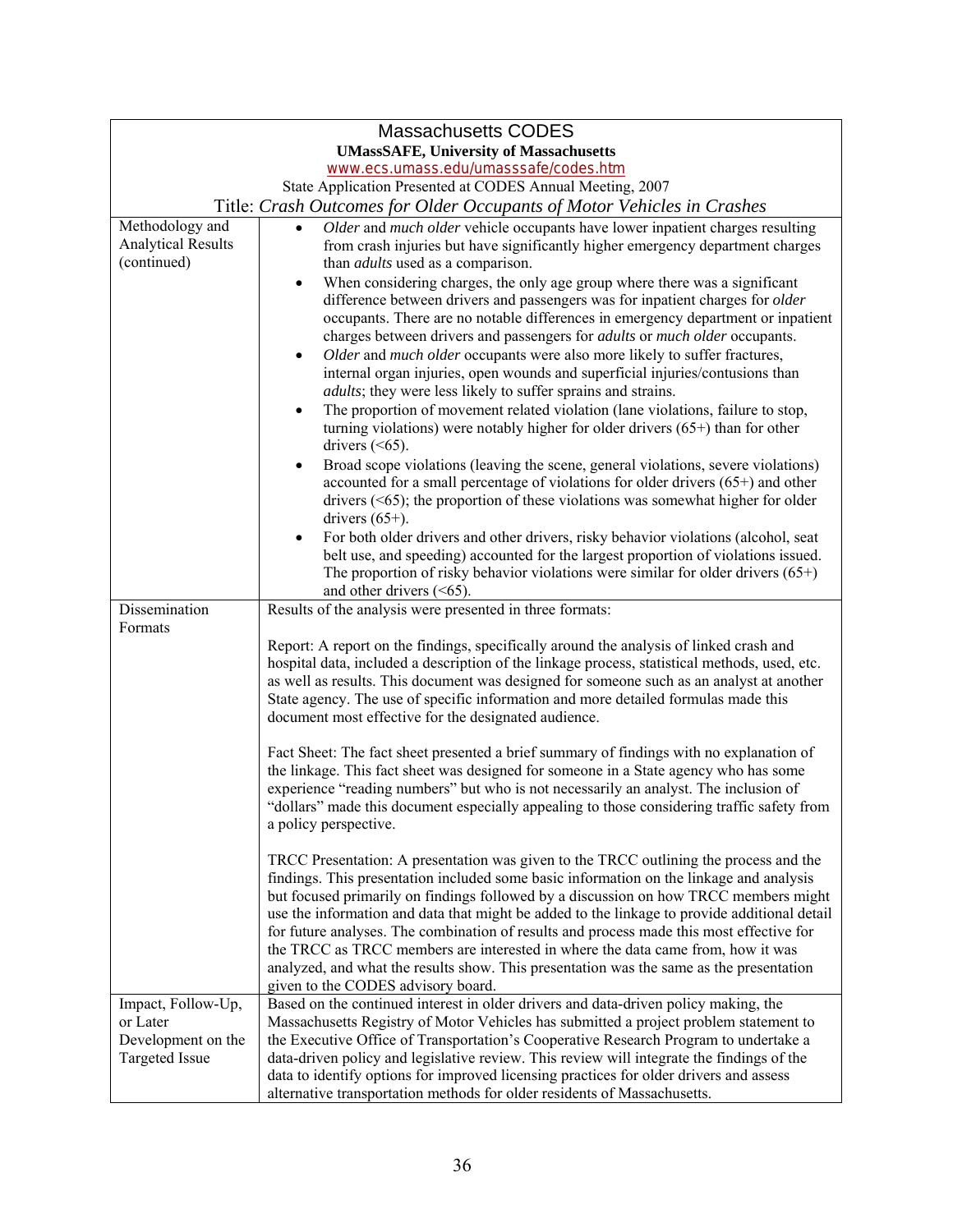|                                                            | Minnesota CODES                                                                                                     |  |  |
|------------------------------------------------------------|---------------------------------------------------------------------------------------------------------------------|--|--|
| Minnesota Department of Public Safety/Department of Health |                                                                                                                     |  |  |
|                                                            | www.health.state.mn.us/injury/topic/topic.cfm?gcTopic=9                                                             |  |  |
|                                                            | State Application Presented at CODES Annual Meeting, 2006                                                           |  |  |
|                                                            | Title: Estimating Minnesota Hospital Charge Savings With the                                                        |  |  |
|                                                            | Adoption of a Standard Enforcement Seat Belt Law                                                                    |  |  |
|                                                            | Study Goals: Measure hospital medical care charges associated with unrestrained motor vehicle occupants in          |  |  |
|                                                            | Minnesota. Determine cost impact on government payer sources and estimate the likely impact of a standard (primary) |  |  |
| enforcement seat belt law.                                 |                                                                                                                     |  |  |
| Contact                                                    | Anna Gaichas, 651-201-5478, anna gaichas@state.mn.us                                                                |  |  |
| Person and                                                 | Mark Kinde, 651-201-5447, mark.kinde@state.mn.us                                                                    |  |  |
| Number                                                     | Scott Hedger, 651-201-7066, scott.hedger@state.mn.us                                                                |  |  |
|                                                            | (Historical) Tina Folch, Minnesota Department of Public Safety Office of Traffic Safety                             |  |  |
| Population                                                 | The study focused on motor vehicle occupants and seat belt use. Emphasis was placed on two types of                 |  |  |
| Targeted                                                   | injuries caused by traffic crashes, traumatic brain injury and spinal cord injury.                                  |  |  |
| <b>Traffic Safety</b>                                      | Unrestrained motor vehicle occupants in Minnesota.                                                                  |  |  |
| Issue                                                      |                                                                                                                     |  |  |
| Targeted                                                   |                                                                                                                     |  |  |
| Requesting                                                 | After numerous failed attempts to pass the primary seat belt enforcement law, it became apparent that               |  |  |
| Office or                                                  | a measure of the economic impact of not wearing a seat belt was necessary. The Minnesota                            |  |  |
| Targeted                                                   | Departments of Public Safety and Health along with the Minnesota Safety Council initiated this study.               |  |  |
| Audience                                                   | The target audience was policy makers, such as the Minnesota Governor and the Minnesota State                       |  |  |
|                                                            | Legislature.                                                                                                        |  |  |
| Description of                                             | Individuals in Minnesota crashes that occurred during 2002 were linked with hospital emergency room                 |  |  |
| linked data                                                | and inpatient treatment information, the Traumatic Brain Injury Registry, and death certificate data.               |  |  |
|                                                            | The linked data are referred to in this report as the 2002 CODES dataset. Although the TBI/SCI                      |  |  |
|                                                            | Registry and the hospital discharge dataset which were linked to the 2002 crash record have external                |  |  |
|                                                            | cause of injury codes (E-codes) – for the purposes of the analysis, only cases that linked to a crash               |  |  |
|                                                            | report were used. For this report, analysis only included people who were motor vehicle occupants.                  |  |  |
|                                                            | Seat belt use was imputed for those cases where seat belt use was unknown. Lastly, cost savings were                |  |  |
|                                                            | only calculated for those cases where the individual was not belted and the linked hospital record had              |  |  |
|                                                            | an injury coded (versus a non-injury coded).                                                                        |  |  |
| Analytical                                                 | If Minnesota upgraded its seat belt law to standard enforcement in 2006 and reached a use rate of 94                |  |  |
| Results                                                    | percent, the cumulative charge savings to all government payer sources is projected to be \$85.2                    |  |  |
|                                                            | million by 2015. Injuries avoided in the first year alone would save Medicaid \$3.4 million. The                    |  |  |
|                                                            | cumulative savings to Medicaid would be \$70.9 million by 2015.                                                     |  |  |
| Dissemination                                              | A 26-page report and accompanying fact sheet were produced for distribution. On behalf of the                       |  |  |
| <b>Formats</b>                                             | Minnesota Seat Belt Coalition, the Minnesota Safety Council held a press conference at the State                    |  |  |
|                                                            | Capitol focusing on the results of the CODES report and the need for a belt law-upgrade to pass.                    |  |  |
|                                                            | Senate leaders spoke on the proposed primary seat belt bill and its potential economic impact in                    |  |  |
|                                                            | Minnesota. Later that day, the Senate passed the primary belt bill—with a floor vote showing a 2 to 1               |  |  |
|                                                            | margin in favor of the bill. Because of the passage of the Senate bill, media around the State                      |  |  |
|                                                            | disseminated the story by television, radio, and print communications. The fact sheet and full report               |  |  |
|                                                            | were distributed through statewide e-mail distribution lists to law enforcement, public health                      |  |  |
|                                                            | educators, and other traffic safety advocates. The report was highlighted on the Office of Traffic                  |  |  |
|                                                            | Safety and Department of Health's Web sites and is currently available at                                           |  |  |
|                                                            | http://www.dps.state.mn.us/ots/crashdata/CODES/MNCODES BELTS REPORT March13 2006.pdf                                |  |  |
|                                                            | Data will continue to be used in various publications and presentations that discuss the economic                   |  |  |
|                                                            | impact of crashes.                                                                                                  |  |  |
| Later                                                      | The report was used to gather support in the Minnesota Senate for passage of a primary belt bill, which             |  |  |
| development                                                | was successfully signed into law on May 21, 2009. However, prior to 2009, the House of                              |  |  |
| on the                                                     | Representatives continued to display strong opposition to a belt law upgrade. During negotiations of                |  |  |
| targeted issue                                             | the Transportation Omnibus Bill conference committee, the economic impact data was one strategy                     |  |  |
|                                                            | used by the Senate conference committee.                                                                            |  |  |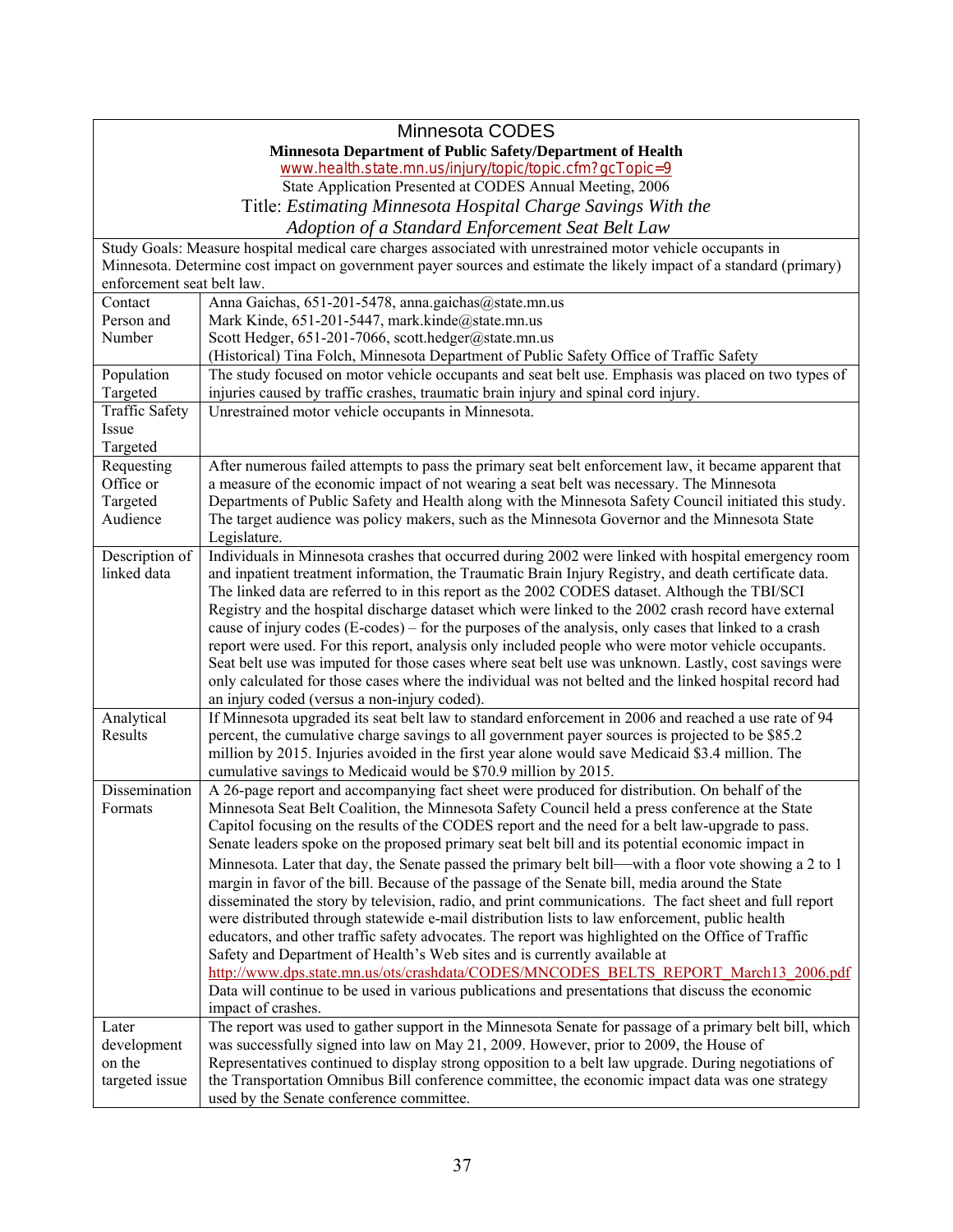| <b>Minnesota CODES</b>                                      |                                                                                                                                                                                                    |  |
|-------------------------------------------------------------|----------------------------------------------------------------------------------------------------------------------------------------------------------------------------------------------------|--|
| Minnesota Department of Public Safety/ Department of Health |                                                                                                                                                                                                    |  |
|                                                             | www.health.state.mn.us/injury/topic/topic.cfm?gcTopic=9                                                                                                                                            |  |
| State Application Presented at CODES Annual Meeting, 2007   |                                                                                                                                                                                                    |  |
|                                                             | Title: The Epidemiology of Motor Vehicle Crashes Involving 16-17-Year-Old Drivers in                                                                                                               |  |
|                                                             | Minnesota and Associated Hospital Charges                                                                                                                                                          |  |
|                                                             | Abstract: Determine the per mile rate of teenage driver motor vehicle crash involvement and the characteristics of                                                                                 |  |
|                                                             | these crashes in Minnesota. Measure medical care charges and the severity of injuries associated with motor vehicle                                                                                |  |
| crashes involving teenage drivers.                          |                                                                                                                                                                                                    |  |
| Contact                                                     | Scott Hedger, 651-201-7066, scott.hedger@state.mn.us                                                                                                                                               |  |
|                                                             | Anna Gaichas, 651-201-5478, anna gaichas@state.mn.us                                                                                                                                               |  |
|                                                             | Mark Kinde, 651-201-5447, mark.kinde@state.mn.us                                                                                                                                                   |  |
| Population/                                                 | (Historical) Tina Folch, 651-201-7063, tina.folch@state.mn.us<br>Crash involvement and injury rates for 16-17-year-old drivers statewide                                                           |  |
| Problem Targeted                                            |                                                                                                                                                                                                    |  |
| <b>Targeted Issue</b>                                       | Demonstrate problems posed by inexperienced drivers and heighten public awareness of high                                                                                                          |  |
|                                                             | crash involvement rate of 16-17-year-old drivers.                                                                                                                                                  |  |
| <b>Requesting Office</b>                                    | The Minnesota Departments of Public Safety and Health and the Minnesota Safety Council                                                                                                             |  |
| or Targeted                                                 | determined that a fact sheet on the epidemiology of teen driver crashes would be useful                                                                                                            |  |
| Audience                                                    | supporting material for the legislative initiative to strengthen Minnesota's GDL law. The target                                                                                                   |  |
|                                                             | audiences were the general public (especially parents and teens), safety advocates, the                                                                                                            |  |
|                                                             | Minnesota State Legislature, and the Minnesota Governor.                                                                                                                                           |  |
| Data Used                                                   | Nearly 27,000 Minnesota 2002 crash records were probabilistically linked with hospital                                                                                                             |  |
|                                                             | emergency room and inpatient treatment information, the Traumatic Brain Injury Registry, and                                                                                                       |  |
|                                                             | death certificate data, using ten linkage imputations. Linked data were assessed for quality by                                                                                                    |  |
|                                                             | assuring high agreement between like variables on the crash and hospital sides, ensuring the                                                                                                       |  |
|                                                             | percent missing was not higher than expected for variables of interest, and comparing the                                                                                                          |  |
|                                                             | linked data to the crash data.                                                                                                                                                                     |  |
| Methodology and<br><b>Analytical Results</b>                | Hospital charges were calculated for linked/imputed cases. Miles driven were calculated using<br>a Minnesota weighted proportion of regional responses to the National Household Travel            |  |
|                                                             | Survey 2001 and limited to miles driving a car, van, SUV, or pickup truck. Maximum                                                                                                                 |  |
|                                                             | Abbreviated Injury Scale (MAIS) score for grouping severity was calculated using ICDMAP-                                                                                                           |  |
|                                                             | 90 software. Non-injured hospital cases with ICD-9-CM diagnosis codes other than 800-999                                                                                                           |  |
|                                                             | were included in the linkage and given their own category when analyzing severity. These                                                                                                           |  |
|                                                             | cases have diagnoses that conceivably could follow a crash, e.g., observation following motor                                                                                                      |  |
|                                                             | vehicle crash, neck/back pain, and chemical abuse.                                                                                                                                                 |  |
|                                                             |                                                                                                                                                                                                    |  |
|                                                             | Total hospital charges for 16- and 17-year-old drivers and for all people injured in a crash                                                                                                       |  |
|                                                             | involving a 16- and 17-year-old driver were calculated. Overall, fatal, nighttime (10 p.m. -                                                                                                       |  |
|                                                             | 4:59 a.m.), and two-or-more-passenger crash involvement rates per miles driven were                                                                                                                |  |
|                                                             | calculated for 16- and 17-year-old drivers and a comparison group of adult drivers (25 to 59)                                                                                                      |  |
|                                                             | years old), using crash data.                                                                                                                                                                      |  |
|                                                             |                                                                                                                                                                                                    |  |
|                                                             | Even though teens drive less than do adults, teenage drivers are overrepresented in motor                                                                                                          |  |
|                                                             | vehicle crashes. In 2002, drivers age 16 and 17 comprised 3.2 percent of the State's licensed                                                                                                      |  |
|                                                             | drivers and accounted for 2.1 percent of all the miles driven. Yet this group accounted for 8.7                                                                                                    |  |
|                                                             | percent of drivers in all crashes, 8.8 percent of drivers in injury crashes, and 8.6 percent of<br>drivers in fatal crashes. The per miles driven fatal crash involvement rate of 16- and 17-year- |  |
|                                                             | old drivers was 4.5 times that of adult drivers. The per miles driven crash involvement rate of                                                                                                    |  |
|                                                             | 16- and 17-year-old drivers was 3 times that of adult drivers. The per miles driven nighttime                                                                                                      |  |
|                                                             | injury crash involvement rate of 16- and 17-year-old drivers was nearly 4 times that of adult                                                                                                      |  |
|                                                             | drivers.                                                                                                                                                                                           |  |
|                                                             |                                                                                                                                                                                                    |  |
|                                                             |                                                                                                                                                                                                    |  |
|                                                             |                                                                                                                                                                                                    |  |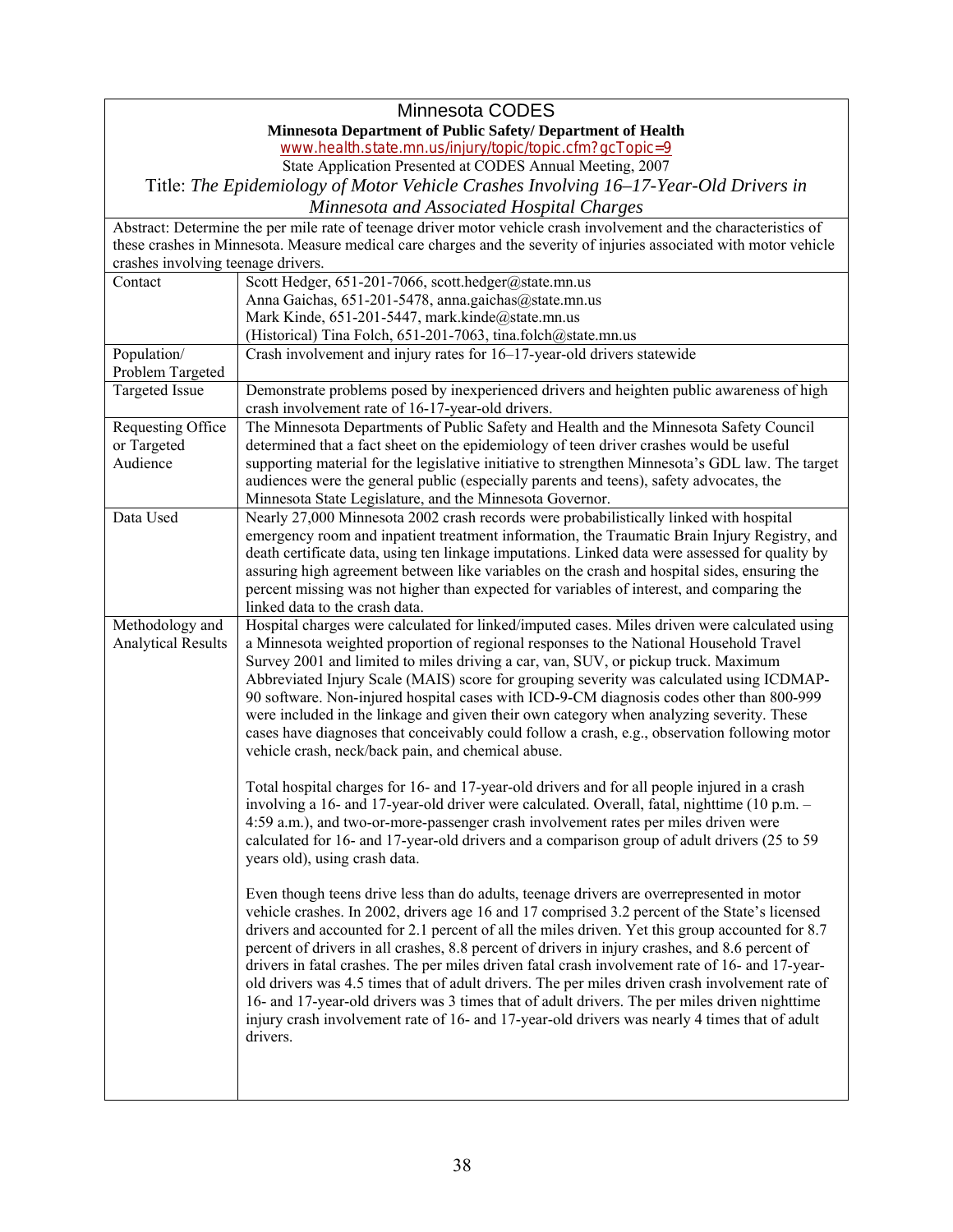| <b>Minnesota CODES</b>                                                               |                                                                                                                                                                                                                                                                                                                                                                                                                                                                                                                                                                                                                                                                                                                                                                                                                                                                                                                                                                                                                                                                                         |
|--------------------------------------------------------------------------------------|-----------------------------------------------------------------------------------------------------------------------------------------------------------------------------------------------------------------------------------------------------------------------------------------------------------------------------------------------------------------------------------------------------------------------------------------------------------------------------------------------------------------------------------------------------------------------------------------------------------------------------------------------------------------------------------------------------------------------------------------------------------------------------------------------------------------------------------------------------------------------------------------------------------------------------------------------------------------------------------------------------------------------------------------------------------------------------------------|
| Department of Public Safety/ Department of Health                                    |                                                                                                                                                                                                                                                                                                                                                                                                                                                                                                                                                                                                                                                                                                                                                                                                                                                                                                                                                                                                                                                                                         |
|                                                                                      | www.health.state.mn.us/injury/topic/topic.cfm?gcTopic=9<br>State Application Presented at CODES Annual Meeting, 2007                                                                                                                                                                                                                                                                                                                                                                                                                                                                                                                                                                                                                                                                                                                                                                                                                                                                                                                                                                    |
| Title: The Epidemiology of Motor Vehicle Crashes Involving 16–17-Year-Old Drivers in |                                                                                                                                                                                                                                                                                                                                                                                                                                                                                                                                                                                                                                                                                                                                                                                                                                                                                                                                                                                                                                                                                         |
|                                                                                      | Minnesota and Associated Hospital Charges                                                                                                                                                                                                                                                                                                                                                                                                                                                                                                                                                                                                                                                                                                                                                                                                                                                                                                                                                                                                                                               |
| Methodology and                                                                      | Sixteen- and 17-year-old drivers with two or more passengers in their vehicles were twice as                                                                                                                                                                                                                                                                                                                                                                                                                                                                                                                                                                                                                                                                                                                                                                                                                                                                                                                                                                                            |
| <b>Analytical Results</b><br>(continued)                                             | likely to be involved in a fatal crash and 1.5 times more likely to be involved in an injury crash<br>than adult drivers with two or more passengers. Inpatient and emergency department charges<br>for teenage drivers in motor vehicle crashes were nearly \$5 million and nearly \$11 million for<br>all people in motor vehicle crashes involving teenage drivers. Average hospital charges are<br>greater for others in crashes involving 16- and 17-year-old drivers than the teen drivers.                                                                                                                                                                                                                                                                                                                                                                                                                                                                                                                                                                                       |
| Dissemination<br>Formats                                                             | Initially, a presentation highlighting low seat belt use rates, over involvement in nighttime<br>crashes and the relationship between number of passengers and crash involvement and severity<br>was delivered at the annual Minnesota Towards Zero Deaths Conference in November 2006.<br>The presentation was made available for traffic safety advocates and Public Health Liaisons to<br>use as an educational tool through the Minnesota Office of Traffic Safety Web site.                                                                                                                                                                                                                                                                                                                                                                                                                                                                                                                                                                                                        |
|                                                                                      | Because teen crashes receive particular attention between prom and high school graduations, it<br>was decided that a one-page fact sheet be developed for use during this time period. In May<br>2007, the fact sheet, The Epidemiology of Motor Vehicle Crashes Involving 16-17-Year-Old<br>Drivers in Minnesota and Associated Hospital Charges, was finalized after receiving feedback<br>from CODES board members. The informational sheet focused on defining major issues<br>associated with teen driver crashes. The Department of Public Safety Communications Office<br>worked in conjunction with the Minnesota Hospital Association and Department of Health in<br>releasing a news advisory to statewide media outlets. The piece was picked up by major TV<br>networks (lead story on one of the Twin Cities area nightly newscasts) and print papers<br>statewide. The materials were also distributed via email to law enforcement agencies, public<br>health advocates, other traffic safety partners statewide, and Traffic Records Coordinating<br>Committee members. |
|                                                                                      | After soliciting input from key advocates involved in teen traffic safety initiatives, it was<br>determined that a full report exploring the potential impact of upgrading Minnesota's<br>graduated drivers licensing law be developed.                                                                                                                                                                                                                                                                                                                                                                                                                                                                                                                                                                                                                                                                                                                                                                                                                                                 |
|                                                                                      | The fact sheet mentioned is available for viewing at<br>www.dps.state.mn.us/ots/crashdata/CODES/TeenDrivers.pdf.                                                                                                                                                                                                                                                                                                                                                                                                                                                                                                                                                                                                                                                                                                                                                                                                                                                                                                                                                                        |
| Impact, Follow-Up,<br>or Later<br>Development on<br>the Targeted Issue               | Traffic safety advocates will incorporate the CODES information into their<br>$\bullet$<br>educational outreach efforts with parents, teens, the media, and policy decision<br>makers.<br>The Minnesota Legislature adopted a bill to strengthen Minnesota's Graduated<br>$\bullet$<br>Driver's License Law.<br>Parents are encouraged to more closely monitor teen drivers and restrict teen driving<br>$\bullet$<br>during the evening and with passengers.                                                                                                                                                                                                                                                                                                                                                                                                                                                                                                                                                                                                                           |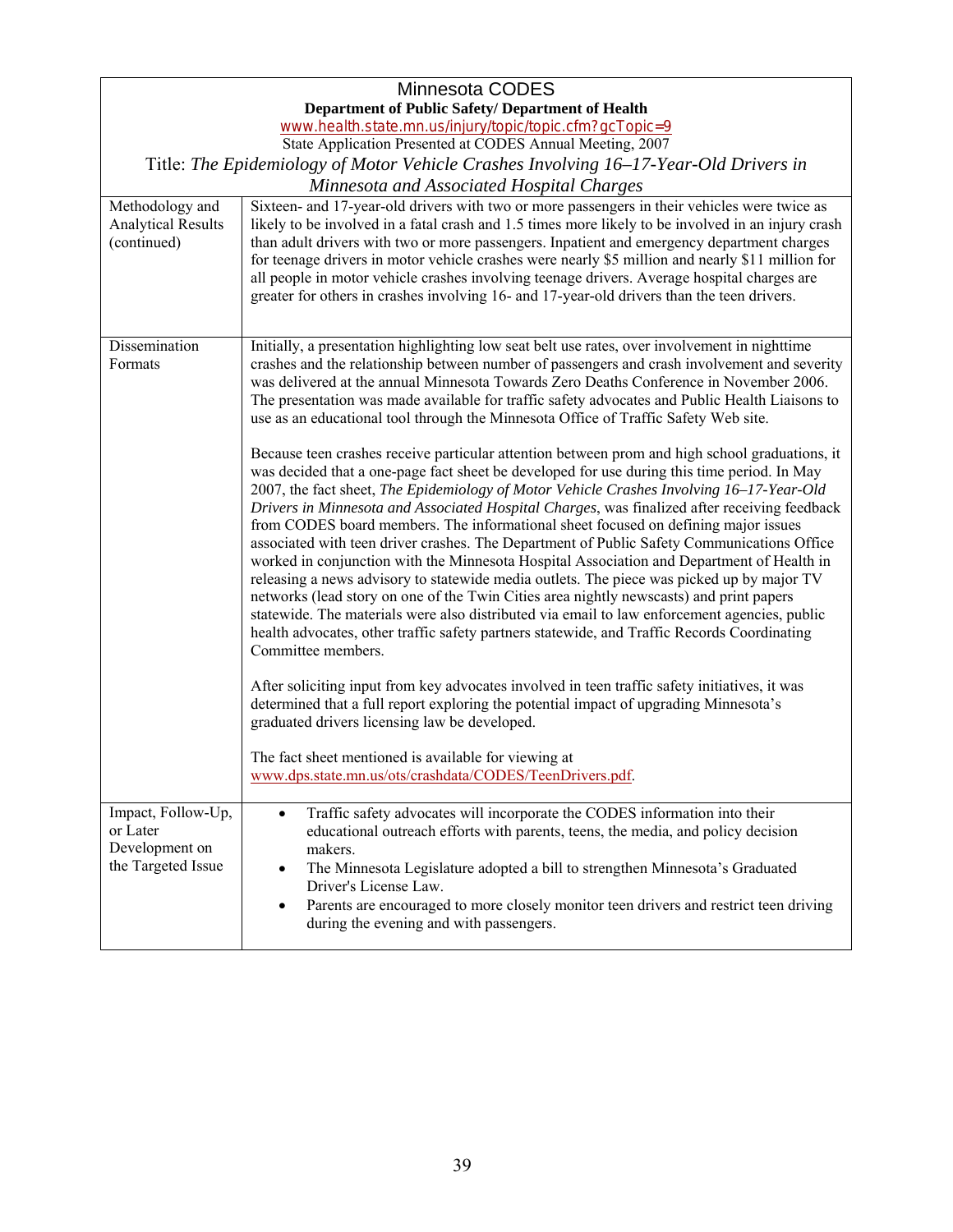|                                                                               | <b>Missouri CODES</b>                                                                                                                                                                                                                                                                                                                                                                                                                                                                                                                                                                                                                                                                                                                                                                                                                                                                                                                                                                                                                                                                                                                                                                                                                                                                         |  |
|-------------------------------------------------------------------------------|-----------------------------------------------------------------------------------------------------------------------------------------------------------------------------------------------------------------------------------------------------------------------------------------------------------------------------------------------------------------------------------------------------------------------------------------------------------------------------------------------------------------------------------------------------------------------------------------------------------------------------------------------------------------------------------------------------------------------------------------------------------------------------------------------------------------------------------------------------------------------------------------------------------------------------------------------------------------------------------------------------------------------------------------------------------------------------------------------------------------------------------------------------------------------------------------------------------------------------------------------------------------------------------------------|--|
|                                                                               | <b>Missouri Department of Health and Senior Services</b>                                                                                                                                                                                                                                                                                                                                                                                                                                                                                                                                                                                                                                                                                                                                                                                                                                                                                                                                                                                                                                                                                                                                                                                                                                      |  |
|                                                                               | www.dhss.mo.gov/MICA/index.html (Select motor vehicle crashes)                                                                                                                                                                                                                                                                                                                                                                                                                                                                                                                                                                                                                                                                                                                                                                                                                                                                                                                                                                                                                                                                                                                                                                                                                                |  |
|                                                                               | State Application Presented at CODES Annual Meeting, 2006                                                                                                                                                                                                                                                                                                                                                                                                                                                                                                                                                                                                                                                                                                                                                                                                                                                                                                                                                                                                                                                                                                                                                                                                                                     |  |
|                                                                               | Title: Safety Device Use for Children Age 4–8                                                                                                                                                                                                                                                                                                                                                                                                                                                                                                                                                                                                                                                                                                                                                                                                                                                                                                                                                                                                                                                                                                                                                                                                                                                 |  |
|                                                                               | Abstract: Provided, on request, CODES data relating to the effect of safety device use on emergency department                                                                                                                                                                                                                                                                                                                                                                                                                                                                                                                                                                                                                                                                                                                                                                                                                                                                                                                                                                                                                                                                                                                                                                                |  |
|                                                                               | and inpatient charges, ejection, hospitalization, traumatic brain injury, and death for children age 4 to 8.                                                                                                                                                                                                                                                                                                                                                                                                                                                                                                                                                                                                                                                                                                                                                                                                                                                                                                                                                                                                                                                                                                                                                                                  |  |
| Contact Person and                                                            | Mark Van Tuinen, 573-751-6300                                                                                                                                                                                                                                                                                                                                                                                                                                                                                                                                                                                                                                                                                                                                                                                                                                                                                                                                                                                                                                                                                                                                                                                                                                                                 |  |
| Number                                                                        |                                                                                                                                                                                                                                                                                                                                                                                                                                                                                                                                                                                                                                                                                                                                                                                                                                                                                                                                                                                                                                                                                                                                                                                                                                                                                               |  |
| <b>Population Targeted</b>                                                    | Children age 4 to 8                                                                                                                                                                                                                                                                                                                                                                                                                                                                                                                                                                                                                                                                                                                                                                                                                                                                                                                                                                                                                                                                                                                                                                                                                                                                           |  |
| <b>Traffic Safety Issue</b>                                                   | Modifying the child safety seat law to require that children age 4 to 8 be secured in                                                                                                                                                                                                                                                                                                                                                                                                                                                                                                                                                                                                                                                                                                                                                                                                                                                                                                                                                                                                                                                                                                                                                                                                         |  |
| Targeted                                                                      | passenger restraint systems.                                                                                                                                                                                                                                                                                                                                                                                                                                                                                                                                                                                                                                                                                                                                                                                                                                                                                                                                                                                                                                                                                                                                                                                                                                                                  |  |
| Requesting Office or<br>Targeted Audience                                     | Legislators, Hospital Administrators, Child Passenger Safety Advocates                                                                                                                                                                                                                                                                                                                                                                                                                                                                                                                                                                                                                                                                                                                                                                                                                                                                                                                                                                                                                                                                                                                                                                                                                        |  |
| Description of                                                                | For this study, high-probability links (ED and inpatient; mortality beginning in 2003) were                                                                                                                                                                                                                                                                                                                                                                                                                                                                                                                                                                                                                                                                                                                                                                                                                                                                                                                                                                                                                                                                                                                                                                                                   |  |
| linked data                                                                   | used, though a few from .80 to .89 are included based on inspection of person and crash                                                                                                                                                                                                                                                                                                                                                                                                                                                                                                                                                                                                                                                                                                                                                                                                                                                                                                                                                                                                                                                                                                                                                                                                       |  |
|                                                                               | identifiers. Data years 2001, 2003 were included. Over 90 percent of hospital ED and                                                                                                                                                                                                                                                                                                                                                                                                                                                                                                                                                                                                                                                                                                                                                                                                                                                                                                                                                                                                                                                                                                                                                                                                          |  |
|                                                                               | inpatient records have person name and E-codes; 99 percent have date of birth, sex, admit                                                                                                                                                                                                                                                                                                                                                                                                                                                                                                                                                                                                                                                                                                                                                                                                                                                                                                                                                                                                                                                                                                                                                                                                     |  |
|                                                                               | and discharge dates; up to 23 diagnoses are collected. All acute care hospitals report.                                                                                                                                                                                                                                                                                                                                                                                                                                                                                                                                                                                                                                                                                                                                                                                                                                                                                                                                                                                                                                                                                                                                                                                                       |  |
|                                                                               | Regarding crash records, 20,000 of 365,000 (5%) have few identifiers.                                                                                                                                                                                                                                                                                                                                                                                                                                                                                                                                                                                                                                                                                                                                                                                                                                                                                                                                                                                                                                                                                                                                                                                                                         |  |
| <b>Analytical Results</b>                                                     | Tables were prepared that showed statistically significant increased rates of ejection,<br>hospitalization, TBI and death for nonusers of seat belts / child safety seats for children<br>age 4 to 8. There were 3090 children age 4 to 8 for whom seat belt usage was known.<br>Children who did not use seat belts were more likely to be ejected from the vehicle and<br>admitted to the hospital. These children were also more likely to incur traumatic brain<br>injuries or fatal injuries than children using seat belts. In 2003, the average inpatient<br>charge for nonusers of seat belts was \$16,240 higher than the average for users, and the<br>median inpatient charge was \$5252 higher. In 2001 the median inpatient charge was<br>higher for nonusers. The average inpatient charge was slightly higher for users of seat<br>belts but not significant. The average ED charge was higher for nonusers in 2003. The<br>average ED charge was higher for nonusers in 2001 as well, but the difference was not<br>statistically significant.<br>Government pay sources (primarily Medicaid) accounted for 61 percent of nonusers of<br>seat belts, compared to 40 percent for users. Nonusers had over a million (\$1,000,772) in<br>charges for the Government pay source. |  |
| Dissemination<br>Formats                                                      | Tables and text to explain the tables.                                                                                                                                                                                                                                                                                                                                                                                                                                                                                                                                                                                                                                                                                                                                                                                                                                                                                                                                                                                                                                                                                                                                                                                                                                                        |  |
| Impact, Follow-Up,<br>or Later<br>Development on the<br><b>Targeted Issue</b> | Hospital staff are now using the data to train safety seat technicians, advise families on the<br>need for safety seats, and for grant applications. The bill was eventually passed.                                                                                                                                                                                                                                                                                                                                                                                                                                                                                                                                                                                                                                                                                                                                                                                                                                                                                                                                                                                                                                                                                                          |  |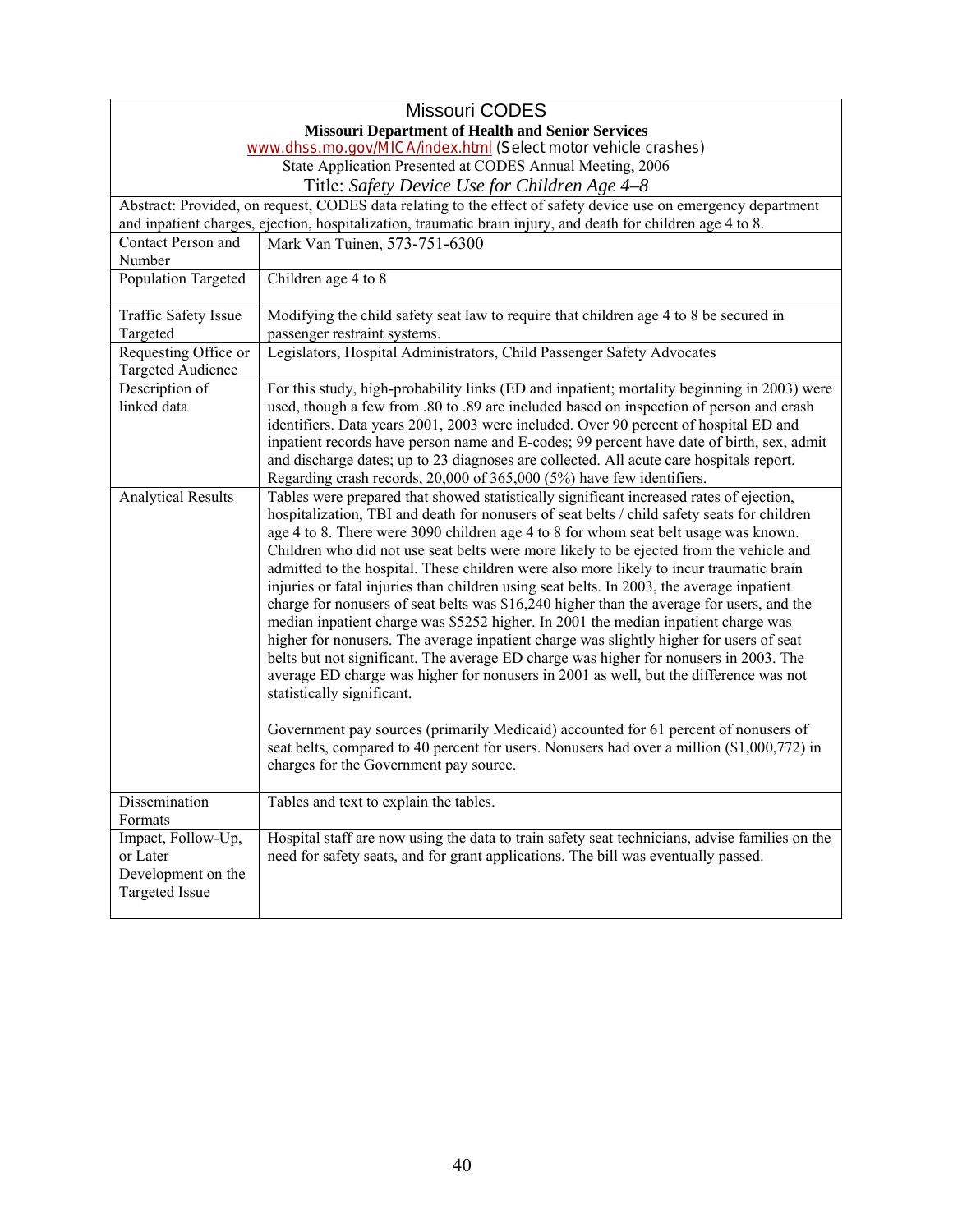|                                                          | Missouri CODES                                                                                                                                                                |  |  |
|----------------------------------------------------------|-------------------------------------------------------------------------------------------------------------------------------------------------------------------------------|--|--|
| <b>Missouri Department of Health and Senior Services</b> |                                                                                                                                                                               |  |  |
|                                                          | www.dhss.mo.gov/MICA/index.html (Select motor vehicle crashes)                                                                                                                |  |  |
|                                                          | State Application Presented at CODES Annual Meeting, 2006                                                                                                                     |  |  |
|                                                          | Title: Update of Web Application                                                                                                                                              |  |  |
|                                                          | Abstract: The Missouri CODES Web application allows users to develop tables of CODES data which relate                                                                        |  |  |
|                                                          | belt/helmet use, alcohol involvement, driver gender and age, crash type, speed zone, and vehicle type to level of                                                             |  |  |
|                                                          | medical care/death, ejection, and traumatic brain injury. Five years of CODES data is now on the Web site                                                                     |  |  |
|                                                          |                                                                                                                                                                               |  |  |
| Contact Person and                                       | Mark Van Tuinen, 573-751-6300                                                                                                                                                 |  |  |
| Number                                                   |                                                                                                                                                                               |  |  |
| <b>Population Targeted</b>                               | Drivers of motor vehicles                                                                                                                                                     |  |  |
|                                                          |                                                                                                                                                                               |  |  |
|                                                          |                                                                                                                                                                               |  |  |
| <b>Traffic Safety Issue</b><br>Targeted                  | Speeding, helmet and belt use, alcohol use, age, and sex of driver as related to health<br>outcomes of death, TBI, ejection, hospitalization.                                 |  |  |
|                                                          |                                                                                                                                                                               |  |  |
| Requesting Office or                                     | Highway safety professionals, policymakers, legislators, community leaders.                                                                                                   |  |  |
| <b>Targeted Audience</b>                                 |                                                                                                                                                                               |  |  |
| Description of                                           | Probabilistic linkage - emergency departments and inpatient; mortality beginning in 2003                                                                                      |  |  |
| linked data                                              | - though a few from .80 to .89 are included based on inspection person and crash                                                                                              |  |  |
|                                                          | identifiers. Data years 1993, 1996, 1999, 2001, and 2003 are included. Over 90 percent of                                                                                     |  |  |
|                                                          | hospital ED and inpatient records have person name and E-codes; 99 percent have date of                                                                                       |  |  |
|                                                          | birth, sex, admit and discharge dates; up to 23 diagnoses are collected. All acute care                                                                                       |  |  |
|                                                          | hospitals report. Regarding crash records, 20,000 of 365,000 (5%) have few identifiers.                                                                                       |  |  |
| <b>Analytical Results</b>                                | The Web site allows one to construct tables relating crash variables to medical care<br>variables, as in showing the percent of helmeted versus unhelmeted motorcycle drivers |  |  |
|                                                          | who die, are admitted, visit the emergency room or receive no hospital care.                                                                                                  |  |  |
|                                                          |                                                                                                                                                                               |  |  |
| Dissemination                                            | The Web site is available to all individuals with Web access.                                                                                                                 |  |  |
| Formats                                                  |                                                                                                                                                                               |  |  |
| Impact, Follow-Up,                                       | During January to April 2006, an average of 40 department and 279 outside users per                                                                                           |  |  |
| or Later                                                 | month visited the CODES Web site, for a 4-month total of 161 department and 953                                                                                               |  |  |
| Development on the                                       | external visitors.                                                                                                                                                            |  |  |
| <b>Targeted Issue</b>                                    |                                                                                                                                                                               |  |  |
|                                                          |                                                                                                                                                                               |  |  |
|                                                          |                                                                                                                                                                               |  |  |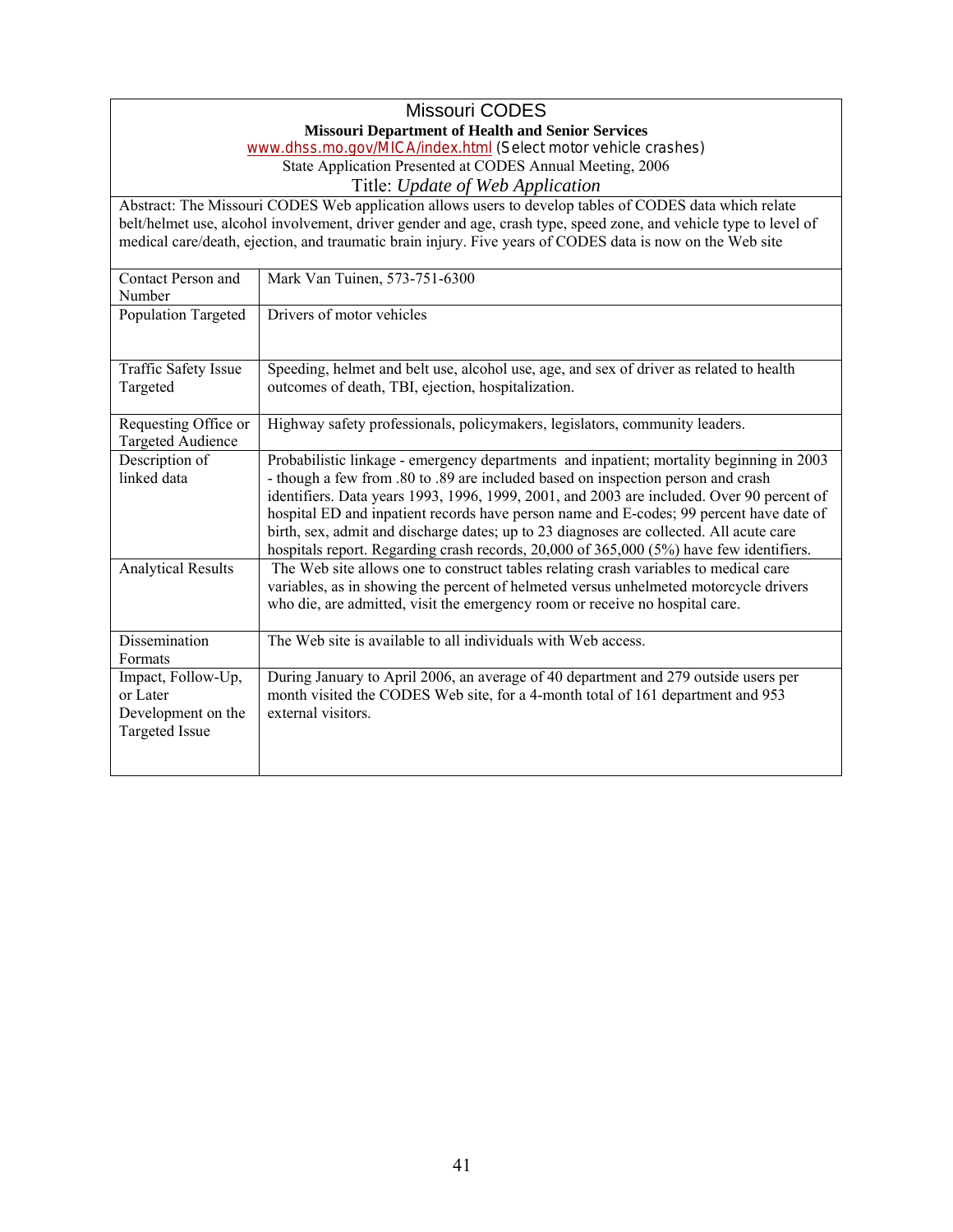| <b>Missouri CODES</b>                                          |                                                                                                                                  |
|----------------------------------------------------------------|----------------------------------------------------------------------------------------------------------------------------------|
| <b>Missouri Department of Health and Senior Services</b>       |                                                                                                                                  |
| www.dhss.mo.gov/MICA/index.html (Select motor vehicle crashes) |                                                                                                                                  |
| State Application Presented at CODES Annual Meeting, 2007      |                                                                                                                                  |
|                                                                | Title: CODES Data Highlights the High Cost of Not Buckling Up                                                                    |
|                                                                | Abstract: CODES data were used to relate seat belt use to the level of care needed, ejection, urban/rural crash site,            |
|                                                                | driver impairment, inpatient and emergency department (E/D) charges, and expected pay source.                                    |
| Contact Person and                                             | Mark Van Tuinen, 573-751-6300                                                                                                    |
| Number                                                         |                                                                                                                                  |
| Population/                                                    | Unbelted and belted drivers of passenger vehicles in crashes statewide                                                           |
| Problem Targeted                                               |                                                                                                                                  |
|                                                                |                                                                                                                                  |
| Targeted Issue                                                 | Statewide effort to get a primary seat belt law passed                                                                           |
| Requesting Office or                                           | Legislator                                                                                                                       |
| <b>Targeted Audience</b>                                       |                                                                                                                                  |
| Data Used                                                      | Probabilistic linkage for 2004 linked crash-inpatient-ED-mortality records. Crash data are                                       |
|                                                                | from all crashes in Missouri in which an injury or \$500 damage occurred. Inpatient-ED                                           |
|                                                                | data are from all acute care hospitals in Missouri as well as from a number of hospitals in                                      |
|                                                                | neighboring States. Mortality data are for all Missouri resident deaths regardless of where                                      |
|                                                                | they died. Approximately 65 percent of inpatient and ED records noting an E-code in the<br>810-819 were linked to crash records. |
| Methodology and                                                | Probabilistic linkages from an initial linkage were used. Inpatient-ED-mortality records                                         |
| <b>Analytical Results</b>                                      | were unduplicated prior to linkage, and likely repeat health care visits for the same person                                     |
|                                                                | were omitted. Chi-square and t-tests were used to compare belted and unbelted drivers on                                         |
|                                                                | the dependent variables.                                                                                                         |
|                                                                |                                                                                                                                  |
| Dissemination                                                  | Tables with explanatory footnotes were emailed to the requestor, a member of the Traffic                                         |
| Formats                                                        | Records Coordinating Committee and one of the leaders in the statewide effort to generate                                        |
|                                                                | support for a primary seat belt law.                                                                                             |
| Impact, Follow-Up,                                             | Passage of the bill was unresolved at the time of this abstract.                                                                 |
| or Later                                                       |                                                                                                                                  |
| Development on the                                             |                                                                                                                                  |
| <b>Targeted Issue</b>                                          |                                                                                                                                  |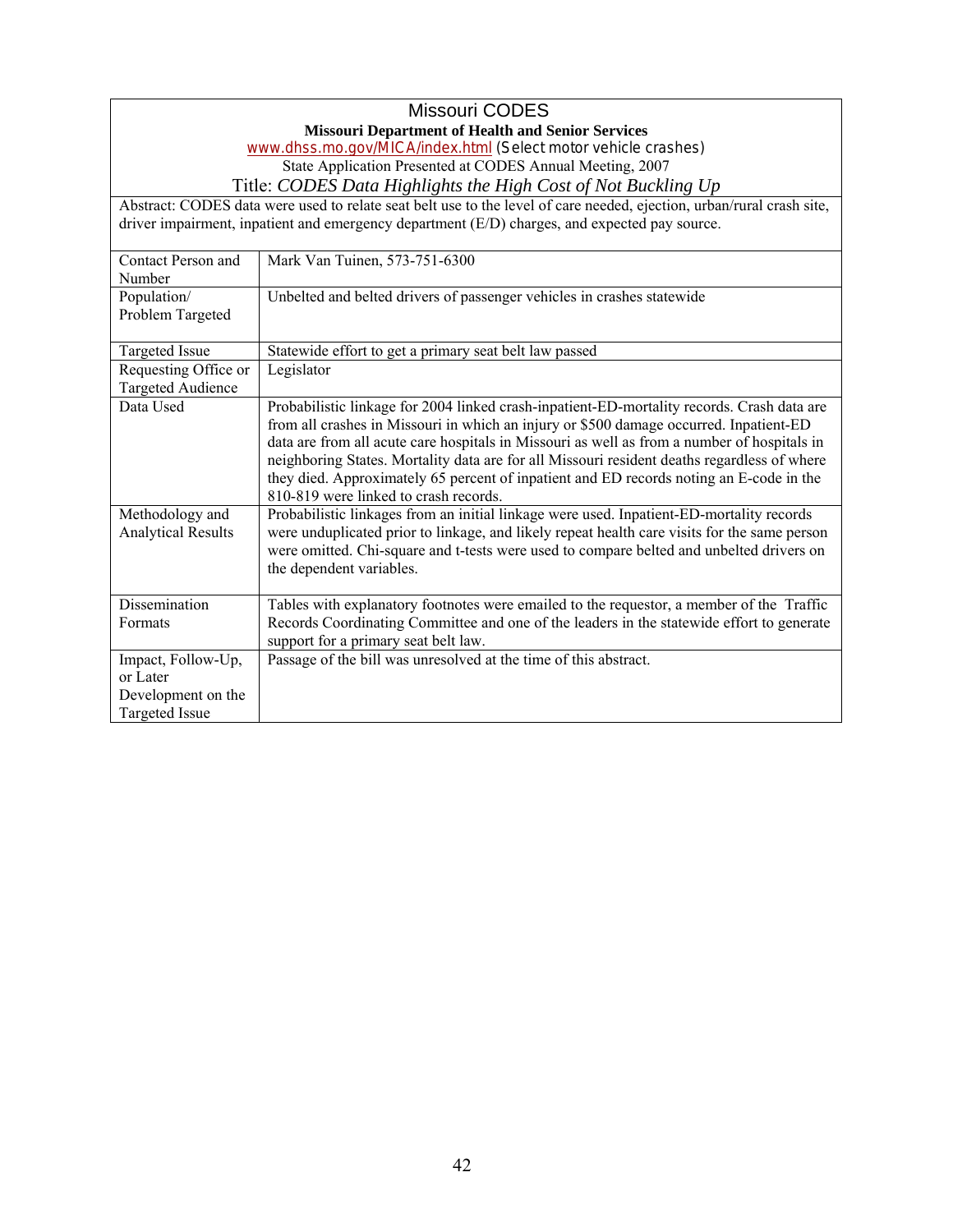| Nebraska CODES                                                  |                                                                                                                                                              |  |
|-----------------------------------------------------------------|--------------------------------------------------------------------------------------------------------------------------------------------------------------|--|
| <b>Nebraska Department of Health and Human Services (NDHHS)</b> |                                                                                                                                                              |  |
| <b>Division of Public Health</b>                                |                                                                                                                                                              |  |
| http://www.dhhs.ne.gov/codes/                                   |                                                                                                                                                              |  |
| State Application Presented at CODES Annual Meeting, 2006       |                                                                                                                                                              |  |
|                                                                 | Title: Why Is It So Risky to Drive on the Roadways Where the                                                                                                 |  |
|                                                                 | Posted Speed Limit Is 50 Miles per Hour?                                                                                                                     |  |
|                                                                 | Abstract: The crashes that occurred on roadways with a posted speed limit of 50 mph resulted in severe crash                                                 |  |
|                                                                 | outcomes with the highest injury rate and a higher death rate than those crashes that took place on other roadways.                                          |  |
| Nebraska.                                                       | This study examines the causes and consequences of crashes occurring on roads with posted speed limit 50 mph in                                              |  |
| Contact Person and                                              | Ming Qu, 402-471-0566                                                                                                                                        |  |
| Number                                                          |                                                                                                                                                              |  |
| <b>Population Targeted</b>                                      | Nebraska drivers                                                                                                                                             |  |
|                                                                 |                                                                                                                                                              |  |
| Traffic Safety Issue<br>Targeted                                | Reduce the number of crashes that take place and prevent injuries from occurring to those<br>involved in crashes.                                            |  |
|                                                                 |                                                                                                                                                              |  |
| Requesting Office or                                            | Analysis planned in conjunction with the State Highway Safety Office; other audiences                                                                        |  |
| <b>Targeted Audience</b>                                        | includes State Department of Motor Vehicles and Driver Safety Schools                                                                                        |  |
| Description of                                                  | CODES 1999–2000 results obtained by linking crash, EMS, and hospital discharge data                                                                          |  |
| linked data                                                     | using probabilistic linkage with acceptable linkage rates and limitations.                                                                                   |  |
| <b>Analytical Results</b>                                       | Using descriptive analyses and multiple logistic regression modeling, the study indicated                                                                    |  |
|                                                                 | that, for those crashes that took place on roadways with a posted speed limit of 50 mph,                                                                     |  |
|                                                                 | there was a higher risk of death and severe injury. Contributing risk factors include                                                                        |  |
|                                                                 | involving teen drivers, low restraint use, alcohol, single-vehicle fixed objects, and/or lane                                                                |  |
|                                                                 | departures resulting from speeding or driving too fast for conditions on two-lane roads                                                                      |  |
| Dissemination                                                   | with a gravel surface.                                                                                                                                       |  |
| Formats                                                         | Made presentations at CODES Advisory Committee Meeting, the Statewide                                                                                        |  |
|                                                                 | Highway Advocate Meeting, and the 2005 Traffic Records Forum. In addition, a<br>special meeting was held at the Nebraska Office of Highway Safety to present |  |
|                                                                 | this study and discuss recommendations for prevention                                                                                                        |  |
|                                                                 | Published articles about this study in two local newspapers.<br>$\bullet$                                                                                    |  |
|                                                                 | Published the paper in the Journal of Safety Research.<br>$\bullet$                                                                                          |  |
|                                                                 | Produced a fact sheet that was distributed at the Nebraska Department of Health<br>$\bullet$                                                                 |  |
|                                                                 | and Human Services (NDHHS) Manager Meeting, and posted it on the NDHHS                                                                                       |  |
|                                                                 | Web Site                                                                                                                                                     |  |
|                                                                 |                                                                                                                                                              |  |
| Impact, Follow-Up,                                              | Nebraska Office of Highway Safety took recommendation to add the gravel road driving                                                                         |  |
| or Later                                                        | training component into Getting Your Driver's License in Nebraska: A Guide for Teens                                                                         |  |
| Development on the                                              |                                                                                                                                                              |  |
| <b>Targeted Issue</b>                                           |                                                                                                                                                              |  |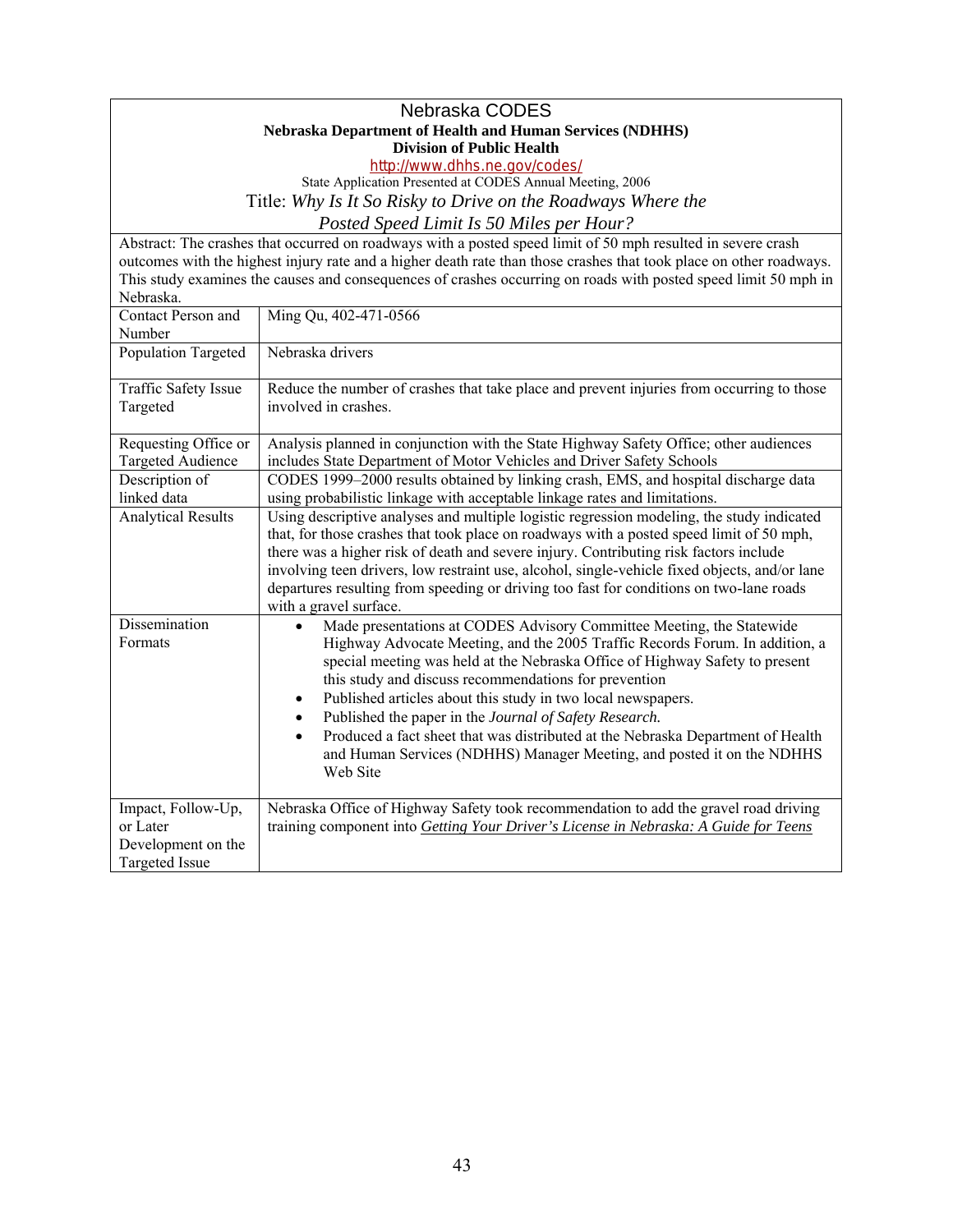#### **Division of Public Health**  Nebraska CODES **Nebraska Department of Health and Human Services (NDHHS)**

http://www.dhhs.ne.gov/codes/

State Application Presented at CODES Annual Meeting, 2007 Title: *Comparing CrashesTthat Occurred in Nebraska Involving* 

*Nebraska and Non-Nebraska Drivers* 

 Abstract: Motor vehicle crashes occurring in Nebraska involved both State drivers and non-State drivers. Comparing the demographics of occupants involved in these crashes and crash characteristics. The study is designed to evaluate the crashes occurring in Nebraska from 1999 to 2003 by the driver's State of residence, this study explores the patterns and the contributing risks factors of the crashes. The 1999–2003 data from the Nebraska CODES are used to describe outcomes of these crashes and identify their causes—including drivers' and environmental contributing factors.

| Contact Person and<br>Number                                                 | Ming Qu, 402-471-0566, ming.qu@nebraska.gov                                                                                                                                                                                                                                                                                                                                                                                                                                                                                                                                                                                                                                                                                                                                                                                                                                                                                                                                                             |
|------------------------------------------------------------------------------|---------------------------------------------------------------------------------------------------------------------------------------------------------------------------------------------------------------------------------------------------------------------------------------------------------------------------------------------------------------------------------------------------------------------------------------------------------------------------------------------------------------------------------------------------------------------------------------------------------------------------------------------------------------------------------------------------------------------------------------------------------------------------------------------------------------------------------------------------------------------------------------------------------------------------------------------------------------------------------------------------------|
| Population/<br>Problem Targeted                                              | Nebraska and non-Nebraska drivers who drive on the roadways in Nebraska                                                                                                                                                                                                                                                                                                                                                                                                                                                                                                                                                                                                                                                                                                                                                                                                                                                                                                                                 |
| <b>Targeted Issue</b>                                                        | Reduce and prevent crashes occurring in Nebraska and their corresponding injuries and<br>fatalities                                                                                                                                                                                                                                                                                                                                                                                                                                                                                                                                                                                                                                                                                                                                                                                                                                                                                                     |
| Requesting Office or<br><b>Targeted Audience</b>                             | Analysis planned in conjunction with the State Highway Safety Office; other audiences<br>include Traffic Records Coordinating Committee and Travel Information Center                                                                                                                                                                                                                                                                                                                                                                                                                                                                                                                                                                                                                                                                                                                                                                                                                                   |
| Data Used                                                                    | This study used the Nebraska 1999–2003 CODES data, a result of linking the crash to<br>hospital discharge data with probabilistic linkage.                                                                                                                                                                                                                                                                                                                                                                                                                                                                                                                                                                                                                                                                                                                                                                                                                                                              |
| Methodology and<br><b>Analytical Results</b><br><b>Dissemination Formats</b> | Using descriptive analysis, this study compared the Nebraska and non-Nebraska driver<br>involved crashes and showed that crashes involving non-Nebraska drivers tended to be more<br>severe, resulting in more deaths and serious injuries than crashes involving Nebraska<br>drivers. The crashes involving non-Nebraska drivers had the following characteristics:<br>The most common reasons for the crashes were failure to yield, following too close<br>and speeding, bad weather, and animals in roadways were cited as well.<br>The crashes were more likely to happen during the summer.<br>$\bullet$<br>The crashes frequently occurred in rural areas or on State and interstate highways.<br>$\bullet$<br>The vehicles driven by non-Nebraska drivers were:<br>$\bullet$<br>Most likely to be passenger cars<br>$\circ$<br>Disproportionately more likely to be heavy trucks or semi-trailer trucks.<br>O<br>Presentations were made at the CODES advisory committee meeting, the Statewide |
|                                                                              | $\bullet$<br>Highway Advocate meeting, and the 2006 Traffic Records Forum.<br>A special meeting was held at the Nebraska Office of Highway Safety to present<br>$\bullet$<br>this study and discuss recommendations for prevention.<br>Local newspapers published articles about this study.<br>$\bullet$<br>Produced a fact sheet that was posted on the Nebraska Department of Health and<br>$\bullet$<br>Human Services' Web site. It is viewable online at<br>http://www.dhhs.ne.gov/CODES/Non-NE-Drivers.pdf                                                                                                                                                                                                                                                                                                                                                                                                                                                                                       |
| Impact, Follow-Up, or<br>Later Development on<br>the Targeted Issue          | Worked with the Nebraska Office of Highway Safety, Nebraska Injury Prevention Advisory<br>Committee, and the media to send out the message to the Tourist Information Center, Truck<br>Association, and State Patrol.                                                                                                                                                                                                                                                                                                                                                                                                                                                                                                                                                                                                                                                                                                                                                                                   |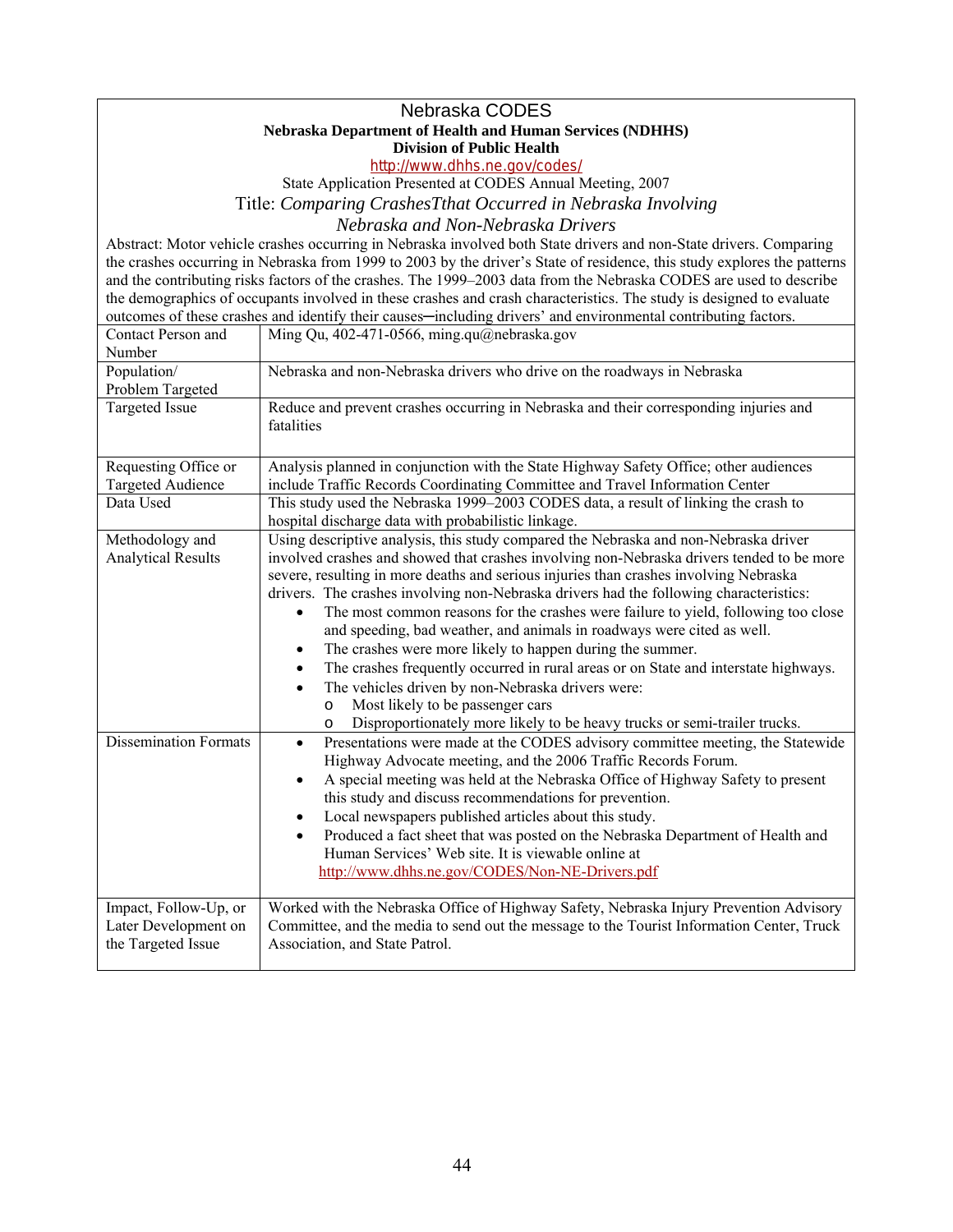#### New York CODES **New York State Department of Health, Bureau of Injury Prevention**  State Application Presented at CODES Annual Meeting, 2006

Title: *Using CODES and Imputation to Demonstrate the Importance of* 

*Promoting Backseat Seat belt Use* 

| relation to various potential risk factors including driver's age, gender, and crash time. The belted and unbelted<br>backseat passengers were compared in Barell injury groups, hospital charges, and length of hospital stay. The<br>research was presented during the New York State Highway Safety Conference. New York State Association of<br>Traffic Safety Boards (NYSATSB) members attended the meeting. The paper on backseat seat belt use was<br>published in Journal of Safety Research.<br>(Historical) Motao Zhu, former NYS CODES Project Manager<br>Contact Person and<br>number<br>(Current) Michael Bauer, Susan Hardman, 518-473-1143<br>Population Targeted<br>Backseat passengers 16 and older.<br>Increase backseat seat belt use and promote backseat seat belt legislation.<br><b>Traffic Safety Issue</b><br>Targeted<br>Type of Decision<br>New York State Association of Traffic Safety Boards<br>Maker Targeted<br>The New York State, Bureau of Injury Prevention initiated this project to meet needs of<br>Requesting Office or<br><b>Targeted Audience</b><br>the NYS traffic safety community. There has been a continual effort in the NYS traffic<br>safety community to get backseat seat belt legislation passed.<br>Linked Police Crash Reports and Hospital Discharge Data, 2002; imputation for backseat<br>Description of<br>seat belt use; missing links were imputed. As limitations, sensitivity and specificity of<br>linked data<br>imputation model are unknown.<br><b>Analytical Results</b><br>Statistical methodologies: descriptive analysis, multivariate analysis. The results:<br>Unreliable reported seat belt use was set to missing and a logistic regression<br>$\bullet$<br>model was applied to impute backseat seat belt use. The imputation adjusted the<br>backseat seat belt use from 69 percent to 35 percent.<br>Backseat seat belt use was tabulated by various potential risk factors. Driver's<br>$\bullet$<br>alcohol involvement, being male, and nighttime were associated with decreased<br>restraint use. Barell Injury Matrix, hospital charges and stay were tabulated by<br>backseat seat belt use. Nonuse of backseat seat belts was related to higher rates in<br>hospitalization, traumatic brain injury, and vertebral cord injury.<br>Dissemination<br>A presentation was made during the New York State Highway Safety Conference with<br>NYSATSB in attendance. It is a statewide organization for county traffic safety boards<br>Formats<br>and agencies, companies, and individuals working in traffic safety and injury prevention.<br>It proposes traffic safety legislation and offers traffic safety education programs.<br>Impact, Follow-Up,<br>NYSATSB are planning to conduct health educational campaigns to increase backseat seat<br>or Later<br>belt use and promote a traffic safety law requiring passengers 16 or older to buckle up in<br>the backseat.<br>Development on the<br><b>Targeted Issue</b><br>Comments<br>Seat belt use recorded in police crash reports has been criticized for misclassification<br>because occupants might falsely report the seat belt use to avoid traffic violation fines or<br>tickets. New York CODES imputed missing values of seat belt use and adjusted the totals<br>to account for over-reporting. Imputation adjusted 2002 New York backseat belt use from<br>the recorded 69 percent to 35 percent, which was more consistent with estimated national<br>rate of 47 percent. Driver's alcohol involvement, male gender, and nighttime crashes were<br>associated with nonuse of seat belts by adult backseat occupants. Backseat belt use |                                                                                                            | Abstract: The study applied imputation methodology to address the seat belt use over-reporting and no-reporting |  |
|----------------------------------------------------------------------------------------------------------------------------------------------------------------------------------------------------------------------------------------------------------------------------------------------------------------------------------------------------------------------------------------------------------------------------------------------------------------------------------------------------------------------------------------------------------------------------------------------------------------------------------------------------------------------------------------------------------------------------------------------------------------------------------------------------------------------------------------------------------------------------------------------------------------------------------------------------------------------------------------------------------------------------------------------------------------------------------------------------------------------------------------------------------------------------------------------------------------------------------------------------------------------------------------------------------------------------------------------------------------------------------------------------------------------------------------------------------------------------------------------------------------------------------------------------------------------------------------------------------------------------------------------------------------------------------------------------------------------------------------------------------------------------------------------------------------------------------------------------------------------------------------------------------------------------------------------------------------------------------------------------------------------------------------------------------------------------------------------------------------------------------------------------------------------------------------------------------------------------------------------------------------------------------------------------------------------------------------------------------------------------------------------------------------------------------------------------------------------------------------------------------------------------------------------------------------------------------------------------------------------------------------------------------------------------------------------------------------------------------------------------------------------------------------------------------------------------------------------------------------------------------------------------------------------------------------------------------------------------------------------------------------------------------------------------------------------------------------------------------------------------------------------------------------------------------------------------------------------------------------------------------------------------------------------------------------------------------------------------------------------------------------------------------------------------------------------------------------------------------------------------------------------------------------------------------------------------------------------------------------------------------------------------------------------------------------------|------------------------------------------------------------------------------------------------------------|-----------------------------------------------------------------------------------------------------------------|--|
|                                                                                                                                                                                                                                                                                                                                                                                                                                                                                                                                                                                                                                                                                                                                                                                                                                                                                                                                                                                                                                                                                                                                                                                                                                                                                                                                                                                                                                                                                                                                                                                                                                                                                                                                                                                                                                                                                                                                                                                                                                                                                                                                                                                                                                                                                                                                                                                                                                                                                                                                                                                                                                                                                                                                                                                                                                                                                                                                                                                                                                                                                                                                                                                                                                                                                                                                                                                                                                                                                                                                                                                                                                                                                              | problems in police crash reports and imputed the backseat seat belt use. The results were then examined in |                                                                                                                 |  |
|                                                                                                                                                                                                                                                                                                                                                                                                                                                                                                                                                                                                                                                                                                                                                                                                                                                                                                                                                                                                                                                                                                                                                                                                                                                                                                                                                                                                                                                                                                                                                                                                                                                                                                                                                                                                                                                                                                                                                                                                                                                                                                                                                                                                                                                                                                                                                                                                                                                                                                                                                                                                                                                                                                                                                                                                                                                                                                                                                                                                                                                                                                                                                                                                                                                                                                                                                                                                                                                                                                                                                                                                                                                                                              |                                                                                                            |                                                                                                                 |  |
|                                                                                                                                                                                                                                                                                                                                                                                                                                                                                                                                                                                                                                                                                                                                                                                                                                                                                                                                                                                                                                                                                                                                                                                                                                                                                                                                                                                                                                                                                                                                                                                                                                                                                                                                                                                                                                                                                                                                                                                                                                                                                                                                                                                                                                                                                                                                                                                                                                                                                                                                                                                                                                                                                                                                                                                                                                                                                                                                                                                                                                                                                                                                                                                                                                                                                                                                                                                                                                                                                                                                                                                                                                                                                              |                                                                                                            |                                                                                                                 |  |
|                                                                                                                                                                                                                                                                                                                                                                                                                                                                                                                                                                                                                                                                                                                                                                                                                                                                                                                                                                                                                                                                                                                                                                                                                                                                                                                                                                                                                                                                                                                                                                                                                                                                                                                                                                                                                                                                                                                                                                                                                                                                                                                                                                                                                                                                                                                                                                                                                                                                                                                                                                                                                                                                                                                                                                                                                                                                                                                                                                                                                                                                                                                                                                                                                                                                                                                                                                                                                                                                                                                                                                                                                                                                                              |                                                                                                            |                                                                                                                 |  |
|                                                                                                                                                                                                                                                                                                                                                                                                                                                                                                                                                                                                                                                                                                                                                                                                                                                                                                                                                                                                                                                                                                                                                                                                                                                                                                                                                                                                                                                                                                                                                                                                                                                                                                                                                                                                                                                                                                                                                                                                                                                                                                                                                                                                                                                                                                                                                                                                                                                                                                                                                                                                                                                                                                                                                                                                                                                                                                                                                                                                                                                                                                                                                                                                                                                                                                                                                                                                                                                                                                                                                                                                                                                                                              |                                                                                                            |                                                                                                                 |  |
|                                                                                                                                                                                                                                                                                                                                                                                                                                                                                                                                                                                                                                                                                                                                                                                                                                                                                                                                                                                                                                                                                                                                                                                                                                                                                                                                                                                                                                                                                                                                                                                                                                                                                                                                                                                                                                                                                                                                                                                                                                                                                                                                                                                                                                                                                                                                                                                                                                                                                                                                                                                                                                                                                                                                                                                                                                                                                                                                                                                                                                                                                                                                                                                                                                                                                                                                                                                                                                                                                                                                                                                                                                                                                              |                                                                                                            |                                                                                                                 |  |
|                                                                                                                                                                                                                                                                                                                                                                                                                                                                                                                                                                                                                                                                                                                                                                                                                                                                                                                                                                                                                                                                                                                                                                                                                                                                                                                                                                                                                                                                                                                                                                                                                                                                                                                                                                                                                                                                                                                                                                                                                                                                                                                                                                                                                                                                                                                                                                                                                                                                                                                                                                                                                                                                                                                                                                                                                                                                                                                                                                                                                                                                                                                                                                                                                                                                                                                                                                                                                                                                                                                                                                                                                                                                                              |                                                                                                            |                                                                                                                 |  |
|                                                                                                                                                                                                                                                                                                                                                                                                                                                                                                                                                                                                                                                                                                                                                                                                                                                                                                                                                                                                                                                                                                                                                                                                                                                                                                                                                                                                                                                                                                                                                                                                                                                                                                                                                                                                                                                                                                                                                                                                                                                                                                                                                                                                                                                                                                                                                                                                                                                                                                                                                                                                                                                                                                                                                                                                                                                                                                                                                                                                                                                                                                                                                                                                                                                                                                                                                                                                                                                                                                                                                                                                                                                                                              |                                                                                                            |                                                                                                                 |  |
|                                                                                                                                                                                                                                                                                                                                                                                                                                                                                                                                                                                                                                                                                                                                                                                                                                                                                                                                                                                                                                                                                                                                                                                                                                                                                                                                                                                                                                                                                                                                                                                                                                                                                                                                                                                                                                                                                                                                                                                                                                                                                                                                                                                                                                                                                                                                                                                                                                                                                                                                                                                                                                                                                                                                                                                                                                                                                                                                                                                                                                                                                                                                                                                                                                                                                                                                                                                                                                                                                                                                                                                                                                                                                              |                                                                                                            |                                                                                                                 |  |
|                                                                                                                                                                                                                                                                                                                                                                                                                                                                                                                                                                                                                                                                                                                                                                                                                                                                                                                                                                                                                                                                                                                                                                                                                                                                                                                                                                                                                                                                                                                                                                                                                                                                                                                                                                                                                                                                                                                                                                                                                                                                                                                                                                                                                                                                                                                                                                                                                                                                                                                                                                                                                                                                                                                                                                                                                                                                                                                                                                                                                                                                                                                                                                                                                                                                                                                                                                                                                                                                                                                                                                                                                                                                                              |                                                                                                            |                                                                                                                 |  |
|                                                                                                                                                                                                                                                                                                                                                                                                                                                                                                                                                                                                                                                                                                                                                                                                                                                                                                                                                                                                                                                                                                                                                                                                                                                                                                                                                                                                                                                                                                                                                                                                                                                                                                                                                                                                                                                                                                                                                                                                                                                                                                                                                                                                                                                                                                                                                                                                                                                                                                                                                                                                                                                                                                                                                                                                                                                                                                                                                                                                                                                                                                                                                                                                                                                                                                                                                                                                                                                                                                                                                                                                                                                                                              |                                                                                                            |                                                                                                                 |  |
|                                                                                                                                                                                                                                                                                                                                                                                                                                                                                                                                                                                                                                                                                                                                                                                                                                                                                                                                                                                                                                                                                                                                                                                                                                                                                                                                                                                                                                                                                                                                                                                                                                                                                                                                                                                                                                                                                                                                                                                                                                                                                                                                                                                                                                                                                                                                                                                                                                                                                                                                                                                                                                                                                                                                                                                                                                                                                                                                                                                                                                                                                                                                                                                                                                                                                                                                                                                                                                                                                                                                                                                                                                                                                              |                                                                                                            |                                                                                                                 |  |
|                                                                                                                                                                                                                                                                                                                                                                                                                                                                                                                                                                                                                                                                                                                                                                                                                                                                                                                                                                                                                                                                                                                                                                                                                                                                                                                                                                                                                                                                                                                                                                                                                                                                                                                                                                                                                                                                                                                                                                                                                                                                                                                                                                                                                                                                                                                                                                                                                                                                                                                                                                                                                                                                                                                                                                                                                                                                                                                                                                                                                                                                                                                                                                                                                                                                                                                                                                                                                                                                                                                                                                                                                                                                                              |                                                                                                            |                                                                                                                 |  |
|                                                                                                                                                                                                                                                                                                                                                                                                                                                                                                                                                                                                                                                                                                                                                                                                                                                                                                                                                                                                                                                                                                                                                                                                                                                                                                                                                                                                                                                                                                                                                                                                                                                                                                                                                                                                                                                                                                                                                                                                                                                                                                                                                                                                                                                                                                                                                                                                                                                                                                                                                                                                                                                                                                                                                                                                                                                                                                                                                                                                                                                                                                                                                                                                                                                                                                                                                                                                                                                                                                                                                                                                                                                                                              |                                                                                                            |                                                                                                                 |  |
|                                                                                                                                                                                                                                                                                                                                                                                                                                                                                                                                                                                                                                                                                                                                                                                                                                                                                                                                                                                                                                                                                                                                                                                                                                                                                                                                                                                                                                                                                                                                                                                                                                                                                                                                                                                                                                                                                                                                                                                                                                                                                                                                                                                                                                                                                                                                                                                                                                                                                                                                                                                                                                                                                                                                                                                                                                                                                                                                                                                                                                                                                                                                                                                                                                                                                                                                                                                                                                                                                                                                                                                                                                                                                              |                                                                                                            |                                                                                                                 |  |
|                                                                                                                                                                                                                                                                                                                                                                                                                                                                                                                                                                                                                                                                                                                                                                                                                                                                                                                                                                                                                                                                                                                                                                                                                                                                                                                                                                                                                                                                                                                                                                                                                                                                                                                                                                                                                                                                                                                                                                                                                                                                                                                                                                                                                                                                                                                                                                                                                                                                                                                                                                                                                                                                                                                                                                                                                                                                                                                                                                                                                                                                                                                                                                                                                                                                                                                                                                                                                                                                                                                                                                                                                                                                                              |                                                                                                            |                                                                                                                 |  |
|                                                                                                                                                                                                                                                                                                                                                                                                                                                                                                                                                                                                                                                                                                                                                                                                                                                                                                                                                                                                                                                                                                                                                                                                                                                                                                                                                                                                                                                                                                                                                                                                                                                                                                                                                                                                                                                                                                                                                                                                                                                                                                                                                                                                                                                                                                                                                                                                                                                                                                                                                                                                                                                                                                                                                                                                                                                                                                                                                                                                                                                                                                                                                                                                                                                                                                                                                                                                                                                                                                                                                                                                                                                                                              |                                                                                                            |                                                                                                                 |  |
|                                                                                                                                                                                                                                                                                                                                                                                                                                                                                                                                                                                                                                                                                                                                                                                                                                                                                                                                                                                                                                                                                                                                                                                                                                                                                                                                                                                                                                                                                                                                                                                                                                                                                                                                                                                                                                                                                                                                                                                                                                                                                                                                                                                                                                                                                                                                                                                                                                                                                                                                                                                                                                                                                                                                                                                                                                                                                                                                                                                                                                                                                                                                                                                                                                                                                                                                                                                                                                                                                                                                                                                                                                                                                              |                                                                                                            |                                                                                                                 |  |
|                                                                                                                                                                                                                                                                                                                                                                                                                                                                                                                                                                                                                                                                                                                                                                                                                                                                                                                                                                                                                                                                                                                                                                                                                                                                                                                                                                                                                                                                                                                                                                                                                                                                                                                                                                                                                                                                                                                                                                                                                                                                                                                                                                                                                                                                                                                                                                                                                                                                                                                                                                                                                                                                                                                                                                                                                                                                                                                                                                                                                                                                                                                                                                                                                                                                                                                                                                                                                                                                                                                                                                                                                                                                                              |                                                                                                            |                                                                                                                 |  |
|                                                                                                                                                                                                                                                                                                                                                                                                                                                                                                                                                                                                                                                                                                                                                                                                                                                                                                                                                                                                                                                                                                                                                                                                                                                                                                                                                                                                                                                                                                                                                                                                                                                                                                                                                                                                                                                                                                                                                                                                                                                                                                                                                                                                                                                                                                                                                                                                                                                                                                                                                                                                                                                                                                                                                                                                                                                                                                                                                                                                                                                                                                                                                                                                                                                                                                                                                                                                                                                                                                                                                                                                                                                                                              |                                                                                                            |                                                                                                                 |  |
|                                                                                                                                                                                                                                                                                                                                                                                                                                                                                                                                                                                                                                                                                                                                                                                                                                                                                                                                                                                                                                                                                                                                                                                                                                                                                                                                                                                                                                                                                                                                                                                                                                                                                                                                                                                                                                                                                                                                                                                                                                                                                                                                                                                                                                                                                                                                                                                                                                                                                                                                                                                                                                                                                                                                                                                                                                                                                                                                                                                                                                                                                                                                                                                                                                                                                                                                                                                                                                                                                                                                                                                                                                                                                              |                                                                                                            |                                                                                                                 |  |
|                                                                                                                                                                                                                                                                                                                                                                                                                                                                                                                                                                                                                                                                                                                                                                                                                                                                                                                                                                                                                                                                                                                                                                                                                                                                                                                                                                                                                                                                                                                                                                                                                                                                                                                                                                                                                                                                                                                                                                                                                                                                                                                                                                                                                                                                                                                                                                                                                                                                                                                                                                                                                                                                                                                                                                                                                                                                                                                                                                                                                                                                                                                                                                                                                                                                                                                                                                                                                                                                                                                                                                                                                                                                                              |                                                                                                            |                                                                                                                 |  |
|                                                                                                                                                                                                                                                                                                                                                                                                                                                                                                                                                                                                                                                                                                                                                                                                                                                                                                                                                                                                                                                                                                                                                                                                                                                                                                                                                                                                                                                                                                                                                                                                                                                                                                                                                                                                                                                                                                                                                                                                                                                                                                                                                                                                                                                                                                                                                                                                                                                                                                                                                                                                                                                                                                                                                                                                                                                                                                                                                                                                                                                                                                                                                                                                                                                                                                                                                                                                                                                                                                                                                                                                                                                                                              |                                                                                                            |                                                                                                                 |  |
|                                                                                                                                                                                                                                                                                                                                                                                                                                                                                                                                                                                                                                                                                                                                                                                                                                                                                                                                                                                                                                                                                                                                                                                                                                                                                                                                                                                                                                                                                                                                                                                                                                                                                                                                                                                                                                                                                                                                                                                                                                                                                                                                                                                                                                                                                                                                                                                                                                                                                                                                                                                                                                                                                                                                                                                                                                                                                                                                                                                                                                                                                                                                                                                                                                                                                                                                                                                                                                                                                                                                                                                                                                                                                              |                                                                                                            |                                                                                                                 |  |
|                                                                                                                                                                                                                                                                                                                                                                                                                                                                                                                                                                                                                                                                                                                                                                                                                                                                                                                                                                                                                                                                                                                                                                                                                                                                                                                                                                                                                                                                                                                                                                                                                                                                                                                                                                                                                                                                                                                                                                                                                                                                                                                                                                                                                                                                                                                                                                                                                                                                                                                                                                                                                                                                                                                                                                                                                                                                                                                                                                                                                                                                                                                                                                                                                                                                                                                                                                                                                                                                                                                                                                                                                                                                                              |                                                                                                            |                                                                                                                 |  |
|                                                                                                                                                                                                                                                                                                                                                                                                                                                                                                                                                                                                                                                                                                                                                                                                                                                                                                                                                                                                                                                                                                                                                                                                                                                                                                                                                                                                                                                                                                                                                                                                                                                                                                                                                                                                                                                                                                                                                                                                                                                                                                                                                                                                                                                                                                                                                                                                                                                                                                                                                                                                                                                                                                                                                                                                                                                                                                                                                                                                                                                                                                                                                                                                                                                                                                                                                                                                                                                                                                                                                                                                                                                                                              |                                                                                                            |                                                                                                                 |  |
|                                                                                                                                                                                                                                                                                                                                                                                                                                                                                                                                                                                                                                                                                                                                                                                                                                                                                                                                                                                                                                                                                                                                                                                                                                                                                                                                                                                                                                                                                                                                                                                                                                                                                                                                                                                                                                                                                                                                                                                                                                                                                                                                                                                                                                                                                                                                                                                                                                                                                                                                                                                                                                                                                                                                                                                                                                                                                                                                                                                                                                                                                                                                                                                                                                                                                                                                                                                                                                                                                                                                                                                                                                                                                              |                                                                                                            |                                                                                                                 |  |
|                                                                                                                                                                                                                                                                                                                                                                                                                                                                                                                                                                                                                                                                                                                                                                                                                                                                                                                                                                                                                                                                                                                                                                                                                                                                                                                                                                                                                                                                                                                                                                                                                                                                                                                                                                                                                                                                                                                                                                                                                                                                                                                                                                                                                                                                                                                                                                                                                                                                                                                                                                                                                                                                                                                                                                                                                                                                                                                                                                                                                                                                                                                                                                                                                                                                                                                                                                                                                                                                                                                                                                                                                                                                                              |                                                                                                            |                                                                                                                 |  |
|                                                                                                                                                                                                                                                                                                                                                                                                                                                                                                                                                                                                                                                                                                                                                                                                                                                                                                                                                                                                                                                                                                                                                                                                                                                                                                                                                                                                                                                                                                                                                                                                                                                                                                                                                                                                                                                                                                                                                                                                                                                                                                                                                                                                                                                                                                                                                                                                                                                                                                                                                                                                                                                                                                                                                                                                                                                                                                                                                                                                                                                                                                                                                                                                                                                                                                                                                                                                                                                                                                                                                                                                                                                                                              |                                                                                                            |                                                                                                                 |  |
|                                                                                                                                                                                                                                                                                                                                                                                                                                                                                                                                                                                                                                                                                                                                                                                                                                                                                                                                                                                                                                                                                                                                                                                                                                                                                                                                                                                                                                                                                                                                                                                                                                                                                                                                                                                                                                                                                                                                                                                                                                                                                                                                                                                                                                                                                                                                                                                                                                                                                                                                                                                                                                                                                                                                                                                                                                                                                                                                                                                                                                                                                                                                                                                                                                                                                                                                                                                                                                                                                                                                                                                                                                                                                              |                                                                                                            |                                                                                                                 |  |
|                                                                                                                                                                                                                                                                                                                                                                                                                                                                                                                                                                                                                                                                                                                                                                                                                                                                                                                                                                                                                                                                                                                                                                                                                                                                                                                                                                                                                                                                                                                                                                                                                                                                                                                                                                                                                                                                                                                                                                                                                                                                                                                                                                                                                                                                                                                                                                                                                                                                                                                                                                                                                                                                                                                                                                                                                                                                                                                                                                                                                                                                                                                                                                                                                                                                                                                                                                                                                                                                                                                                                                                                                                                                                              |                                                                                                            |                                                                                                                 |  |
|                                                                                                                                                                                                                                                                                                                                                                                                                                                                                                                                                                                                                                                                                                                                                                                                                                                                                                                                                                                                                                                                                                                                                                                                                                                                                                                                                                                                                                                                                                                                                                                                                                                                                                                                                                                                                                                                                                                                                                                                                                                                                                                                                                                                                                                                                                                                                                                                                                                                                                                                                                                                                                                                                                                                                                                                                                                                                                                                                                                                                                                                                                                                                                                                                                                                                                                                                                                                                                                                                                                                                                                                                                                                                              |                                                                                                            |                                                                                                                 |  |
|                                                                                                                                                                                                                                                                                                                                                                                                                                                                                                                                                                                                                                                                                                                                                                                                                                                                                                                                                                                                                                                                                                                                                                                                                                                                                                                                                                                                                                                                                                                                                                                                                                                                                                                                                                                                                                                                                                                                                                                                                                                                                                                                                                                                                                                                                                                                                                                                                                                                                                                                                                                                                                                                                                                                                                                                                                                                                                                                                                                                                                                                                                                                                                                                                                                                                                                                                                                                                                                                                                                                                                                                                                                                                              |                                                                                                            |                                                                                                                 |  |
|                                                                                                                                                                                                                                                                                                                                                                                                                                                                                                                                                                                                                                                                                                                                                                                                                                                                                                                                                                                                                                                                                                                                                                                                                                                                                                                                                                                                                                                                                                                                                                                                                                                                                                                                                                                                                                                                                                                                                                                                                                                                                                                                                                                                                                                                                                                                                                                                                                                                                                                                                                                                                                                                                                                                                                                                                                                                                                                                                                                                                                                                                                                                                                                                                                                                                                                                                                                                                                                                                                                                                                                                                                                                                              |                                                                                                            |                                                                                                                 |  |
|                                                                                                                                                                                                                                                                                                                                                                                                                                                                                                                                                                                                                                                                                                                                                                                                                                                                                                                                                                                                                                                                                                                                                                                                                                                                                                                                                                                                                                                                                                                                                                                                                                                                                                                                                                                                                                                                                                                                                                                                                                                                                                                                                                                                                                                                                                                                                                                                                                                                                                                                                                                                                                                                                                                                                                                                                                                                                                                                                                                                                                                                                                                                                                                                                                                                                                                                                                                                                                                                                                                                                                                                                                                                                              |                                                                                                            |                                                                                                                 |  |
|                                                                                                                                                                                                                                                                                                                                                                                                                                                                                                                                                                                                                                                                                                                                                                                                                                                                                                                                                                                                                                                                                                                                                                                                                                                                                                                                                                                                                                                                                                                                                                                                                                                                                                                                                                                                                                                                                                                                                                                                                                                                                                                                                                                                                                                                                                                                                                                                                                                                                                                                                                                                                                                                                                                                                                                                                                                                                                                                                                                                                                                                                                                                                                                                                                                                                                                                                                                                                                                                                                                                                                                                                                                                                              |                                                                                                            |                                                                                                                 |  |
|                                                                                                                                                                                                                                                                                                                                                                                                                                                                                                                                                                                                                                                                                                                                                                                                                                                                                                                                                                                                                                                                                                                                                                                                                                                                                                                                                                                                                                                                                                                                                                                                                                                                                                                                                                                                                                                                                                                                                                                                                                                                                                                                                                                                                                                                                                                                                                                                                                                                                                                                                                                                                                                                                                                                                                                                                                                                                                                                                                                                                                                                                                                                                                                                                                                                                                                                                                                                                                                                                                                                                                                                                                                                                              |                                                                                                            |                                                                                                                 |  |
|                                                                                                                                                                                                                                                                                                                                                                                                                                                                                                                                                                                                                                                                                                                                                                                                                                                                                                                                                                                                                                                                                                                                                                                                                                                                                                                                                                                                                                                                                                                                                                                                                                                                                                                                                                                                                                                                                                                                                                                                                                                                                                                                                                                                                                                                                                                                                                                                                                                                                                                                                                                                                                                                                                                                                                                                                                                                                                                                                                                                                                                                                                                                                                                                                                                                                                                                                                                                                                                                                                                                                                                                                                                                                              |                                                                                                            |                                                                                                                 |  |
|                                                                                                                                                                                                                                                                                                                                                                                                                                                                                                                                                                                                                                                                                                                                                                                                                                                                                                                                                                                                                                                                                                                                                                                                                                                                                                                                                                                                                                                                                                                                                                                                                                                                                                                                                                                                                                                                                                                                                                                                                                                                                                                                                                                                                                                                                                                                                                                                                                                                                                                                                                                                                                                                                                                                                                                                                                                                                                                                                                                                                                                                                                                                                                                                                                                                                                                                                                                                                                                                                                                                                                                                                                                                                              |                                                                                                            |                                                                                                                 |  |
|                                                                                                                                                                                                                                                                                                                                                                                                                                                                                                                                                                                                                                                                                                                                                                                                                                                                                                                                                                                                                                                                                                                                                                                                                                                                                                                                                                                                                                                                                                                                                                                                                                                                                                                                                                                                                                                                                                                                                                                                                                                                                                                                                                                                                                                                                                                                                                                                                                                                                                                                                                                                                                                                                                                                                                                                                                                                                                                                                                                                                                                                                                                                                                                                                                                                                                                                                                                                                                                                                                                                                                                                                                                                                              |                                                                                                            |                                                                                                                 |  |
|                                                                                                                                                                                                                                                                                                                                                                                                                                                                                                                                                                                                                                                                                                                                                                                                                                                                                                                                                                                                                                                                                                                                                                                                                                                                                                                                                                                                                                                                                                                                                                                                                                                                                                                                                                                                                                                                                                                                                                                                                                                                                                                                                                                                                                                                                                                                                                                                                                                                                                                                                                                                                                                                                                                                                                                                                                                                                                                                                                                                                                                                                                                                                                                                                                                                                                                                                                                                                                                                                                                                                                                                                                                                                              |                                                                                                            |                                                                                                                 |  |
|                                                                                                                                                                                                                                                                                                                                                                                                                                                                                                                                                                                                                                                                                                                                                                                                                                                                                                                                                                                                                                                                                                                                                                                                                                                                                                                                                                                                                                                                                                                                                                                                                                                                                                                                                                                                                                                                                                                                                                                                                                                                                                                                                                                                                                                                                                                                                                                                                                                                                                                                                                                                                                                                                                                                                                                                                                                                                                                                                                                                                                                                                                                                                                                                                                                                                                                                                                                                                                                                                                                                                                                                                                                                                              |                                                                                                            |                                                                                                                 |  |
|                                                                                                                                                                                                                                                                                                                                                                                                                                                                                                                                                                                                                                                                                                                                                                                                                                                                                                                                                                                                                                                                                                                                                                                                                                                                                                                                                                                                                                                                                                                                                                                                                                                                                                                                                                                                                                                                                                                                                                                                                                                                                                                                                                                                                                                                                                                                                                                                                                                                                                                                                                                                                                                                                                                                                                                                                                                                                                                                                                                                                                                                                                                                                                                                                                                                                                                                                                                                                                                                                                                                                                                                                                                                                              |                                                                                                            |                                                                                                                 |  |
|                                                                                                                                                                                                                                                                                                                                                                                                                                                                                                                                                                                                                                                                                                                                                                                                                                                                                                                                                                                                                                                                                                                                                                                                                                                                                                                                                                                                                                                                                                                                                                                                                                                                                                                                                                                                                                                                                                                                                                                                                                                                                                                                                                                                                                                                                                                                                                                                                                                                                                                                                                                                                                                                                                                                                                                                                                                                                                                                                                                                                                                                                                                                                                                                                                                                                                                                                                                                                                                                                                                                                                                                                                                                                              |                                                                                                            | percentage after imputations was 8.1 percent for driver's alcohol involvement, 35.3                             |  |
| percent for no driver's alcohol involvement, 29.7 percent for male, 40 percent for female,                                                                                                                                                                                                                                                                                                                                                                                                                                                                                                                                                                                                                                                                                                                                                                                                                                                                                                                                                                                                                                                                                                                                                                                                                                                                                                                                                                                                                                                                                                                                                                                                                                                                                                                                                                                                                                                                                                                                                                                                                                                                                                                                                                                                                                                                                                                                                                                                                                                                                                                                                                                                                                                                                                                                                                                                                                                                                                                                                                                                                                                                                                                                                                                                                                                                                                                                                                                                                                                                                                                                                                                                   |                                                                                                            |                                                                                                                 |  |
| 27.8 percent at night, and 38.2 percent during the day, respectively.                                                                                                                                                                                                                                                                                                                                                                                                                                                                                                                                                                                                                                                                                                                                                                                                                                                                                                                                                                                                                                                                                                                                                                                                                                                                                                                                                                                                                                                                                                                                                                                                                                                                                                                                                                                                                                                                                                                                                                                                                                                                                                                                                                                                                                                                                                                                                                                                                                                                                                                                                                                                                                                                                                                                                                                                                                                                                                                                                                                                                                                                                                                                                                                                                                                                                                                                                                                                                                                                                                                                                                                                                        |                                                                                                            |                                                                                                                 |  |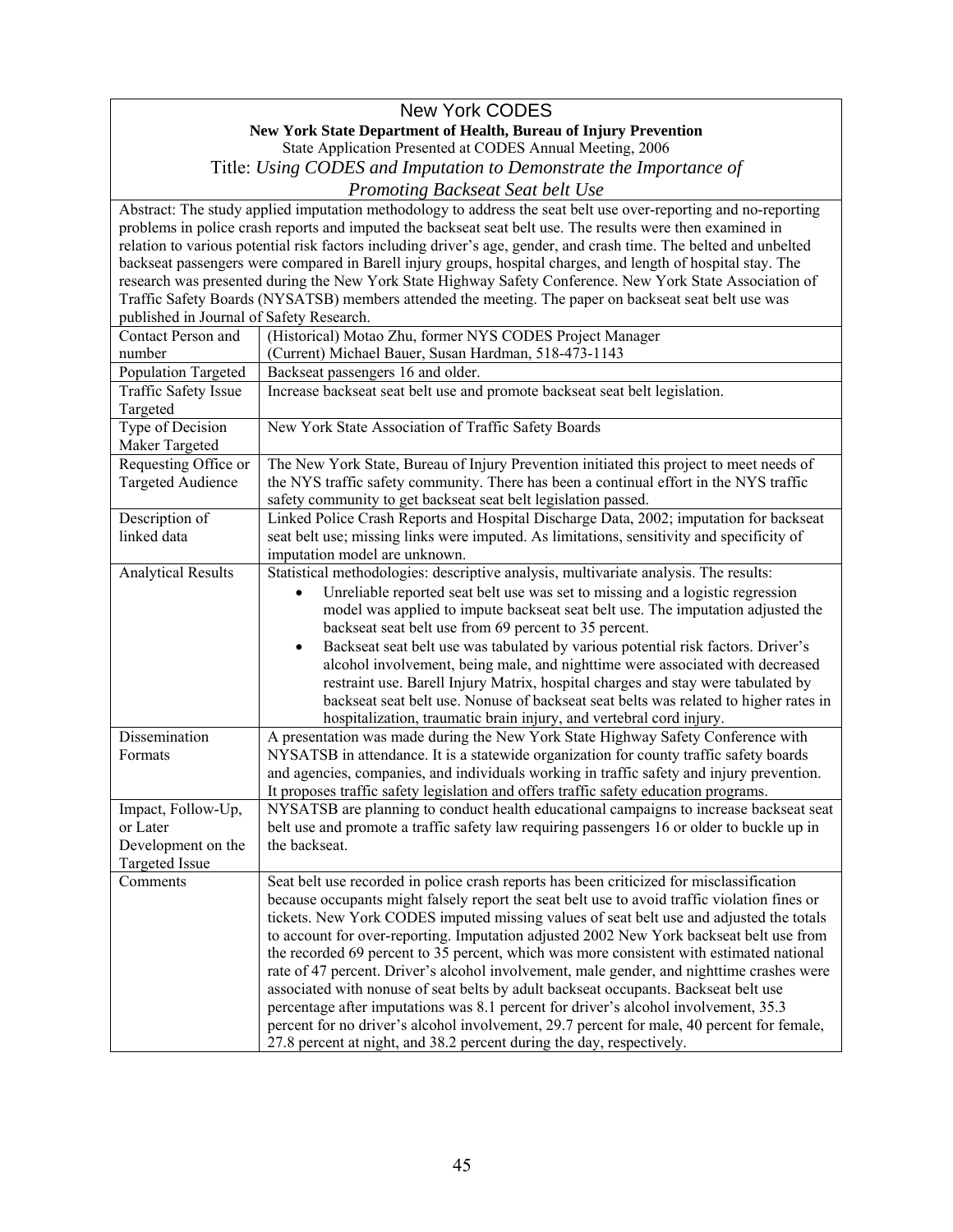#### New York CODES **New York State Department of Health, Bureau of Injury Prevention**  State Application Presented at CODES Annual Meeting, 2007

Title: *Using Multiply Imputed CODES Data to Identify Risk Factors and* 

*Reveal Societal Costs in Teen Driving* 

 State Department of Health, Bureau of Injury Prevention's annual training workshops for local health departments Abstract: The linked and multiply imputed 2005 Police Crash Reports, Emergency Department and Hospital Discharge Data were examined to determine the risk factors and societal costs for drivers who were aged 16–20. Teen drivers and 25–49-year-old drivers were compared for traffic crash and injury rates, emergency department visit rates, hospitalization rates, and crash contributing factors. These data were used to estimate the societal costs for vehicle occupants riding with teen drivers involved in crashes, and vehicle occupants involved in crashes when the teen driver was at fault or speeding. The analysis results were used to prioritize the contents for the New York and traffic safety agencies. The CODES application on teen drivers was also presented during the training.

| Contact Person and        | (Historical) Motao Zhu, former New York CODES Project Manager                               |
|---------------------------|---------------------------------------------------------------------------------------------|
| Number                    | (Current) Michael Bauer, Susan Hardman, 518-473-1143                                        |
| Population/               | Teen drivers (16–20 years old)                                                              |
| Problem Targeted          |                                                                                             |
| <b>Targeted Issue</b>     | Reduce traffic crashes, injuries, and societal costs due to teen drivers.                   |
| Requesting Office or      | New York's Bureau of Injury Prevention initiated this project to better understand the      |
| <b>Targeted Audience</b>  | issues surrounding teen drivers. This is an important issue in New York and the             |
|                           | information gathered from the CODES analysis will help the New York traffic safety          |
|                           | community prioritize there agenda around this problem                                       |
| Data Used                 | Data sources: crash, emergency department, inpatient                                        |
|                           | Data year: 2005                                                                             |
|                           | Quality, comprehensiveness, representativeness: missing links were imputed, missing         |
|                           | values were imputed, multiply imputed data were analyzed                                    |
| Methodology and           | Statistical methodologies and descriptive analysis. The results:                            |
| <b>Analytical Results</b> | The crash-related emergency department visit and hospitalization per 1,000                  |
|                           | licensed drivers were 15.7 and 1.2 for 16- to 20-year-old drivers, which were               |
|                           | double the rates for 25- to 49-year-old drivers.                                            |
|                           | The societal costs for vehicle occupants riding with teen drivers involved in<br>$\bullet$  |
|                           | crashes was \$1.8 billion in 2005.                                                          |
|                           |                                                                                             |
|                           |                                                                                             |
| Dissemination             | 1) Tables and talks within the NYSDOH and the development of a training plan.               |
| Formats                   | 2) Oral presentation during the training focused on topics related to revealing the risk    |
|                           | factors and societal costs for teen drivers for local health departments and traffic safety |
|                           | agencies.                                                                                   |
| Impact, Follow-Up,        | 1) The NYSDOH and BIP used the CODES application to prioritize the training contents.       |
| or Later                  | 2) Local health departments and traffic safety agencies will use the CODES application to   |
| Development on the        | develop strategies to reduce teen driver crashes, injuries, and societal costs.             |
| <b>Targeted Issue</b>     |                                                                                             |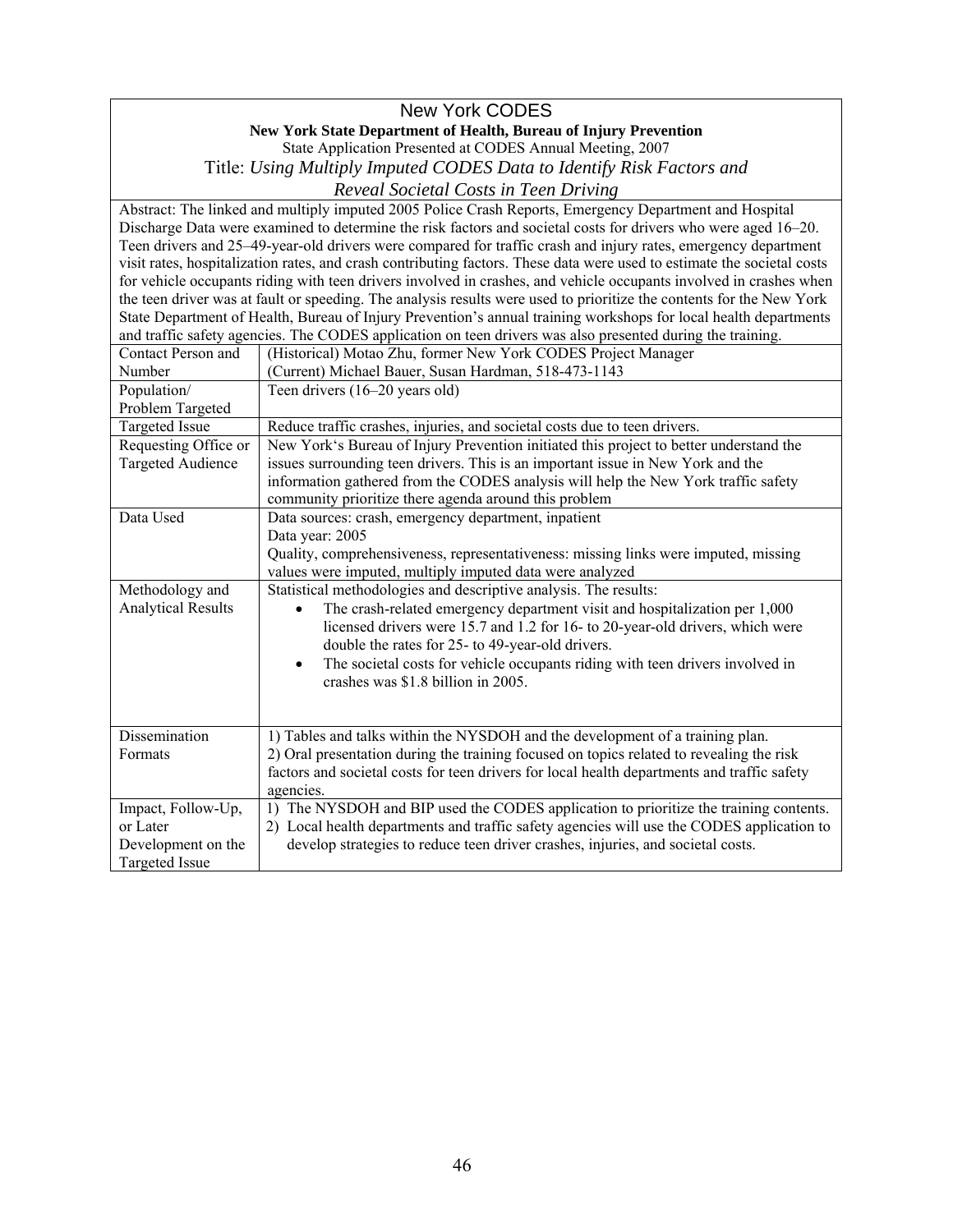|                                                                                                                          | Ohio CODES                                                                                                                           |  |
|--------------------------------------------------------------------------------------------------------------------------|--------------------------------------------------------------------------------------------------------------------------------------|--|
|                                                                                                                          |                                                                                                                                      |  |
| Center for Injury Research and Policy, Nationwide Children's Hospital<br>http://sharedoc.nchri.org/CIRP/Pages/CODES.aspx |                                                                                                                                      |  |
| State Application Presented at CODES Annual Meeting, 2006                                                                |                                                                                                                                      |  |
| Title: Boost Advisory Board Interest in CODES                                                                            |                                                                                                                                      |  |
|                                                                                                                          | Abstract: Ohio recently completed its first CODES data linkage, and thus, new information regarding motor vehicle                    |  |
|                                                                                                                          | crashes and their medical and financial outcomes are now available. An advisory board meeting was held to announce this              |  |
|                                                                                                                          | achievement. A presentation was given to review information about CODES and to show preliminary results to generate                  |  |
|                                                                                                                          | interest and to facilitate discussion. Discussions allowed the CODES team to hear the suggestions of traffic safety partners.        |  |
|                                                                                                                          | The applications below were still in progress at the time of this abstract, as data linkage had only recently been completed.        |  |
| Contact Person and                                                                                                       | Gary Smith, M.D., Dr.P.H., Principal Investigator, 614-722-2400                                                                      |  |
| Number                                                                                                                   | (Historical) Kristen Conner, M.P.H., former CODES Data Manager                                                                       |  |
| Population Targeted                                                                                                      | Restrained/Unrestrained, Alcohol Impaired, Teen Drivers                                                                              |  |
| <b>Traffic Safety Issue</b>                                                                                              | Restrained/Unrestrained: Support for primary belt use.                                                                               |  |
| Targeted                                                                                                                 | Alcohol Impaired: Support BAC .08 law.                                                                                               |  |
|                                                                                                                          | Teen Drivers: Support GDL law.                                                                                                       |  |
| Requesting Office or                                                                                                     | Advisory Board (representation of groups with traffic safety interests in Ohio).                                                     |  |
| Targeted Audience                                                                                                        | Eventually will target legislators                                                                                                   |  |
| Description of                                                                                                           | Preliminary results analysis used crash records linked with hospital inpatient data for 2002. Data                                   |  |
| linked data                                                                                                              | were linked using multiple imputations of missing links.                                                                             |  |
| <b>Analytical Results</b>                                                                                                | Linked imputed CODES data were analyzed using SAS. Median length of stay and median total                                            |  |
|                                                                                                                          | hospital charges were reported.                                                                                                      |  |
|                                                                                                                          | 1. Data Model for Restraint Use:                                                                                                     |  |
|                                                                                                                          | "Restrained" included any indicator of belt use or a child safety seat. "Unrestrained" indicated that                                |  |
|                                                                                                                          | the vehicle occupant had no form of restraint use. These two categories were compared by age                                         |  |
|                                                                                                                          | groupings.                                                                                                                           |  |
|                                                                                                                          | Results: Graphs of hospital charges were effective in displaying the benefits of restraint use.<br>2. Data Model for Alcohol Use:    |  |
|                                                                                                                          | "Alcohol involved" included any person with an indication that alcohol or alcohol and drugs were                                     |  |
|                                                                                                                          | suspected in a crash. "No alcohol involved" included people who had no alcohol exposure, who                                         |  |
|                                                                                                                          | had been drinking but were not impaired, or where drugs only were suspected. Again, these two                                        |  |
|                                                                                                                          | categories were compared by age groupings.                                                                                           |  |
|                                                                                                                          | Results: Length of stay showed no effects. Alcohol use had higher charges for most age groups.                                       |  |
|                                                                                                                          | Data is reported for all occupants involved in a crash; however, the alcohol flag indicates alcohol                                  |  |
|                                                                                                                          | use by drivers in crashes.                                                                                                           |  |
|                                                                                                                          | 3. Data Model for Teen Drivers:                                                                                                      |  |
|                                                                                                                          | Flagged for "Drivers" only, age 15 to 19. Compared single-occupant crashes (driver alone) to                                         |  |
|                                                                                                                          | crashes with four total occupants.<br>Results: Length of stay and charges showed no effects for number of occupants. This may be due |  |
|                                                                                                                          | to the small number of crashes with four occupants. Crashes with two or more occupants are                                           |  |
|                                                                                                                          | compared with single-occupant crashes.                                                                                               |  |
| Dissemination                                                                                                            | A presentation was given that reviewed the origins of CODES, Ohio CODES goals, and linkage                                           |  |
| Formats                                                                                                                  | techniques. Results were presented in frequency tables and bar charts. Bar charts displaying                                         |  |
|                                                                                                                          | differences between groups for hospital charges effectively communicated the results of analyses.                                    |  |
| Impact, Follow-Up,                                                                                                       | The CODES team noted the input from the advisory board. The CODES team is working closely                                            |  |
| or Later                                                                                                                 | with the Ohio Department of Public Safety to focus on analysis of topics of interest to the traffic                                  |  |
| Development on the                                                                                                       | safety community. New results will be presented when available. More useful results will be                                          |  |
| Targeted Issue                                                                                                           | obtained when the above suggestions are taken into account during future analyses to generate                                        |  |
|                                                                                                                          | CODES reports, fact sheets, etc.                                                                                                     |  |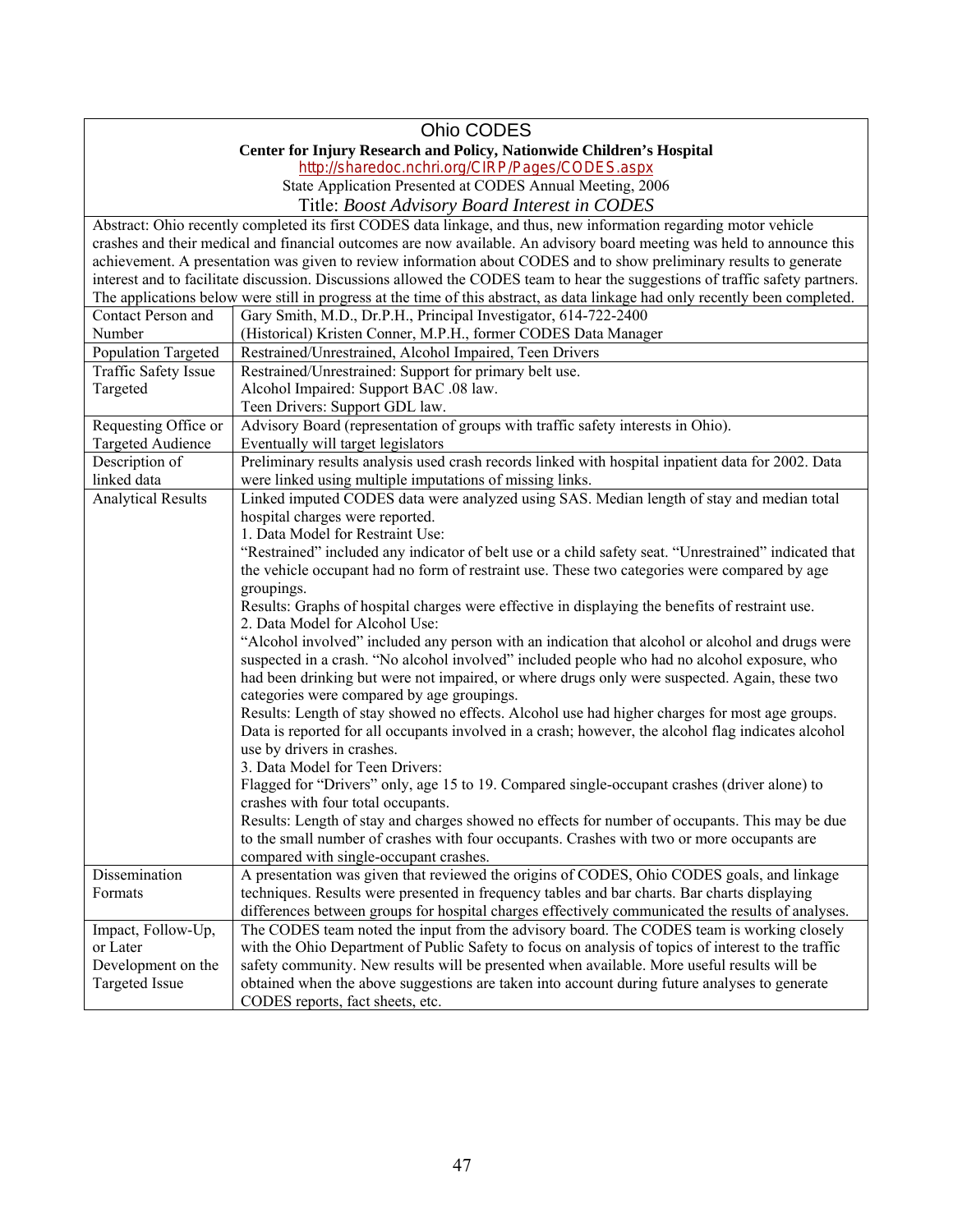| Ohio CODES                                                            |                                                                                                                                                                      |  |
|-----------------------------------------------------------------------|----------------------------------------------------------------------------------------------------------------------------------------------------------------------|--|
| Center for Injury Research and Policy, Nationwide Children's Hospital |                                                                                                                                                                      |  |
| http://sharedoc.nchri.org/CIRP/Pages/CODES.aspx                       |                                                                                                                                                                      |  |
|                                                                       | State Application Presented at CODES Annual Meeting, 2006                                                                                                            |  |
|                                                                       | Title: The Impact of a Standard Enforcement Safety Belt Law on Fatalities and Hospital                                                                               |  |
|                                                                       | Charges in Ohio: An Analysis Using 2003 Ohio CODES Data                                                                                                              |  |
|                                                                       | Abstract: The effect that enactment of a standard enforcement seat belt law in Ohio would have on                                                                    |  |
|                                                                       | hospital charges and direct medical costs due to motor vehicle crashes was analyzed with a focus on the                                                              |  |
| impact to the State's Medicaid system.                                |                                                                                                                                                                      |  |
| Contact Person and                                                    | Gary Smith, M.D., Dr.P.H., Principal Investigator, 614-722-2400                                                                                                      |  |
| Number                                                                | (Historical) Kristen Conner, M.P.H., former CODES Data Manager                                                                                                       |  |
| Population/                                                           | Unrestrained motor vehicle occupants in Ohio                                                                                                                         |  |
| Problem Targeted                                                      |                                                                                                                                                                      |  |
| <b>Targeted Issue</b>                                                 | Support for primary enforcement seat belt legislation                                                                                                                |  |
| Requesting Office or                                                  | Analysis was planned in conjunction with the Governor's Highway Safety Office                                                                                        |  |
| <b>Targeted Audience</b>                                              | to support Ohio Department of Public Safety and Ohio Seatbelt Coalition;                                                                                             |  |
|                                                                       | handouts provided to Ohio legislators                                                                                                                                |  |
| Data Used                                                             | This analysis used crash records linked with hospital emergency department and                                                                                       |  |
|                                                                       | inpatient data for 2003. Multiple imputation of missing links (five imputations)                                                                                     |  |
|                                                                       | and multiple imputation for missing data were used to analyze the data.                                                                                              |  |
| Methodology and                                                       | Unrestrained motor vehicle crash victims in the linked database were divided into                                                                                    |  |
| <b>Analytical Results</b>                                             | three categories based on the nature of injury: TBI, SCI, and all other injuries. In                                                                                 |  |
|                                                                       | order to accurately apply NHTSA-reported seat belt effectiveness rates, the                                                                                          |  |
|                                                                       | analysis was limited to occupants of a passenger car or light truck who were older                                                                                   |  |
|                                                                       | than 4 with a motorist safety equipment code of lap belt only, lap/shoulder belt,                                                                                    |  |
|                                                                       | child safety seat, or unknown. The resulting data set included 51,960 linked crash                                                                                   |  |
|                                                                       | and hospital records with charges totaling $$108.8$ million (n=51,313).<br><u>Results</u> : Overall, 12 percent ( $n=6,113$ ) of our linked population was unbelted. |  |
|                                                                       | Total hospital charges for the unbelted occupants was \$29.2 million $(n=6,031)$ .                                                                                   |  |
|                                                                       | Medicaid was the primary payer for 10 percent $(n=5,612)$ of occupants. Using our                                                                                    |  |
|                                                                       | estimated increase in seat belt use to 92 percent, the projected total direct medical                                                                                |  |
|                                                                       | cost savings to Medicaid over 10 years for hospitalizations that occur in 2007                                                                                       |  |
|                                                                       | alone was \$15.4 million. Assuming passage of a standard enforcement seat belt                                                                                       |  |
|                                                                       | law in 2007, cumulative costs savings to Ohio's Medicaid system over 10 years                                                                                        |  |
|                                                                       | was projected to be more than \$91.2 million. In addition, it was estimated that a                                                                                   |  |
|                                                                       | minimum of 18 fatalities would be prevented in 1 year. Our estimates are                                                                                             |  |
|                                                                       | considered underestimates as we were unable to ascertain costs associated with                                                                                       |  |
|                                                                       | injuries treated in a non-hospital setting; only motor vehicle occupants older than                                                                                  |  |
|                                                                       | 4 were included; and the costs associated with those motor vehicle crash victims                                                                                     |  |
|                                                                       | who died at the scene were not included.                                                                                                                             |  |
| Dissemination                                                         | A formal report and a brief, one-page summary sheet were prepared and submitted                                                                                      |  |
| Formats                                                               | to the Ohio Department of Public Safety. The Governor's Highway Safety Office                                                                                        |  |
|                                                                       | joined us in publicizing and sharing our results with the Governor and other                                                                                         |  |
|                                                                       | legislators. The report and summary are posted at:                                                                                                                   |  |
|                                                                       | http://sharedoc.nchri.org/CIRP/CODES/Abstract_StdEnforcement.pdf                                                                                                     |  |
|                                                                       | http://sharedoc.nchri.org/CIRP/CODES/Full%20Report StdEnforcement.pdf                                                                                                |  |
|                                                                       | The Ohio Seatbelt Coalition used our findings on cost savings in a FAQ sheet                                                                                         |  |
|                                                                       | developed for the most recent attempt to pass a primary enforcement law. That                                                                                        |  |
|                                                                       | FAQ is at http://www.morpc.org/pdf/FAQs media.pdf                                                                                                                    |  |
| Impact, Follow-Up, or                                                 | The GHSO took note of the results and potential impact. The report was shared                                                                                        |  |
| Later Development on                                                  | with the director of ODPS, the Governor of Ohio, and other legislators. The                                                                                          |  |
| the Targeted Issue                                                    | standard enforcement legislation was re-introduced in the Ohio legislature in 2009                                                                                   |  |
|                                                                       | but was defeated.                                                                                                                                                    |  |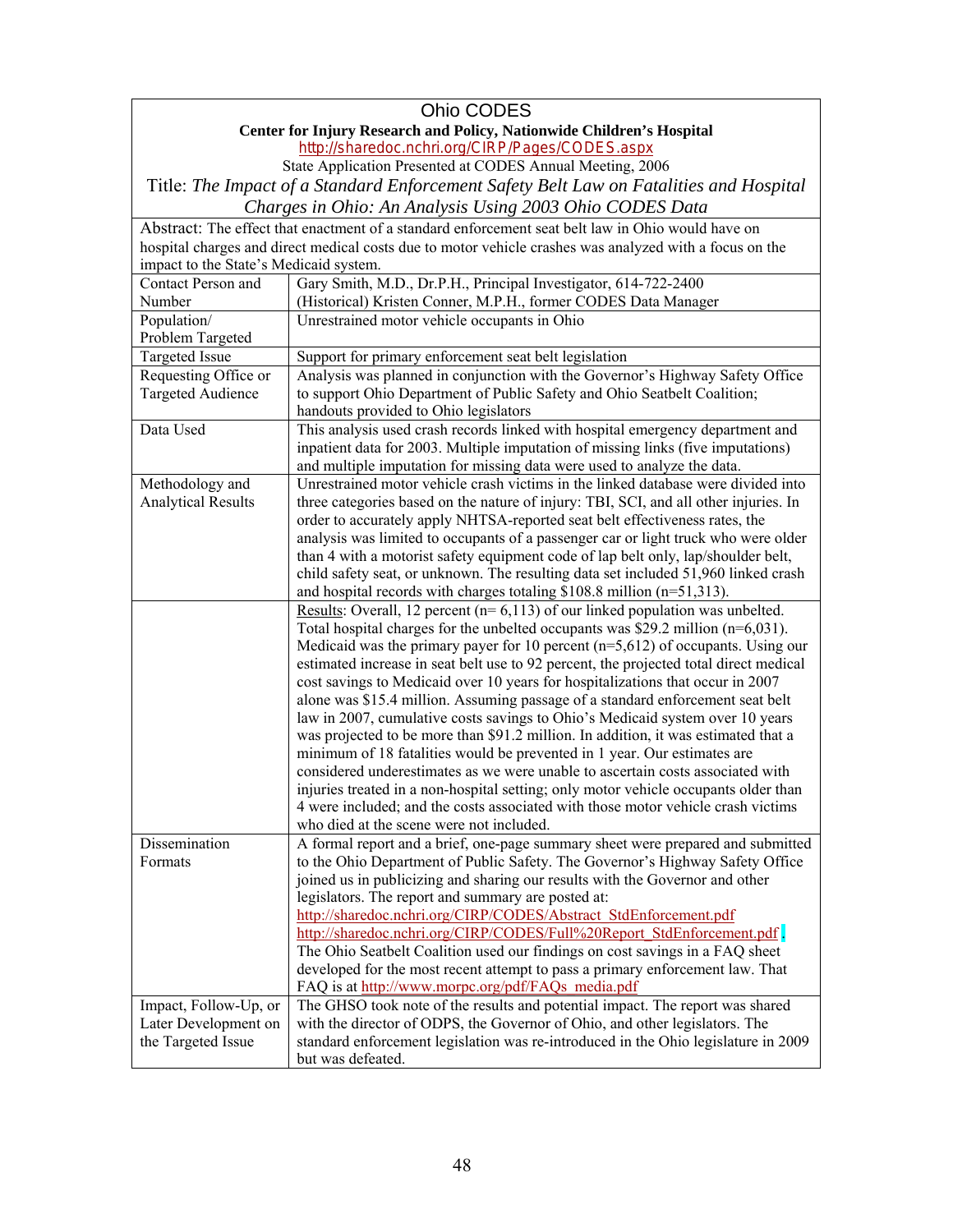|                                                           | <b>Rhode Island CODES</b>                                                                                                       |  |
|-----------------------------------------------------------|---------------------------------------------------------------------------------------------------------------------------------|--|
|                                                           | Rhode Island Department of Health, Center for Health Data and Analysis                                                          |  |
| www.health.ri.gov/chic/statistics/codes.php               |                                                                                                                                 |  |
| State Application Presented at CODES Annual Meeting, 2006 |                                                                                                                                 |  |
|                                                           | Title: Rhode Island CODES Provides Expert Participation                                                                         |  |
|                                                           | Abstract: Rhode Island's CODES-linked data results and other highway safety and public health information                       |  |
|                                                           | has been used in support of stricter laws against driving under the influence.                                                  |  |
| <b>Contact Person and</b>                                 | Ted Donnelly, 401-222-5142, Edward.Donnelly@health.ri.gov                                                                       |  |
| Number                                                    |                                                                                                                                 |  |
| Population Targeted                                       | All drivers in Rhode Island.                                                                                                    |  |
| Traffic Safety Issue                                      | Reduce the percentage of highway traffic fatalities that are alcohol-related.                                                   |  |
| Targeted<br>Requesting Office or                          | Breathalyzer refusals are high in Rhode Island due to weak law and light penalty.<br>Legislators and policy-makers              |  |
| <b>Targeted Audience</b>                                  |                                                                                                                                 |  |
| Description of linked                                     | Rhode Island CODES links Crash, EMS, hospital, and fatality records data. Crash                                                 |  |
| data                                                      | records are available for all people in reported crashes and hospital data is complete                                          |  |
|                                                           | and of high quality. Rhode Island CODES has five years of linked records, from                                                  |  |
|                                                           | 2000 to 2004.                                                                                                                   |  |
| <b>Analytical Results</b>                                 | Standard descriptions with median and mean hospital charges, length of stay, and                                                |  |
|                                                           | mortality are reported as outcomes. Mortality reports, enhanced with data from the                                              |  |
| <b>Dissemination Formats</b>                              | Fatality Analysis Reporting System, are presented.<br>This application derived from a presentation at the CODES annual national |  |
|                                                           | Technical Assistance meeting of 2005.                                                                                           |  |
|                                                           |                                                                                                                                 |  |
|                                                           | Formal presentations were delivered to highlight the significant number of fatal                                                |  |
|                                                           | crashes that were alcohol-related and call for stricter laws and more rigorous                                                  |  |
|                                                           | enforcement. Part of the argument was that although other New England States had                                                |  |
|                                                           | improved on this measure in recent years, Rhode Island had not shown measurable                                                 |  |
|                                                           | improvement.                                                                                                                    |  |
|                                                           | Substance Abuse and Mental Health Services Administration tables were also                                                      |  |
|                                                           | created showing that Rhode Island is among the States with highest rates of binge                                               |  |
|                                                           | drinking and illicit drug use. At the same time, Rhode Islanders were among those                                               |  |
|                                                           | least likely to see binge drinking and illicit drug use as problems.                                                            |  |
| Impact, Follow-Up, or                                     | Legislation to stiffen penalties for breathalyzer refusal is making its way through                                             |  |
| Later Development on                                      | committee with multiple sponsors and strong support.                                                                            |  |
| the Targeted Issue                                        |                                                                                                                                 |  |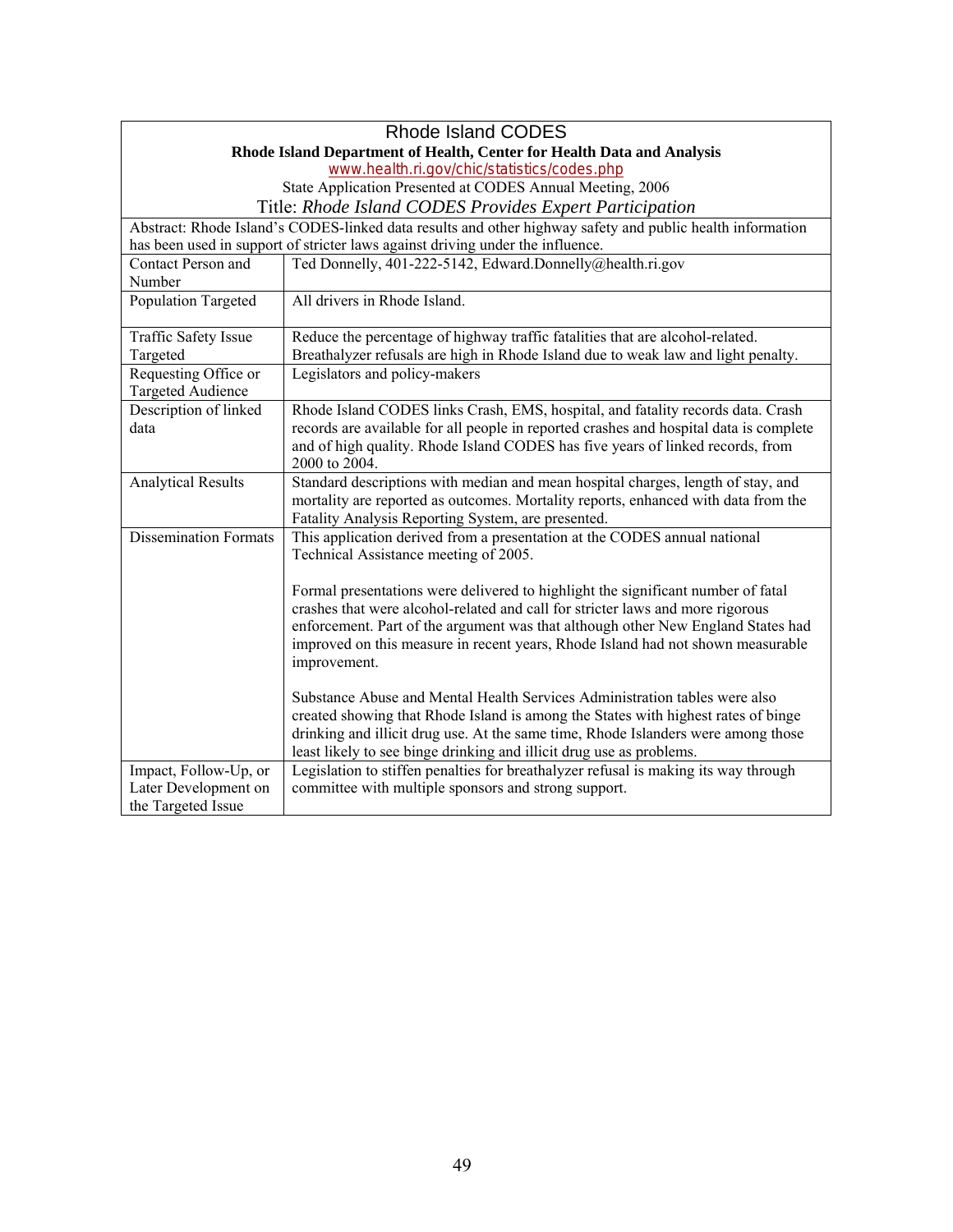| <b>Rhode Island CODES</b>                                                  |                                                                                                               |  |
|----------------------------------------------------------------------------|---------------------------------------------------------------------------------------------------------------|--|
| Rhode Island Department of Health, Center for Health Data and Analysis     |                                                                                                               |  |
| www.health.ri.gov/chic/statistics/codes.php                                |                                                                                                               |  |
|                                                                            | State Application Presented at CODES Annual Meeting, 2007                                                     |  |
| Title: Elder Occupants in Motor Vehicle Crashes: Forecasting Health Burden |                                                                                                               |  |
|                                                                            | Abstract: Statistically, Rhode Island's older occupants are more likely to be hospitalized or fatally injured |  |
|                                                                            | after a motor vehicle crash. Understanding the differences and considering the age distribution of the        |  |
|                                                                            | population can help in planning policies on future highway safety interventions.                              |  |
| Contact Person and                                                         | Ted Donnelly, 401-222-5142, Edward.Donnelly@health.ri.gov                                                     |  |
| Number                                                                     |                                                                                                               |  |
| Population/                                                                | Compares older occupants with other age groups by hospital outcomes, including                                |  |
| Problem Targeted                                                           | length of stay, charges, payer, and discharge status.                                                         |  |
|                                                                            |                                                                                                               |  |
| <b>Targeted Issue</b>                                                      | Highway safety interventions will be targeted and the age structure of the                                    |  |
|                                                                            | population in the future will be considered.                                                                  |  |
| Requesting Office or                                                       | Rhode Island CODES Professional Advisory Committee, which includes data                                       |  |
| <b>Targeted Audience</b>                                                   | owners, public interest groups (e.g., Mother Against Drunk Driving), injury                                   |  |
|                                                                            | control, and law enforcement.                                                                                 |  |
|                                                                            |                                                                                                               |  |
| Data Used                                                                  | This analysis used CODES probabilistic linkages of 2003 records from Crash,                                   |  |
|                                                                            | EMS, and hospital discharge data. Missing values were multiply imputed as were                                |  |
|                                                                            | missing record linkages.                                                                                      |  |
|                                                                            |                                                                                                               |  |
| Methodology and                                                            | Analysis included the distribution of occupants in crashes by sex, age group, and                             |  |
| <b>Analytical Results</b>                                                  | level of care. Occupants admitted to the hospital differed in charges and length of                           |  |
|                                                                            | stay by age group and payer. Restraint use is not uniformly associated with lower                             |  |
|                                                                            | charges or shorter hospital stays.                                                                            |  |
|                                                                            |                                                                                                               |  |
| Dissemination                                                              | This material was presented at a number of venues, culminating with a meeting of                              |  |
| Formats                                                                    | the Rhode Island CODES Professional Advisory Committee. The Rhode Island                                      |  |
|                                                                            | CODES presentations emphasized the use of Bayesian probabilistic linkage                                      |  |
|                                                                            | without providing a detailed explanation of the method. Those who attended these                              |  |
|                                                                            | presentations expressed interest in graphic representations of the progression of                             |  |
|                                                                            | large and small age cohorts through the lifespan.                                                             |  |
|                                                                            | This analysis and presentation further supports the continued emphasis on                                     |  |
| Impact, Follow-Up,<br>or Later                                             | interventions with older people.                                                                              |  |
| Development on the                                                         |                                                                                                               |  |
| <b>Targeted Issue</b>                                                      |                                                                                                               |  |
|                                                                            |                                                                                                               |  |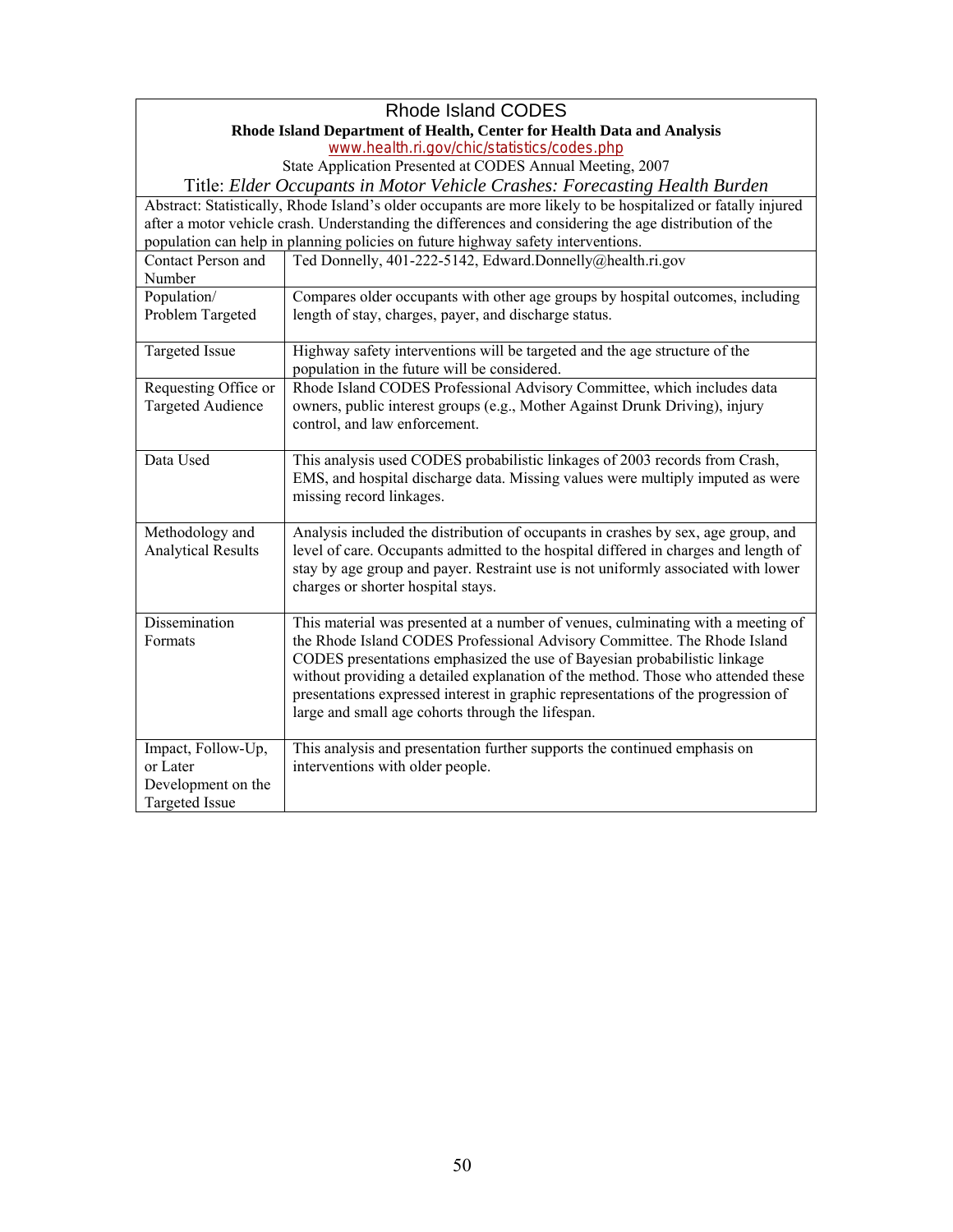|                                                           | South Carolina CODES                                                                                                                                                                    |  |
|-----------------------------------------------------------|-----------------------------------------------------------------------------------------------------------------------------------------------------------------------------------------|--|
|                                                           | South Carolina State Budget and Control Board, Office of Research and Statistics                                                                                                        |  |
|                                                           | www.ors2.state.sc.us (select SC CODES project)                                                                                                                                          |  |
| State Application Presented at CODES Annual Meeting, 2006 |                                                                                                                                                                                         |  |
| Title: Providing Information to Support Decision Making   |                                                                                                                                                                                         |  |
|                                                           | Abstract: South Carolina CODES data are used each year to support proposed changes to traffic related laws that                                                                         |  |
|                                                           | are debated in the South Carolina Legislature.                                                                                                                                          |  |
| Contact Person and                                        | Tracy Joyce Smith 803-898-9948                                                                                                                                                          |  |
| Number                                                    |                                                                                                                                                                                         |  |
| <b>Population Targeted</b>                                | Targeted problems are those in which traffic safety legislation is being considered:                                                                                                    |  |
|                                                           | motorcycle riders and driving under the influence.                                                                                                                                      |  |
| Traffic Safety Issue                                      | Legislative issues being considered in current session:                                                                                                                                 |  |
| Targeted                                                  | 1. Driving-under-the-influence crashes                                                                                                                                                  |  |
|                                                           | Motor vehicle crash outcome by primary payer, State total, South Carolina,                                                                                                              |  |
|                                                           | 2003.                                                                                                                                                                                   |  |
|                                                           | Hospital and emergency department charges at the State and county level.<br>$\bullet$                                                                                                   |  |
|                                                           | Motor vehicle crash outcome by driver gender for crashes with at least one                                                                                                              |  |
|                                                           | driver under the influence, State and county level.                                                                                                                                     |  |
|                                                           | 2. Motorcycle crashes                                                                                                                                                                   |  |
|                                                           | Estimated economic cost of motorcycle crashes, injuries, and fatalities in South                                                                                                        |  |
|                                                           | Carolina for the last five years.                                                                                                                                                       |  |
|                                                           | Estimated economic cost of motorcycle crashes, injuries and fatalities at<br>$\bullet$                                                                                                  |  |
|                                                           | signalized intersections.                                                                                                                                                               |  |
|                                                           | Estimated economic impact from red light running crashes.                                                                                                                               |  |
| Requesting Office or<br><b>Targeted Audience</b>          | The requesting office for the majority of requests is the SC DOT, Office of Highway<br>Safety. The OHS then combines our analysis with information gathered from other                  |  |
|                                                           | sources to create profiles at the State and county levels. The OHS then distributes these                                                                                               |  |
|                                                           | profiles to the appropriate traffic safety stakeholders, legislators, etc. Legislators receive                                                                                          |  |
|                                                           | information specific to their represented counties, etc.                                                                                                                                |  |
| Description of                                            | The South Carolina CODES project links crash reports with inpatient hospitalizations and                                                                                                |  |
| linked data                                               | emergency department visits from 1998 to 2000, which included emergency medical                                                                                                         |  |
|                                                           | services as well. South Carolina's data linkage is of a high quality due to the identifiers                                                                                             |  |
|                                                           | available to the project. These links are representative of the population based on                                                                                                     |  |
|                                                           | statistical testing of these data.                                                                                                                                                      |  |
| <b>Analytical Results</b>                                 | The analytical reports for these various legislative initiatives were customized to the                                                                                                 |  |
|                                                           | audience. Reports addressing the topic were targeted to legislator's districts, county safety                                                                                           |  |
|                                                           | coalitions, or other geographic areas of interest. The ability to customize specific safety                                                                                             |  |
|                                                           | reports on short notice makes the information "local."                                                                                                                                  |  |
| Dissemination                                             | The Office of Research and Statistics provides the data to the South Carolina Department                                                                                                |  |
| Formats                                                   | of Transportation and the Department of Public Safety, both partners in the CODES                                                                                                       |  |
|                                                           | project. Resources from these organizations tailor the information to fact sheets, reports,                                                                                             |  |
|                                                           | PowerPoint presentations, and other means of dissemination.                                                                                                                             |  |
| Impact, Follow-Up,                                        | Linked CODES data was instrumental in the passage of legislation to raise the fine for                                                                                                  |  |
| or Later                                                  | children who were not properly restrained. South Carolina Governor Mark Sanford vetoed                                                                                                  |  |
| Development on the                                        | legislation raising the fine from \$25 to \$150. Both the House and Senate over-rode the                                                                                                |  |
| <b>Targeted Issue</b>                                     | veto and the legislation has become law.                                                                                                                                                |  |
|                                                           |                                                                                                                                                                                         |  |
|                                                           | Reports on motorcycle issues were requested by the House of Representatives to address<br>issues related to red lights, redefining classes of motor vehicles, and evaluating the safety |  |
|                                                           | issues for a variety of legislation. Reports on motorcycle use supported changes in                                                                                                     |  |
|                                                           | legislation, which included revising definitions for types of motor vehicles, addressing the                                                                                            |  |
|                                                           | increase in injuries for people under 18, and other safety issues.                                                                                                                      |  |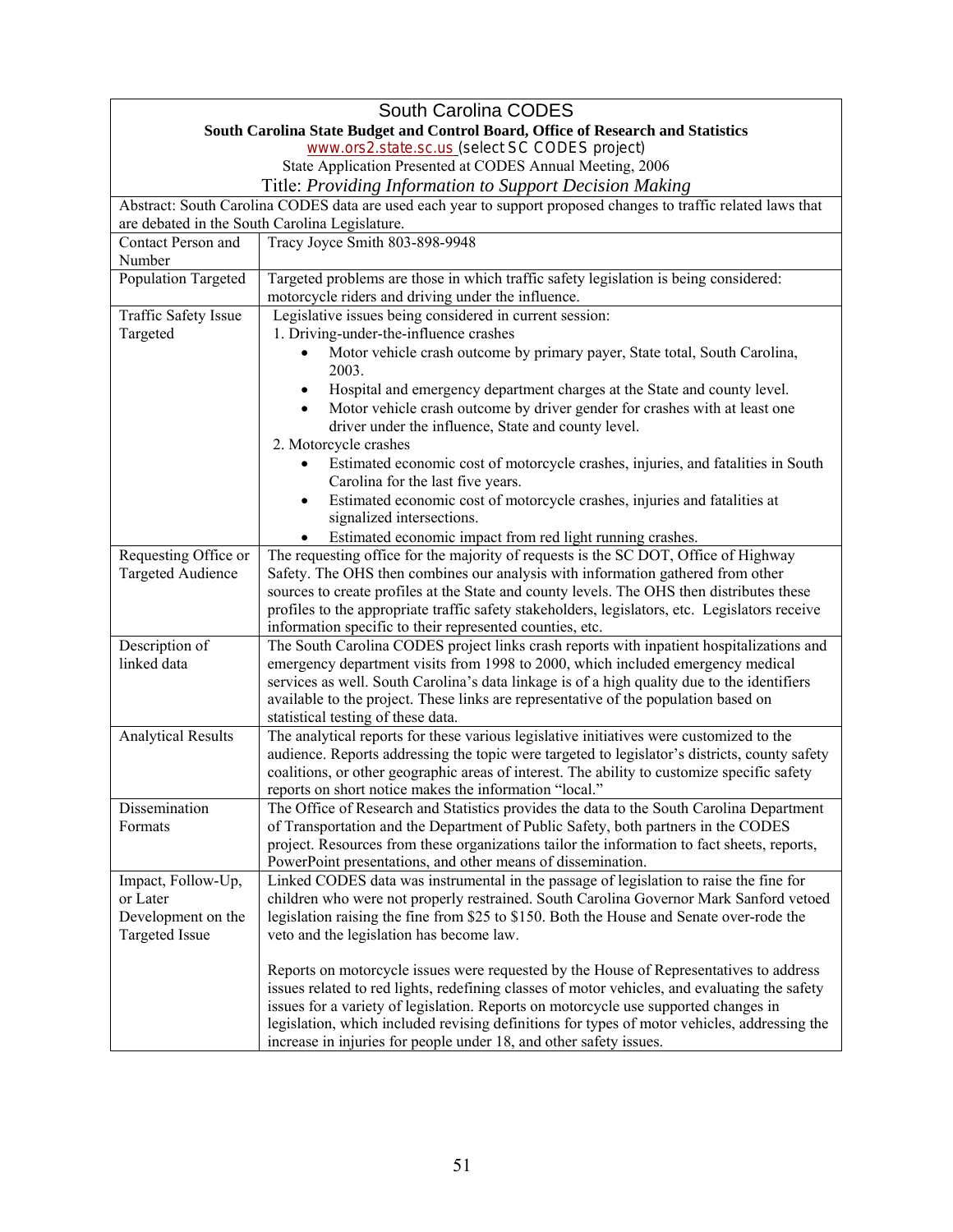|                                                                                                            | South Carolina CODES                                                                                                                                                                                                                                                                                                                                                                                                                                                                                                                                                          |  |
|------------------------------------------------------------------------------------------------------------|-------------------------------------------------------------------------------------------------------------------------------------------------------------------------------------------------------------------------------------------------------------------------------------------------------------------------------------------------------------------------------------------------------------------------------------------------------------------------------------------------------------------------------------------------------------------------------|--|
|                                                                                                            | South Carolina State Budget and Control Board, Office of Research and Statistics                                                                                                                                                                                                                                                                                                                                                                                                                                                                                              |  |
| www.ors2.state.sc.us (select SC CODES project)                                                             |                                                                                                                                                                                                                                                                                                                                                                                                                                                                                                                                                                               |  |
| State Application Presented at CODES Annual Meeting, 2007<br>Title: The Continuing Saga of DUI Legislation |                                                                                                                                                                                                                                                                                                                                                                                                                                                                                                                                                                               |  |
|                                                                                                            | Abstract: CODES data is used to develop various media products that are distributed to members of the South                                                                                                                                                                                                                                                                                                                                                                                                                                                                   |  |
|                                                                                                            | Carolina legislature and traffic safety decision-makers to illustrate the medical and financial consequences of                                                                                                                                                                                                                                                                                                                                                                                                                                                               |  |
|                                                                                                            | under-the-influence drivers involved in crashes. The data is analyzed at a local level to show local consequences.                                                                                                                                                                                                                                                                                                                                                                                                                                                            |  |
| Contact Person and<br>Number                                                                               | Tracy Joyce Smith, 803-898-9948                                                                                                                                                                                                                                                                                                                                                                                                                                                                                                                                               |  |
| Population/                                                                                                | The State-specific application targets driving under the influence.                                                                                                                                                                                                                                                                                                                                                                                                                                                                                                           |  |
| Problem Targeted                                                                                           |                                                                                                                                                                                                                                                                                                                                                                                                                                                                                                                                                                               |  |
| <b>Targeted Issue</b>                                                                                      | The South Carolina application provides data that support revising the current legislation<br>(per South Carolina's DUI law) to clarify ambiguities in the original legislation.                                                                                                                                                                                                                                                                                                                                                                                              |  |
| Requesting Office or<br><b>Targeted Audience</b>                                                           | The requesting office for most requests such as this is the South Carolina Dept. of<br>Transportation, Office of Highway Safety, which combines our analysis with information<br>gathered from other sources to create profiles at the State and county levels and then<br>distributes these profiles to the appropriate traffic safety stakeholders, such as the South<br>Carolina legislators; other targeted audiences include groups for DUI legislation (e.g.,<br>Mothers Against Drunk Driving).                                                                        |  |
| Data Used                                                                                                  | South Carolina's State-specific application includes linked data for 2001 through 2004,<br>which includes crash records, inpatient hospitalizations, and emergency department visits.<br>The high-probability linked data was used for this application. Analysis done on both<br>high-probability and imputed datasets showed that the identifiers used in the linkage are<br>highly discriminatory, corresponding to the imputed data.                                                                                                                                      |  |
| Methodology and<br><b>Analytical Results</b>                                                               | Reports were generated for each of the 46 counties in South Carolina. Each report<br>contained:<br>Number of impaired drivers involved; number and percent linked;<br>$\bullet$<br>Total and mean charges by level of care (emergency department versus<br>$\bullet$<br>inpatient);<br>Total and mean length of stay (inpatient only);<br>$\bullet$<br>Primary pay source (Medicaid, Medicare, insurance, self/indigent).<br>The objective was to show that all counties, large and small, urban and rural, are affected<br>by crashes where drivers are under the influence. |  |
| Dissemination<br>Formats                                                                                   | The South Carolina Office of Research and Statistics is a partner agency with the South<br>Carolina Department of Transportation (SC DOT). The reports primarily are in Excel<br>spreadsheets and occasionally as a static SAS report; all information is electronically<br>submitted to the SC DOT. The SC DOT, in turn, reformats and presents the information to<br>legislators and advocacy groups for use in legislative hearings and other educational<br>endeavors. The objective is to show what is happening in each legislator's specific county.                   |  |
| Impact, Follow-Up,<br>or Later<br>Development on the<br><b>Targeted Issue</b>                              | The debate on stiffer legislation for those driving under the influence is an ongoing effort,<br>much like the primary seat belt enforcement that took over five years to pass. A bill<br>designed to close many of the loopholes and enact stiffer penalties in the existing DUI<br>laws, which was introduced during last year's session, was not passed. There will be<br>another attempt to secure passage of this bill next session.                                                                                                                                     |  |
|                                                                                                            | The legislature did pass, and the Governor did sign, a comprehensive bill to reduce<br>underage drinking and underage access to alcohol. The bill also included strengthened<br>provisions for the use of alcohol ignition interlock devices.                                                                                                                                                                                                                                                                                                                                 |  |
|                                                                                                            | The CODES data (for drivers age 15 to 20 who were DUI) have been used extensively in<br>court testimony during the penalty phase of trials for vendors who have had repeat sales of<br>alcohol to minors.                                                                                                                                                                                                                                                                                                                                                                     |  |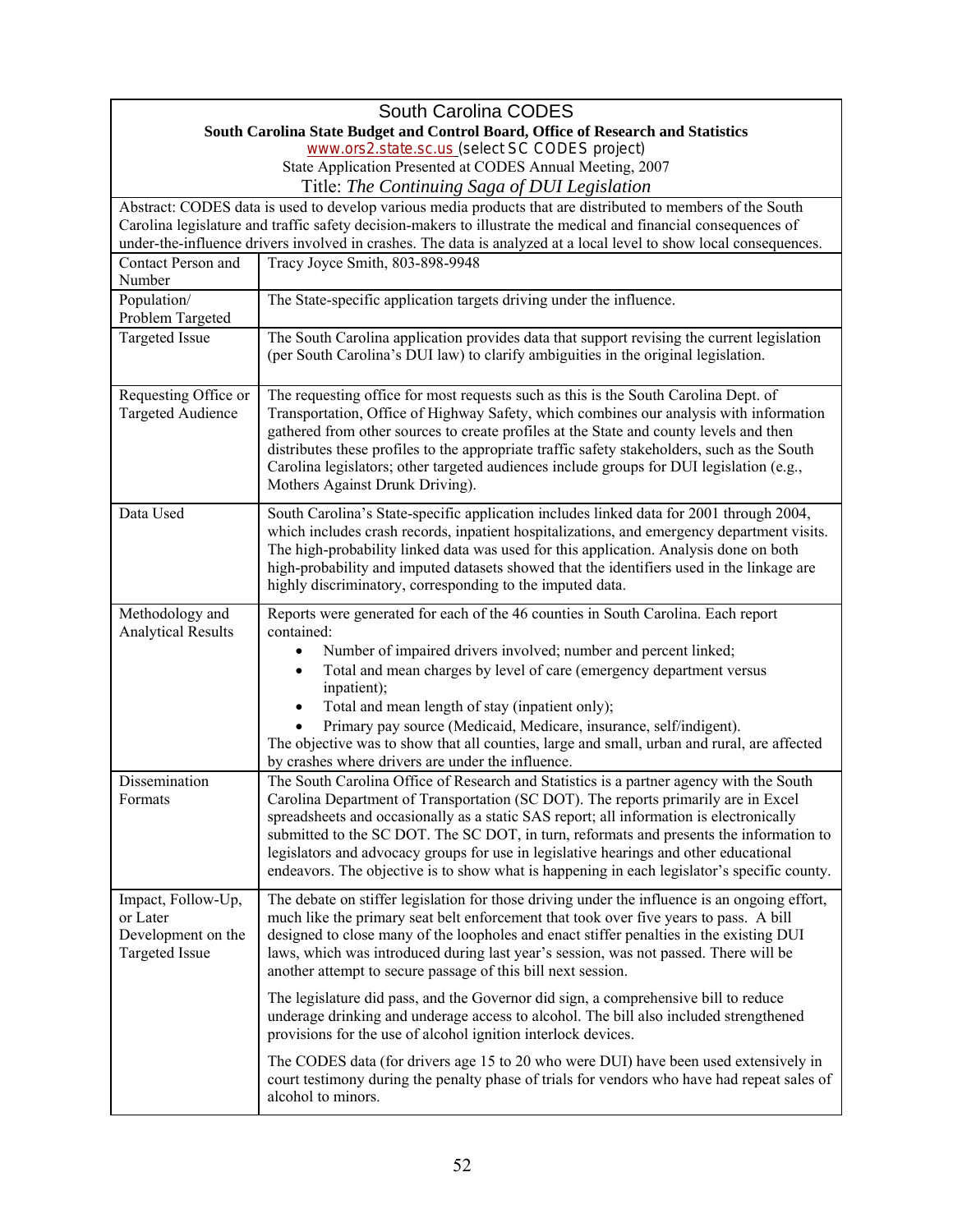# Utah CODES **University of Utah Intermountain Injury Control Research Center**

http://www.utcodes.org

State Application Presented at CODES Annual Meeting, 2006 Title: *Using CODES Data to Strengthen Utah's GDL Laws* 

Abstract: During the 1999 and 2000 Utah legislative sessions several aspects of a graduated driver licensing addition, there was no reduction in the rate of crashes resulting in an emergency department visit, hospital The results were shared in presentations at national conferences and published in *Annals of Emergency Medicine*. These findings were then published in newspapers and aired on local news outlets. Utah traffic safety advocates program were instituted. These included a mandatory minimum number of practice hours, as well as nighttime and passenger restrictions. Using a combination of crash and citation rates per licensed teen driver, Utah CODES studied the effectiveness of these new laws. The results found that while there was an overall reduction in the crash rates for 16-year-olds, this reduction was much smaller than what has been observed in other States. In admission, or death. Finally, it was found that there were very few citations issued for violating the GDL laws. asked for the findings to be presented in a fact sheet form to support legislation to strengthen the GDL system. During the 2006 legislative session, the fact sheet was distributed to all legislators and the findings were used in testimony to support the new GDL legislation. The GDL bill passed both the House of Representatives and the Senate and was signed into law by the Governor.

| Contact Person and<br>Number                                                  | Larry Cook, 801-585-9760, larry.cook@hsc.utah.edu                                                                                                                                                                                                                                                                                                                                                                                                                                                                                                                                                                                                                                                                                                                                                                                                                                                                                                                                                                                                                                  |
|-------------------------------------------------------------------------------|------------------------------------------------------------------------------------------------------------------------------------------------------------------------------------------------------------------------------------------------------------------------------------------------------------------------------------------------------------------------------------------------------------------------------------------------------------------------------------------------------------------------------------------------------------------------------------------------------------------------------------------------------------------------------------------------------------------------------------------------------------------------------------------------------------------------------------------------------------------------------------------------------------------------------------------------------------------------------------------------------------------------------------------------------------------------------------|
| <b>Population Targeted</b>                                                    | Licensed novice 16-year-old drivers.                                                                                                                                                                                                                                                                                                                                                                                                                                                                                                                                                                                                                                                                                                                                                                                                                                                                                                                                                                                                                                               |
| Traffic Safety Issue<br>Targeted                                              | Utah's GDL system                                                                                                                                                                                                                                                                                                                                                                                                                                                                                                                                                                                                                                                                                                                                                                                                                                                                                                                                                                                                                                                                  |
| Requesting Office or<br><b>Targeted Audience</b>                              | This work was planned in conjunction with the Coalition for Utah Traffic Safety (of which<br>the State Highway Safety Office and Utah Department of Health are members), the<br>Legislative Task Force for Traffic Safety, and the child advocate at Primary Children's<br>Medical Center. Target audience also includes the Governor and the Legislature.                                                                                                                                                                                                                                                                                                                                                                                                                                                                                                                                                                                                                                                                                                                         |
| Description of<br>linked data                                                 | We studied crashes involving teenage drivers between 1996 and 2001. These crashes were<br>probabilistically linked to driver license, citation/conviction, emergency department, and<br>hospital inpatient data. All data sources are statewide databases. Imputation was not used<br>for this analysis.                                                                                                                                                                                                                                                                                                                                                                                                                                                                                                                                                                                                                                                                                                                                                                           |
| <b>Analytical Results</b>                                                     | Outcomes examined included overall crash rates, nighttime crashes, crash severity<br>indicators, seat belt usage, licensure status, and citations. Rate ratios, chi-square tests, and<br>interventional time series analyses were used to assess changes before and after GDL<br>implementation. The results showed that there were 27,304 16-year-old driver crashes<br>during the study period. The overall crash rate per 1,000 licensed 16-year-old drivers<br>decreased by 5 percent, and a time-series analysis showed a reduction of 0.8 crashes per<br>month per 1,000 licensed drivers after GDL implementation. The nighttime crash rate did<br>not change. In addition, there was no decrease in the rates for crashes resulting in<br>emergency department visits, hospital admissions, or death. These results pale in<br>comparison to some States that have reported reductions in crashes between 20 percent<br>and 30 percent. Few GDL licensing citations were issued by law enforcement. In addition,<br>only five citations were written for violation of GDL. |
| Dissemination<br>Formats                                                      | Originally, the results were presented at the American Public Health Association's annual<br>meeting. A manuscript was developed from this presentation, which was published in<br>Annals of Emergency Medicine. The findings were also published in several newspapers<br>and aired on local television news programs. As a result, local traffic safety advocates<br>asked us to prepare some fact sheets about GDL along with talking points. The fact sheets<br>were given to legislators and the data were presented in committee meetings. Since the<br>data was published in a peer-reviewed journal, the results had more legitimacy for many<br>of the legislators.                                                                                                                                                                                                                                                                                                                                                                                                       |
| Impact, Follow-Up,<br>or Later<br>Development on the<br><b>Targeted Issue</b> | The new GDL bill passed both the Utah House and Senate and has been signed into law.<br>Ongoing efforts will be made to analyze the impact of the new law in the coming years.                                                                                                                                                                                                                                                                                                                                                                                                                                                                                                                                                                                                                                                                                                                                                                                                                                                                                                     |
| Comments                                                                      | The results suggest that GDL may have contributed to a reduction in young driver crashes,<br>but the effects were minimal compared with those shown in many other GDL evaluations.<br>It appears that the GDL is not being enforced as expected.                                                                                                                                                                                                                                                                                                                                                                                                                                                                                                                                                                                                                                                                                                                                                                                                                                   |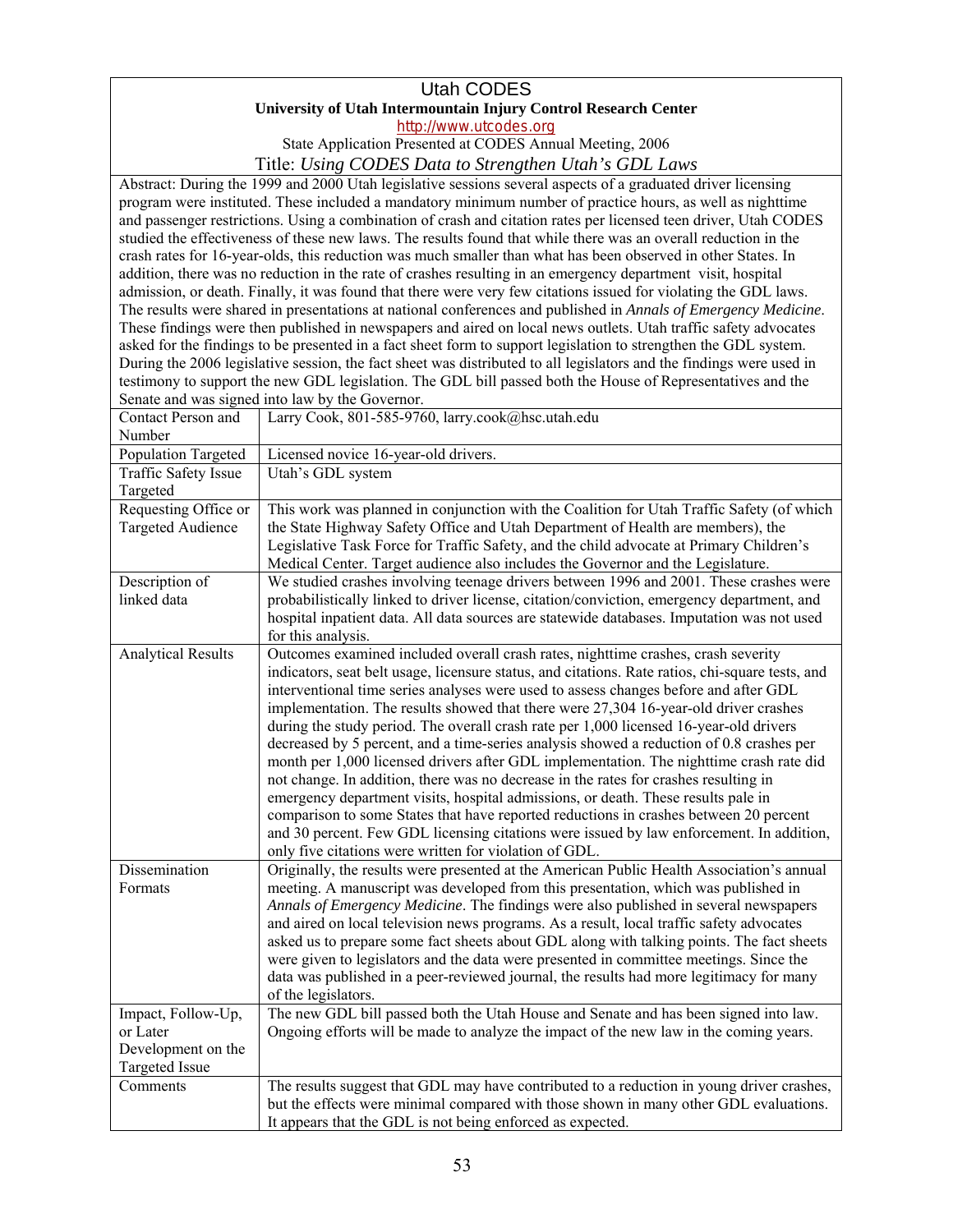# Utah CODES **University of Utah Intermountain Injury Control Research Center**

http://www.utcodes.org

State Application Presented at CODES Annual Meeting, 2007

Title: *Primary Safety Belt Enforcement Efforts* 

 Medicine physician at Primary Children's Hospital, the researchers examined injuries to children riding with adults stratified by belt use status. The research found differences in injury patterns for children riding with restrained children, children with unbuckled adults are more likely to be hospitalized compared to children riding CA, and the American Public Health Association meeting in Boston, MA. Efforts are also underway to prepare Abstract: Utah's current seat belt law only provides for secondary enforcement for adults. This year Utah CODES continued its ongoing efforts to support primary seat belt legislation. This support came in form of filling data requests, providing talking points, distributing fact sheets, and giving presentations. Working with an Emergency unbuckled adults compared to children riding with buckled adults. In addition, when the analysis is limited to only with buckled adults. These findings were submitted as abstracts titled, "Are adults who use child safety restraints for children using seat belts themselves?" and presented at the Traffic Records Forum meeting in Palm Desert, this research for publication.

To prepare for the legislative session, Utah CODES provided talking points to safety advocates to use in their testimony and meetings with legislators. Also, Utah CODES prepared a fact sheet titled, "The Cost of Being Unbuckled," which was given to every legislator. The primary seat belt bill passed the Senate and for the first time made it to the floor of the House. However, the final vote did not pass in the House.

| Contact Person and        | Larry Cook, 801-585-9760, larry.cook@hsc.utah.edu                                            |
|---------------------------|----------------------------------------------------------------------------------------------|
| Number                    |                                                                                              |
|                           |                                                                                              |
| Population/               | Crash injury rates statewide                                                                 |
| Problem Targeted          |                                                                                              |
| Targeted Issue            | Advocate for primary seat belt use                                                           |
| Requesting Office or      | This analysis was conducted at the request of the Coalition for Utah Traffic Safety (of      |
| <b>Targeted Audience</b>  | which the State Highway Safety Office and Utah Department of Health are members);            |
|                           | Primary Children's Medical Center, and a physician testifying on behalf of the American      |
|                           | Academy of Pediatrics. Target audience also includes legislators.                            |
| Data Used                 | Crash data linked to emergency department and inpatient from 1996 to 2004 were used.         |
|                           | The data include all occupants involved in crashes and probabilistic linkage was used.       |
| Methodology and           | Utah CODES used a combination of logistic regression and descriptive statistics to           |
| <b>Analytical Results</b> | analyze the importance of seat belts at reducing injuries. Utah CODES found that young       |
|                           | adults were more likely to restrain the children in their vehicles but not themselves. Also, |
|                           | older adults were the most likely group to restrain themselves but not the children in their |
|                           | vehicles. Utah CODES also found that among restrained children, those riding in vehicles     |
|                           | with unrestrained adults were more likely to be injured and link to a hospital record        |
|                           | compared to restrained children riding with restrained adults. The Utah CODES fact sheet     |
|                           | showed that nearly two-thirds of the charges billed to government insurance came from        |
|                           | unrestrained occupants. Also, the average charges were 25 percent higher for unrestrained    |
|                           | occupants compared to restrained occupants. Finally, unrestrained occupants were six         |
|                           | times more likely to be admitted to a hospital following a crash and three times more        |
|                           | likely to be treated at the ED compared to restrained occupants.                             |
| Dissemination             | The results comparing injury outcomes between restrained children stratified by adult seat   |
| Formats                   | belt use was presented at two national meetings: the Traffic Records Forum and the           |
|                           | American Public Health Association. The fact sheets were also given to traffic safety        |
|                           | advocates in Utah as well as given to individual legislators.                                |
| Impact, Follow-Up,        | Information from both the presentation and fact sheets were presented during this year's     |
| or Later                  | legislative session. As has been the case for the past two years, the primary seat belt bill |
| Development on the        | passed the Senate. However, the bill was defeated 33 to 39 in the House.                     |
| <b>Targeted Issue</b>     |                                                                                              |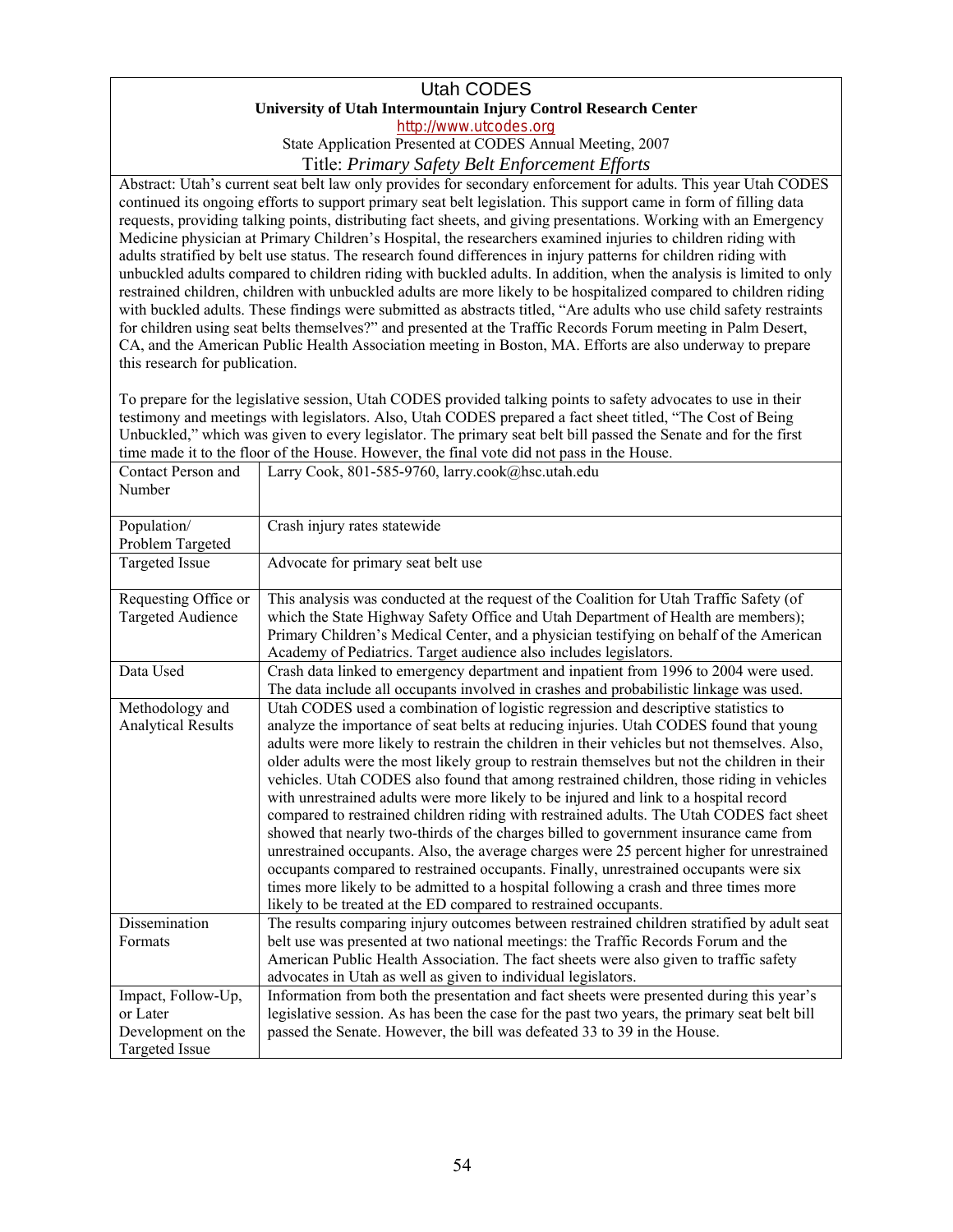# Virginia CODES **Virginia Dept. of Motor Vehicles, VA Highway Safety Office, Traffic Records Management, Reporting and Analysis**

www.vacodes.org

State Application Presented at CODES Annual Meeting, 2006 Title: *Virginia CODES Web site www.vacodes.org* 

education. Abstract: The Virginia CODES program was established to reduce deaths and injuries from motor vehicle crashes by providing relevant and actionable information from linked crash, EMS, and hospital discharge data. The primary means for accomplishing these goals is through informed transportation safety policy and public

 information in a variety of formats for different audiences. An independent Web site was created to highlight The Virginia CODES program designed a freestanding Web site to communicate the results of linked crash information to the public. Web sites from across the country were studied to identify ways to present the importance of this information as an independent and objective information source for all interested parties.

Following review of other State CODES Web sites, active involvement by the CODES Board of Directors and CODES advisory board, www.vacodes.org was launched in May 2006.

| <b>Contact Person and Number</b> | Angelisa Jennings 804-367-2026                                                  |  |  |
|----------------------------------|---------------------------------------------------------------------------------|--|--|
| Population Targeted              | Information is developed to support report creation by geographic area,         |  |  |
|                                  | gender, age, vehicle type, major factors, outcomes, and other groupings.        |  |  |
| Traffic Safety Issue Targeted    | Major areas regarding crashes are currently available for review. There is      |  |  |
|                                  | also an online query tool to allow users to create a custom report to the       |  |  |
|                                  | user's specifications.                                                          |  |  |
| Requesting Office or Targeted    | Transportation safety professionals, legislators, the general public.           |  |  |
| Audience                         |                                                                                 |  |  |
| Description of Linked Data       | The linked data included 2001, 2002, and 2003 Virginia DMV crash data,          |  |  |
|                                  | EMS data, and hospital discharge data.                                          |  |  |
| <b>Analytical Results</b>        | Many variables—such as injury rates, fatality rates, length of stay,            |  |  |
|                                  | hospitalization rates, and total hospital charges—are available for analysis by |  |  |
|                                  | area of interest.                                                               |  |  |
| <b>Dissemination Formats</b>     | Ready-to-use reports are instant-access reports covering a variety of crash     |  |  |
|                                  | areas from age to vehicle type. These reports are available as a PDF            |  |  |
|                                  | document.                                                                       |  |  |
|                                  |                                                                                 |  |  |
|                                  | Create-a-Report is a function for instant development of custom reports for     |  |  |
|                                  | specific questions by the Web visitor. These reports may currently be           |  |  |
|                                  | printed. Under development is a capability for e-mail and the creation of an    |  |  |
|                                  | Excel file or a PDF document.                                                   |  |  |
|                                  |                                                                                 |  |  |
|                                  | Fact Sheets are being developed on major areas of interest such as driver       |  |  |
|                                  | distraction, teen driving, and speed as a factor in crashes and alcohol use.    |  |  |
|                                  |                                                                                 |  |  |
|                                  | Research Briefs are planned using topic and background information              |  |  |
|                                  | developed for CODES States.                                                     |  |  |
|                                  |                                                                                 |  |  |
| Impact, resulting action, or     | Virginia's General Assembly will begin its next session in January. The         |  |  |
| Impact, Follow-Up, or Later      | impact of CODES data on informing legislation as well as policy will be         |  |  |
| Development on the Targeted      | monitored. Use of Virginia CODES data by advocacy organizations will            |  |  |
| Issue                            | also be tracked.                                                                |  |  |
|                                  |                                                                                 |  |  |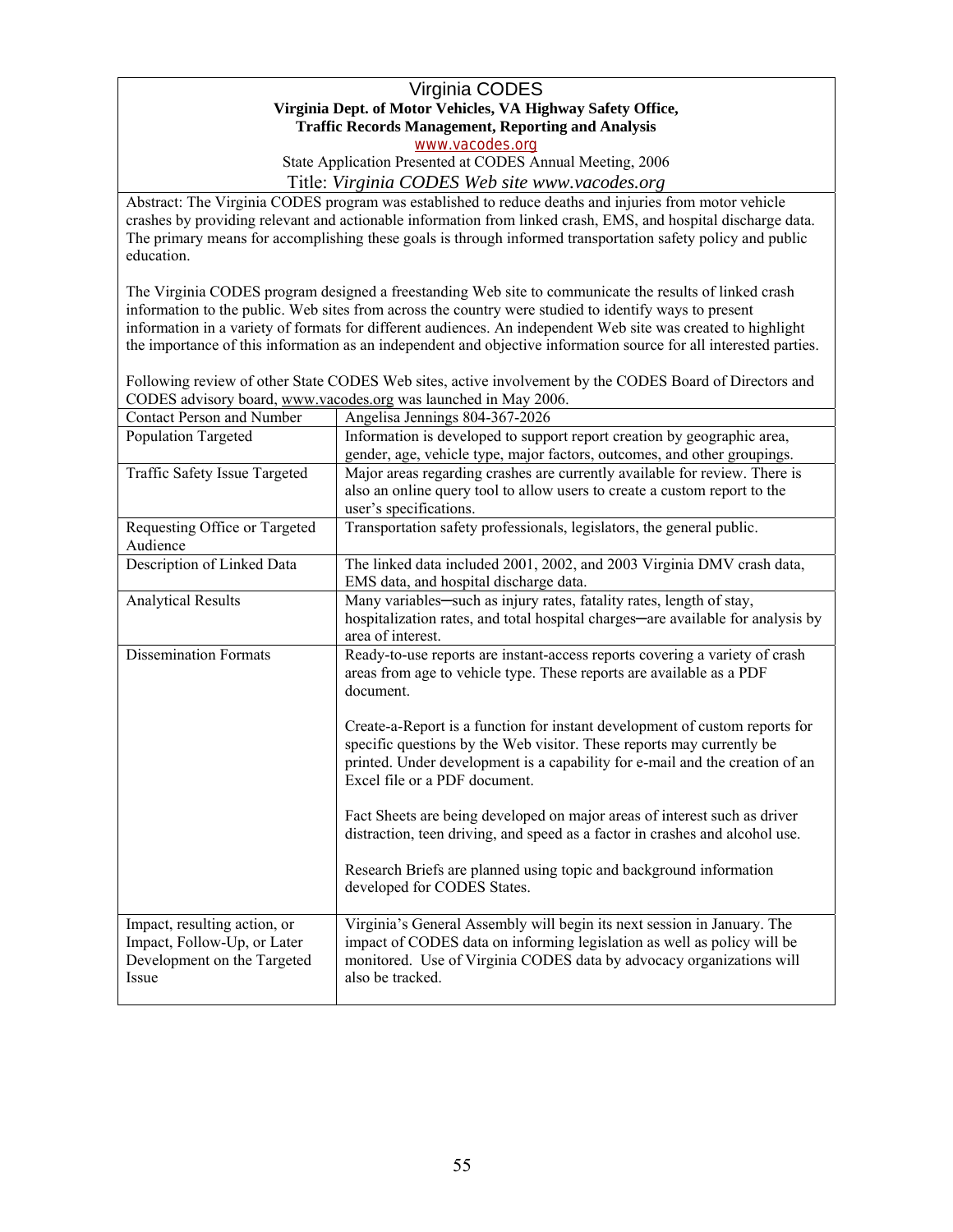# Virginia CODES **Virginia Dept. of Motor Vehicles, VA Highway Safety Office, Traffic Records Management, Reporting and Analysis**

www.vacodes.org

State Application Presented at CODES Annual Meeting, 2007

Title: *408 Funding Award for Virginia's Traffic Safety Information System* 

 Traffic Safety Information System. This plan, which secured an \$855,000 Federal funding award, listed three major Abstract: Virginia CODES was a significant factor in the Commonwealth of Virginia's 408 Strategic Plan for projects that were key to enhancing the State's traffic records information systems over the next three years. CODES serves as a key database to provide Virginia with medical costs related to traffic crashes in Virginia.

| Contact Person and<br>Number                                        | Angelisa Jennings 804-367-2026                                                                                                                                                                                                                                                                                                                |                                                  |    |                                                                                                                                                                                                                                                                                                                                                                                                                                    |
|---------------------------------------------------------------------|-----------------------------------------------------------------------------------------------------------------------------------------------------------------------------------------------------------------------------------------------------------------------------------------------------------------------------------------------|--------------------------------------------------|----|------------------------------------------------------------------------------------------------------------------------------------------------------------------------------------------------------------------------------------------------------------------------------------------------------------------------------------------------------------------------------------------------------------------------------------|
| Population Targeted                                                 | Crash injury rates statewide and by cities, counties and towns, vehicle safety, data<br>quality, and a means to disseminate information to the public                                                                                                                                                                                         |                                                  |    |                                                                                                                                                                                                                                                                                                                                                                                                                                    |
| Traffic Safety Issue<br>Targeted                                    | Reduce injuries and severity, improve traffic records, and inform the public of injury<br>costs                                                                                                                                                                                                                                               |                                                  |    |                                                                                                                                                                                                                                                                                                                                                                                                                                    |
| Requesting Office or<br><b>Targeted Audience</b>                    | A study developed for the Governor of Virginia, members of the Virginia General<br>Assembly, Traffic Records Coordinating Committee, State Highway Safety Office,<br>Injury Control Office and the public                                                                                                                                     |                                                  |    |                                                                                                                                                                                                                                                                                                                                                                                                                                    |
| Data Used                                                           | The linked and imputed data included 2001 through 2005 Virginia DMV crash data,<br>EMS data and hospital discharge data                                                                                                                                                                                                                       |                                                  |    |                                                                                                                                                                                                                                                                                                                                                                                                                                    |
| <b>Analytical Results</b>                                           | The Bayesian Method, which is a branch of logic that looks at solving problems by<br>using probabilities, has many advantages over more traditional methods of direct one-to-<br>one linkage and may be the only way to solve problems with known missing data<br>elements.                                                                   |                                                  |    |                                                                                                                                                                                                                                                                                                                                                                                                                                    |
|                                                                     |                                                                                                                                                                                                                                                                                                                                               |                                                  |    | In CODES, three data sets are imported and standardized: crash (DMV), EMS, and<br>hospital (VHI). These data sets are then matched together in the following way:                                                                                                                                                                                                                                                                  |
|                                                                     | $\mathbf{1}$ .                                                                                                                                                                                                                                                                                                                                | Crash (DMV) data                                 | to | EMS data                                                                                                                                                                                                                                                                                                                                                                                                                           |
|                                                                     | 2.                                                                                                                                                                                                                                                                                                                                            | EMS data                                         | to | Hospital (VHI) data                                                                                                                                                                                                                                                                                                                                                                                                                |
|                                                                     | 3 <sub>1</sub>                                                                                                                                                                                                                                                                                                                                | Crash (DMV) data                                 | to | Hospital (VHI) data                                                                                                                                                                                                                                                                                                                                                                                                                |
|                                                                     | imputed data sets.                                                                                                                                                                                                                                                                                                                            |                                                  |    | All three of these data sets have the possibility of missing or incorrect data fields.<br>CODES performs the Markov Chain Monte Carlo imputation with crash (DMV) data,<br>EMS and hospital (VHI) data. By running 5 to 10 imputations, data sets can be<br>produced with the same results as if they did not have any missing or incorrect<br>information within the calculable error rate of standard deviation among all of the |
| <b>Dissemination Formats</b>                                        |                                                                                                                                                                                                                                                                                                                                               | create online queries based on selected criteria |    | Virginia's CODES Web site, www.vacodes.org, was launched in May 2006 and<br>currently contains five years of data from which the user can select standard reports or                                                                                                                                                                                                                                                               |
|                                                                     | speeding.                                                                                                                                                                                                                                                                                                                                     |                                                  |    | New to the Web site are fact sheets and posters that can be printed and displayed in<br>emergency departments, schools, DMV locations, or other public offices to disseminate<br>detailed, specific messages about general crash facts, motorcycles, alcohol, and                                                                                                                                                                  |
| Impact, Follow-Up, or<br>Later Development on<br>the Targeted Issue | CODES data and information assisted DMV in securing the 408 Federal funding for<br>their strategic plan for Traffic Safety Information System; www.vacodes.org is also a<br>beneficial portal of information used by State police, Mothers Against Drunk Driving,<br>and other groups who want to quickly obtain specific and statewide data. |                                                  |    |                                                                                                                                                                                                                                                                                                                                                                                                                                    |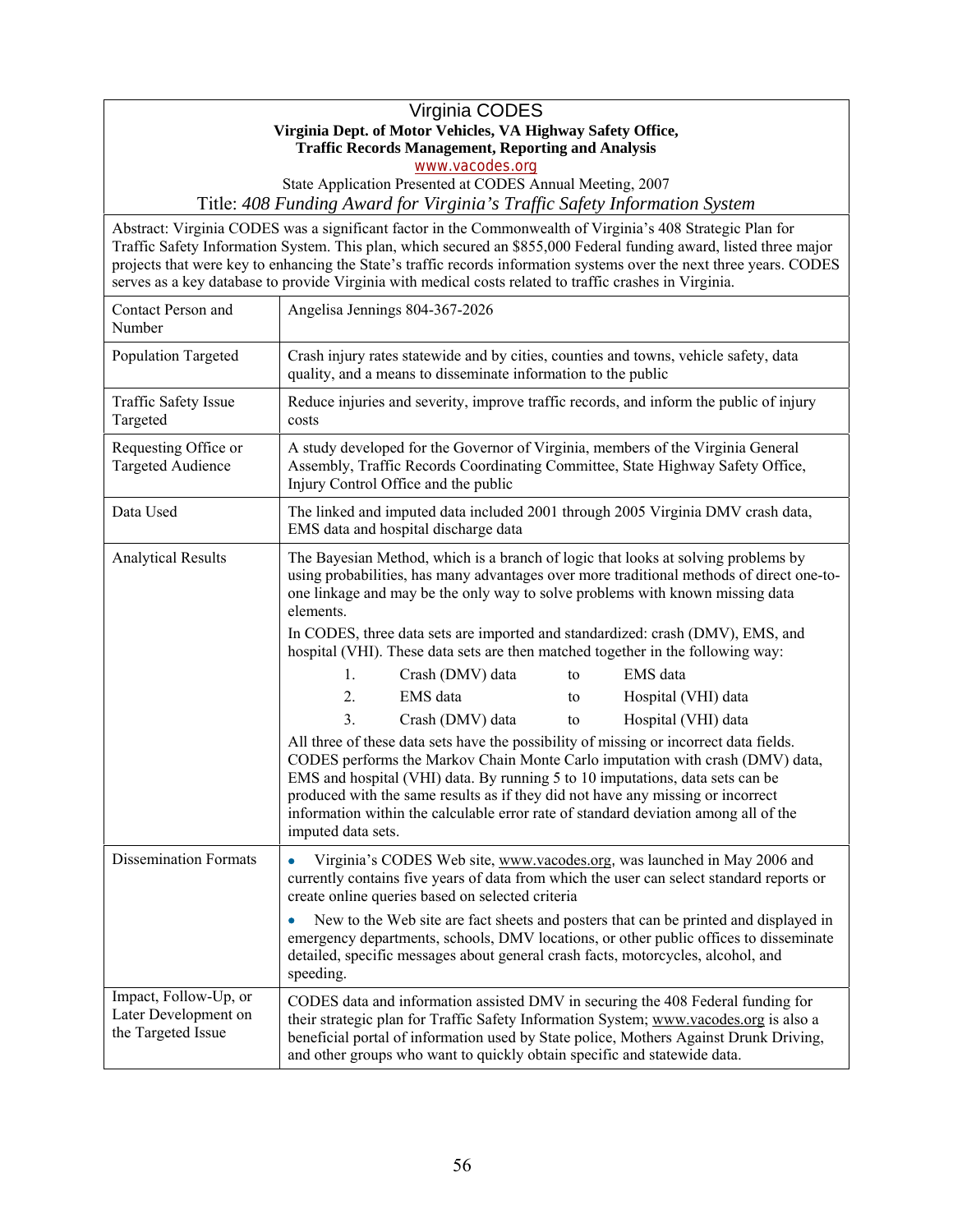# <span id="page-59-0"></span>**III. APPENDICES**

# **Appendix 1: Frequently Asked Questions Regarding CODES**

## **1. What Is the Crash Outcome Data Evaluation System?**

CODES, a program facilitated by the U. S. Department of Transportation's National Highway Traffic Safety Administration, provides software and technical assistance to States to study the population of all occupants in police reported crashes and to use the results to improve traffic safety. Crashes not meeting the State's police reporting threshold or out-of-State crashes involving victims treated in-State are excluded. CODES evolved from a congressional direction and has become institutionalized in many States, producing data analyses on crash outcomes in terms of mortality, morbidity, injury severity, and health care costs. To date, NHTSA has funded 30 States to implement CODES.

Police-reported crash data is the major source of population-based information about crashes statewide. Thus, they are crucial for traffic safety decision-making. However, because the impact of the crash on the occupants of the vehicles involved is not usually known at the scene, crash data does not include the injury outcome information that traffic safety analyses could use to evaluate effectiveness in terms of decreased mortality, morbidity, injury severity, and hospital costs. As with all routinely collected State data used for administrative purposes, they also are limited by the reporting threshold and by missing and inaccurate data. Additional information is needed to identify such characteristics of the person, vehicle, and/or event that are likely to result in specific injury outcomes for comparative purposes or for population estimates.

In contrast, the injury data files are created for public health purposes. They include medical details about the type and severity of the injury and the subsequent costs (billed charges) for all people treated for an injury, regardless of the cause of that injury. Injury data describes the injury outcome at the location of treatment, either at the scene or en route, at the emergency department or after admission as an inpatient. Different entities manage and control access to this data. Injury data does not contain information on the crash that generated the injury. Thus, traffic safety professionals cannot use the injury data alone to obtain the outcome information it needs to target State resources.

CODES is designed to address integrated needs by linking person-specific motor vehicle crash and injury State data to obtain the crash injury outcome information needed to analyze where improvements could be made to traffic safety. In addition, the linkage techniques enable the inclusion of other traffic safety State data — such as vehicle registration, driver licensing and citation data ─ that expand the comprehensiveness of the crash outcome information generated.

## **2. What does CODES provide that other crash data sets cannot provide?**

CODES linked crash outcome data are a unique resource because they identify crash characteristics for both the injured and the non-injured. Analyses are less likely to be biased when data include characteristics of people involved in crashes who have unexpected outcomes: people who are injured in spite of using safety equipment and people who are not injured in spite of not using safety equipment.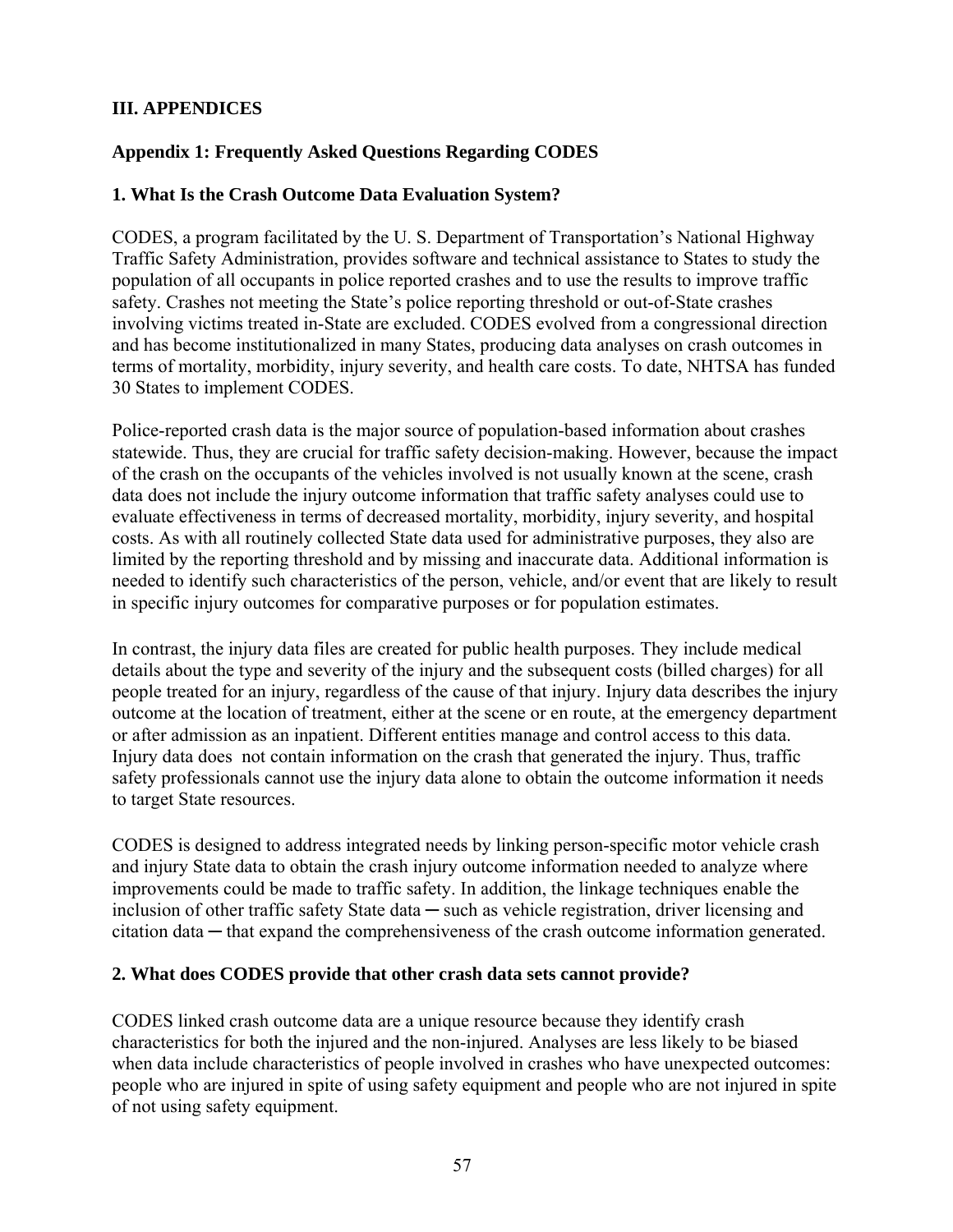The CODES program is designed to enhance the existing State data without the expense of additional data collection. For example, the crash outcome linkage may provide EMS and hospitals with the time of the crash in order to calculate a measure of the responsiveness of the trauma system; roadway inventories may be enhanced with the inclusion of injury type and severity by location; and licensing data may be enhanced when driver information is linked to the injury severity and health care costs associated with factors such as driving under the influence, aggressive driving, or speeding.

In pursuit of traffic safety goals, the CODES program promotes collaboration between the State traffic safety and health communities. Owners of the State crash and injury data serve on a CODES board of directors, which is responsible for ensuring that State data is available for linkage and for developing the policies that control release of the linked data in compliance with State privacy legislation/regulations. The success of these proactive partnerships spills over into other areas of traffic safety, which also depend upon a collaborative approach to improve crash outcome. This collaborative approach is consistent with the NHTSA's Highway Safety Program Guidelines and the Data Improvement Grants. States with CODES programs have found that CODES helps meet guidelines for traffic records assessments and had already established much of the structure required for data improvement funding.

CODES data and analyses have also been useful to promote public policy, including safety legislation. Because the CODES crash-outcome data are State-specific, they are more relevant to State legislators assessing primary belt laws, graduated drivers license provisions, or helmet use legislation. The ability to compare State-specific results to national estimates provides further clarification about the need for action.

# **3. How does CODES generate the linked crash outcome data?**

Each State links person-specific crash records to the statewide ambulance run reports , hospital emergency department and inpatient records, and death certificate records, all of which are also person-specific. Few States include in the State data unique identifiers, such as social security numbers. Instead, indirect identifiers that discriminate among the events and the people involved are matched. Some States augment the person-specific crash outcome data with driver-specific data from the State licensing files, vehicle-specific data from the State registration data files, and roadway-specific data from the roadway inventory data files to facilitate the linkages.

The linkage is a sophisticated process. In the real world, it cannot be known for certain which crash and injury records are true matches. The lack of unique identifiers, weak indirect identifiers, records (crash or injury) missing for occupants known to have been injured—in addition to the expected problems of missing, and/or inaccurate data—all contribute uncertainty. After evaluating the quality of the State data, State CODES programs implement advanced methods of linkage using CODES2000 software, which estimates the probability that a possible record pair is a valid match.

## **4. How does CODES handle missing links?**

Not all valid matches have high probabilities. This occurs when either the crash or injury record is missing or when the identifiers are unable to discriminate among the crashes and the people involved or are weakened because of missing, inaccurate or inconsistent values. Conclusions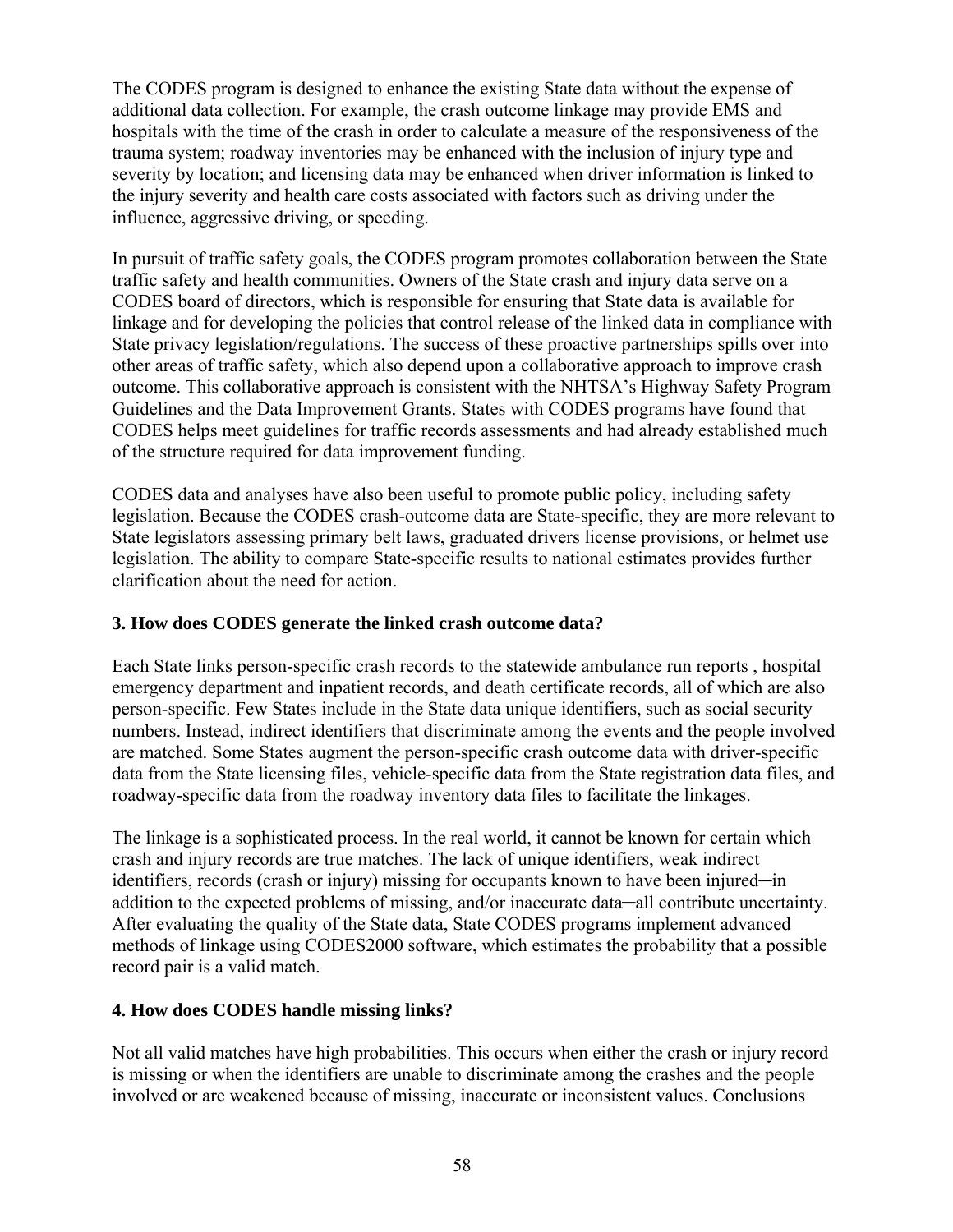based only on high probability linked pairs cannot be presented as representative of the population. Linked pairs, excluded because of low probabilities caused by weak identifiers or incomplete data, may in fact be valid. To compensate for the imperfect data, CODES constructs ("imputes") multiple sets of data that can be used to statistically summarize estimates about the crash population. These estimates are representative of the population from which they were derived, just as a scientifically selected survey sample is representative of the population from which it was drawn.

#### **5. How are imputed datasets analyzed?**

Once the missing links have been identified, standard techniques for handling missing values are used to analyze the linked datasets. In SAS, the procedures used are PROC MI and PROC MIANALYZE. These techniques provide confidence intervals that accurately reflect uncertainty caused by missing data.

#### **6. Who can access the CODES data?**

CODES data remains in the States due to various issues concerning privacy and data ownership. Access to the CODES statewide linked data is controlled by the data owners in the States through the State CODES programs. Many sites maintain Web sites where CODES data can be accessed in the form of data runs or aggregate reports. When CODES data are used for NHTSA-sponsored studies, the submissions are in standardized analysis variables defined and derived specifically for the study, rather than an entire data set. NHTSA does not maintain a national CODES database.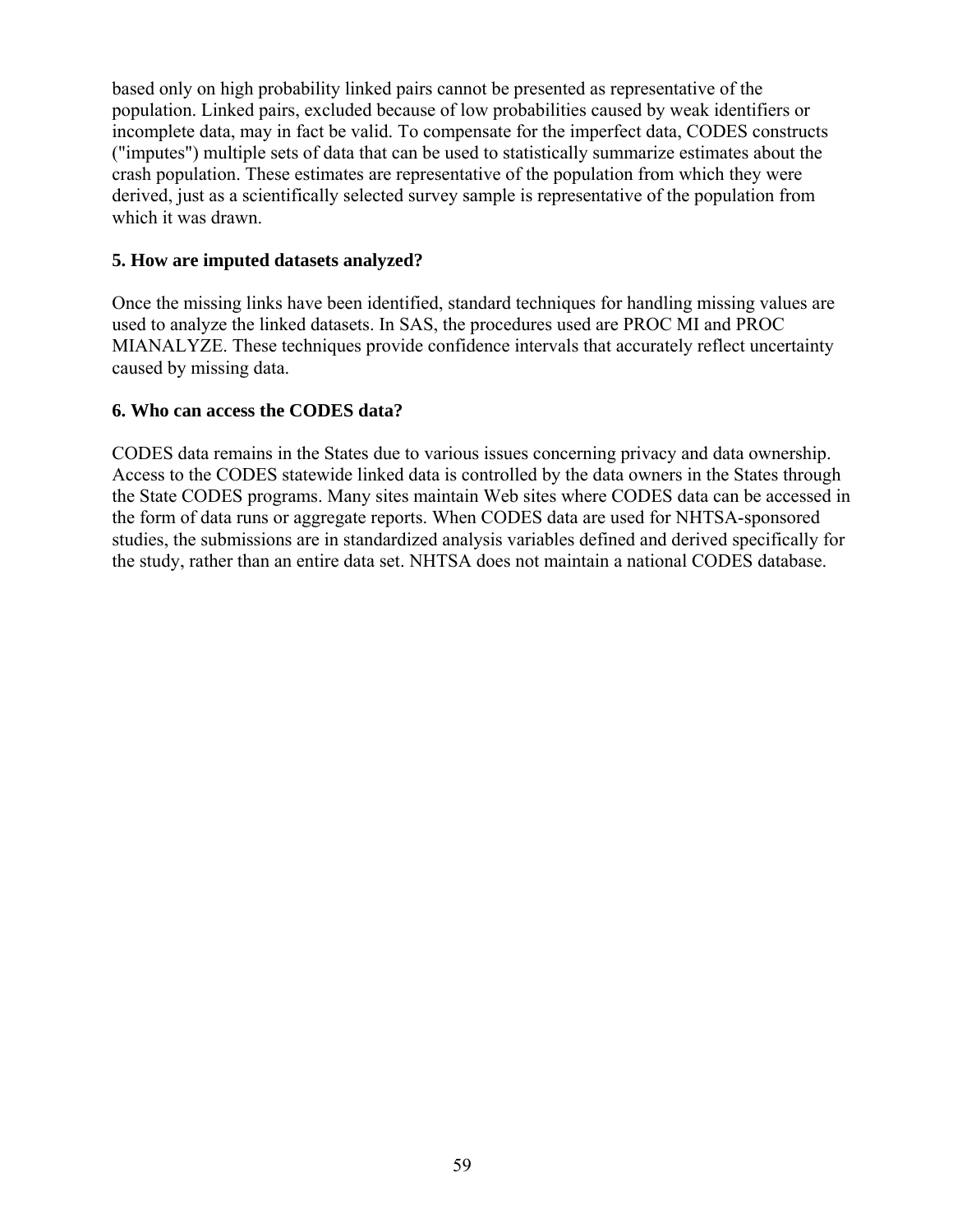# <span id="page-62-0"></span>**Appendix 2: Probabilistic Linkage Using Multiple Imputation**

The Crash Outcome Data Evaluation System links crash reports to injury outcome records—such as ambulance run reports (EMS), emergency department, or hospital discharge records—in order to evaluate injuries and medical charges associated with crashes. In addition, other traffic safety data sets including roadway inventory, vehicle registration, driver licensing and citations, and insurance claims may also be linked to provide a more comprehensive picture. Most CODES data sets do not have common unique identifiers. Consequently, CODES applies a statistical methodology to link the data sets. The probability that two records are a true link is determined by comparing all event characteristics (e.g., date and place) and all person characteristics (e.g., age and sex) that are common to both records. These characteristics are called *quasi-identifiers*.

CODES record linkage is conducted using CODES2000, commercially available software that implements an extension of Fellegi and Sunter's statistical theory of record linkage (Fellegi & Sunter, 1969; McGlincy, 2004, 2006). CODES2000 determines the posterior odds for a true link by applying Bayes' rule for odds (Gelman et al., 2004, pg. 9), "the posterior odds are equal to the prior odds multiplied by the likelihood ratio." Parameters of the linkage model are determined using Markov Chain Monte Carlo data augmentation (Schafer, 1997, pg. 72). CODES linkage concepts are summarized in Table A-2-1.

| Table A-2-1. CODES Linkage Concepts (Pr X means Probability of X) |                                                                                                                                                                         |                                                                                                                                                                      |  |
|-------------------------------------------------------------------|-------------------------------------------------------------------------------------------------------------------------------------------------------------------------|----------------------------------------------------------------------------------------------------------------------------------------------------------------------|--|
| Concept                                                           | <b>Definition</b>                                                                                                                                                       | <b>Calculation</b>                                                                                                                                                   |  |
| Linkage                                                           | Probabilistic Record  Bayes' Rule for Odds applied to record<br>linkage: Posterior odds for a true match<br>equal the prior odds multiplied by the<br>likelihood ratio. | Posterior Odds = $(M / U) X (m / u)$                                                                                                                                 |  |
| Prior Odds for a<br>True Match                                    | Odds for a true match estimated from prior<br>information. Posterior odds after comparing<br>one match field become prior odds for next.                                | $M/U =$ Estimated # of Matched Pairs /<br>Estimated # of Unmatched Pairs                                                                                             |  |
| m Probability                                                     | Conditional probability for a comparison<br>result (agreement, disagreement, or missing)<br>for true matched pairs.                                                     | m Agreement = $Pr(Reported)$ X $Pr(Correct)$ X<br>Pr (Field has Given Value for Matched<br>Population)                                                               |  |
| u Probability                                                     | Conditional probability for a comparison<br>result (agreement, disagreement, or missing)<br>for true unmatched pairs.                                                   | u Agreement = $Pr(Reported)$ X $Pr(Correct)$ X<br>Pr (Field has Given Value for Crash<br>Population) X Pr (Field has Given Value for<br><b>Hospital Population</b> ) |  |
| la True Match                                                     | Likelihood Ratio for  Likelihood for comparison result for true<br>matched pairs/Likelihood for comparison<br>result for true unmatched pairs.                          | Likelihood Ratio Agreement = $(m$ Agreement /<br>Pr(Agreenent)) / (u Agreement / Pr)<br>$(Agreenent)) = m Agreement / u Agreement$                                   |  |

Missing values and reporting errors in the data collection processes may lead to low probabilities being assigned to many true matches. If only high-probability links are selected, then lowprobability false negatives can make selected links unrepresentative of the total population of true linked pairs. To be able to include these low-probability matches in outcome studies, CODES2000 completes five linkage imputations; that is, missing links are determined five times resulting in five complete datasets. (Note that multiple imputation does not attempt to identify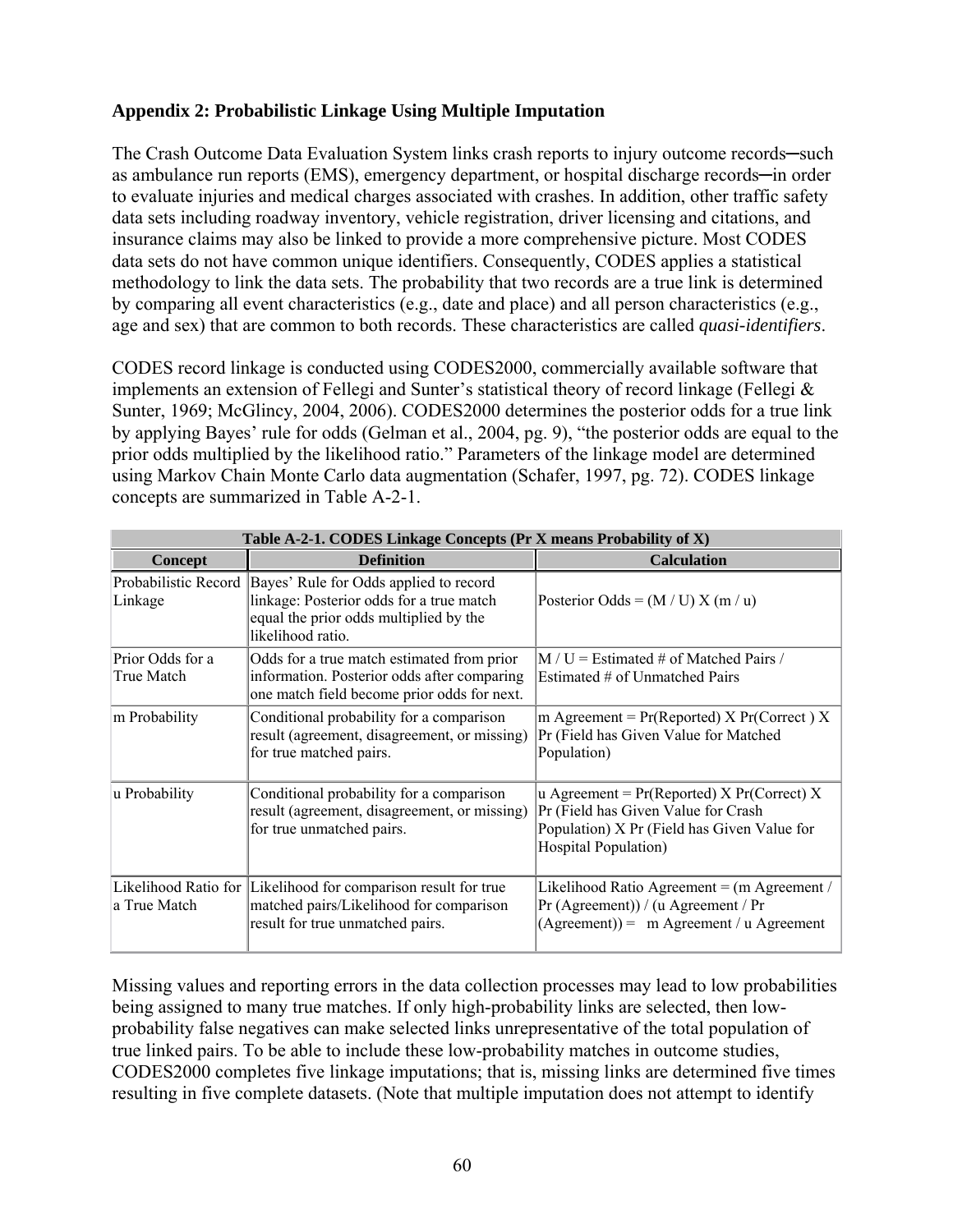each missing link but instead constructs samples representative of the distribution of low to high probability links. As a result, analyses yield valid statistical inferences that reflect the uncertainty associated with having low-probability true links.) Standard statistical analyses are performed on each of the five datasets and then combined to produce final results using procedures in SAS.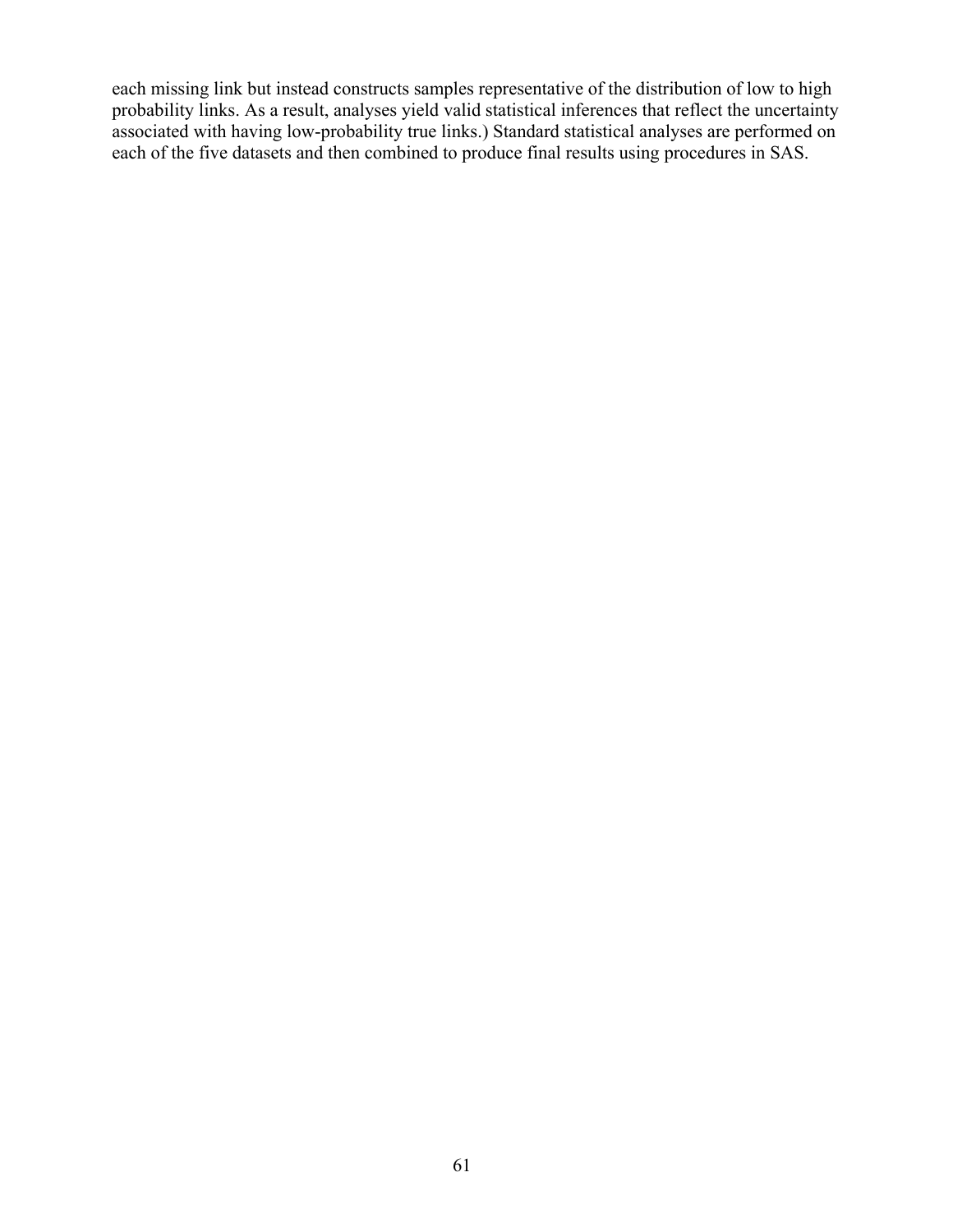#### <span id="page-64-0"></span>**References**

Fellegi, I.P., & Sunter, A.B. (1969). A Theory for Record Linkage. *Journal of the American Statistical Association*, 64, 1183**–**1210.

McGlincy, M. A. (2004, August 9). Bayesian Record Linkage Methodology for Multiple Imputation for Missing Links. Joint Statistical Meeting, 2004.

McGlincy, M. A. (2006, August 10). Using Test Databases to Evaluate Record Linkage Models and Train Linkage Practitioners. Joint Statistical Meeting, 2006.

Gelman, A., Carlin, J. B., Stern, H. S., & Rubin, D. B. (2004). *Bayesian Data Analysis*. Boca Raton, FL: Chapman & Hall/CRC.

Schafer, J. L. (1997). *Analysis of Incomplete Multivariate Data*. Boca Raton, FL: Chapman & Hall/CRC.

*SAS OnlineDoc: Version 8*. Chapter 9, The MI Procedure. http://v8doc.sas.com/sashtml/ Accessed July 7, 2006.